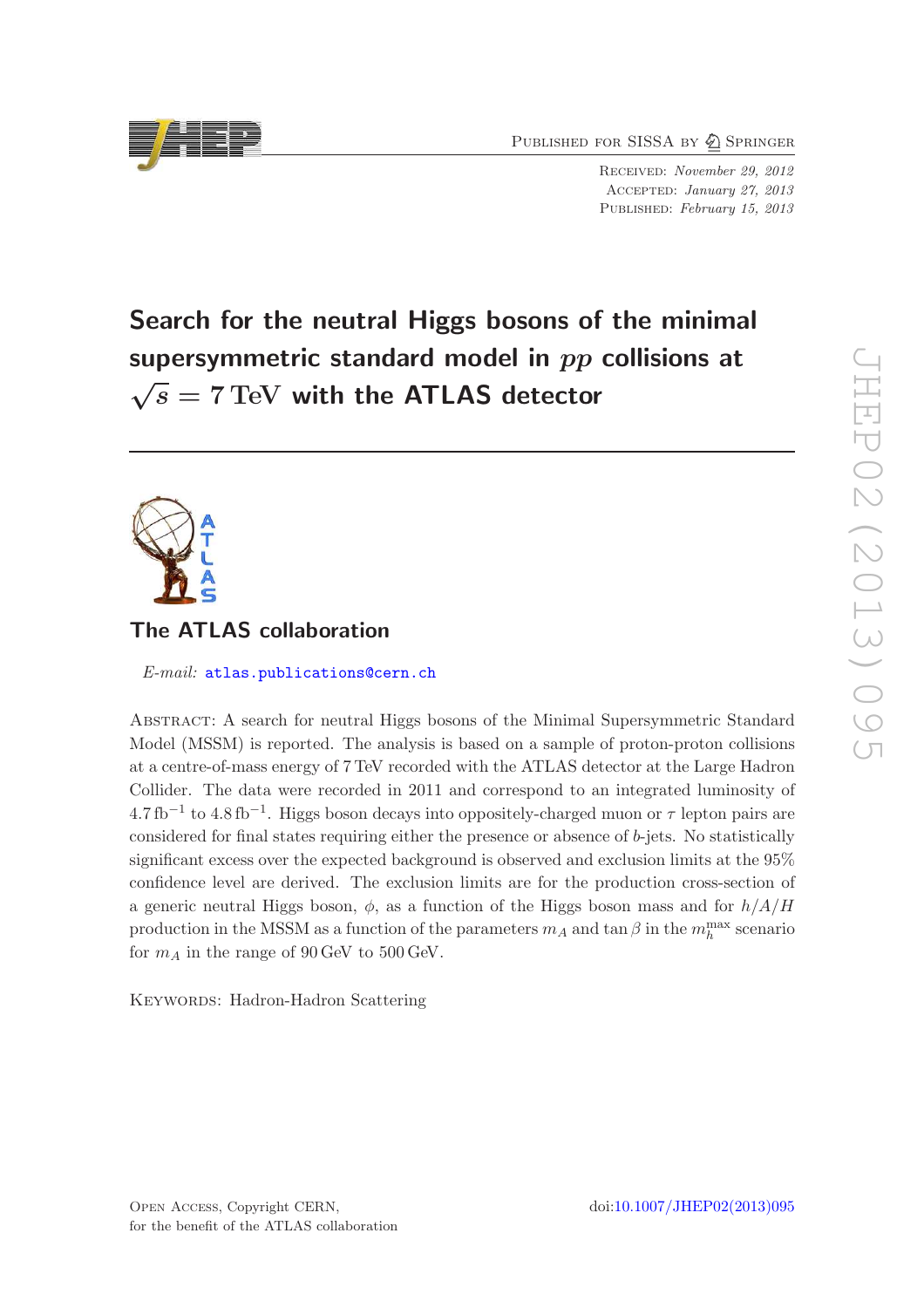# Contents

| 1 Introduction                                                                                                                                                                                                                                                                                                | $\mathbf{1}$               |
|---------------------------------------------------------------------------------------------------------------------------------------------------------------------------------------------------------------------------------------------------------------------------------------------------------------|----------------------------|
| 2 The ATLAS detector                                                                                                                                                                                                                                                                                          | $\overline{2}$             |
| 3 Data and Monte Carlo simulation samples                                                                                                                                                                                                                                                                     | 3                          |
| 4 Physics object reconstruction                                                                                                                                                                                                                                                                               | $\overline{\mathbf{5}}$    |
| 5 The $\mu^+\mu^-$ decay channel                                                                                                                                                                                                                                                                              | $\bf{6}$                   |
| 6 The $\tau^+\tau^-$ decay channel<br>Common background estimation and mass reconstruction techniques<br>6.1<br>6.2 The $h/A/H \to \tau_e \tau_\mu$ decay channel<br>6.3 The $h/A/H \to \tau_{\rm lep} \tau_{\rm had}$ decay channel<br>6.4 The $h/A/H \to \tau_{\text{had}} \tau_{\text{had}}$ decay channel | 11<br>11<br>12<br>14<br>18 |
| 7 Systematic uncertainties                                                                                                                                                                                                                                                                                    | 20                         |
| 8 Statistical analysis                                                                                                                                                                                                                                                                                        | $\overline{\bf 22}$        |
| 9 Results                                                                                                                                                                                                                                                                                                     | 24                         |
| 10 Summary                                                                                                                                                                                                                                                                                                    | 24                         |
| The ATLAS collaboration                                                                                                                                                                                                                                                                                       | 31                         |

# <span id="page-1-0"></span>1 Introduction

Discovering the mechanism responsible for electroweak symmetry breaking is one of the major goals of the physics programme at the Large Hadron Collider (LHC) [\[1](#page-26-0)]. In the Standard Model this mechanism requires the existence of a single scalar particle, the Higgs boson [\[2](#page-26-1)[–6\]](#page-26-2). The recent discovery of a particle compatible with the Higgs boson at the LHC [\[7,](#page-26-3) [8](#page-26-4)] provides further evidence in support of this simple picture. Even if this recently discovered particle is shown to have properties very close to the Standard Model Higgs boson, there are still a number of problems that are not addressed. For instance, quantum corrections to the mass of the Higgs boson contain quadratic divergences. This problem can be solved by introducing supersymmetry, a symmetry between fermions and bosons, by which the divergent corrections to the Higgs boson mass are cancelled.

In the Minimal Supersymmetric Standard Model (MSSM) [\[9,](#page-26-5) [10](#page-26-6)], two Higgs doublets are necessary, coupling separately to up-type and down-type fermions. This results in five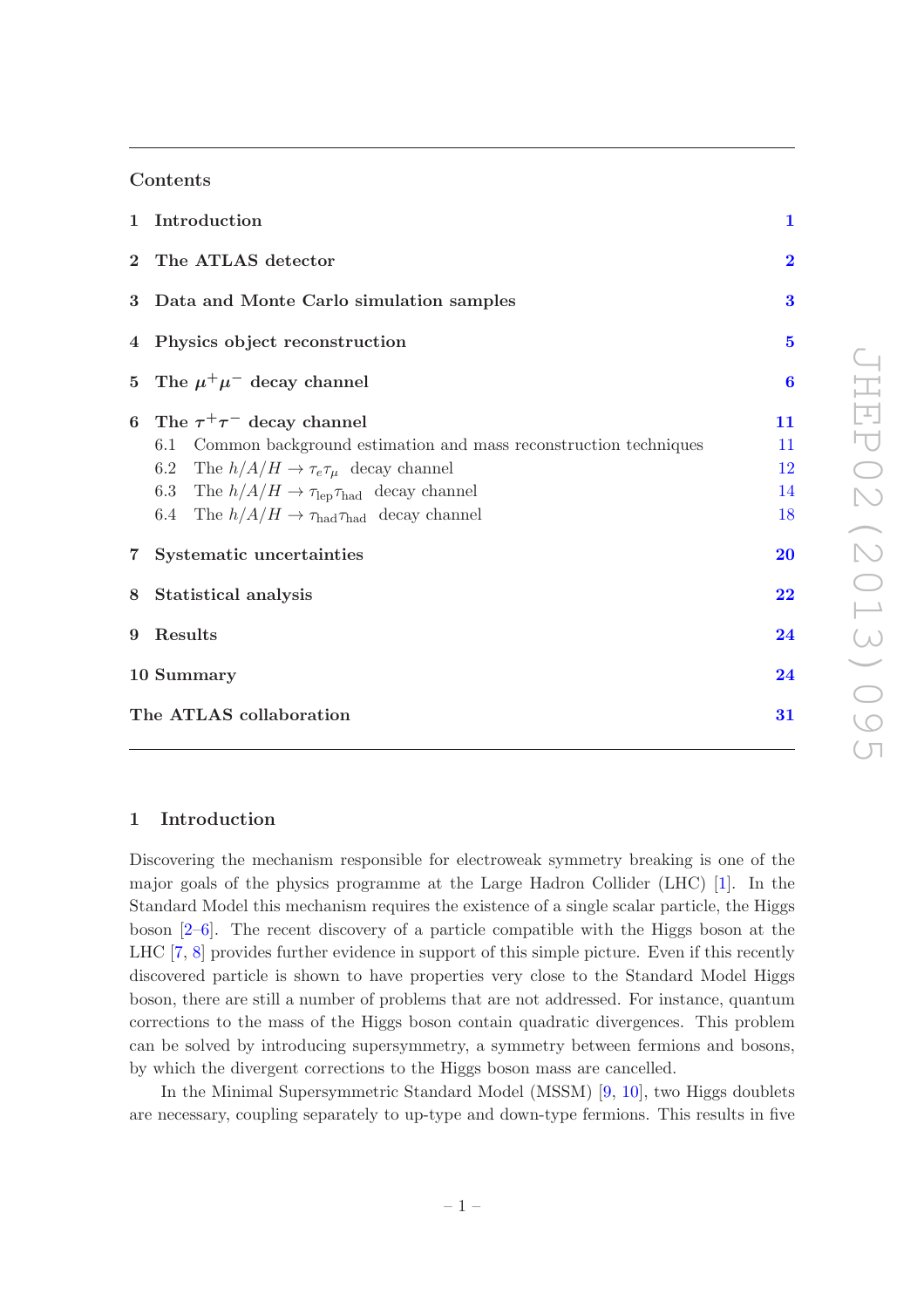physical Higgs bosons, two of which are neutral and CP-even  $(h, H)$ ,<sup>[1](#page-2-1)</sup> one of which is neutral and CP-odd  $(A)$ , and two of which are charged  $(H^{\pm})$ . At tree level their properties can be described in terms of two parameters, typically chosen to be the mass of the CPodd Higgs boson,  $m_A$ , and the ratio of the vacuum expectation values of the two Higgs doublets, tan  $\beta$ . In the MSSM, the Higgs boson couplings to  $\tau$  leptons and b-quarks are strongly enhanced for a large part of the parameter space. This is especially true for large values of tan β, in which case the decay of a Higgs boson to a pair of  $\tau$  leptons or b-quarks and its production in association with b-quarks play a much more important role than in the Standard Model.

The results presented in this paper are interpreted in the context of the  $m_h^{\text{max}}$  bench-mark scenario [\[11\]](#page-27-0). In the  $m_h^{\text{max}}$  scenario the parameters of the model are chosen such that the mass of the lightest CP-even Higgs boson,  $h$ , is maximised for a given point in the  $m_A$ –tan  $\beta$  plane, under certain assumptions. This guarantees conservative exclusion bounds from the LEP experiments. The sign of the Higgs sector bilinear coupling,  $\mu$ , is generally not constrained, but for the analysis presented in this paper  $\mu > 0$  is chosen as this is favoured by the measurements of the anomalous magnetic dipole moment of the muon [\[12](#page-27-1)].

The masses of the Higgs bosons in this scenario are such that for large values of tan  $\beta$ two of the three neutral Higgs bosons are closely degenerate in mass: for  $m_A \lesssim 130$  GeV,  $m_h \simeq m_A$  and  $m_H \simeq 130$  GeV, whereas for  $m_A \gtrsim 130$  GeV,  $m_H \simeq m_A$  and  $m_h \simeq 130$  GeV.

The most common MSSM neutral Higgs boson production mechanisms at a hadron collider are the b-quark associated production and gluon-fusion processes, the latter process proceeding primarily through a b-quark loop for intermediate and high tan  $\beta$ . Both processes have cross-sections that increase with tan  $\beta$ , with the b-associated production process becoming dominant at high tan  $\beta$  values. The most common decay modes at high  $\tan \beta$  are to a pair of b-quarks or  $\tau$  leptons, with branching ratios close to 90% and 10%, respectively, across the mass range considered. The direct decay into two muons occurs rarely, with a branching ratio around 0.04%, but offers a clean signature.

Previous searches for neutral MSSM Higgs bosons have been performed at LEP [\[13\]](#page-27-2), the Tevatron [\[14](#page-27-3)[–19\]](#page-27-4) and the LHC [\[7](#page-26-3), [8\]](#page-26-4). The recently observed Higgs-boson-like particle at the LHC [\[20](#page-27-5), [21\]](#page-27-6) is consistent with both the Standard Model and the lightest CP-even MSSM Higgs boson [\[22](#page-27-7), [23](#page-27-8)]. In this paper a search for neutral MSSM Higgs bosons using  $4.7 \text{ fb}^{-1}$  to  $4.8 \text{ fb}^{-1}$  of proton-proton collision data collected with the ATLAS detector [\[24\]](#page-27-9) in 2011 at the centre-of-mass energy of 7 TeV is presented. The  $\mu^+\mu^-$  and  $\tau^+\tau^-$  decay modes are considered, with the latter divided into separate search channels according to the subsequent  $\tau$  lepton decay modes. Events from each channel are further classified according to the presence or the absence of an identified b-jet.

#### <span id="page-2-0"></span>2 The ATLAS detector

The ATLAS experiment at the LHC is a multi-purpose particle detector with a forwardbackward symmetric cylindrical geometry and nearly  $4\pi$  coverage in solid angle [\[24](#page-27-9)]. It

<span id="page-2-1"></span><sup>&</sup>lt;sup>1</sup>By convention the lighter CP-even Higgs boson is called h, the heavier CP-even Higgs boson is called H.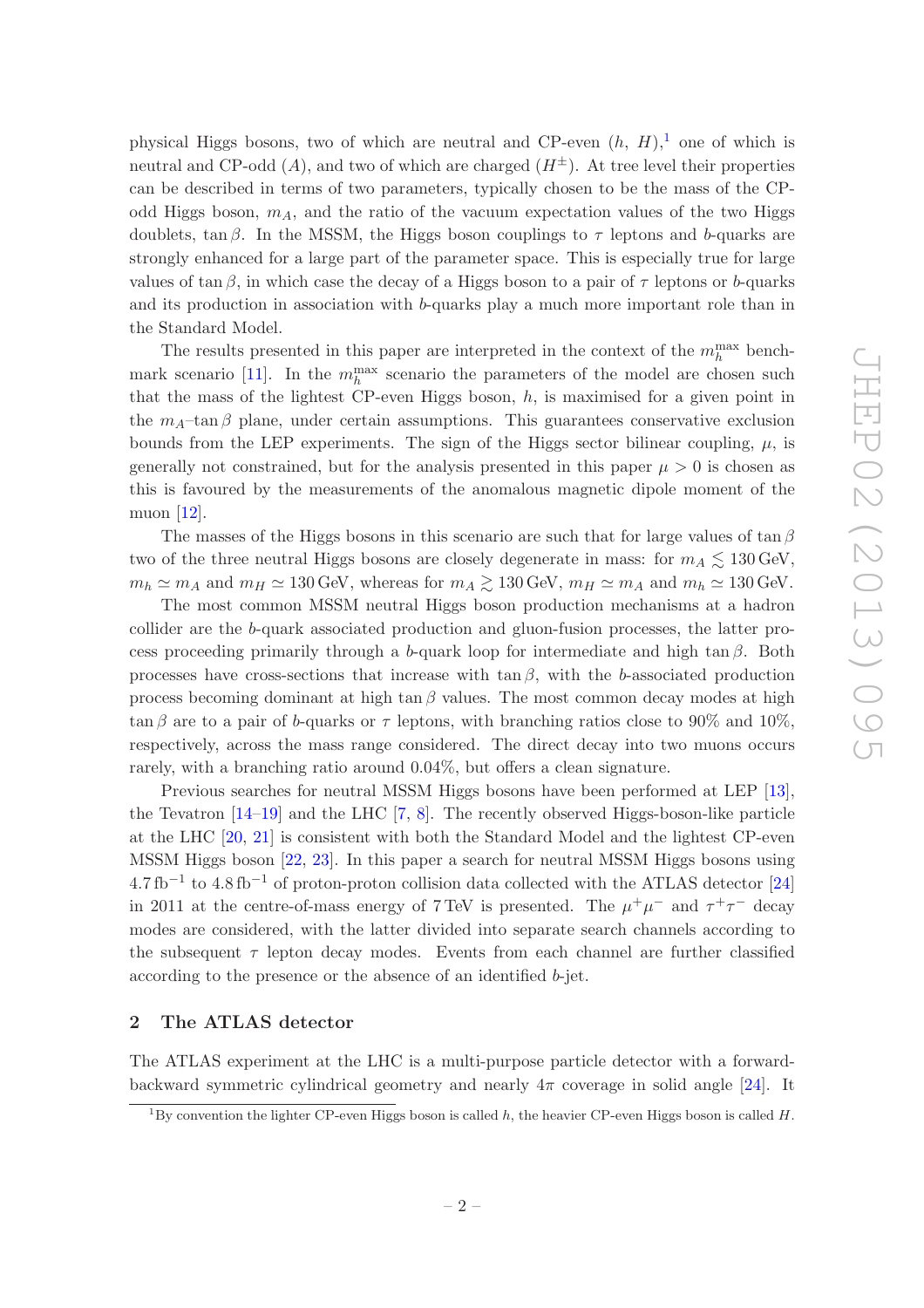consists of an inner tracking detector surrounded by a thin superconducting solenoid providing a 2 T axial magnetic field, electromagnetic and hadronic calorimeters, and a muon spectrometer. The inner tracking detector covers the pseudorapidity range  $|\eta| < 2.5^{2}$  $|\eta| < 2.5^{2}$  $|\eta| < 2.5^{2}$ . It consists of silicon pixel, semi-conductor micro-strip, and transition radiation tracking detectors. Lead/liquid-argon (LAr) sampling calorimeters provide electromagnetic (EM) energy measurements with high granularity. A hadronic (iron/scintillator-tile) calorimeter covers the central pseudorapidity range ( $|\eta| < 1.7$ ). The end-cap and forward regions are instrumented with LAr calorimeters for both EM and hadronic energy measurements up to  $|\eta| = 4.9$ . The muon spectrometer surrounds the calorimeters and incorporates three large air-core toroid superconducting magnets with bending power between 2.0 Tm and 7.5 Tm, a system of precision tracking chambers and fast detectors for triggering. A three-level trigger system is used to select events. The first-level trigger is implemented in hardware and uses a subset of the detector information to reduce the rate to at most 75 kHz. This is followed by two software-based trigger levels that together reduce the event rate to approximately 300 Hz. The trigger requirements were adjusted to changing data-taking conditions during 2011.

# <span id="page-3-0"></span>3 Data and Monte Carlo simulation samples

The data used in this search were recorded by the ATLAS experiment during the 2011 LHC run with proton-proton collisions at a centre-of-mass energy of 7 TeV. They correspond to an integrated luminosity of  $4.7 \text{ fb}^{-1}$  ( $\tau^+\tau^-$  channels) or  $4.8 \text{ fb}^{-1}$  ( $\mu^+\mu^-$  channel) after imposing the data quality selection criteria to require that all relevant detector sub-systems used in these analyses were operational.

Higgs boson production: the Higgs boson production mechanisms considered are gluonfusion and b-associated production. The cross-sections for the first process have been calculated using HIGLU [\[25](#page-27-10)] and ggh@nnlo [\[26](#page-27-11)]. For b-associated production, a matching scheme described in reference [\[27\]](#page-28-0) is used to combine four-flavour [\[28](#page-28-1), [29\]](#page-28-2) calculations and the five-flavour bbh@nlo [\[30\]](#page-28-3) calculation. The masses, couplings and branching ratios of the Higgs bosons are computed with FeynHiggs [\[31](#page-28-4)]. Details of the calculations and the associated uncertainties due to the choice of the value of the strong coupling constant, the parton distribution function and the factorisation and renormalisation scales can be found in reference [\[32](#page-28-5)]. Gluon-fusion production is simulated with POWHEG [\[33\]](#page-28-6), while b-quark associated production is simulated with SHERPA [\[34](#page-28-7)].

The  $h/A/H \to \mu^+\mu^-$  and  $h/A/H \to \tau^+\tau^-$  modes are considered for the decay of the Higgs boson. The A boson samples are generated for both production mechanisms and are also employed for modelling  $H$  and  $h$  production. The differences between CP-even and CP-odd eigenstates are negligible for this analysis. The signal modelling for a given combination of  $m_A$  and tan β takes into account all three Higgs bosons h, H and A, by

<span id="page-3-1"></span><sup>2</sup>ATLAS uses a right-handed coordinate system with its origin at the nominal interaction point (IP) in the centre of the detector and the z-axis along the beam pipe. The x-axis points from the IP to the centre of the LHC ring, and the y-axis points upwards. Cylindrical coordinates  $(r, \phi)$  are used in the transverse plane,  $\phi$  being the azimuthal angle around the beam pipe. The pseudorapidity is defined in terms of the polar angle  $\theta$  as  $\eta = -\ln \tan(\theta/2)$ .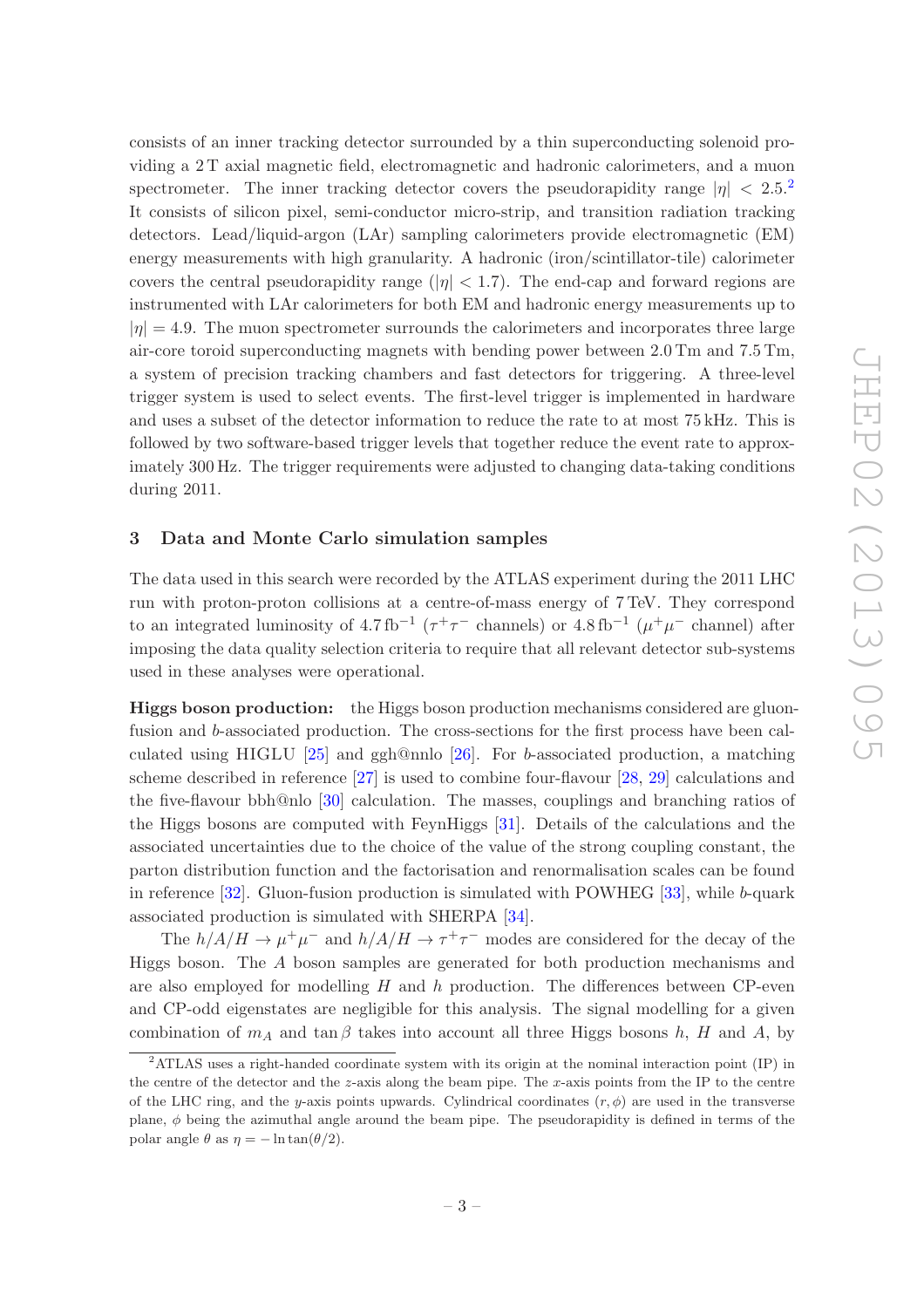adding the A boson mass samples corresponding to  $m_h$ ,  $m_H$  and  $m_A$  according to their production cross-sections and masses in the  $m_h^{\text{max}}$ ,  $\mu > 0$  MSSM benchmark scenario.

For the  $\tau^+\tau^-$  decay mode, 15 Monte Carlo samples are generated with Higgs boson masses in the range of 90 GeV to 500 GeV and tan  $\beta = 20$ . These are scaled to the appropriate cross-sections for other tan  $\beta$  values. The simulated signal samples with  $m_A$  closest to the computed mass of  $H$  and  $h$  are used for the  $H$  and  $h$  bosons. The increase in the Higgs boson natural width with tan  $\beta$ , of the order of 1 GeV in the range considered, is negligible compared to the experimental mass resolution in this channel, which is always above 10 GeV.

For the  $\mu^+\mu^-$  decay mode, seven samples are generated with Higgs boson masses in the range of 110 GeV to 300 GeV and tan  $\beta = 40$ . Additionally, to study the tan  $\beta$  dependence of the width of the resonance, signal samples are generated for both production modes for  $m_A = 150$  GeV and 250 GeV, each at tan  $\beta = 20$  and tan  $\beta = 60$ . Since the mass resolution is better in this channel, signal distributions are obtained using an interpolation procedure for different intermediate  $m_A$ –tan  $\beta$  values, as described in section [5.](#page-6-0)

The generated Monte Carlo samples for the  $h/A/H \to \tau^+\tau^-$  decay modes are passed through the full GEANT4 [\[35,](#page-28-8) [36\]](#page-28-9) detector simulation, while the samples for the  $h/A/H \rightarrow$  $\mu^+\mu^-$  decay mode are passed through the full GEANT4 detector simulation or the "fast" simulation, ATLFAST-II [\[35\]](#page-28-8), of the ATLAS detector.

**Background processes:** the production of W and  $Z/\gamma^*$  bosons in association with jets is simulated using the ALPGEN [\[37\]](#page-28-10) and PYTHIA [\[38\]](#page-28-11) generators. PYTHIA is also used for the simulation of  $b\bar{b}$  production, but through an interface, which ensures that the simu-lation is in agreement with b-quark production data [\[39,](#page-28-12) [40](#page-28-13)]. The  $t\bar{t}$  production process is generated with MC@NLO [\[41\]](#page-28-14) and POWHEG [\[42,](#page-28-15) [43](#page-28-16)]. MC@NLO is used for the generation of electroweak diboson  $(WW, WZ, ZZ)$  samples. Single-top production through the s- and t-channels, and in association with  $W$  bosons, is generated using AcerMC [\[44](#page-28-17)]. For all event samples described above, parton showers and hadronisation are simulated with HERWIG [\[45](#page-29-0)] and the activity of the underlying event with JIMMY [\[46\]](#page-29-1). The loop-induced  $gg \rightarrow WW$  processes are generated using gg2WW [\[47](#page-29-2)]. The following parton distribution function sets are used: CT10 [\[48\]](#page-29-3) for MC@NLO, CTEQ6L1 [\[49](#page-29-4)] for ALPGEN and modified leading-order MRST2007 [\[50\]](#page-29-5) for PYTHIA samples.

Decays of  $\tau$  leptons are simulated using either SHERPA or TAUOLA [\[51](#page-29-6)]. Initialstate and final-state radiation of photons is simulated using either PHOTOS [\[52](#page-29-7)] or, for the samples generated with SHERPA, PHOTONS++, which is a part of SHERPA. The  $Z/\gamma^* \to \tau^+\tau^-$  background processes are modelled with a  $\tau$ -embedded  $Z/\gamma^* \to \mu^+\mu^-$  data sample described in section [6.](#page-11-0) All generated Monte Carlo background samples are passed through the full GEANT4 simulation of the ATLAS detector.

The signal and background samples are reconstructed with the same software as used for data. To take into account the presence of multiple interactions occurring in the same and neighbouring bunch crossings (referred to as pile-up), simulated minimum bias events are added to the hard process in each generated event. Prior to the analysis, simulated events are re-weighted in order to match the distribution of the number of pile-up interactions per bunch crossing in the data.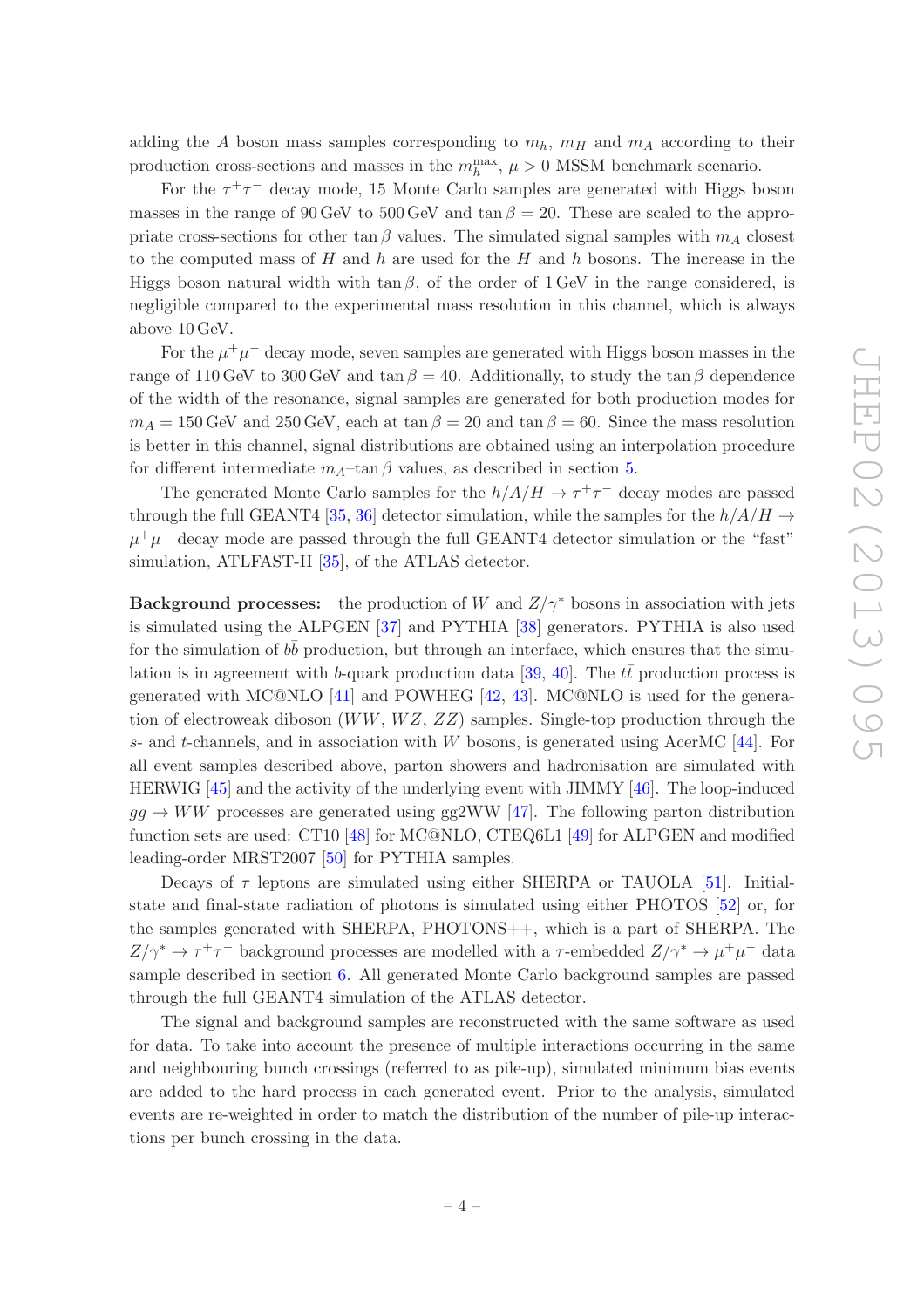# <span id="page-5-0"></span>4 Physics object reconstruction

An electron candidate is formed from energy deposits in the electromagnetic calorimeter associated with a charged particle track measured in the inner detector. Electrons are selected if they have a transverse energy  $E_T > 15$  GeV, lie within  $|\eta| < 2.47$ , but outside the transition region between the barrel and end-cap calorimeters  $(1.37 < |\eta| < 1.52)$ , and meet quality requirements based on the expected shower shape [\[53\]](#page-29-8).

A muon candidate is formed from a high-quality track measured in the inner detector matched to hits in the muon spectrometer [\[54](#page-29-9)]. Muons are required to have a transverse momentum  $p_T > 10$  GeV and to lie within  $|\eta| < 2.5$ . In addition, the point of closest approach of the inner detector track must be no further than 1 cm from the primary vertex, $3$  as measured along the z-axis. This requirement reduces the contamination due to cosmic-ray muons and beam-induced backgrounds.

Identified electrons and muons are isolated if there is little additional activity in the inner detector and the calorimeter around the electron or muon. The scalar sum of the transverse momenta of all tracks from the same vertex as the lepton, with  $p_T$  above 1 GeV and located within a cone with radius parameter<sup>[4](#page-5-2)</sup>  $\Delta R = 0.4$  around the lepton direction, must be less than 6% of the lepton momentum for the  $\tau^+\tau^-$  channels, or less than 10% for the  $\mu^+\mu^-$  channels. The sum excludes the track associated to the lepton itself. In addition, for the  $\tau^+\tau^-$  channel, the remaining calorimetric energy within a cone of radius parameter  $\Delta R = 0.2$  around the lepton direction must be less than 8% (4%) of the electron transverse energy (muon transverse momentum). The remaining energy excludes that associated to the lepton itself and an average correction due to pile-up is made.

Reconstructed electrons and muons are used to identify the leptonic decays of  $\tau$  leptons ( $\tau_{\rm lep}$ ). The decay of a  $\tau$  lepton into an electron (muon) and neutrinos is denoted by  $\tau_e$  ( $\tau_\mu$ ).

Jets are reconstructed using the anti- $k_t$  algorithm [\[55](#page-29-10)] with a radius parameter  $R = 0.4$ , taking three-dimensional noise-suppressed clusters of calorimeter-cell energy deposits [\[56\]](#page-29-11) as input. The jet energy is calibrated using a combination of test-beam results, simulation and in situ measurements [\[57\]](#page-29-12). Jets must satisfy  $E_T > 20$  GeV and  $|\eta| < 4.5$ . Rare events containing a jet with associated out-of-time activity or calorimeter noise are discarded. Tracks are classified as associated tracks if they lie within  $\Delta R < 0.4$  of the jet axis. To reduce the pile-up effect, the scalar sum of the transverse momenta of the associated tracks matched to the primary vertex must be at least 75% of the jet transverse momentum measured in the calorimeter. A multivariate algorithm based on a neural network is used in this analysis to tag jets, reconstructed within  $|\eta| < 2.5$ , that are associated with the hadronisation of b-quarks. The neural network makes use of the impact parameter of associated tracks and the reconstruction of b- and c-hadron decay vertices inside the jet [\[58\]](#page-29-13). The b-jet identification has an efficiency of about 70% in  $t\bar{t}$  events, unless otherwise stated. The corresponding rejection factors are about 5 for jets containing charm hadrons and about 130 for light-quark or gluon jets.

<span id="page-5-1"></span><sup>&</sup>lt;sup>3</sup>The primary vertex is defined as the vertex with the largest  $\Sigma p_{\rm T}^2$  of the associated tracks.

<span id="page-5-2"></span> $^4\Delta R = \sqrt{(\Delta \eta)^2 + (\Delta \phi)^2}$ , where  $\Delta \eta$  is the difference in pseudorapidity of the two objects in question and  $\Delta\phi$  is the difference between their azimuthal angles.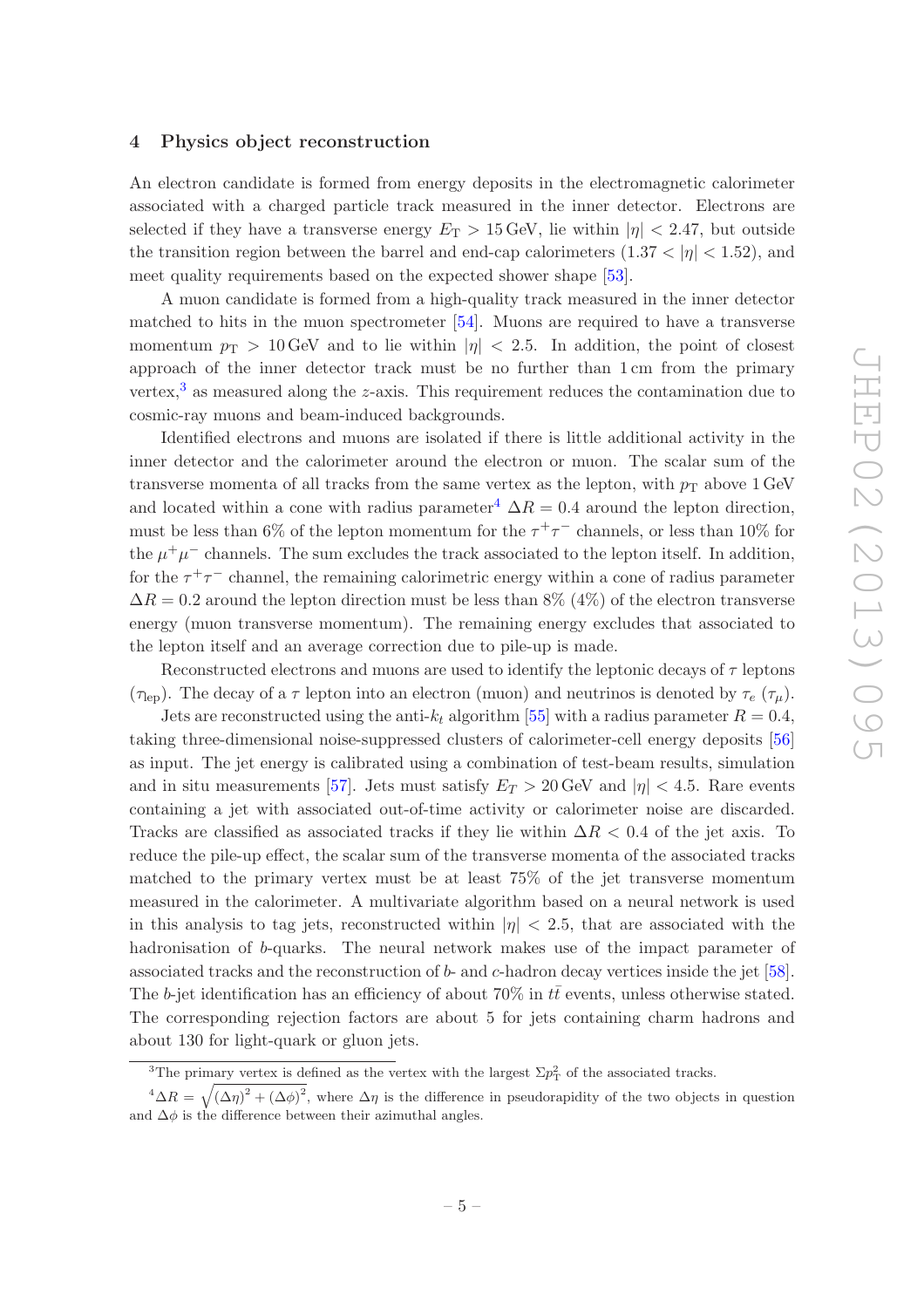Hadronic decays of  $\tau$  leptons ( $\tau_{\text{had}}$ ) are characterised by the presence of one, three, or in rare cases, five charged hadrons accompanied by a neutrino and possibly neutral hadrons, resulting in a collimated shower profile in the calorimeters with only a few nearby tracks. The visible  $\tau$  decay products are reconstructed in the same way as jets, but are calibrated separately to account for the different calorimeter response compared to jets. Information on the collimation, isolation, and shower profile is combined into a boosted-decision-tree discriminant to reject backgrounds from jets [\[59](#page-29-14)]. In this analysis, three selections are used —"loose", "medium" and "tight"— with identification efficiency of about 60%, 45% and 35%, respectively. The rejection factor against jets varies from about 20 for the loose selection to about 300 for the tight selection. A  $\tau_{\text{had}}$  candidate must lie within  $|\eta| < 2.5$ , have a transverse momentum greater than 20 GeV, one or three associated tracks (with  $p_T > 1$  GeV), and a total charge of  $\pm 1$ . Dedicated electron and muon veto algorithms are applied to each  $\tau_{\text{had}}$  candidate.

When different objects selected according to the above criteria overlap with each other geometrically (within  $\Delta R = 0.2$ ), only one of them is considered for further analysis. The overlap is resolved by selecting muon candidates, electron candidates,  $\tau_{\text{had}}$  candidates and jet candidates in this order of priority.

The magnitude and direction of the missing transverse momentum,  $E_{\rm T}^{\rm miss}$ , is reconstructed including contributions from muons and energy deposits in the calorimeters [\[60\]](#page-29-15). Clusters of calorimeter-cell energy deposits belonging to jets,  $\tau_{\text{had}}$  candidates, electrons, and photons, as well as cells that are not associated to any object, are treated separately in the  $E_{\rm T}^{\rm miss}$  calculation. The contributions of muons to  $E_{\rm T}^{\rm miss}$  are calculated differently for isolated and non-isolated muons, to account for the energy deposited by muons in the calorimeters.

# <span id="page-6-0"></span>5 The  $\mu^+\mu^-$  decay channel

Signal topology and event selection: the signature of the  $h/A/H \to \mu^+\mu^-$  decay is a pair of isolated muons with high transverse momenta and opposite charge. In the b-associated production mode, the final state can be further characterised by the presence of one or two low- $E_T$  b-jets. The missing transverse momentum is expected to be small and on the order of the resolution of the  $E_{\rm T}^{\rm miss}$  measurement. The  $\mu^+\mu^-$  decay channel search is complicated by a small branching ratio and considerable background rates.

Events considered in the  $\mu^+\mu^-$  analysis must pass a single-muon trigger with a transverse momentum threshold of 18 GeV. At least one reconstructed muon is required to be matched to the  $\eta$ – $\phi$  region of the trigger object and to have  $p_T > 20$  GeV. At least one additional muon of opposite charge and with  $p_T > 15 \text{ GeV}$  is required. A muon pair is formed using the two highest- $p_T$  muons of opposite charge. This muon pair is required to have an invariant mass greater than 70 GeV. In addition, events are required to have  $E_{\rm T}^{\rm miss}$  < 40 GeV. All muons considered here must be isolated, as defined in section [4.](#page-5-0)

The large background due to  $Z/\gamma^*$  production can be reduced by requiring that the event contains at least one identified b-jet. Events satisfying this requirement are included in the b-tagged sample, whereas events failing it are included in the b-vetoed sample. The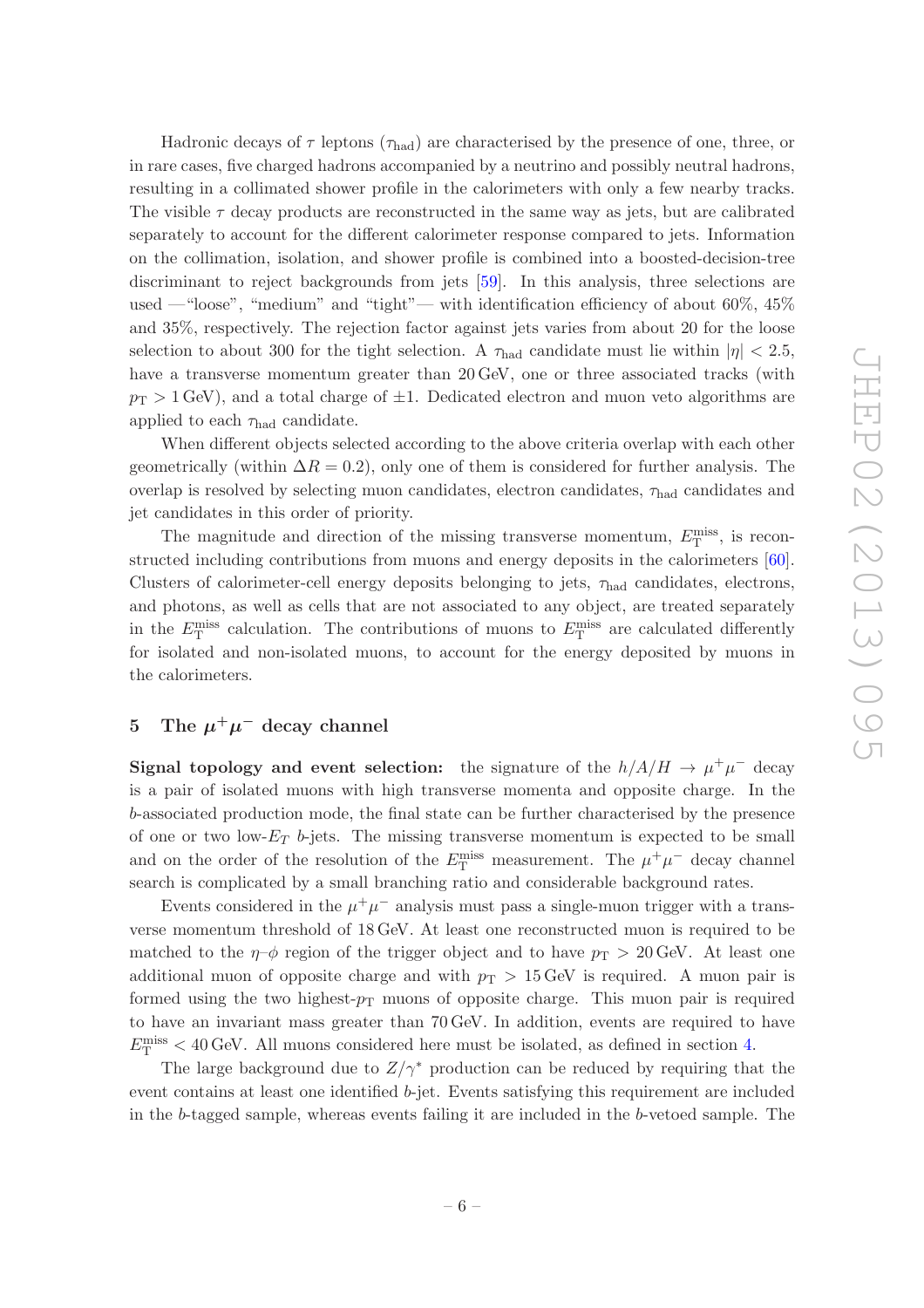

<span id="page-7-0"></span>**Figure 1.** The invariant mass distribution of the two muons of the  $h/A/H \to \mu^+\mu^-$  search for the b-tagged (left-hand side) and the b-vetoed samples (right-hand side). The data are compared to the background expectation and a hypothetical MSSM signal  $(m_A = 150 \,\text{GeV}, \tan \beta = 40)$ . Simulated backgrounds are shown for illustration purposes. The background uncertainties shown here are statistical in nature due to the finite number of simulated events. The contributions of the backgrounds  $Z/\gamma^* \to e^+e^-$ ,  $W$  + jets and those of all diboson production processes but  $WW$ production are combined and labelled "Other electroweak".

 $\mu^+\mu^-$  invariant mass distribution,  $m_{\mu\mu}$ , is shown separately for the b-tagged and the bvetoed samples in figure [1.](#page-7-0) For illustration purposes only, the distributions of simulated backgrounds and an assumed MSSM neutral Higgs boson signal with  $m_A = 150$  GeV and  $\tan \beta = 40$  are shown in the same figure. A hypothetical signal would be present as narrow peaks on top of the high-mass tail of the Z boson superimposed on a continuous contribution from non-resonant backgrounds such as  $t\bar{t}$ . The  $Z/\gamma^*$  process contributes to the total background with a relative fraction of about  $99\%$  (51%) for the b-vetoed (btagged) sample for events in the  $m_{\mu\mu}$  range of 110 GeV to 300 GeV, which is most relevant to the Higgs boson searches in this channel. In the b-vetoed sample the remaining nonresonant background is composed of  $t\bar{t}$ ,  $W^+W^-$  and  $b\bar{b}$  events while  $t\bar{t}$  events dominate the non-resonant background in the b-tagged sample.

**Background modelling:** the background in the  $\mu^+\mu^-$  channel is estimated from data. By scanning over the  $\mu^+\mu^-$  invariant mass distribution, local sideband fits provide the expected background estimate in the mass region of interest. To this end, a parameterisation of the background shape is fitted to the  $\mu^+\mu^-$  invariant mass distribution. Search windows are defined around each of the neutral Higgs bosons and are excluded from the fit. This results in one or two windows due to the mass degeneracy among the Higgs bosons. The widths of the search windows are motivated by the expected signal width for each point in the scanned  $m_A$ –tan β grid and account for asymmetries in the signal invariant mass distribution. The upper and lower boundaries of the search windows are defined by the  $m_{\mu\mu}$  values where the cross-section predictions of the signal model are 10% of their max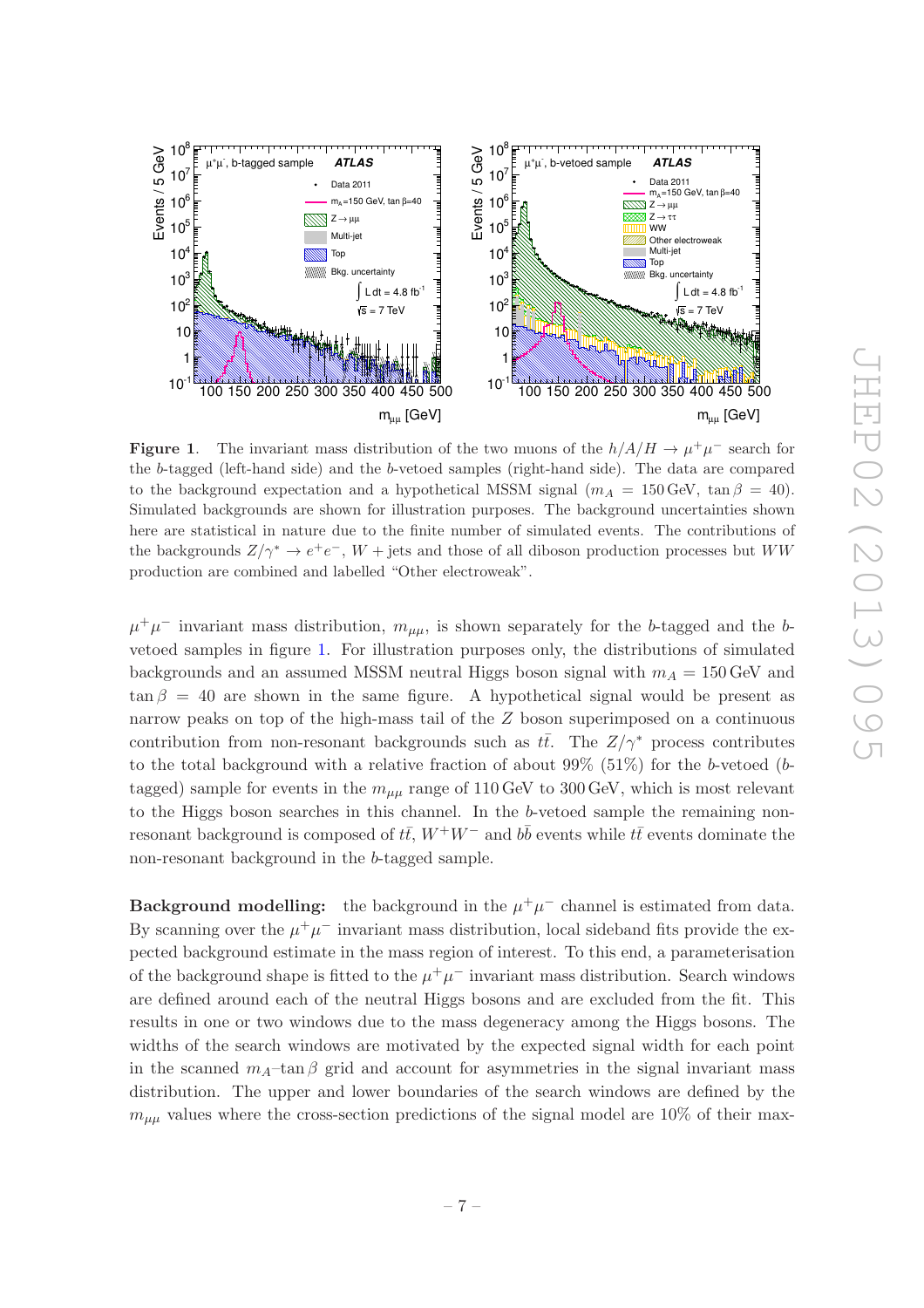imum. The lower and upper outer boundaries of the sidebands vary between 98–118 GeV and 160–400 GeV, respectively, depending on  $m_A$  and  $m_h$ .

The parameterisation of the  $\mu^+\mu^-$  invariant mass distribution,  $f_B(x)$ , is given by

$$
f_B(x | N_B, A, B, m_Z, \Gamma_Z, \sigma) = N_B \cdot [f_Z(x | A, B, m_Z, \Gamma_Z) \otimes \mathcal{F}_G(x | 0, \sigma)], \qquad (5.1)
$$

where x is the invariant mass,  $\otimes$  the convolution operator and  $\mathcal{F}_{\mathcal{G}}(x \mid 0, \sigma)$  the Gaussian distribution with variable x, mean 0 and variance  $\sigma^2$ . The function  $f_Z$  describing the  $Z/\gamma^*$ production is

$$
f_Z(x|A, B, m_Z, \Gamma_Z) = A \frac{1}{x^2} + B \frac{x^2 - m_Z^2}{(x^2 - m_Z^2)^2 + m_Z^2 \Gamma_Z^2} + \frac{x^2}{(x^2 - m_Z^2)^2 + m_Z^2 \Gamma_Z^2}.
$$
 (5.2)

This is convolved with the Gaussian distribution accounting for the finite mass resolution. The function  $f_Z$  is a simplification of the pure  $\gamma^*$  and Z propagators, including  $Z-\gamma^*$ interference contributing to the process  $q\bar{q} \to Z/\gamma^* \to \mu^+\mu^-$ , and hence in principle only describes the background from  $Z/\gamma^*$  production. The parameterisation  $f_B$  is found to be a good approximation of the shape of the total  $\mu^+\mu^-$  background even in the b-tagged sample, which has non-negligible contributions from physics processes other than  $Z/\gamma^*$ production.

In total, the fit function,  $f_B$ , has six parameters. The natural width of the Z boson,  $\Gamma_Z$ , is fixed to  $\Gamma_Z = 2.50$  GeV, whereas the remaining parameters are unconstrained. Parameter  $N_B$  describes the total normalisation of the curve and parameters A and B represent the relative normalisations of the  $\gamma^*$  and  $Z-\gamma^*$  contributions with respect to the Z term. Finally,  $m_Z$  represents the mass of the Z boson and the parameter  $\sigma$  specifies the mean  $\mu^+ \mu^-$  pair mass resolution.

For every point on the  $m_A$ -tan β grid, a binned likelihood fit of  $f_B$  to the data is performed to estimate the five unconstrained parameters and consequently the total background estimate.

The background model is validated with  $\chi^2$ -based goodness-of-fit studies. In addition, the background model is extended by polynomials of different orders to test if additional degrees of freedom change the goodness of the fit, which would hint at problems in the shape modelling. Further validation of the capability of the model to describe the shape of the data is performed by varying the fit ranges for certain mass points and accounting for the fit residuals. The goodness-of-fit studies confirm a good background modelling for both the b-vetoed and the b-tagged sample. The uncertainty on the background estimate is obtained from a variation of the fitted background function within its 68% confidence level (CL) uncertainty band. This results in an uncertainty of 5% (2%) on the expected background yield for the b-tagged (b-vetoed) sample.

**Signal modelling:** the  $h/A/H \to \mu^+\mu^-$  signal is expected to appear as narrow peaks in the  $\mu^+\mu^-$  invariant mass distribution, as depicted in figure [1.](#page-7-0) The resolution in the relevant mass range is typically 2.5% to 3%, and numerous mass points are needed for a complete mass scan. In addition, the influence of  $\tan \beta$  on the reconstructed width of the signal invariant mass distribution needs to be taken into account. The natural widths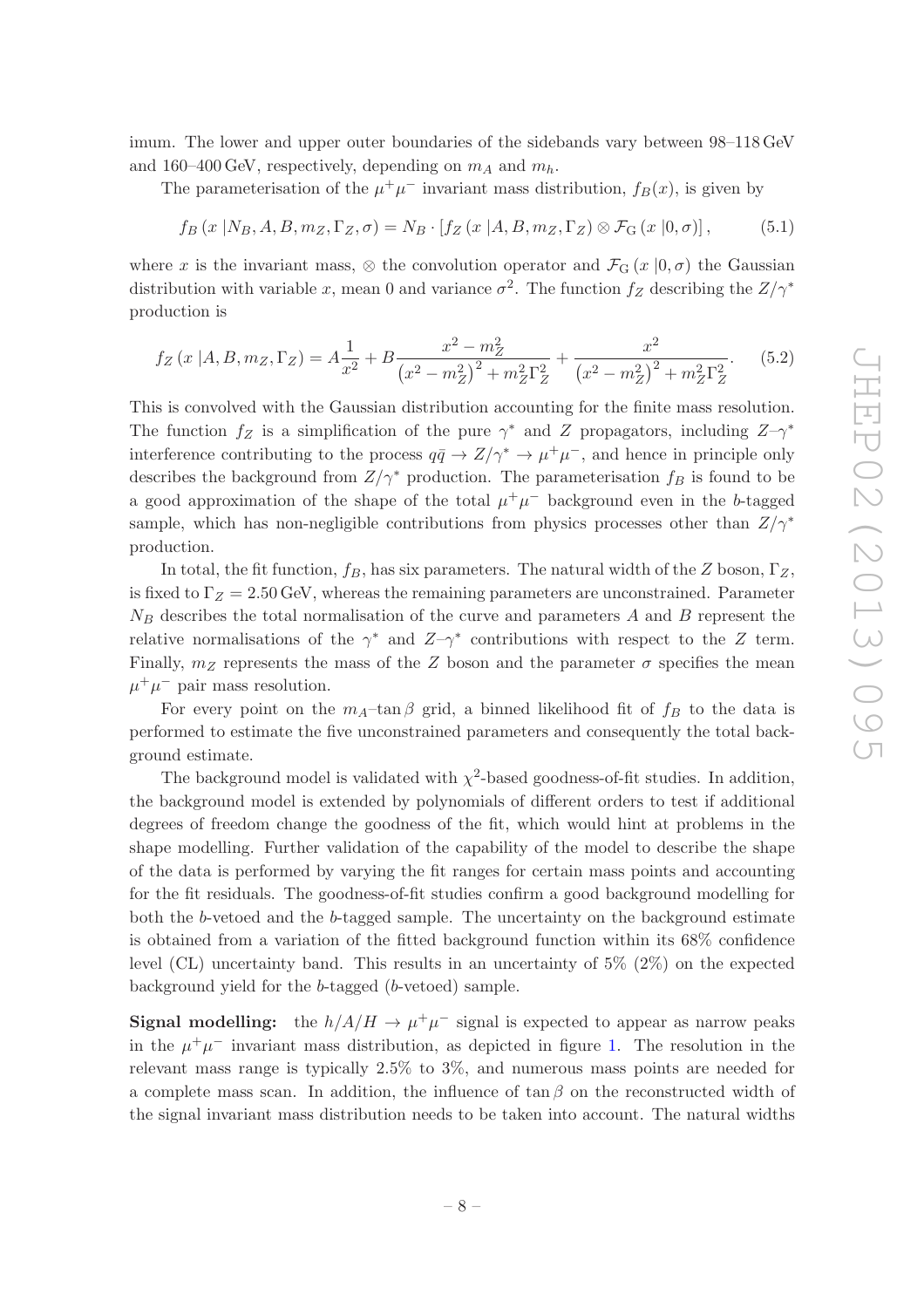of the MSSM neutral Higgs bosons increase with  $\tan \beta$ . The reconstructed width can be sensitive to this variation because of the good experimental mass resolution.

To interpolate between the different signal samples obtained from a limited number of simulated signal masses, the signal  $\mu^+ \mu^-$  invariant mass distribution is parameterised with

$$
f_S(x | N_S, m, \Gamma, \sigma, c, \varsigma) = N_S \left[ \frac{1}{\left[ x^2 - m^2 \right]^2 + m^2 \Gamma^2} \otimes \mathcal{F}_{\mathcal{G}}(x | 0, \sigma) + c \cdot \mathcal{F}_{\mathcal{L}}(-x | m, \varsigma) \right], \qquad (5.3)
$$

where x represents the  $\mu^+\mu^-$  invariant mass. The parameterisation consists of a Breit-Wigner function describing the signal peak convolved with a Gaussian distribution,  $\mathcal{F}_{G}$ , accounting for the finite mass resolution and a Landau function,  $\mathcal{F}_{L}$ , with low-mass tail which models the asymmetric part of the signal invariant mass distribution.

The function  $f<sub>S</sub>$  is characterised by six parameters. The width of the Breit-Wigner function, Γ, is fixed to the theoretical predictions calculated with FeynHiggs [\[31\]](#page-28-4). The remaining five parameters are unconstrained. The overall normalisation parameter is  $N<sub>S</sub>$ and c specifies the relative normalisation of the Landau function with respect to the Breit-Wigner function. Parameter  $m$  specifies the mean of the Breit-Wigner and the Landau distributions,  $\sigma$  determines the width of the Gaussian distribution and  $\varsigma$  represents the scale parameter of the Landau function.

The function  $f<sub>S</sub>$  is fitted to each signal sample available from simulation. The signal model is validated with Kolmogorov-Smirnov- and  $\chi^2$ -based goodness-of-fit tests proving a good description of the simulated signal  $\mu^+\mu^-$  invariant mass distributions. Each fit results in a set of fitted parameters,  $(N_S, m, \sigma, c, \varsigma)$ , depending on the point in the  $m_A$ -tan  $\beta$  plane. The dependence of this set on  $m_A$  and tan  $\beta$  is parameterised with polynomials of different orders. The resulting polynomials provide a set of parameters which in addition to the predicted natural width, Γ, fully define the normalised probability density function for an arbitrary point in the  $m_A$ –tan  $\beta$  plane.

This procedure is used to generate invariant mass distributions for signal masses from 120 GeV to 150 GeV in 5 GeV steps and from 150 GeV to 300 GeV in 10 GeV steps, as well as for tan  $\beta$  values from 5 to 70 in steps of 3 or 5. Higgs boson masses below 120 GeV were not considered because the background model does not provide precise estimates in the mass region close to the  $Z$  boson peak. For both the b-tagged and the b-vetoed samples the interpolated and normalised probability density functions are obtained separately for the Higgs boson production from gluon-fusion and in association with b-quarks. As for the background, the uncertainty on the signal prediction from the fit is obtained from its 68% CL uncertainty band. The resulting uncertainty is estimated to be 10% to 20% of the signal event yield.

Results: figure [2](#page-10-0) compares the data with the background estimate predicted from sideband fits in both the b-tagged and b-vetoed samples for the signal mass point  $m_A = 150$  GeV and tan  $\beta = 40$ . The data fluctuate around the background prediction leading to local binby-bin significances that are typically less than  $2\sigma$ . Table [1](#page-10-1) shows the number of observed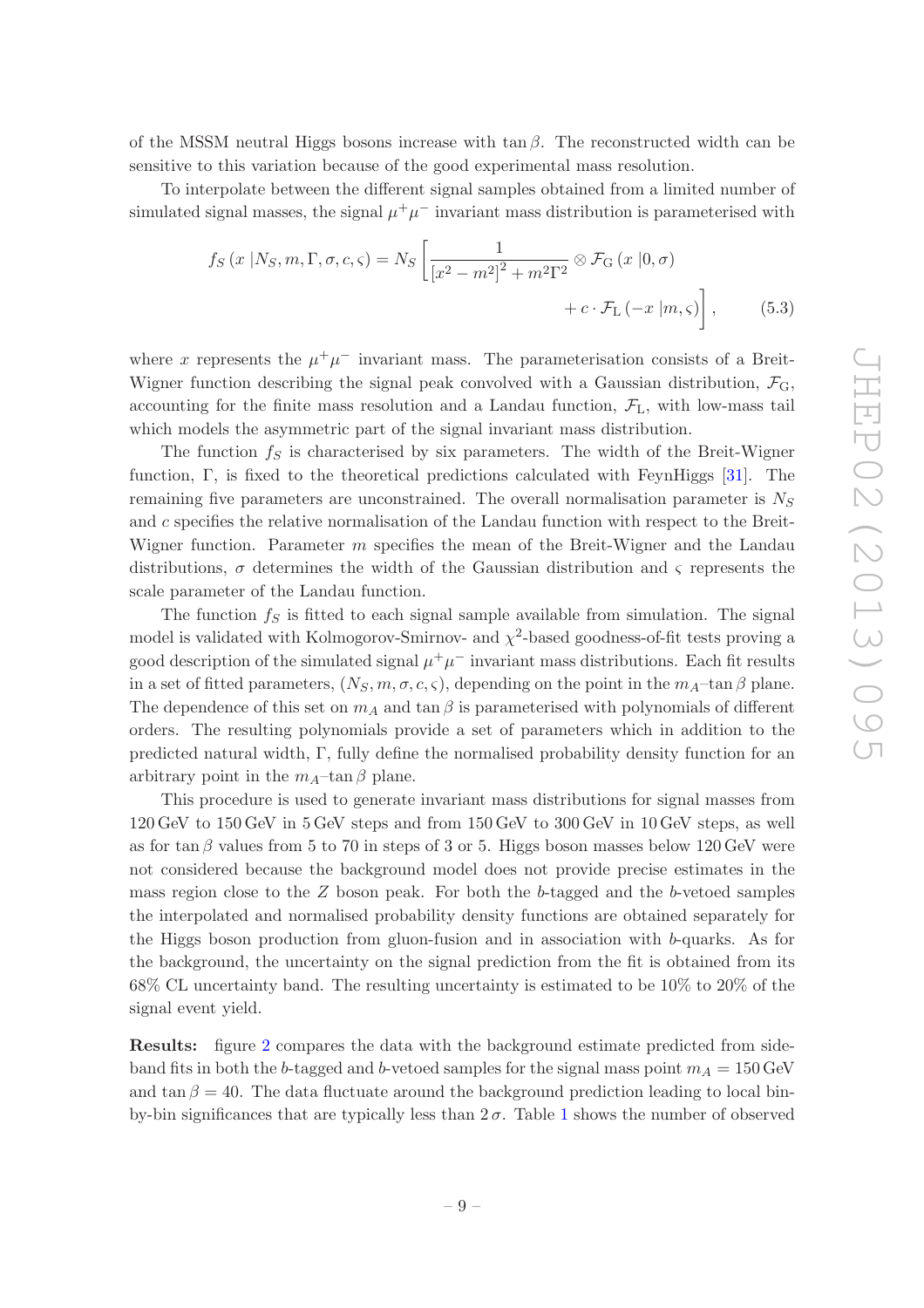

<span id="page-10-0"></span>Figure 2. Invariant mass distribution of data and predicted background from sideband fits to the data shown for the signal mass point at  $m_A = 150$  GeV and  $\tan \beta = 40$  for the b-tagged (left-hand side) and the b-vetoed samples (right-hand side) of the  $h/A/H \to \mu^+\mu^-$  final state. The ratio of the data to the predicted background, labelled  $D/B$ , and the bin-by-bin significances of the deviations of the data from the background prediction, labelled  $\sigma$ , are shown beneath.

|                                                    | b-tagged sample                 | b-vetoed sample              |  |  |
|----------------------------------------------------|---------------------------------|------------------------------|--|--|
| Mass Point                                         | $m_A = 150 \,\text{GeV}$        |                              |  |  |
| Fit Range                                          | $110 - 200 \,\text{GeV}$        |                              |  |  |
| Background                                         | $35900 \pm 600$<br>$980 \pm 50$ |                              |  |  |
| Signal $m_A = 150 \,\text{GeV}$ , tan $\beta = 40$ |                                 |                              |  |  |
| $b\bar{b}(h/A/H \rightarrow \mu\mu)$               | $28 \pm 2 \frac{+3}{-4}$        | $271 \pm 22 \frac{+31}{-40}$ |  |  |
| $gg \rightarrow h/A/H \rightarrow \mu\mu$          | $2.3 \pm 0.3 \pm 0.4$           | $141 \pm 10^{-22}_{-20}$     |  |  |
| Data                                               | 985                             | 36044                        |  |  |

<span id="page-10-1"></span>Table 1. Observed number of data events and the expected number of signal and background events in the  $h/A/H \to \mu^+\mu^-$  channel for one of the considered signal mass points. The number of background events is predicted from sideband fits to the  $\mu^+\mu^-$  invariant mass distribution in the fit range around the signal mass point  $m_A = 150 \,\text{GeV}$  for both the  $h/A/H \to \mu^+\mu^-$  b-vetoed and b-tagged samples. The number of expected signal events produced in gluon-fusion or in association with b-quarks is shown for tan  $\beta = 40$ . The quoted uncertainty for the background estimate is the statistical uncertainty obtained from the fit. For the signal estimate, the uncertainty from the fit is quoted first and then separately the uncertainty from other sources discussed in section [7.](#page-20-0)

events in the fit range around the mass point  $m_A = 150$  GeV compared to the number of background events predicted by the sideband fits. The observed numbers of events are compatible with the expected yield from Standard Model processes within the uncertainties.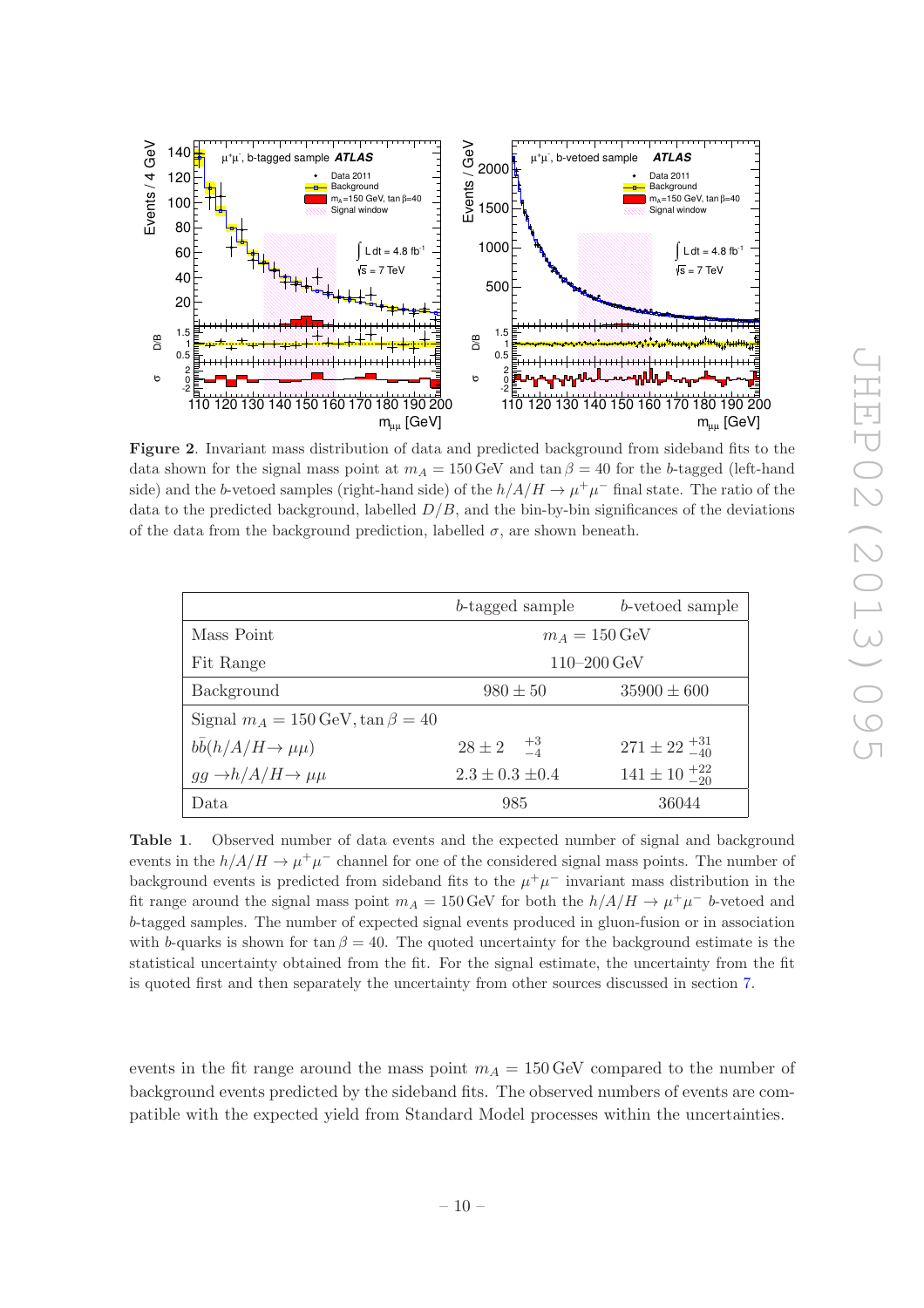# <span id="page-11-0"></span>6 The  $\tau^+\tau^-$  decay channel

The  $h/A/H \to \tau^+\tau^-$  decay mode is analysed in several categories according to the  $\tau$  lepton decay final-state combinations. The four decay modes considered here are:  $\tau_e \tau_u$  (6%),  $\tau_e\tau_{\text{had}}$  (23%),  $\tau_\mu\tau_{\text{had}}$  (23%) and  $\tau_{\text{had}}$  (42%), where percentages in the parentheses denote the corresponding branching ratios. The combination of  $\tau_e \tau_{\text{had}}$  and  $\tau_u \tau_{\text{had}}$  is referred to as  $\tau_{\rm lep}\tau_{\rm had}$ .

## <span id="page-11-1"></span>6.1 Common background estimation and mass reconstruction techniques

<span id="page-11-2"></span> $\tau$ **-embedded**  $Z/\gamma^* \to \mu^+\mu^-$  data:  $Z/\gamma^* \to \tau^+\tau^-$  events form a largely irreducible background to the Higgs boson signal in all final states. It is not possible to select a  $Z/\gamma^* \to \tau^+\tau^-$  control sample which is Higgs boson signal-free. However,  $Z/\gamma^* \to \mu^+\mu^$ events can be selected in data with high purity and without significant signal contamination. Furthermore, the event topology and kinematics are, apart from the  $\tau$  lepton decays and the different masses of  $\tau$  leptons and muons, identical to those of  $Z/\gamma^* \to \tau^+\tau^-$  events. Therefore  $Z/\gamma^* \to \mu^+\mu^-$  events are selected in data and modified using a  $\tau$ -embedding technique, in which muons are replaced by simulated  $\tau$  leptons. The hits of the muon tracks and the associated calorimeter cells in a cone with radius parameter  $\Delta R = 0.1$  around the muon direction are removed from the data event and replaced by the detector response from a simulated  $Z/\gamma^* \to \tau^+\tau^-$  event with the same kinematics. The event reconstruction is performed on the resulting hybrid event. Only the  $\tau$  decays and their detector response are taken from the simulation, whereas the underlying event kinematics and the associated jets are taken from the data event. The procedure treats consistently the effect of  $\tau$  polarisation and spin correlations. The event yield of the embedded sample after the selection of the  $\tau$  decay products is normalised to the corresponding event yield obtained in a simulated  $Z/\gamma^* \to \tau^+\tau^-$  sample. This procedure has been validated as described in references [\[7,](#page-26-3) [61\]](#page-29-16).

Systematic uncertainties on the normalisation and shape of the embedded sample are derived by propagating variations of the  $Z/\gamma^* \rightarrow \mu^+\mu^-$  event selection and the muon energy subtraction procedure through the  $\tau$ -embedding process. Additional uncertainties are assigned due to the use of the  $Z/\gamma^* \to \tau^+\tau^-$  cross-section and Monte Carlo acceptance prediction in determining the  $\tau$ -embedded  $Z/\gamma^* \to \mu^+\mu^-$  sample normalisation. These theoretical uncertainties are described in section [7.](#page-20-0)

**Jets misidentified as hadronic**  $\tau$  **decays:** a fraction of jets originating from quarks or gluons are misidentified as  $\tau_{\text{had}}$  candidates. It has been shown in reference [\[62\]](#page-29-17) that this misidentification fraction is higher in simulated samples than in data. To account for this difference, the Monte Carlo background estimate is corrected based on control samples. Details are presented for each decay channel separately.

The ABCD background estimation method: the estimation of the background from multi-jet processes is done from data using the  $ABCD$  method for all  $\tau^+\tau^-$  channels. Two uncorrelated variables are chosen to define four data regions, named  $A, B, C$  and  $D$ , such that one variable separates A and B from C and D, while the other separates A and C from  $B$  and  $D$ . The signal region is labelled  $A$ , and the other regions are dominated by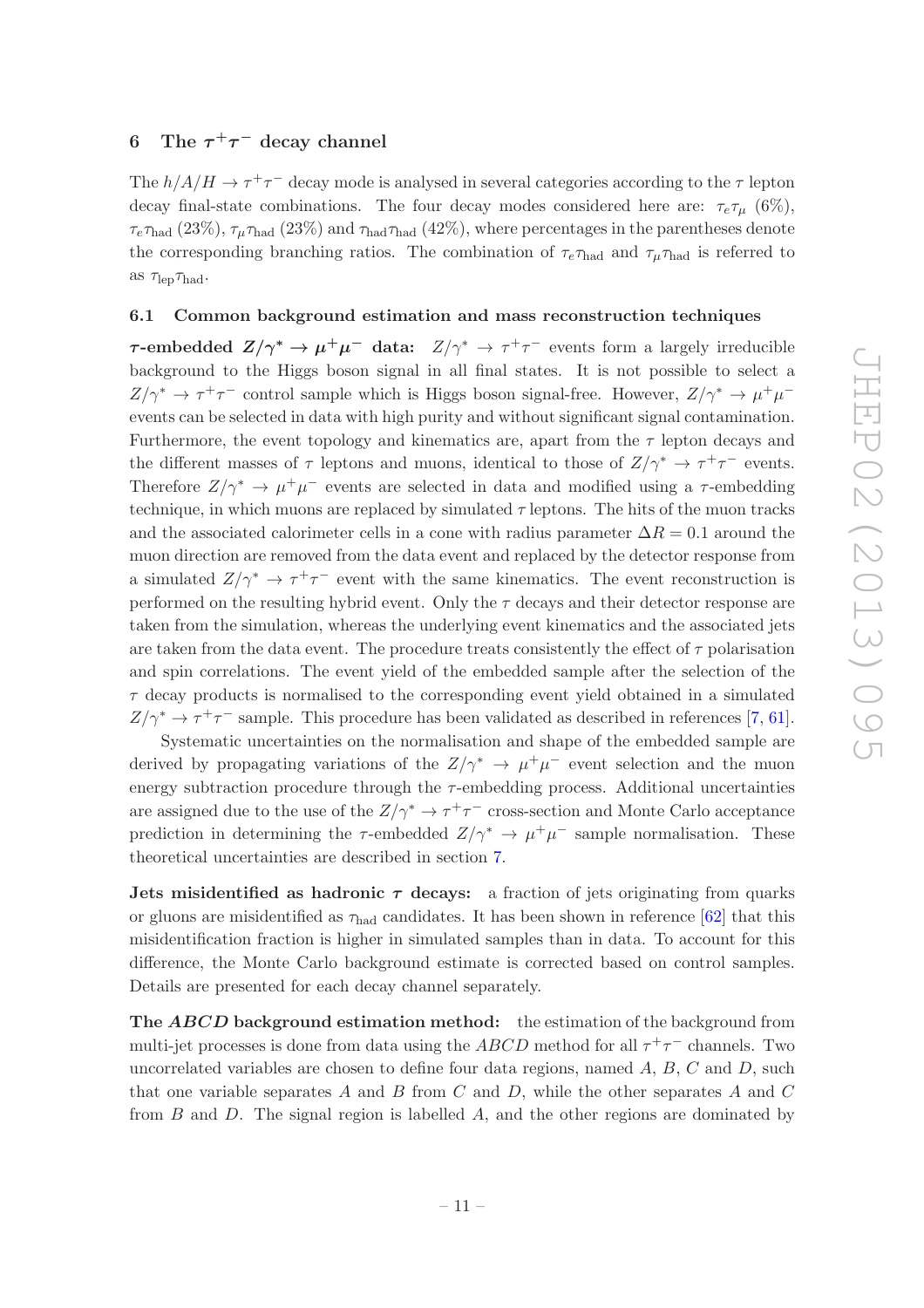background from multi-jet processes. An estimate of the background from these processes in the signal region,  $n_A$ , is:

$$
n_A = n_B \times \frac{n_C}{n_D} \equiv n_B \times r_{C/D},\tag{6.1}
$$

where  $n_B$ ,  $n_C$  and  $n_D$  denote the populations of regions B, C and D, respectively. The populations of the  $B$ ,  $C$  and  $D$  regions may need to be corrected by subtracting the estimated number of events that come from processes other than multi-jet production. This estimate is generally obtained from simulation.

 $\tau^+\tau^-$  mass reconstruction: the invariant mass of the  $\tau^+\tau^-$  pair cannot be reconstructed directly due to the presence of neutrinos from the  $\tau$  lepton decays. Therefore, a technique known as the Missing Mass Calculator (MMC) is used to reconstruct the Higgs boson candidate mass [\[63\]](#page-30-0). This algorithm assumes that the missing transverse momentum is due entirely to the neutrinos, and performs a scan over the angles between the neutrinos and the visible  $\tau$  lepton decay products. For leptonic  $\tau$  decays, the scan also includes the invariant mass of the two neutrinos. At each point, the  $\tau^+\tau^-$  invariant mass is calculated, and the most likely value is chosen by weighting each solution according to probability density functions that are derived from simulated  $\tau$  lepton decays. This method provides a 13% to 20% resolution in the invariant mass, with an efficiency of 99% for the scan to find a solution.

# <span id="page-12-0"></span>6.2 The  $h/A/H \to \tau_e \tau_\mu$  decay channel

Signal topology and event selection: events in this channel must satisfy either a single-electron, single-muon or combined electron-muon trigger. The single-lepton triggers have  $p_T$  thresholds of 20 GeV or 22 GeV for electrons, depending on the run period, and 18 GeV for muons, while the combined trigger has a threshold of 10 GeV for the electron and 6 GeV for the muon. Exactly one isolated electron and one isolated muon of opposite electric charge are required, and the lepton pair must have an invariant mass exceeding 30 GeV. The  $p_{\rm T}$  thresholds are 15 GeV for electrons and 10 GeV for muons in cases where the event is selected by the combined electron-muon trigger. These thresholds are raised to 24 GeV for electrons and 20 GeV for muons in cases where the event is selected by a single-lepton trigger only.

The event sample is then split according to its jet flavour content. Events containing exactly one identified  $b$ -jet are included in the  $b$ -tagged sample. This is based on a  $b$ -jet identification criterion with 75% efficiency in  $t\bar{t}$  events. Events without an identified b-jet are included in the b-vetoed sample. The scalar sum of the lepton transverse momenta and missing transverse momentum is required to fulfil the following condition to reduce top quark and diboson backgrounds:  $E_{\rm T}^{\rm miss} + p_{\rm T,e} + p_{\rm T,\mu} < 125 \,\text{GeV}$  ( $< 150 \,\text{GeV}$ ) for the b-tagged (b-vetoed) sample. In order to further suppress these backgrounds and  $W \rightarrow$  $\ell\nu$  events, the opening angle between the two lepton candidates in the transverse plane must satisfy the condition  $\Delta\phi_{e\mu} > 2.0$  (> 1.6) for the b-tagged (b-vetoed) sample. In addition, the combination of the transverse opening angles between the lepton directions and the direction of  $E_{\rm T}^{\rm miss}$  is required to satisfy the condition  $\sum_{\ell=e,\mu} \cos \Delta \phi_{E_{\rm T}^{\rm miss},\ell} > -0.2$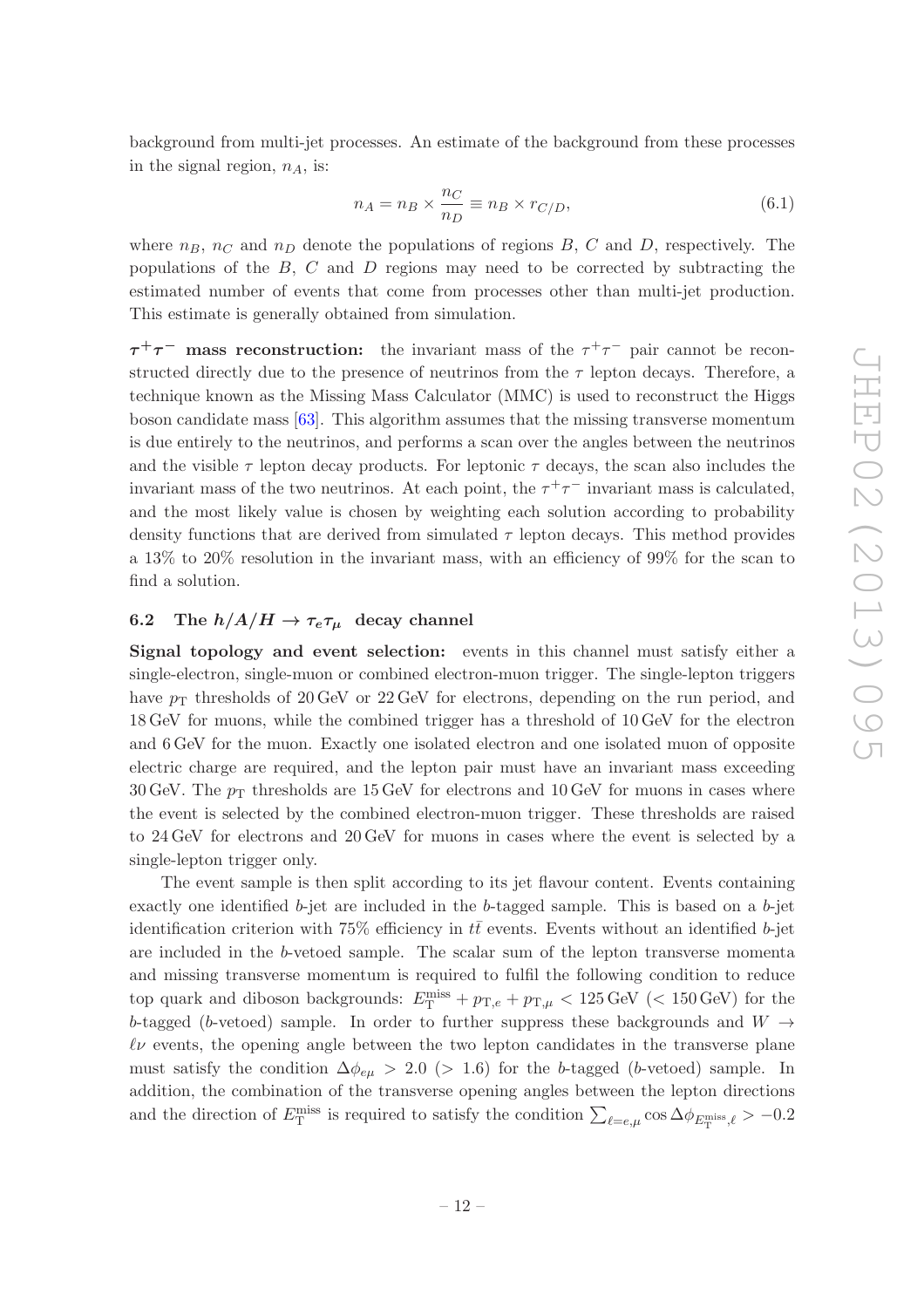| Region              |               | Charge correlation Lepton isolation requirement |  |  |
|---------------------|---------------|-------------------------------------------------|--|--|
| $A$ (Signal Region) | Opposite sign | isolated                                        |  |  |
|                     | Same sign     | isolated                                        |  |  |
|                     | Opposite sign | anti-isolated                                   |  |  |
|                     | Same sign     | anti-isolated                                   |  |  |

<span id="page-13-0"></span>**Table 2.** Control regions for the estimation of the multi-jet background for the  $h/A/H \to \tau_e \tau_\mu$ and  $h/A/H \to \tau_{\rm lep} \tau_{\rm had}$  samples: events are categorised according to the charge product of the two  $\tau$  leptons and the lepton isolation requirement. In the  $h/A/H \to \tau_{\rm lep}\tau_{\rm had}$  channel isolation refers to the isolation of the electron or muon and in the  $h/A/H \to \tau_e \tau_\mu$  channel both the electron and muon are required to be isolated or anti-isolated, respectively.

 $(> -0.4)$  for the b-tagged (b-vetoed) sample. Finally, the scalar sum of the transverse energies of all jets,  $H_T$ , is restricted to be below 100 GeV in the b-tagged sample to further suppress backgrounds containing a higher multiplicity of jets, or jets with higher transverse momenta, than expected from the signal processes. Jets with  $|\eta| < 4.5$  and  $E_T > 20$  GeV are used to calculate the value of  $H<sub>T</sub>$ .

Estimation of the  $Z/\gamma^* \to \tau^+\tau^-$  background: the  $Z/\gamma^* \to \tau^+\tau^-$  background is estimated by using the  $\tau$ -embedded  $Z/\gamma^* \to \mu^+ \mu^-$  event sample outlined in section [6.1.](#page-11-2) The use of multiple triggers with different  $p<sub>T</sub>$  thresholds has an effect on the lepton transverse momentum spectra, which is accurately reproduced by the trigger simulation. However, in the  $\tau$ -embedded  $Z/\gamma^* \to \mu^+\mu^-$  data there is no simulation of the trigger response for the decay products of the  $\tau$  leptons. This has an impact on the MMC mass distribution in the  $\tau$ -embedded  $Z/\gamma^* \to \mu^+ \mu^-$  data, which is comparable to the statistical uncertainty in the b-vetoed sample, and negligible in the b-tagged sample. For this reason the trigger selection is emulated for the b-vetoed sample such that the trigger effect is adequately described. This emulation is based on the  $p_T$ -dependent trigger efficiencies obtained from data.

Estimation of the  $t\bar{t}$  background: the contribution of  $t\bar{t}$  production is extrapolated from control regions which have purities of 90% (b-tagged sample) and 96% (b-vetoed sample). The selection criteria for these control regions are identical to the respective signal regions with two exceptions: at least two identified b-jets are required, and the selection  $H<sub>T</sub> < 100$  GeV is not applied. The multi-jet contributions to these control regions are estimated from data with the ABCD method; the other non-tt contributions are taken from simulation. The uncertainty on the normalisation obtained in this manner is 15%  $(30\%)$  in the b-tagged (b-vetoed) sample, primarily due to uncertainties on the b-tagging efficiency and jet energy scale.

Estimation of the multi-jet background: the multi-jet background is estimated using the ABCD method, by splitting the event sample into four regions according to the charge product of the  $e\mu$  pair and the isolation requirements on the electron and muon. These requirements are summarised in table [2.](#page-13-0)

The systematic uncertainty of this method has been estimated by considering the stability of the ratio  $r_{C/D}$  in regions where the isolation requirements are varied, or where only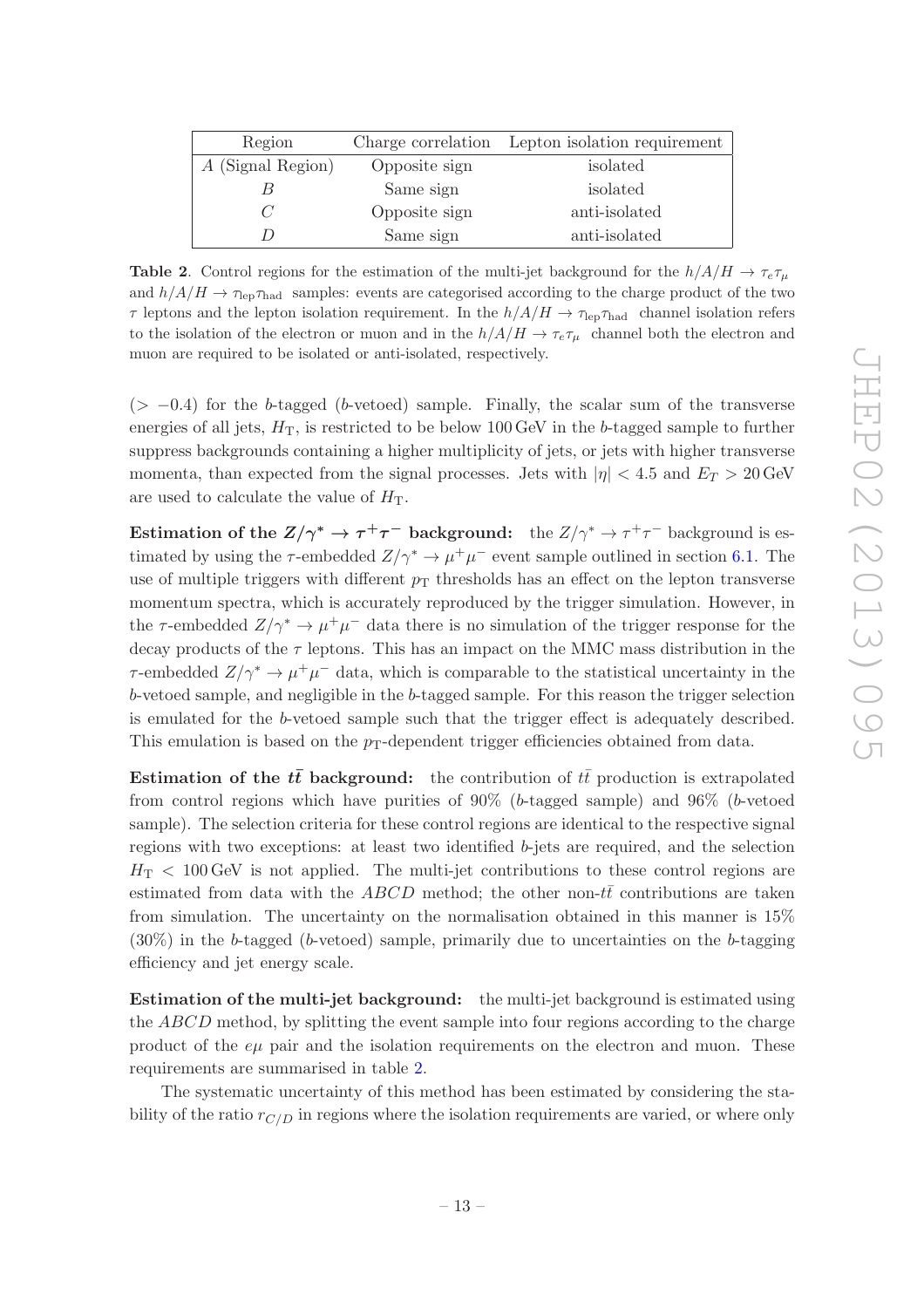

<span id="page-14-1"></span>**Figure 3.** MMC mass distributions for the  $h/A/H \to \tau_e \tau_\mu$  final state. The MMC mass,  $m_{\tau\tau}^{\text{MMC}}$ , is shown for the b-tagged (left-hand side) and b-vetoed samples (right-hand side). The data are compared to the background expectation and an added hypothetical MSSM signal  $(m_A = 150 \,\text{GeV})$ and tan  $\beta = 20$ ). The background uncertainties include statistical and systematic uncertainties. The contributions of the backgrounds  $Z/\gamma^* \to e^+e^-$ ,  $Z/\gamma^* \to \mu^+\mu^-$  and  $W + \text{jets}$  are combined and labelled "Other electroweak"; in the case of the b-tagged samples the contributions of diboson production processes are included as well. Background contributions from top quarks are included in "Other electroweak" for the b-vetoed sample.

the muon is required to fail the isolation. The resulting uncertainty on the normalisation is  $14\%$  (23%) in the b-tagged (b-vetoed) sample.

Smaller backgrounds from  $W$  + jets,  $Z/\gamma^* \rightarrow e^+e^-$ ,  $Z/\gamma^* \rightarrow \mu^+\mu^-$ , diboson, and single-top processes are estimated from simulation.

**Results:** the number of observed  $\tau_e \tau_\mu$  events in data, along with predicted event yields from background processes, is shown in table [3.](#page-15-0) The observed event yield is compatible with the expected event yield from Standard Model processes within the uncertainties. The MMC mass distributions for these events are shown in figure [3.](#page-14-1)

# <span id="page-14-0"></span>6.3 The  $h/A/H \rightarrow \tau_{\text{lep}} \tau_{\text{had}}$  decay channel

**Signal topology and event selection:** events in the  $h/A/H \to \tau_{\text{lep}}\tau_{\text{had}}$  channel are selected using a single-lepton trigger with transverse momentum thresholds of 20 GeV or 22 GeV for electrons, depending on the run period, and 18 GeV for muons. Each event must contain one isolated electron with  $p_T > 25$  GeV or one isolated muon with  $p_T > 20$  GeV. Events containing additional electrons or muons with transverse momenta greater than 15 GeV or 10 GeV, respectively, are rejected in order to obtain an orthogonal selection to those used in the  $\tau_e \tau_\mu$  and  $\mu^+ \mu^-$  channels. One  $\tau_{\text{had}}$  with a charge of opposite sign to the selected electron or muon is required. The  $\tau_{\text{had}}$  identification criterion in use is the one with medium efficiency as introduced in section [4.](#page-5-0) The transverse mass of the lepton and the missing transverse momentum,  $m<sub>T</sub>$ , is required to be less than 30 GeV, to reduce contamination from  $W$  + jets and  $t\bar{t}$  background processes. Here the transverse mass is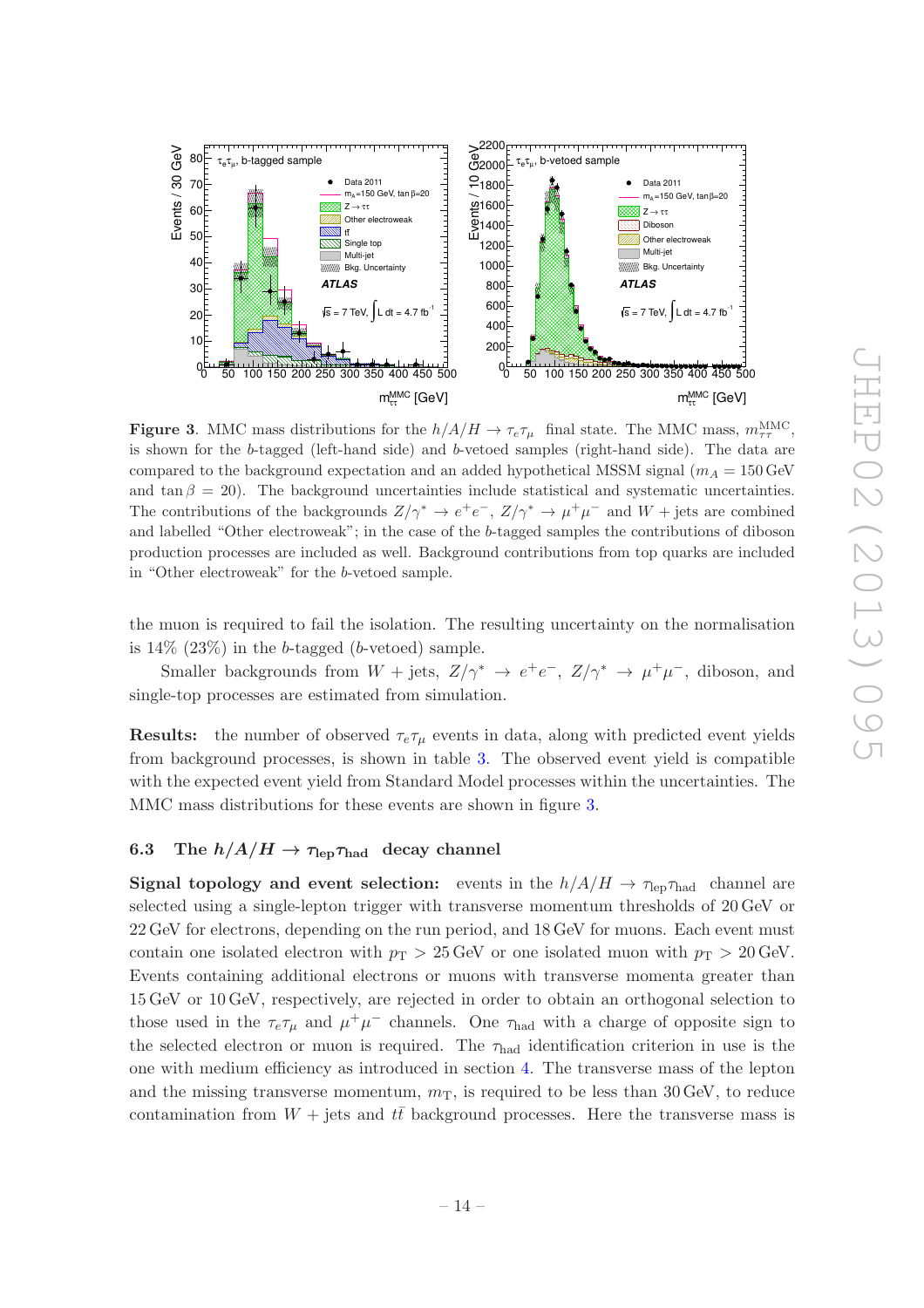|                                                    | b-tagged sample |                  | b-vetoed sample |                |
|----------------------------------------------------|-----------------|------------------|-----------------|----------------|
| $Z/\gamma^* \to \tau^+\tau^-$                      | 109             | $\pm 12$         | 11000           | $\pm 1000$     |
| $W + \text{jets}$                                  | 1.2             | $^{+1.1}_{-0.9}$ | 111             | $\pm 23$       |
| $Z/\gamma^* \to \ell^+ \ell^-$                     | 1.1             | $\pm 0.8$        | 196             | $^{+22}_{-23}$ |
| $t\bar{t}$                                         | 56              | $^{+11}_{-9}$    | 150             | $+60$<br>$-50$ |
| Single top                                         | 16              | $^{+3}_{-4}$     | 35              | $\pm 5$        |
| Diboson                                            | 3.9             | $\pm 0.7$        | 470             | $\pm 50$       |
| Multi-jet                                          | 15              | $\pm 11$         | 980             | $\pm 230$      |
| Total                                              | 201             | $+20$<br>$-19$   | 13000           | $\pm 1000$     |
| Signal $m_A = 150 \,\text{GeV}$ , tan $\beta = 20$ |                 |                  |                 |                |
| $b\bar{b}(h/A/H \to \tau\tau)$                     | 18              | $^{+4}_{-5}$     | 270             | $+40$<br>$-50$ |
| $gg \rightarrow h/A/H \rightarrow \tau\tau$        | 2.3             | $\pm 0.8$        | 143             | $+23$<br>$-21$ |
| Data                                               | 181             |                  | 12947           |                |

<span id="page-15-0"></span>Table 3. The number of events observed in data and the expected number of signal and background events of the  $h/A/H \to \tau_e \tau_\mu$  channel. Simulated event yields are normalised to the integrated luminosity of the data sample, 4.7 fb<sup>-1</sup>. The predicted signal event yields correspond to a parameter choice of  $m_A = 150 \text{ GeV}$  and tan  $\beta = 20$  and include both the b-associated and the gluon-fusion production processes.

defined as:

$$
m_{\rm T} = \sqrt{2p_{\rm T}^{\rm lep} E_{\rm T}^{\rm miss} \left(1 - \cos \Delta \phi\right)},\tag{6.2}
$$

where  $p_T^{\text{lep}}$  $T_{\text{T}}^{\text{lep}}$  denotes the transverse momentum of the electron or muon and  $\Delta\phi$  the angle between  $p_T^{\text{lep}}$  $_{\rm T}^{\rm lep}$  and  $E_{\rm T}^{\rm miss}$ .

After imposing these selection criteria, the resulting event sample is split into two categories depending on whether or not the highest- $E_T$  jet with  $|\eta| < 2.5$  is identified as a b-jet. Events are included in the b-tagged sample if the highest- $E<sub>T</sub>$  jet is identified as a b-jet and its  $E_T$  is in the range of 20 GeV to 50 GeV. Events are included in the b-vetoed sample if the highest- $E_T$  jet fails the b-jet identification criterion and the event has  $E_T^{\text{miss}} > 20 \,\text{GeV}$ .

Estimation of the  $W +$  jets background:  $W +$  jets events that pass the event selection criteria up to the  $m<sub>T</sub>$  requirement consist primarily of events in which the selected lepton originates from the W decay and a jet is misidentified as a  $\tau_{\text{had}}$ . To ensure a proper estimation of the jet-to- $\tau_{\text{had}}$  misidentification rate, the  $W + \text{jets}$  background normalisation is corrected using control regions with high purity in  $W +$  jets events defined by requiring high transverse mass:  $70 \,\text{GeV} < m_{\text{T}} < 110 \,\text{GeV}$ . Separate control regions are used for the  $\tau_e \tau_{\text{had}}$  and  $\tau_\mu \tau_{\text{had}}$  samples, as the kinematic selections are different. The correction factors derived from these control regions are  $f_W^e = 0.587 \pm 0.009$  for the electron channel and  $f_W^{\mu} = 0.541 \pm 0.008$  for the muon channel, where the quoted uncertainties are statistical. The relative systematic uncertainty is estimated to be 5% by varying the  $m<sub>T</sub>$  boundary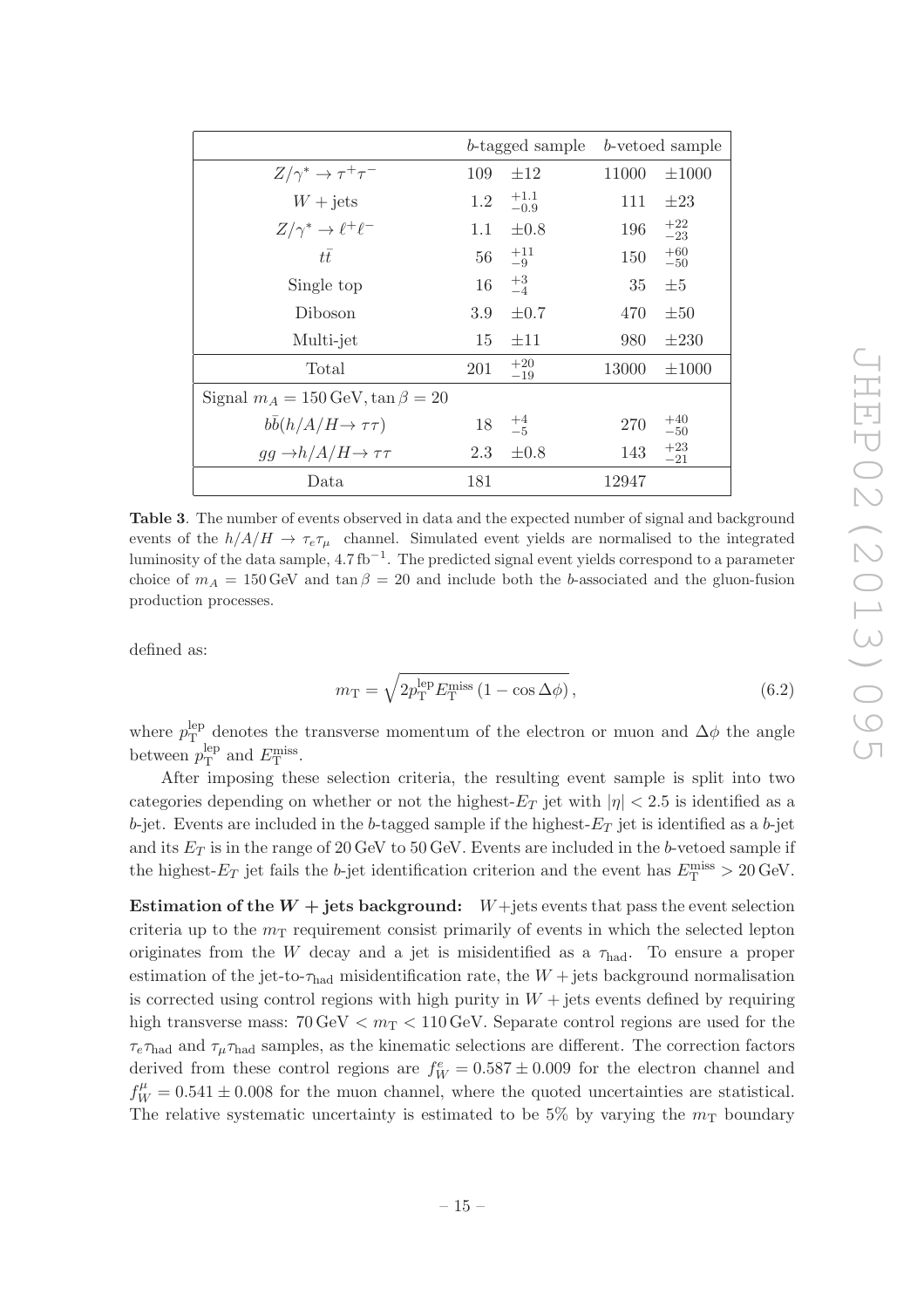definition of the control region. The correction factors have been derived separately for the b-tagged and b-vetoed samples; the numbers are in agreement between the two cases, but for the b-tagged sample the statistical uncertainty is 17%. This statistical uncertainty is considered as an additional systematic uncertainty in the b-tagged sample analysis.

Estimation of the  $Z/\gamma^* \to \tau^+\tau^-/e^+e^-/\mu^+\mu^-$  background: the  $Z/\gamma^* \to \tau^+\tau^$ background is estimated using the  $\tau$ -embedded  $Z/\gamma^* \to \mu^+\mu^-$  sample outlined in sec-tion [6.1.](#page-11-2) The jet activity in the embedded events is independent of the  $Z$  boson decay mode. Taking advantage of this feature, the embedding sample is also used to validate the simulated  $Z/\gamma^* \to e^+e^-$  and  $Z/\gamma^* \to \mu^+\mu^-$  background samples for the correct b-jet fraction, which may affect the background estimation after imposing the b-tag requirement. Correction factors are derived by comparing  $\tau$ -embedded  $Z/\gamma^* \to \mu^+ \mu^-$  events with simulated  $Z/\gamma^* \to \tau^+\tau^-$  events before and after the b-tagged sample selection. The correction factors are calculated to be  $f_{Zb}^e = 1.08 \pm 0.23$  and  $f_{Zb}^\mu = 1.11 \pm 0.13$  for the electron and muon channels, respectively, where the quoted uncertainties are statistical. The effect on these correction factors from the  $t\bar{t}$  contribution in the control region is studied by removing the 50 GeV maximum  $E_T$  requirement on the b-jet. A 7% systematic uncertainty is obtained. These factors are applied to the simulated  $Z/\gamma^* \to e^+e^-$  and  $Z/\gamma^* \to \mu^+\mu^$ background samples passing the b-tagged sample selection.

Estimation of the  $t\bar{t}$  background: the simulated  $t\bar{t}$  samples are normalised from data using a top-enriched control region. This control region is defined by applying the  $\tau_{\text{len}}\tau_{\text{had}}$ selection criteria up to the requirement of a  $e\tau_{\text{had}}$  or  $\mu\tau_{\text{had}}$  pair in the event, with no requirement on the transverse mass. The highest- $E_T$  jet in the event must be identified as a b-jet, with  $E_T$  in the range 50 GeV to 150 GeV, and a second highest- $E_T$  jet must satisfy the same b-jet identification requirement. This results in a control region with a purity of  $t\bar{t}$  events over 90% and negligible signal contribution. The  $t\bar{t}$  correction factor is derived in a manner similar to that of the  $W +$  jets correction factor, and a value of  $f_{t\bar{t}} = 0.88$  $\pm 0.04$  (stat.)  $\pm 0.14$  (syst.) is obtained with the systematic uncertainty due primarily to the b-jet identification efficiency.

Estimation of the multi-jet background: for the multi-jet background estimation, the ABCD method is used by defining four regions according to whether the charge of the  $\tau$  jet and lepton have opposite sign or same sign, and whether the selected lepton passes or fails the isolation criteria. These requirements are summarised in table [2.](#page-13-0) In regions C and  $D$  the contribution from processes other than the multi-jet background is negligible, while in region  $B$  there is a significant contribution from other backgrounds, in particular  $Z/\gamma^*$  +jets and  $W$  + jets, which is subtracted from the data sample using estimates from simulation. The systematic uncertainty on the predicted event yield is estimated by varying the definitions of the regions used, and by testing the stability of the  $r_{C/D}$  ratio across the  $m_{\tau\tau}^{\rm MMC}$  range. The resulting uncertainty is 7.5% in the  $\tau_{\mu}\tau_{\rm had}$  channel and 15% in the  $\tau_e \tau_{\text{had}}$  channel.

**Results:** the number of observed  $\tau_{\text{len}}\tau_{\text{had}}$  events in data, along with predicted event yields from background processes, are shown in table [4.](#page-17-0) The observed event yields are compatible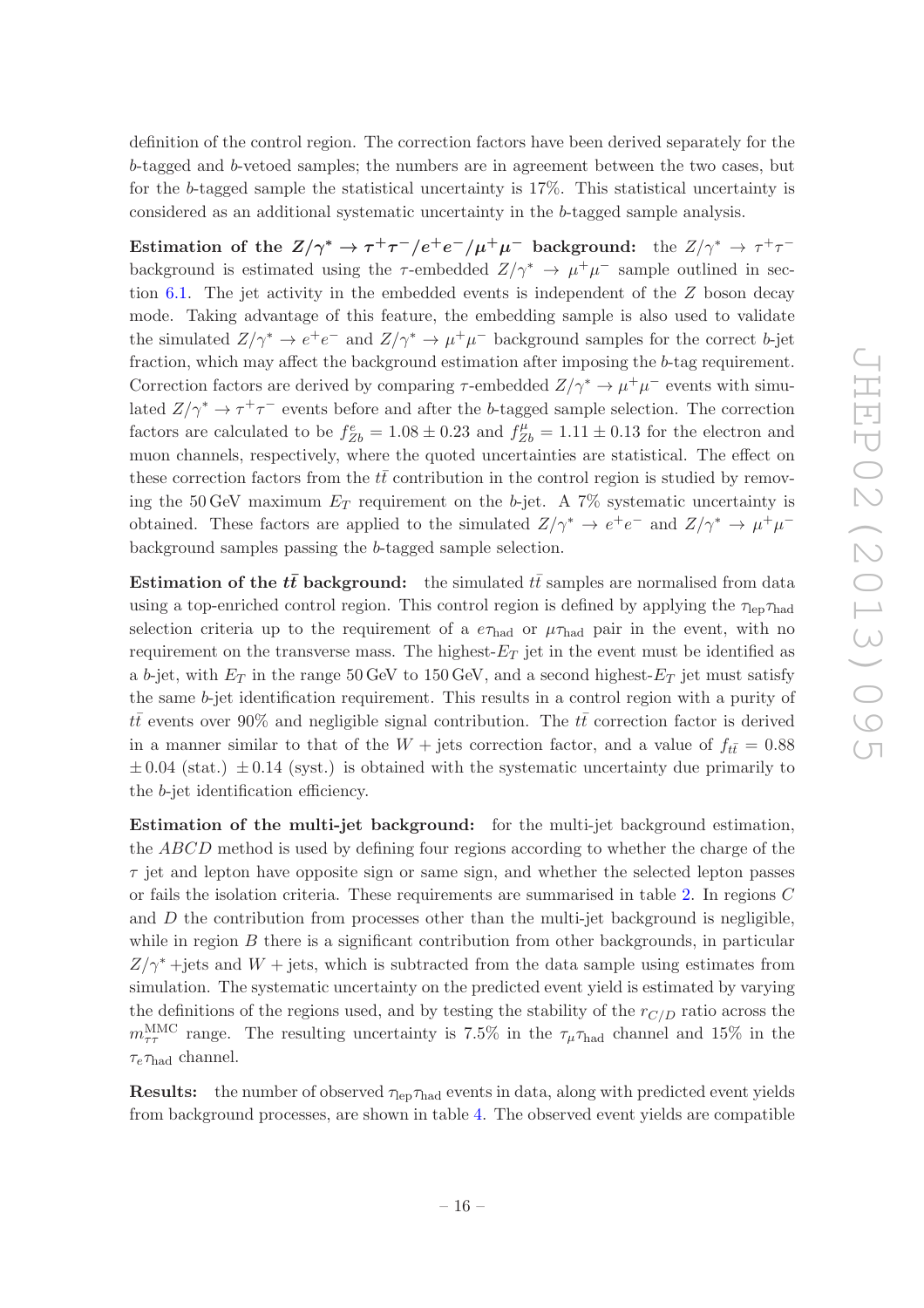|                                                  | Muon Channel $(\tau_{\mu} \tau_{\text{had}})$ |                 |                 |                  |
|--------------------------------------------------|-----------------------------------------------|-----------------|-----------------|------------------|
|                                                  |                                               | b-tagged sample | b-vetoed sample |                  |
| $Z/\gamma^* \to \tau^+\tau^-$                    | 86                                            | $\pm 15$        | 4800            | $\pm 700$        |
| $W + \text{jets}$                                | 19                                            | $^{+6}_{-8}$    | 780             | $+100$<br>$-140$ |
| $Z/\gamma^* \to \ell^+ \ell^-$                   |                                               | $^{+5}_{-4}$    | 350             | $+100$<br>$-90$  |
| Top                                              | 14.5                                          | $+3.5$<br>-2.7  | 105             | $^{+20}_{-21}$   |
| Diboson                                          | 0.8                                           | $\pm 0.4$       | 38              | $+6$<br>$-5$     |
| Multi-Jet                                        | 51                                            | $\pm 11$        | 580             | $+140$<br>$-130$ |
| Total                                            | 180                                           | $\pm 20$        | 6600            | $\pm 800$        |
| Signal $m_A = 150 \,\text{GeV}, \tan \beta = 20$ |                                               |                 |                 |                  |
| $bb(h/A/H \rightarrow \tau\tau)$                 | 20                                            | $^{+5}_{-6}$    | 174             | $^{+27}_{-35}$   |
| $gg \rightarrow h/A/H \rightarrow \tau\tau$      | 1.2                                           | $\pm 0.6$       | 115             | $\pm 16$         |
| Data                                             | 202                                           |                 | 6424            |                  |

|                                                    | Electron Channel $(\tau_e \tau_{\text{had}})$ |                  |                                 |                  |
|----------------------------------------------------|-----------------------------------------------|------------------|---------------------------------|------------------|
|                                                    |                                               |                  | b-tagged sample b-vetoed sample |                  |
| $Z/\gamma^* \to \tau^+\tau^-$                      | 42                                            | $\pm 20$         | 2700                            | $\pm 500$        |
| $W + \text{jets}$                                  | 18                                            | $^{+9}_{-12}$    | 740                             | $+110$<br>$-160$ |
| $Z/\gamma^* \to \ell^+ \ell^-$                     | 19                                            | $\pm 10$         | 700                             | $+350$<br>$-270$ |
| Top                                                | 15.1                                          | $\pm 3.0$        | 106                             | $+20$<br>$-21$   |
| Diboson                                            | $1.0\,$                                       | $+0.4$<br>$-0.5$ | 29                              | $^{+5}_{-4}$     |
| Multi-Jet                                          | 60                                            | $\pm 15$         | 920                             | $+230$<br>$-240$ |
| Total                                              | 154                                           | $\pm 30$         | 5200                            | $\pm 600$        |
| Signal $m_A = 150 \,\text{GeV}$ , tan $\beta = 20$ |                                               |                  |                                 |                  |
| $bb(h/A/H \rightarrow \tau\tau)$                   | 15                                            | $^{+3}_{-5}$     | 138                             | $^{+22}_{-29}$   |
| $gg \rightarrow h/A/H \rightarrow \tau\tau$        | 1.2                                           | $+0.6$<br>$-0.4$ | 99                              | $+15$<br>$-14$   |
| Data                                               | 175                                           |                  | 5034                            |                  |

JHEP 02 (2013) 095 JHEP02(2013)095

<span id="page-17-0"></span>Table 4. The number of events observed in data and the expected number of signal and background events for the  $h/A/H \to \tau_{\rm lep} \tau_{\rm had}$  channel. Simulated event yields are normalised to the integrated luminosity of the data sample, 4.7 fb<sup>−</sup><sup>1</sup> . The predicted signal event yields correspond to the parameter choice  $m_A = 150$  GeV and  $\tan \beta = 20$  and include both the b-associated and the gluon-fusion production processes.

with the expected yields from Standard Model processes within the uncertainties. The MMC mass distributions for these events, with  $\tau_{\mu} \tau_{\text{had}}$  and  $\tau_{e} \tau_{\text{had}}$  statistically combined, are shown in figure [4.](#page-18-1)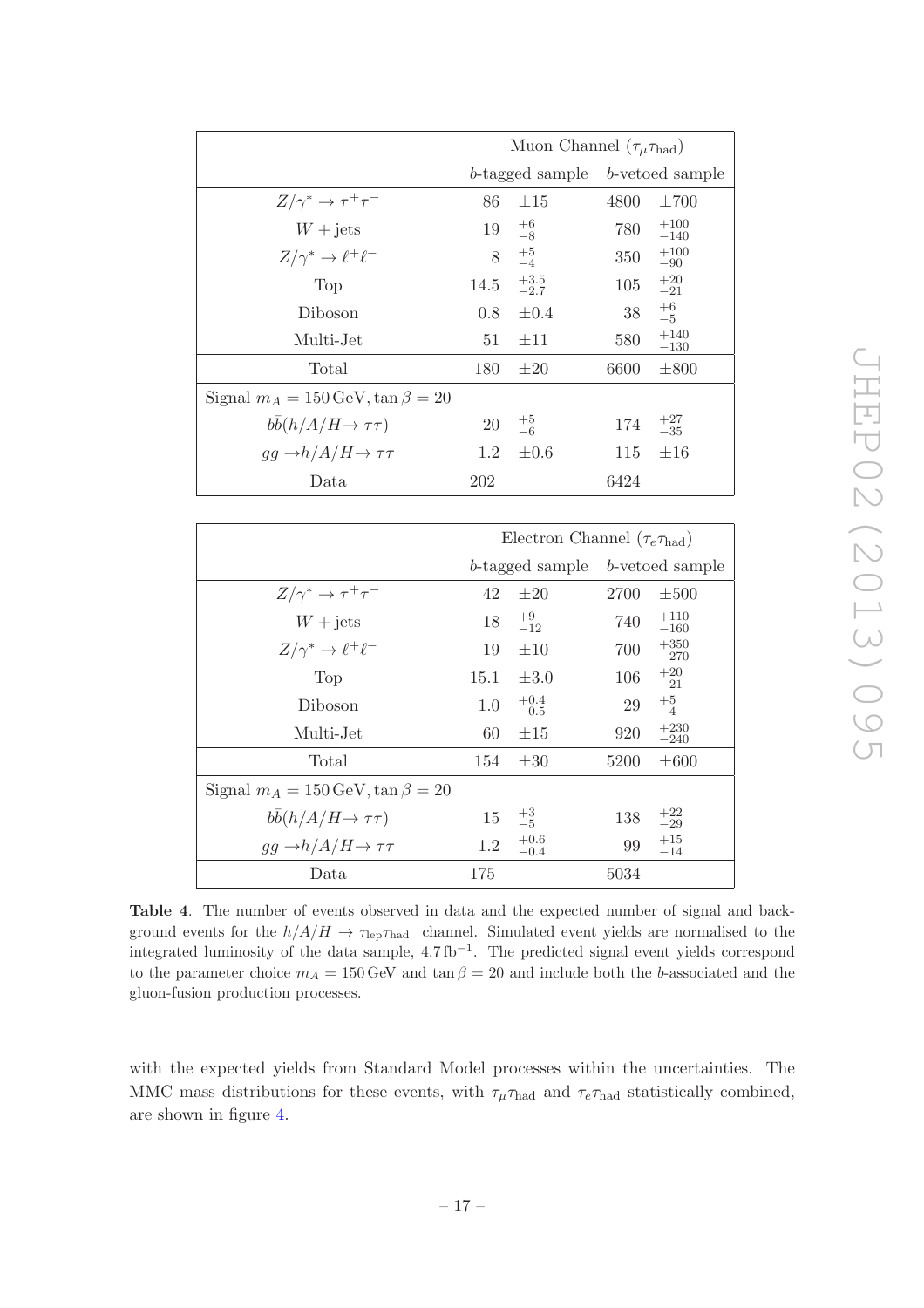

<span id="page-18-1"></span>**Figure 4.** MMC mass distributions for the  $h/A/H \to \tau_{\rm lep} \tau_{\rm had}$  final state. The MMC mass,  $m_{\tau\tau}^{\rm MMC}$ , is shown for the b-tagged (left-hand side) and b-vetoed samples (right-hand side) for the combined  $\tau_e \tau_{\text{had}}$  and  $\tau_\mu \tau_{\text{had}}$  samples. The data are compared to the background expectation and a hypothetical MSSM signal ( $m_A = 150$  GeV and tan  $\beta = 20$ ). The background uncertainties include statistical and systematic uncertainties. The contributions of the diboson and  $W +$  jets background processes are combined and labelled "Other electroweak".

## <span id="page-18-0"></span>6.4 The  $h/A/H \to \tau_{\textrm{had}}\tau_{\textrm{had}}$  decay channel

**Signal topology and event selection:** events in this channel are selected by a di- $\tau_{\text{had}}$ trigger with transverse momentum thresholds of 29 GeV and 20 GeV for the two  $\tau_{\text{had}}$  candidates. Events containing identified electrons or muons with transverse momenta above 15 GeV or 10 GeV, respectively, are vetoed. These vetoes suppress background events and ensure that the channels are statistically independent. Two  $\tau_{\text{had}}$  candidates with oppositesign charges are required, one passing the tight  $\tau_{\text{had}}$  identification requirements and the second passing the medium criteria. These two leading  $\tau_{\text{had}}$  candidates are required to match the reconstructed  $\tau_{\text{had}}$  trigger objects each within a cone with radius parameter  $\Delta R$  < 0.2. These two  $\tau_{\text{had}}$  candidates are required to have transverse momenta above 45 GeV and 30 GeV, respectively. These values are chosen such that the plateau of the trigger turn-on curve is reached and the electroweak and multi-jet backgrounds are suppressed effectively. The missing transverse momentum is required to be above 25 GeV to account for the presence of neutrinos originating from the  $\tau$  decays and to suppress multi-jet background.

The selected events are split into a b-tagged sample and a b-vetoed sample to exploit the two dominant production mechanisms for neutral Higgs bosons in the MSSM. Events in which the leading jet is identified as a  $b$ -jet are included in the  $b$ -tagged sample. The transverse momentum of this jet is restricted to the range of 20 GeV to 50 GeV to reduce the  $tt$  background. Events without jets, or in which the leading jet is not identified as a b-jet, are included in the b-vetoed sample. Due to the higher background levels in this sample, the threshold on the transverse momentum of the leading  $\tau_{\text{had}}$  candidate is raised to 60 GeV.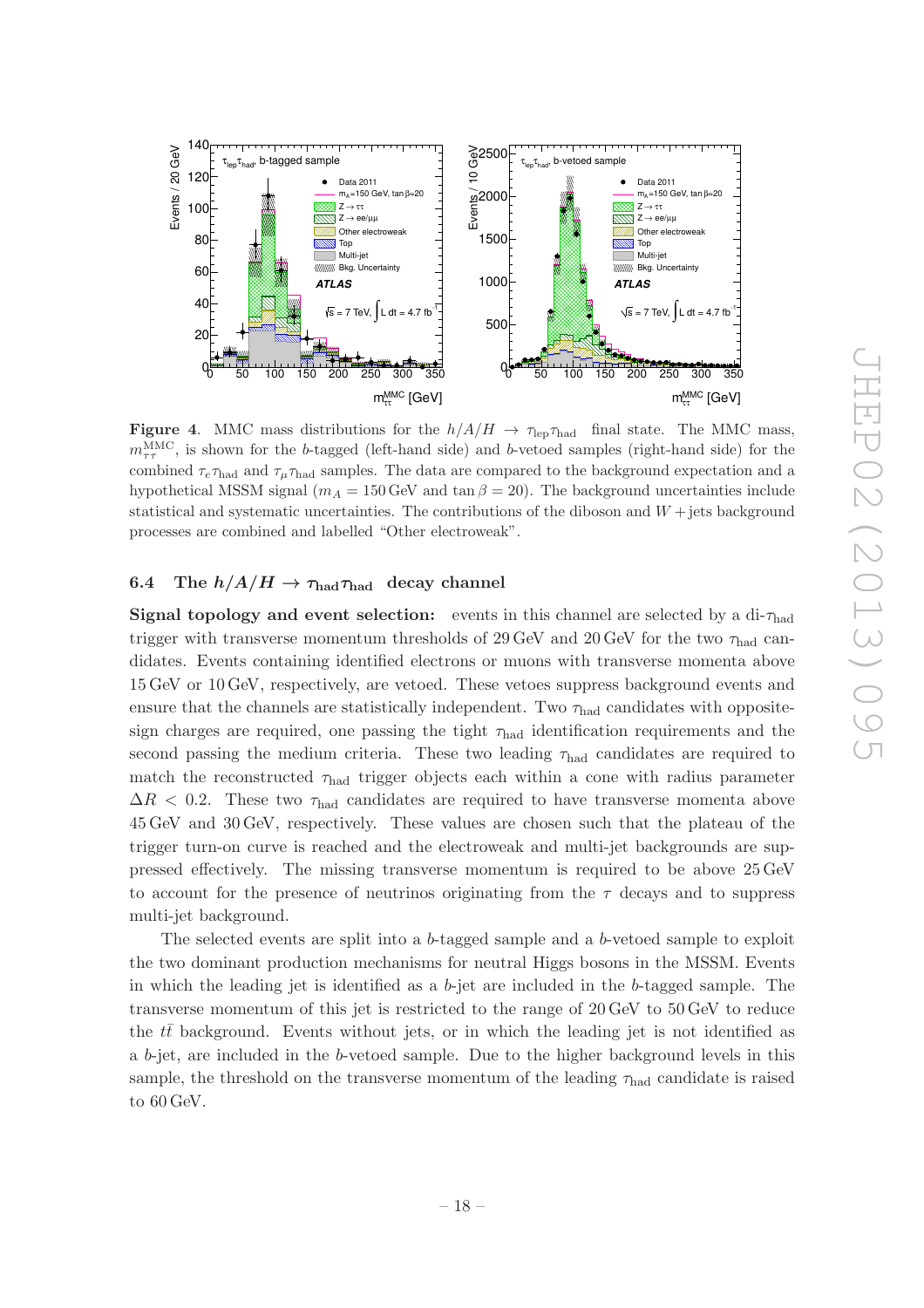Identification efficiency and misidentification corrections for hadronic  $\tau$  decays: the  $\tau_{\text{had}}$  identification efficiencies, the  $\tau_{\text{had}}$  trigger efficiencies and the corresponding misidentification probabilities are corrected for differences observed between data and simulation. For the di- $\tau_{\text{had}}$  trigger it is assumed that these identification and misidentification efficiencies can be factorised into the efficiencies of the corresponding single- $\tau_{\text{had}}$  triggers with appropriate transverse momentum requirements. This factorisation is validated using a simulated event sample. The single-τhad trigger efficiency for real hadronically decaying  $\tau$  leptons with respect to the offline  $\tau_{\text{had}}$  selection was measured using a tag-and-probe analysis with  $Z \to \tau_{\mu} \tau_{\text{had}}$  data. A correction factor for the simulation was derived as a function of the transverse momentum of each of the two  $\tau_{\text{had}}$  candidates, and each event was weighted by the product of these factors. The probability to misidentify a jet as a  $\tau_{\text{had}}$  is extracted for both the trigger and the  $\tau_{\text{had}}$  identification algorithm by analysing jets in a high-purity  $W(\rightarrow \mu \nu)$ +jets sample. A correction factor derived on the basis of these probabilities is applied to the simulation when a jet is misidentified as a  $\tau_{\text{had}}$ . The statistical and systematic uncertainty of these correction factors leads to an uncertainty of 21% on the  $W +$  jets background and 4% to 6% on the  $t\bar{t}$  background.

Estimation of the  $Z/\gamma^* \to \tau^+\tau^-$  and  $W(\to \tau\nu)$ +jets backgrounds: the estimates of the  $Z/\gamma^* \to \tau^+\tau^-$  and  $W(\to \tau\nu)$ +jets backgrounds are taken from simulation and are validated using  $\tau$ -embedded  $Z/\gamma^* \to \mu^+ \mu^-$  and  $W(\to \mu \nu)$ +jets samples. The  $\tau$ embedded  $Z/\gamma^* \to \mu^+\mu^-$  data are used to validate the simulation, rather than to provide the main estimate for the  $Z/\gamma^* \to \tau^+\tau^-$  background, in the  $h/A/H \to \tau_{\rm had}\tau_{\rm had}$  channel. The di- $\tau_{\text{had}}$  trigger is not modelled in the  $\tau$ -embedded  $Z/\gamma^* \to \tau^+\tau^-$  data, making it difficult to apply the embedding technique. Correction factors for the efficiency of the b-jet identification requirement on the leading jet are derived in a way equivalent to that described in section [6.3.](#page-14-0) For the  $Z/\gamma^*$  + jets background a factor of  $f_{Zb} = 1.24 \pm 0.34$  (stat.) is derived by comparing the simulated and embedded  $Z/\gamma^* \rightarrow \tau^+\tau^-$  samples. With the embedded  $W(\rightarrow \tau \nu)$ +jets sample, no such correction factor may be derived in this way as the contamination from  $t\bar{t}$  events is quite significant once the b-jet identification requirements are applied. Instead, the procedure in section [6.3](#page-14-0) is applied with the selection of this channel. A correction factor of  $f_{Wb} = 1.00 \pm 0.31$  (stat.) is derived for  $W(\rightarrow \tau \nu)$ +jets events. The correction factors for the b-vetoed sample are found to be close to unity and uncertainties are negligible, hence no correction is applied.

Estimation of the multi-jet background: the multi-jet background is estimated using the ABCD method, by splitting the event sample into four regions based on the charge product of the two leading  $\tau_{\text{had}}$  candidates and whether the nominal  $\tau_{\text{had}}$  identification requirements of these two  $\tau_{\text{had}}$  candidates are met. These variables can be assumed to be uncorrelated for multi-jet events. Table [5](#page-20-1) illustrates the definition of the four regions.

The shape of the MMC mass distribution for the multi-jet background in the signal region is taken from region  $C$  for the b-vetoed sample and from region  $B$  for the b-tagged sample. Contributions from electroweak backgrounds are subtracted from each control region using simulation. The uncertainties on these backgrounds lead to uncertainties on the multi-jet estimate of 7% for the b-tagged sample and 5% for the b-vetoed sample.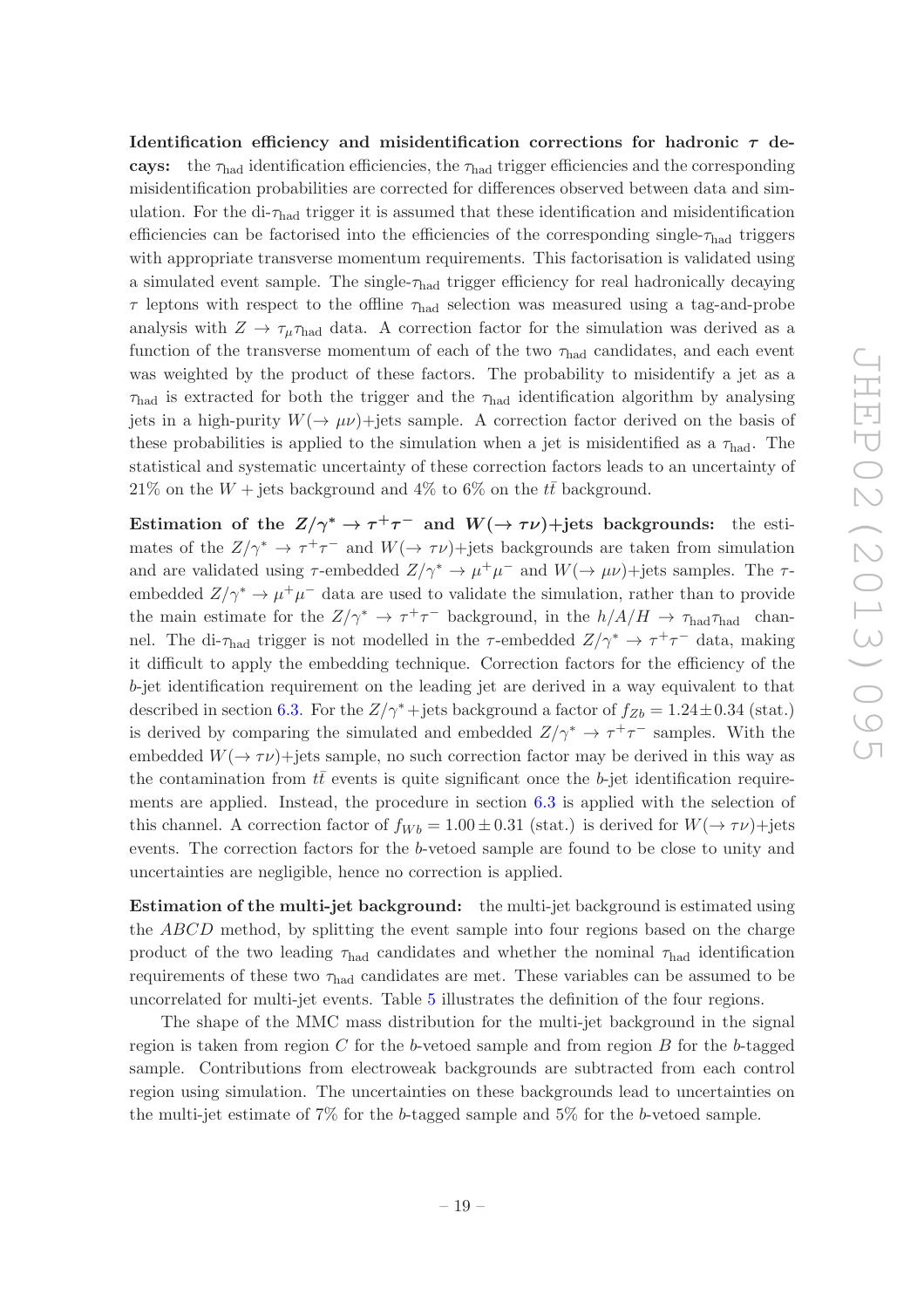| Region            |               | Charge correlation Hadronic $\tau$ decay identification requirement |  |  |
|-------------------|---------------|---------------------------------------------------------------------|--|--|
| A (Signal Region) | Opposite sign | Pass                                                                |  |  |
|                   | Same sign     | Pass                                                                |  |  |
|                   | Opposite sign | Fail                                                                |  |  |
|                   | Same sign     | Fail                                                                |  |  |

<span id="page-20-1"></span>**Table 5.** Control regions for the estimation of the multi-jet background for the  $h/A/H \rightarrow \tau_{\text{had}} \tau_{\text{had}}$ selection: Events are categorised according to the product of the electric charges of the two  $\tau_{\text{had}}$ candidates and the  $\tau_{\text{had}}$  identification. "Pass" refers to one  $\tau_{\text{had}}$  candidate passing the tight and the other  $\tau_{\text{had}}$  candidate passing the medium identification selection. "Fail" refers to all events in which the two  $\tau_{\text{had}}$  pass the loose identification selection but do not satisfy the selection of the "Pass" category.

|                                                     | b-tagged sample |                  | b-vetoed sample |                |
|-----------------------------------------------------|-----------------|------------------|-----------------|----------------|
| Multi-jet                                           | 19              | $\pm 5$          | 870             | $\pm 50$       |
| $Z/\gamma^* \to \tau^+\tau^-$                       | 4.0             | $\pm 3.0$        | 300             | $^{+80}_{-70}$ |
| $W + \text{jets}$                                   | 0.5             | $^{+0.5}_{-0.4}$ | 50              | $\pm 20$       |
| Top                                                 | $1.7^{\circ}$   | $\pm 0.6$        | 11.2            | $\pm 2.2$      |
| Diboson                                             | 0.01            | $\pm 0.04$       | 4.9             | $\pm 1.0$      |
| Total                                               | 25              | $\pm 5$          | 1200            | $+80$<br>$-70$ |
| Signal $m_A = 150 \,\text{GeV}$ , $\tan \beta = 20$ |                 |                  |                 |                |
| $bb(h/A/H \rightarrow \tau\tau)$                    | 7.7             | $\pm 3.4$        | 73              | $\pm 21$       |
| $gg \rightarrow h/A/H \rightarrow \tau\tau$         | 0.5             | $\pm 0.2$        | 47              | $\pm$ 11       |
| Data                                                | 27              |                  | 1223            |                |

<span id="page-20-2"></span>Table 6. The observed number of events in data and the expected number of signal and background events for the  $h/A/H \to \tau_{\text{had}} \tau_{\text{had}}$  channel. Simulated event yields are normalised to the total integrated luminosity, 4.7 fb<sup>−</sup><sup>1</sup> . The data are compared to the background expectation and an added hypothetical MSSM signal ( $m_A = 150$  GeV and tan  $\beta = 20$ ). Because of the subtraction of the  $Z/\gamma^* \to \tau^+\tau^-$  background in the control regions used in the multi-jet background estimation the uncertainties of the  $Z/\gamma^* \to \tau^+ \tau^-$  and the multi-jet backgrounds are anti-correlated.

**Results:** the number of observed  $\tau_{\text{had}}\tau_{\text{had}}$  events in data, along with predicted event yields from background processes, is shown in table [6.](#page-20-2) The observed event yields are compatible with the expected yields from Standard Model processes within the uncertainties. The MMC mass distributions for these events are shown in figure [5.](#page-21-0)

# <span id="page-20-0"></span>7 Systematic uncertainties

Data-driven background estimation: where possible, event yields and mass distributions for the background are estimated using control samples in data. The specific techniques and their associated uncertainties have been presented in the relevant sections. The effect of these uncertainties on the predicted background event yield is less than 5% for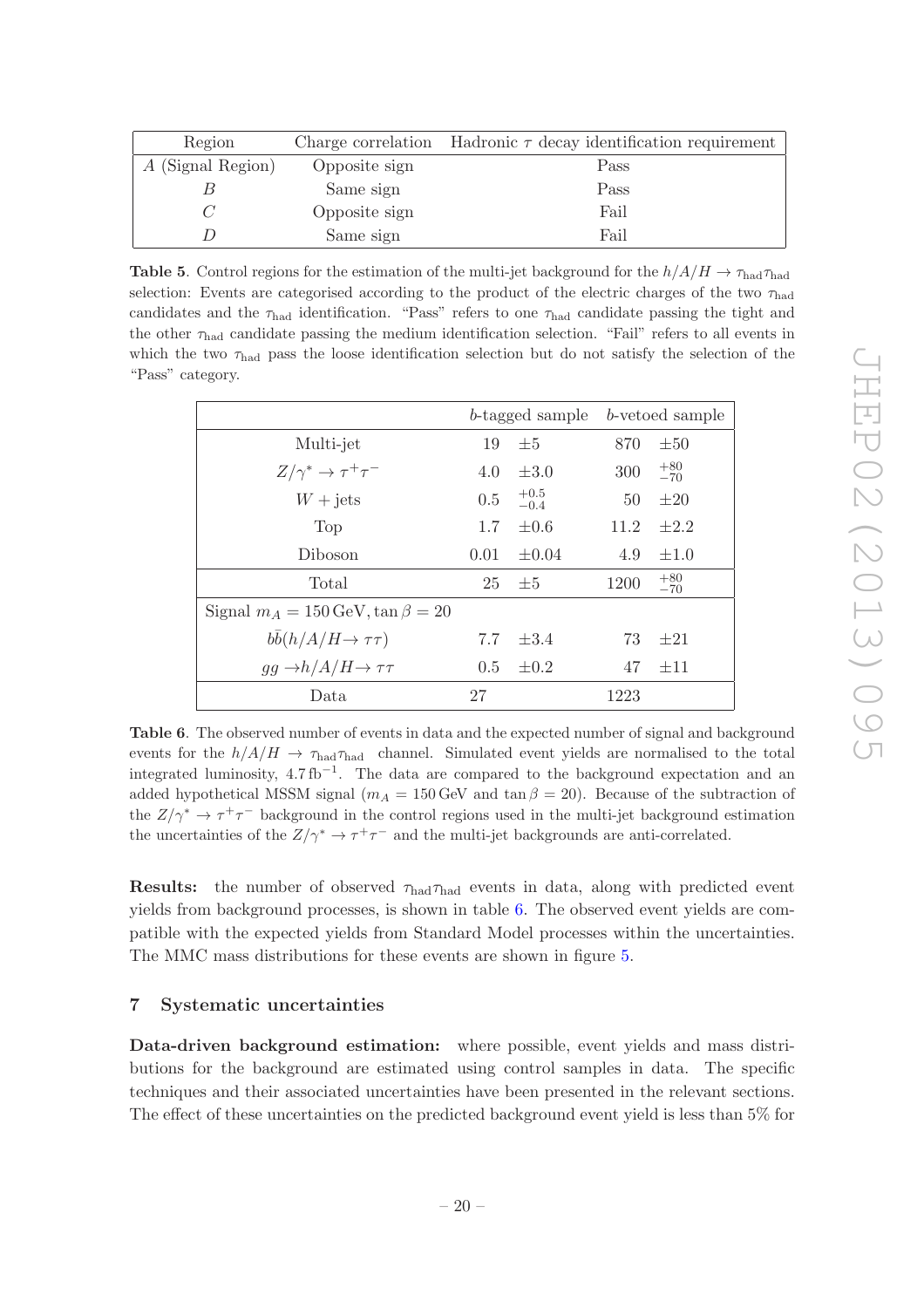

<span id="page-21-0"></span>**Figure 5.** MMC mass distributions for the  $h/A/H \rightarrow \tau_{\text{had}}\tau_{\text{had}}$  final state. The MMC mass,  $m_{\tau\tau}^{\text{MMC}}$ , is shown for the b-tagged (left-hand side) and b-vetoed samples (right-hand side). The data are compared to the background expectation and an added hypothetical MSSM signal  $(m_A = 150 \,\text{GeV}$  and tan  $\beta = 20$ ). The background uncertainties include statistical and systematic uncertainties.

the  $\mu^+\mu^-$  channels and less than 15% for the  $\tau^+\tau^-$  channels, and is usually small compared to the systematic uncertainties from the simulated samples.

Cross-section for signal and background samples: the uncertainties on the signal cross-sections are estimated to be 10% to 20%, depending on the values of  $m_A$  and tan  $\beta$ , for both gluon-fusion and b-associated Higgs boson production  $[32]$ . An uncertainty of  $5\%$ is assumed on the cross-sections for W and Z boson background production  $[64, 65]$  $[64, 65]$  $[64, 65]$ . Uncertainties due to the parton distribution functions and the renormalisation and factorisation scales are included in these estimates.

Acceptance modelling for simulated samples: the uncertainty on the acceptance from the parameters used in the event generation of signal and background samples is also considered. This is done by evaluating the change in kinematic acceptance after varying the relevant scale parameters, parton distribution function choices, and if applicable, conditions for the matching of the partons used in the fixed order calculation and the parton shower. Furthermore, the effects of different tunes of the underlying event activity are considered. The resulting uncertainties are typically 2% to 20%, depending on the sample and the channel considered.

Electron and muon identification and trigger: the uncertainties on electron or muon trigger and identification efficiencies are determined from data using samples of  $W$  and  $Z$ decays  $[53, 54]$  $[53, 54]$ . The trigger efficiency uncertainties are below about 1%. The identification efficiency uncertainties are between 3% and 6% for electrons and below 1.8% for muons. The total effect of these uncertainties on the event yield is no greater than 4% in any channel.

**Hadronic**  $\tau$  **identification and trigger:** the uncertainties related to hadronic  $\tau$  trigger and identification efficiencies are also studied with data [\[59](#page-29-14)]. The di- $\tau_{\text{had}}$  trigger efficiency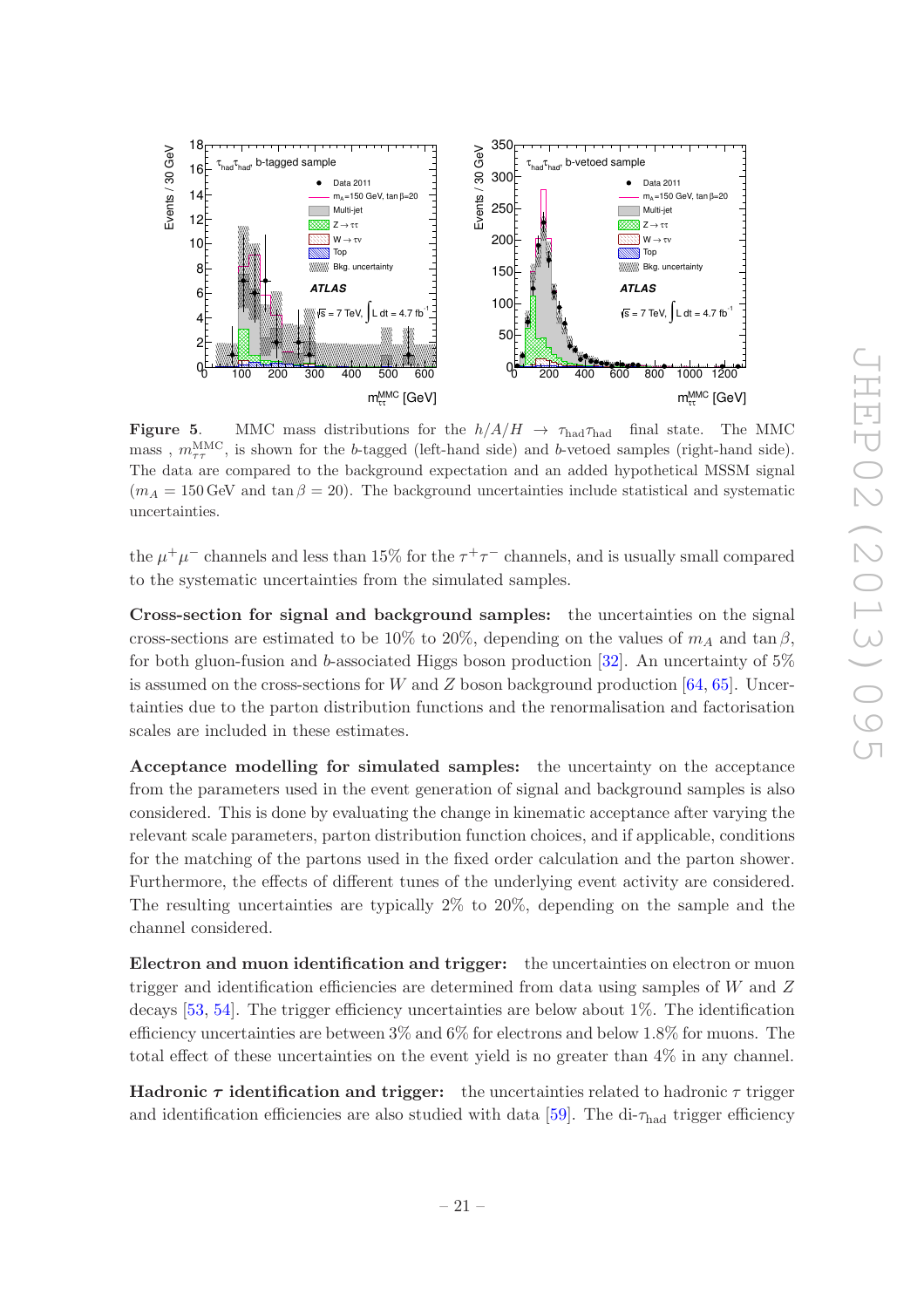used in the  $\tau_{\text{had}}\tau_{\text{had}}$  channel has an uncertainty of 2% to 7%. The identification efficiency uncertainty for hadronic  $\tau$  decays is about 4% for reconstructed  $\tau_{\text{had}}$   $p_T$  above 22 GeV and 8% otherwise. These uncertainties are most important in the  $\tau_{\text{had}}\tau_{\text{had}}$  channel, where the effect on the estimated signal yield reaches 11%.

 $b$ -jet identification: the  $b$ -jet identification efficiency and the misidentification probabilities for jets other than b-jets have been measured in data  $[58, 66]$  $[58, 66]$ . The associated uncertainties are treated separately for all jet flavours and depend on jet  $E_T$  and  $\eta$ . Typical uncertainty values are around 5% for b-jets and between 20% and 30% for other jets, leading to a total uncertainty close to 5% on the event yield in the b-tagged channels.

Energy scale and resolution: the uncertainty on the acceptance due to the energy measurement uncertainty in the calorimeter is considered for each identified object corresponding to the clusters in the calorimeters. For the clusters identified as electrons, typically a 1% (3%) energy scale uncertainty is assigned for the barrel (end-cap) region [\[53\]](#page-29-8). The energy scale uncertainties for clusters identified as hadronic  $\tau$  decays and jets are treated as being fully correlated, and are typically around 3% [\[57](#page-29-12), [59](#page-29-14)]. The uncertainty in the muon energy scale is below 1%. The acceptance uncertainty due to the jet energy resolution, which affects the  $p<sub>T</sub>$  thresholds used to define the b-tagged and b-vetoed samples, is typically less than 1%. The systematic uncertainty due to the energy scales of electrons, muons, hadronic  $\tau$  decays and jets is propagated to the  $E_{\textrm{T}}^{\textrm{miss}}$  vector. Additional uncertainties due to different pile-up conditions in data and simulation are also considered.

The uncertainty on the acceptance due to the energy scale and resolution variations reaches up to 37% for signal in the  $\tau_{\text{had}}\tau_{\text{had}}$  b-tagged channel, but is usually less than 10% for channels with fewer  $\tau_{\text{had}}$ .

Luminosity: the simulated sample event yield is normalised to the integrated luminosity of the data, which is measured [\[67](#page-30-4), [68\]](#page-30-5) to be 4.7 fb<sup>-1</sup> and 4.8 fb<sup>-1</sup> for the  $\tau^+\tau^-$  and  $\mu^+\mu^$ channels, respectively, and has an uncertainty of 3.9%. This is applicable to all signal and background processes which are not normalised using data-driven methods.

# <span id="page-22-0"></span>8 Statistical analysis

The statistical analysis of the data employs a binned likelihood function. Each one of the  $\mu\mu$ ,  $\tau_e\tau_\mu$ ,  $\tau_e\tau_{\text{had}}$ ,  $\tau_\mu\tau_{\text{had}}$  and  $\tau_{\text{had}}\tau_{\text{had}}$  final states is split into a b-tagged and a b-vetoed sample. The likelihood in each category is a product over bins in the distributions of the MMC mass in the signal and control regions.

The expected number of events for signal  $(s_i)$  and background  $(b_i)$ , as well as the observed number of events  $(N_i)$  in each bin of the mass distributions, enter in the definition of the likelihood function  $\mathcal{L}(\mu, \theta)$ . A "signal strength" parameter  $(\mu)$  scales the expected signal in each bin. The value  $\mu = 0$  corresponds to the background-only hypothesis, while  $\mu = 1$  corresponds to the signal-plus-background hypothesis with all Higgs bosons having the masses and cross-sections specified by the point considered in the  $m_A$ –tan β plane for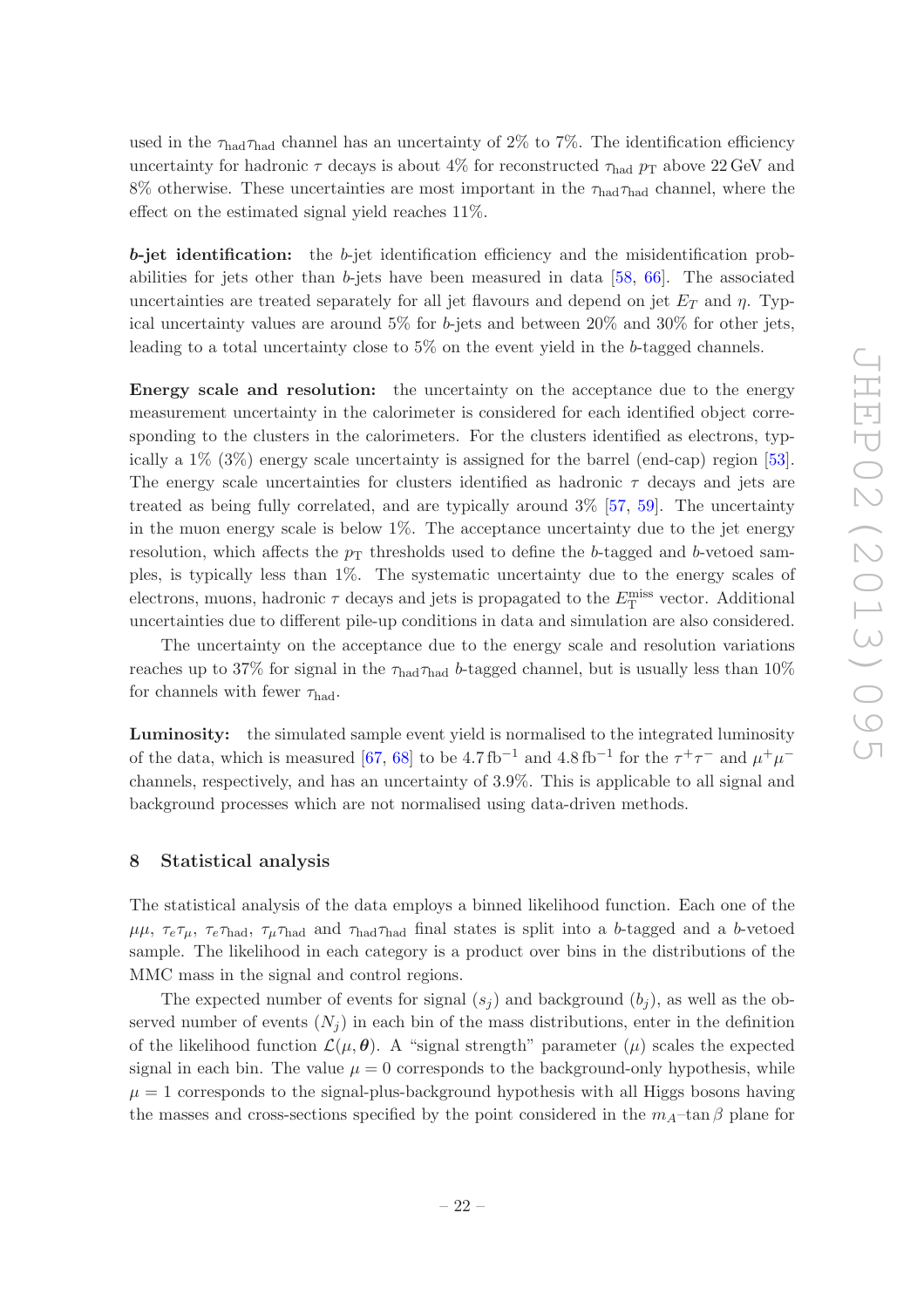the MSSM exclusion limit. Signal and background predictions depend on systematic uncertainties that are parameterised by nuisance parameters,  $\theta$ , which in turn are constrained using Gaussian functions,  $\mathcal{F}_{G}$ , so that

$$
\mathcal{L}(\mu, \theta) = \prod_{\substack{j = \text{bin and} \\ \text{category}}} \mathcal{F}_{\text{P}}\left(N_j \mid \mu \cdot s_j + b_j\right) \prod_{\theta_i} \mathcal{F}_{\text{G}}\left(\theta_i \mid 0, 1\right),\tag{8.1}
$$

where  $\mathcal{F}_{\text{P}}(N_j | \mu \cdot s_j + b_j)$  denotes the Poisson distribution with mean  $\mu \cdot s_j + b_j$  for variable  $N_i$ . The correlations of the systematic uncertainties across categories are taken into account. The expected signal and background event counts in each bin are functions of  $\theta$ . The parameterisation is chosen such that the rates in each channel are log-normally distributed for a normally distributed  $\theta$ .

To calculate the upper limit on  $\mu$  for a given signal hypothesis, the compatibility of the observed or expected dataset with the signal-plus-background prediction is checked following the modified frequentist method known as  $CL_s$  [\[69\]](#page-30-6). The test statistic  $\tilde{q}_{\mu}$ , used in the upper limit derivation, is defined as

<span id="page-23-0"></span>
$$
\tilde{q}_{\mu} = \begin{cases}\n-2\ln\left(\frac{\mathcal{L}(\mu,\hat{\theta}_{\mu})}{\mathcal{L}(0,\hat{\theta}_{0})}\right) & \text{if } \hat{\mu} < 0, \\
-2\ln\left(\frac{\mathcal{L}(\mu,\hat{\theta}_{\mu})}{\mathcal{L}(\hat{\mu},\hat{\theta})}\right) & \text{if } 0 \leq \hat{\mu} \leq \mu, \\
0 & \text{if } \hat{\mu} > \mu,\n\end{cases}
$$
\n(8.2)

where  $\hat{\mu}$  and  $\hat{\theta}$  refer to the global maximum of the likelihood and  $\hat{\theta}_{\mu}$  corresponds to the conditional maximum likelihood for a given  $\mu$ . The asymptotic approximation [\[70](#page-30-7)] is used to evaluate the probability density functions rather than performing pseudo-experiments; the procedure has been validated using ensemble tests.

The significance of an excess in data is quantified with the local  $p_0$ -value, the probability that the background processes can produce a fluctuation greater than or equal to the excess observed in data. The test statistic  $q_0$ , which is used in the local  $p_0$ -value calculation, is defined as:

$$
q_0 = \begin{cases} -2\ln\left(\frac{\mathcal{L}(0,\hat{\boldsymbol{\theta}}_0)}{\mathcal{L}(\hat{\mu},\hat{\boldsymbol{\theta}})}\right) & \text{if } \hat{\mu} \ge 0, \\ 0 & \text{if } \hat{\mu} < 0, \end{cases}
$$
(8.3)

where the notation is the same as in equation [8.2.](#page-23-0) The equivalent formulation in terms of the number of standard deviations  $(\sigma)$ ,  $Z_0$ , is referred to as the local significance and is defined as:

$$
Z_0 = \Phi^{-1}(1 - p_0), \tag{8.4}
$$

where Φ−<sup>1</sup> is the inverse of the cumulative distribution of the Gaussian distribution. The local  $p_0$ -value is estimated using the asymptotic approximation for the  $q_0$  distribution [\[70\]](#page-30-7).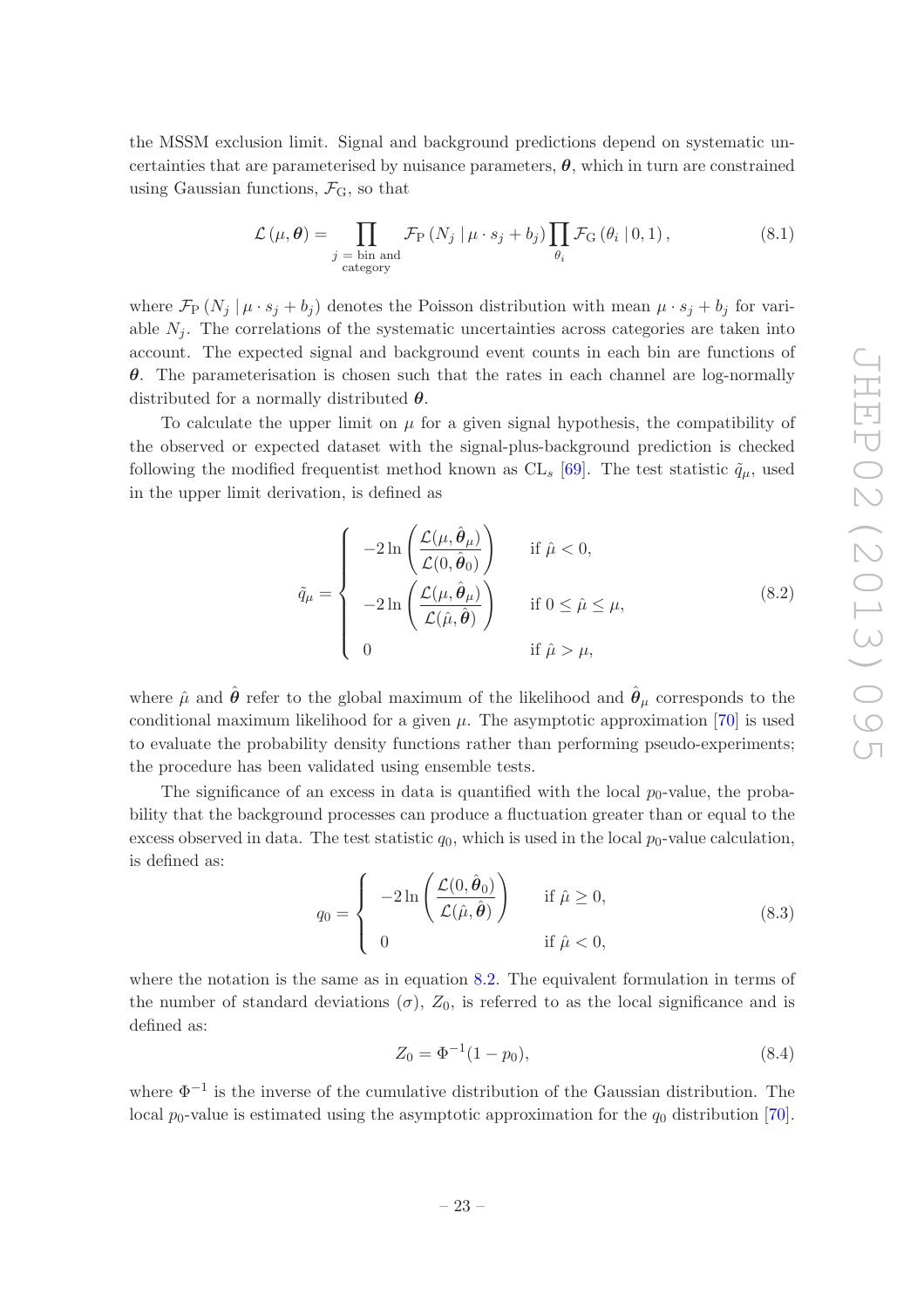#### <span id="page-24-0"></span>9 Results

No significant excess of events above the background-only expectation is observed in the considered channels in 4.7 fb<sup>-1</sup> to 4.8 fb<sup>-1</sup> of  $\sqrt{s} = 7$  TeV proton-proton collision data. A 95% CL upper limit on tan  $\beta$  is set for each  $m_A$  point using the frequentist method described in section [8.](#page-22-0) This is done using Higgs boson cross-sections calculated in the  $m_h^{\text{max}}$  scenario with  $\mu > 0$  [\[11](#page-27-0)]. Results for each of the  $\mu\mu$ ,  $\tau_e\tau_\mu$ ,  $\tau_{\rm lep}\tau_{\rm had}$  and  $\tau_{\rm had}\tau_{\rm had}$  final states, as well as for their statistical combination, can be seen in figure [6.](#page-25-0) The tightest constraint is at  $m_A = 130$  GeV, where values of  $\tan \beta > 9.3$  are excluded. The expected exclusion for the same point is tan  $\beta > 10.3$ . The exclusion of parameter space is significantly increased in comparison to earlier results by the ATLAS Collaboration [\[7](#page-26-3)] and complementary to the excluded parameter space from searches at LEP [\[13\]](#page-27-2). A significant portion of the MSSM parameter space that is not excluded is still compatible with the assumption that the newly discovered particle at the LHC is one of the neutral CP-even MSSM Higgs bosons [\[22,](#page-27-7) [23\]](#page-27-8). The lowest local  $p_0$ -values per channel are 0.014 (2.2 $\sigma$ ) at  $m_A = 125$  GeV for the  $\mu\mu$  channel, 0.014 (2.2 $\sigma$ ) at  $m_A = 90$  GeV for the  $\tau_e \tau_\mu$  channel, 0.067 (1.5 $\sigma$ ) at  $m_A = 90$  GeV for the  $\tau_{\rm lep} \tau_{\rm had}$  channel and 0.097 (1.3 $\sigma$ ) at  $m_A = 140$  GeV for the  $\tau_{\rm had} \tau_{\rm had}$  channel. The lowest local  $p_0$  for the statistical combination of all channels is 0.004 (2.7 $\sigma$ ) at  $m_A = 90$  GeV. The significance of this excess is below  $2\sigma$ , after considering the look-elsewhere effect in the range  $90 \text{ GeV} \leq m_A \leq 500 \text{ GeV}$  and  $5 \leq \tan \beta \leq 60$  [\[71\]](#page-30-8).

The outcome of the search is further interpreted in the generic case of a single scalar boson  $\phi$  produced in either the gluon-fusion or b-associated production mode and decaying to  $\mu^+\mu^-$  or  $\tau^+\tau^-$ . Figure [7](#page-25-1) shows 95% CL limits based on this interpretation. The exclusion limits for the production cross-section times the branching ratio for a Higgs boson decaying to  $\mu^+\mu^-$  or  $\tau^+\tau^-$  are shown as a function of the Higgs boson mass.

## <span id="page-24-1"></span>10 Summary

A search is presented for the neutral Higgs bosons of the Minimal Supersymmetric Standard Model in proton-proton collisions at a centre-of-mass energy of 7 TeV with the ATLAS experiment at the LHC. A significant portion of the available MSSM parameter space is consistent with the assumption that the newly discovered particle at the LHC is one of the neutral CP-even MSSM Higgs bosons. The study is based on a data sample that corresponds to an integrated luminosity of  $4.7 \text{ fb}^{-1}$  to  $4.8 \text{ fb}^{-1}$ . The decay modes of the Higgs bosons considered are  $h/A/H \to \mu^+\mu^-$ ,  $h/A/H \to \tau_e\tau_\mu$ ,  $h/A/H \to \tau_{\rm lep}\tau_{\rm had}$  and  $h/A/H \to \tau_{\text{had}} \tau_{\text{had}}$ . The analysis selection criteria exploit the two main production mechanisms in the MSSM, the gluon-fusion and b-associated production modes, by introducing categories for event samples with and without an identified b-jet. Since no excess of events over the expected background is observed in the considered channels, 95% CL limits are set in the  $m_A$ –tan β plane, excluding a significant fraction of the MSSM parameter space.

#### Acknowledgments

We thank CERN for the very successful operation of the LHC, as well as the support staff from our institutions without whom ATLAS could not be operated efficiently.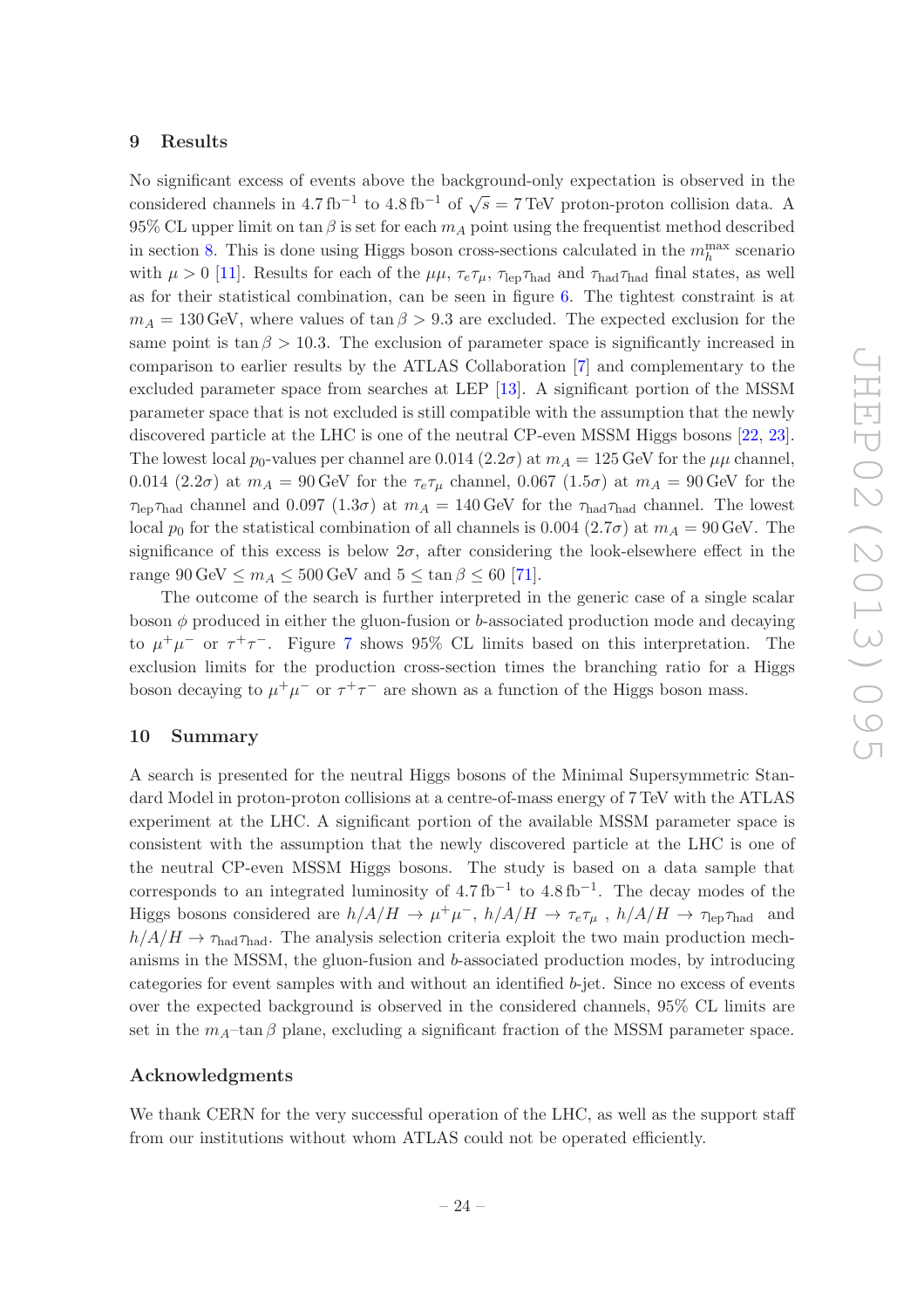

<span id="page-25-0"></span>**Figure 6.** Expected (dashed line) and observed (solid line) 95% CL limits on  $\tan \beta$  as a function of  $m_A$  for the statistical combination of all channels along with the  $\pm 1\sigma$  and  $\pm 2\sigma$  bands for the expected limit are shown on the left plot. Values of  $\tan \beta$  greater than the shown lines are excluded. The 95% CL limits for the expected limit (dashed lines) and the observed limit (continuous lines) for each of the  $\mu\mu$ ,  $\tau_e\tau_\mu$ ,  $\tau_{\rm lep}\tau_{\rm had}$  and  $\tau_{\rm had}\tau_{\rm had}$  channels and their statistical combination are shown on the right plot. The 95% CL exclusion region from neutral MSSM Higgs boson searches performed at LEP [\[13](#page-27-2)] is shown in a hatched style.



<span id="page-25-1"></span>Figure 7. Expected (dashed line) and observed (solid line) 95% CL limits on the cross-section for gluon-fusion and b-associated Higgs boson production times the branching ratio into  $\tau$  and  $\mu$  pairs, respectively, along with the  $\pm 1 \sigma$  and  $\pm 2 \sigma$  bands for the expected limit. The combinations of all  $\tau\tau$  and  $\mu\mu$  channels are shown. The difference in the exclusion limits obtained for the gluon-fusion and the b-associated production modes is due to the different sensitivity from the b-tagged samples.

We acknowledge the support of ANPCyT, Argentina; YerPhI, Armenia; ARC, Australia; BMWF and FWF, Austria; ANAS, Azerbaijan; SSTC, Belarus; CNPq and FAPESP, Brazil; NSERC, NRC and CFI, Canada; CERN; CONICYT, Chile; CAS, MOST and NSFC, China; COLCIENCIAS, Colombia; MSMT CR, MPO CR and VSC CR, Czech Re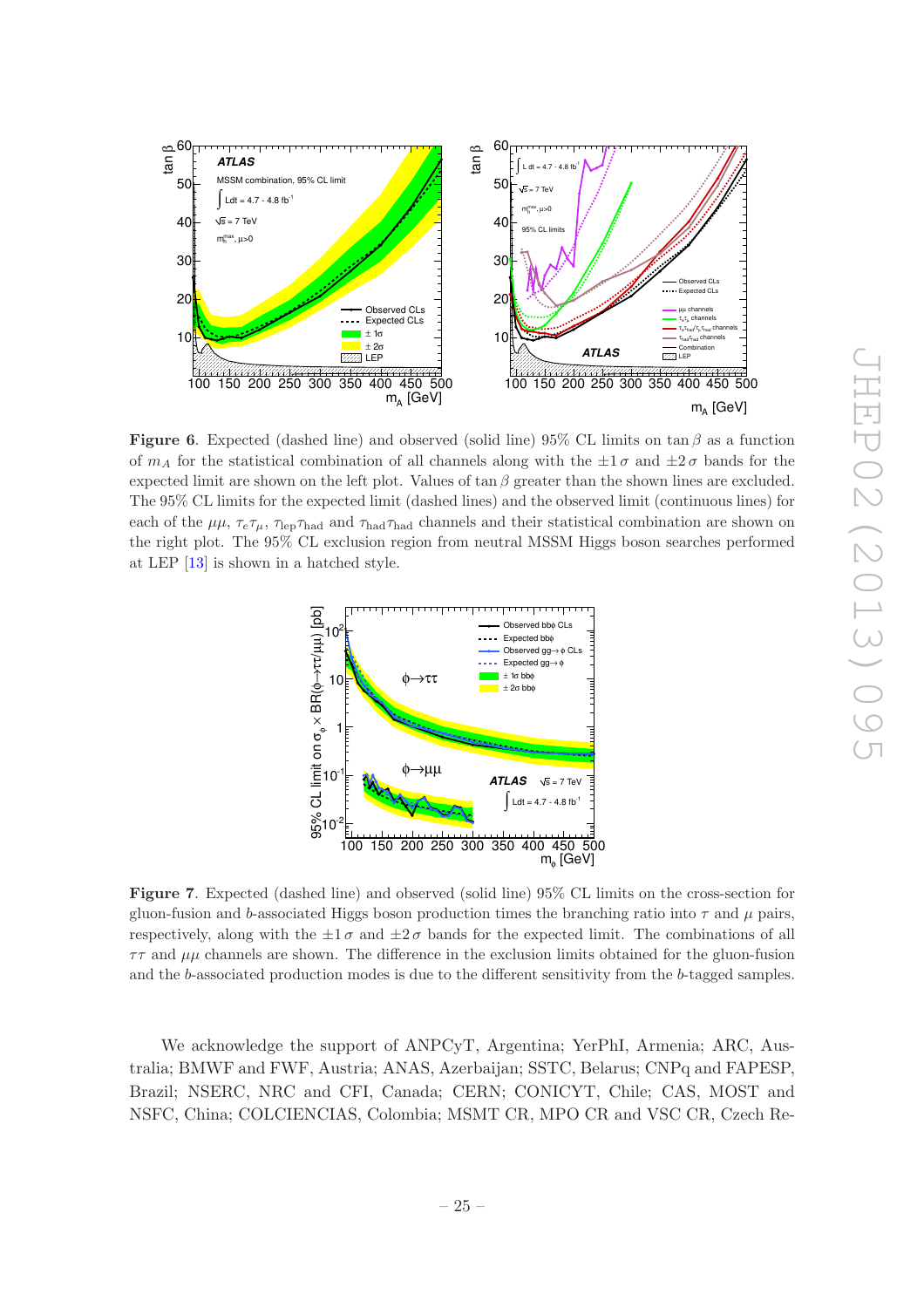public; DNRF, DNSRC and Lundbeck Foundation, Denmark; EPLANET, ERC and NSRF, European Union; IN2P3-CNRS, CEA-DSM/IRFU, France; GNSF, Georgia; BMBF, DFG, HGF, MPG and AvH Foundation, Germany; GSRT and NSRF, Greece; ISF, MINERVA, GIF, DIP and Benoziyo Center, Israel; INFN, Italy; MEXT and JSPS, Japan; CNRST, Morocco; FOM and NWO, Netherlands; BRF and RCN, Norway; MNiSW, Poland; GRICES and FCT, Portugal; MERYS (MECTS), Romania; MES of Russia and ROSATOM, Russian Federation; JINR; MSTD, Serbia; MSSR, Slovakia; ARRS and MVZT, Slovenia; DST/NRF, South Africa; MICINN, Spain; SRC and Wallenberg Foundation, Sweden; SER, SNSF and Cantons of Bern and Geneva, Switzerland; NSC, Taiwan; TAEK, Turkey; STFC, the Royal Society and Leverhulme Trust, United Kingdom; DOE and NSF, United States of America.

The crucial computing support from all WLCG partners is acknowledged gratefully, in particular from CERN and the ATLAS Tier-1 facilities at TRIUMF (Canada), NDGF (Denmark, Norway, Sweden), CC-IN2P3 (France), KIT/GridKA (Germany), INFN-CNAF (Italy), NL-T1 (Netherlands), PIC (Spain), ASGC (Taiwan), RAL (UK) and BNL (USA) and in the Tier-2 facilities worldwide.

Open Access. This article is distributed under the terms of the Creative Commons Attribution License which permits any use, distribution and reproduction in any medium, provided the original author(s) and source are credited.

# References

- <span id="page-26-0"></span>[1] L. Evans and P. Bryant, *LHC machine*, 2008 *JINST* 3 [S08001](http://dx.doi.org/10.1088/1748-0221/3/08/S08001) [*IN[SPIRE](http://inspirehep.net/search?p=find+J+JINST,3,S08001)*].
- <span id="page-26-1"></span>[2] F. Englert and R. Brout, Broken symmetry and the mass of gauge vector mesons, [Phys. Rev. Lett.](http://dx.doi.org/10.1103/PhysRevLett.13.321) **13** (1964) 321 [IN[SPIRE](http://inspirehep.net/search?p=find+J+Phys.Rev.Lett.,13,321)].
- [3] P.W. Higgs, Broken symmetries, massless particles and gauge fields, [Phys. Lett.](http://dx.doi.org/10.1016/0031-9163(64)91136-9) **12** (1964) 132 [IN[SPIRE](http://inspirehep.net/search?p=find+J+Phys.Lett.,12,132)].
- [4] P.W. Higgs, Broken symmetries and the masses of gauge bosons, [Phys. Rev. Lett.](http://dx.doi.org/10.1103/PhysRevLett.13.508) **13** (1964) 508 [IN[SPIRE](http://inspirehep.net/search?p=find+J+Phys.Rev.Lett.,13,508)].
- [5] P.W. Higgs, Spontaneous symmetry breakdown without massless bosons, Phys. Rev. **145** [\(1966\) 1156](http://dx.doi.org/10.1103/PhysRev.145.1156) [IN[SPIRE](http://inspirehep.net/search?p=find+J+Phys.Rev.,145,1156)].
- <span id="page-26-2"></span>[6] G. Guralnik, C. Hagen and T. Kibble, Global conservation laws and massless particles, [Phys. Rev. Lett.](http://dx.doi.org/10.1103/PhysRevLett.13.585) 13 (1964) 585 [IN[SPIRE](http://inspirehep.net/search?p=find+J+Phys.Rev.Lett.,13,585)].
- <span id="page-26-3"></span>[7] ATLAS collaboration, Search for neutral MSSM Higgs bosons decaying to  $\tau^+\tau^-$  pairs in proton-proton collisions at  $\sqrt{s} = 7$  TeV with the ATLAS detector, [Phys. Lett.](http://dx.doi.org/10.1016/j.physletb.2011.10.001) **B 705** (2011) 174 [[arXiv:1107.5003](http://arxiv.org/abs/1107.5003)] [IN[SPIRE](http://inspirehep.net/search?p=find+EPRINT+arXiv:1107.5003)].
- <span id="page-26-4"></span>[8] CMS collaboration, *Search for neutral Higgs bosons decaying to*  $\tau$  pairs in pp collisions at  $\sqrt{s} = 7$  TeV, [Phys. Lett.](http://dx.doi.org/10.1016/j.physletb.2012.05.028) **B** 713 (2012) 68  $arXiv:1202.4083$  [IN[SPIRE](http://inspirehep.net/search?p=find+EPRINT+arXiv:1202.4083)].
- <span id="page-26-5"></span>[9] H.P. Nilles, Supersymmetry, supergravity and particle physics, [Phys. Rept.](http://dx.doi.org/10.1016/0370-1573(84)90008-5) 110 (1984) 1 [IN[SPIRE](http://inspirehep.net/search?p=find+J+Phys.Rept.,110,1)].
- <span id="page-26-6"></span>[10] H.E. Haber and G.L. Kane, The search for supersymmetry: probing physics beyond the standard model, [Phys. Rept.](http://dx.doi.org/10.1016/0370-1573(85)90051-1)  $117$  (1985) 75 [IN[SPIRE](http://inspirehep.net/search?p=find+J+Phys.Rept.,117,75)].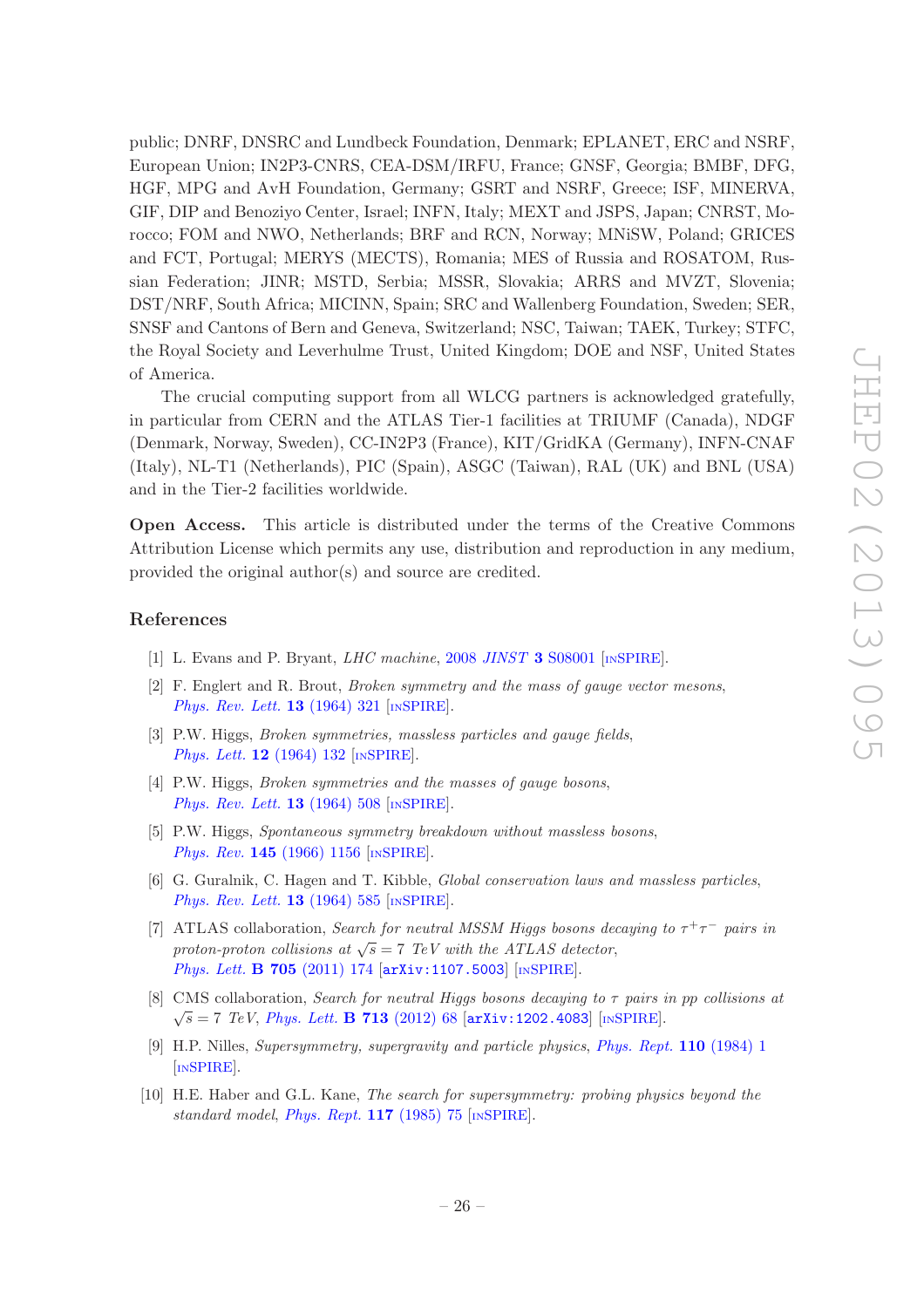- <span id="page-27-0"></span>[11] M.S. Carena, S. Heinemeyer, C. Wagner and G. Weiglein, Suggestions for benchmark scenarios for MSSM Higgs boson searches at hadron colliders, [Eur. Phys. J.](http://dx.doi.org/10.1140/epjc/s2002-01084-3) C 26 (2003) 601 [[hep-ph/0202167](http://arxiv.org/abs/hep-ph/0202167)] [IN[SPIRE](http://inspirehep.net/search?p=find+EPRINT+hep-ph/0202167)].
- <span id="page-27-1"></span>[12] F. Jegerlehner and A. Nyffeler, *The muon g − 2, [Phys. Rept.](http://dx.doi.org/10.1016/j.physrep.2009.04.003)* 477 (2009) 1 [[arXiv:0902.3360](http://arxiv.org/abs/0902.3360)] [IN[SPIRE](http://inspirehep.net/search?p=find+EPRINT+arXiv:0902.3360)].
- <span id="page-27-2"></span>[13] ALEPH, DELPHI, L3, OPAL, LEP Working Group for Higgs Boson Searches collaboration, S. Schael et al., Search for neutral MSSM Higgs bosons at LEP, [Eur. Phys. J.](http://dx.doi.org/10.1140/epjc/s2006-02569-7) C 47 (2006) 547 [[hep-ex/0602042](http://arxiv.org/abs/hep-ex/0602042)] [IN[SPIRE](http://inspirehep.net/search?p=find+EPRINT+hep-ex/0602042)].
- <span id="page-27-3"></span>[14] Tevatron New Phenomena and Higgs Working Group collaboration, D. Benjamin et al., Combined CDF and D0 upper limits on MSSM Higgs boson production in  $\tau$ - $\tau$  final states with up to  $2.2 f b^{-1}$ ,  $arXiv:1003.3363$  [IN[SPIRE](http://inspirehep.net/search?p=find+EPRINT+arXiv:1003.3363)].
- [15] CDF collaboration, T. Aaltonen et al., Search for Higgs bosons predicted in two-Higgs-doublet models via decays to  $\tau$  lepton pairs in 1.96 TeV pp collisions, [Phys. Rev. Lett.](http://dx.doi.org/10.1103/PhysRevLett.103.201801) 103 (2009) 201801 [[arXiv:0906.1014](http://arxiv.org/abs/0906.1014)] [IN[SPIRE](http://inspirehep.net/search?p=find+EPRINT+arXiv:0906.1014)].
- [16] D0 collaboration, V. Abazov et al., Search for Higgs bosons decaying to  $\tau$  pairs in  $p\bar{p}$  $collisions\ with\ the\ D0\ detector,\ Phys.\ Rev.\ Lett.\ 101\ (2008)\ 071804\ [arXiv:0805.2491]$  $collisions\ with\ the\ D0\ detector,\ Phys.\ Rev.\ Lett.\ 101\ (2008)\ 071804\ [arXiv:0805.2491]$  $collisions\ with\ the\ D0\ detector,\ Phys.\ Rev.\ Lett.\ 101\ (2008)\ 071804\ [arXiv:0805.2491]$ [IN[SPIRE](http://inspirehep.net/search?p=find+EPRINT+arXiv:0805.2491)].
- [17] CDF, D0 collaboration, T. Aaltonen et al., Search for neutral Higgs bosons in events with multiple bottom quarks at the Tevatron, Phys. Rev.  $\bf{D} 86$  [\(2012\) 091101](http://dx.doi.org/10.1103/PhysRevD.86.091101) [[arXiv:1207.2757](http://arxiv.org/abs/1207.2757)] [IN[SPIRE](http://inspirehep.net/search?p=find+EPRINT+arXiv:1207.2757)].
- [18] CDF collaboration, T. Aaltonen et al., Search for Higgs bosons produced in association with  $b$ -quarks, Phys. Rev. **D 85** [\(2012\) 032005](http://dx.doi.org/10.1103/PhysRevD.85.032005)  $arXiv:1106.4782$  [IN[SPIRE](http://inspirehep.net/search?p=find+EPRINT+arXiv:1106.4782)].
- <span id="page-27-4"></span>[19] D0 collaboration, V.M. Abazov et al., Search for neutral Higgs bosons in the multi-b-jet topology in 5.2 fb<sup>-1</sup> of pp⊂ collisions at  $\sqrt{s} = 1.96$  TeV, [Phys. Lett.](http://dx.doi.org/10.1016/j.physletb.2011.02.062) **B** 698 (2011) 97 [[arXiv:1011.1931](http://arxiv.org/abs/1011.1931)] [IN[SPIRE](http://inspirehep.net/search?p=find+EPRINT+arXiv:1011.1931)].
- <span id="page-27-5"></span>[20] ATLAS collaboration, Observation of a new particle in the search for the standard model Higgs boson with the ATLAS detector at the LHC, [Phys. Lett.](http://dx.doi.org/10.1016/j.physletb.2012.08.020) **B** 716 (2012) 1 [[arXiv:1207.7214](http://arxiv.org/abs/1207.7214)] [IN[SPIRE](http://inspirehep.net/search?p=find+EPRINT+arXiv:1207.7214)].
- <span id="page-27-6"></span>[21] CMS collaboration, Observation of a new boson at a mass of 125 GeV with the CMS experiment at the LHC, [Phys. Lett.](http://dx.doi.org/10.1016/j.physletb.2012.08.021) **B** 716 (2012) 30  $\left[\text{arXiv:1207.7235}\right]$  $\left[\text{arXiv:1207.7235}\right]$  $\left[\text{arXiv:1207.7235}\right]$   $\left[\text{nsPIRE}\right]$ .
- <span id="page-27-7"></span>[22] S. Heinemeyer, O. Stal and G. Weiglein, Interpreting the LHC Higgs search results in the MSSM, [Phys. Lett.](http://dx.doi.org/10.1016/j.physletb.2012.02.084) B 710 (2012) 201 [[arXiv:1112.3026](http://arxiv.org/abs/1112.3026)] [IN[SPIRE](http://inspirehep.net/search?p=find+EPRINT+arXiv:1112.3026)].
- <span id="page-27-8"></span>[23] A. Arbey, M. Battaglia, A. Djouadi and F. Mahmoudi, The Higgs sector of the phenomenological MSSM in the light of the Higgs boson discovery, JHEP 09 [\(2012\) 107](http://dx.doi.org/10.1007/JHEP09(2012)107) [[arXiv:1207.1348](http://arxiv.org/abs/1207.1348)] [IN[SPIRE](http://inspirehep.net/search?p=find+EPRINT+arXiv:1207.1348)].
- <span id="page-27-9"></span>[24] ATLAS collaboration, The ATLAS Experiment at the CERN Large Hadron Collider, 2008 JINST 3 [S08003](http://dx.doi.org/10.1088/1748-0221/3/08/S08003) [IN[SPIRE](http://inspirehep.net/search?p=find+J+JINST,3,S08003)].
- <span id="page-27-10"></span>[25] M. Spira, HIGLU: a program for the calculation of the total Higgs production cross-section at hadron colliders via gluon fusion including QCD corrections, [hep-ph/9510347](http://arxiv.org/abs/hep-ph/9510347) [IN[SPIRE](http://inspirehep.net/search?p=find+EPRINT+hep-ph/9510347)].
- <span id="page-27-11"></span>[26] R.V. Harlander and W.B. Kilgore, Next-to-next-to-leading order Higgs production at hadron colliders, [Phys. Rev. Lett.](http://dx.doi.org/10.1103/PhysRevLett.88.201801)  $88$  (2002) 201801 [[hep-ph/0201206](http://arxiv.org/abs/hep-ph/0201206)] [IN[SPIRE](http://inspirehep.net/search?p=find+EPRINT+hep-ph/0201206)].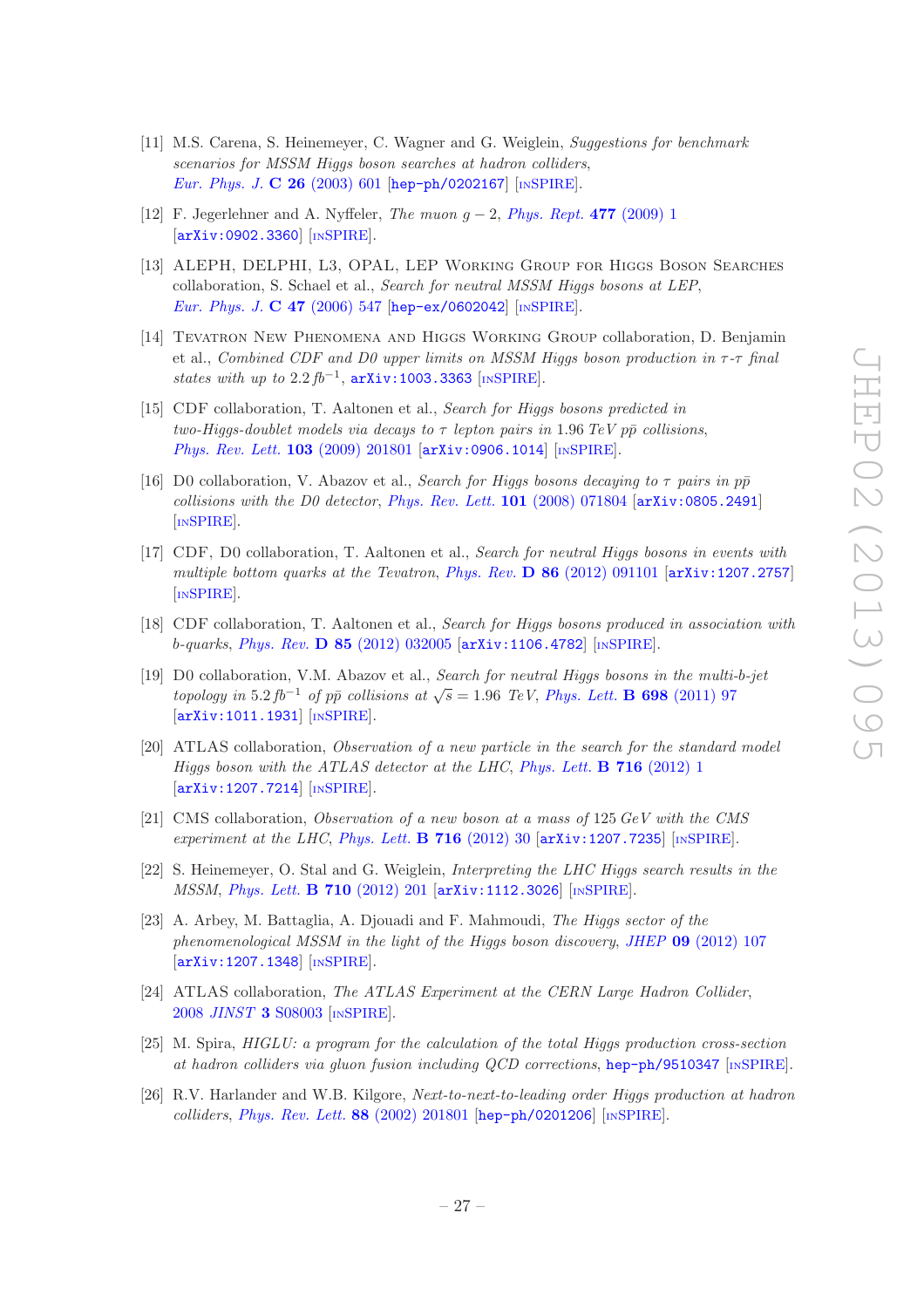- <span id="page-28-0"></span>[27] R. Harlander, M. Krämer and M. Schumacher, Bottom-quark associated Higgs-boson production: reconciling the four- and five-flavour scheme approach, [arXiv:1112.3478](http://arxiv.org/abs/1112.3478) [IN[SPIRE](http://inspirehep.net/search?p=find+EPRINT+arXiv:1112.3478)].
- <span id="page-28-1"></span>[28] S. Dittmaier, M. Krämer and M. Spira, *Higgs radiation off bottom quarks at the Tevatron* and the CERN LHC, Phys. Rev. D 70 [\(2004\) 074010](http://dx.doi.org/10.1103/PhysRevD.70.074010) [[hep-ph/0309204](http://arxiv.org/abs/hep-ph/0309204)] [IN[SPIRE](http://inspirehep.net/search?p=find+EPRINT+hep-ph/0309204)].
- <span id="page-28-2"></span>[29] S. Dawson, C. Jackson, L. Reina and D. Wackeroth, Exclusive Higgs boson production with bottom quarks at hadron colliders, Phys. Rev. D 69 [\(2004\) 074027](http://dx.doi.org/10.1103/PhysRevD.69.074027) [[hep-ph/0311067](http://arxiv.org/abs/hep-ph/0311067)] [IN[SPIRE](http://inspirehep.net/search?p=find+EPRINT+hep-ph/0311067)].
- <span id="page-28-3"></span>[30] R.V. Harlander and W.B. Kilgore, Higgs boson production in bottom quark fusion at next-to-next-to leading order, Phys. Rev. D 68 [\(2003\) 013001](http://dx.doi.org/10.1103/PhysRevD.68.013001) [[hep-ph/0304035](http://arxiv.org/abs/hep-ph/0304035)] [IN[SPIRE](http://inspirehep.net/search?p=find+EPRINT+hep-ph/0304035)].
- <span id="page-28-4"></span>[31] M. Frank et al., The Higgs boson masses and mixings of the complex MSSM in the Feynman-diagrammatic approach, JHEP 02 [\(2007\) 047](http://dx.doi.org/10.1088/1126-6708/2007/02/047)  $[hep-ph/0611326]$  $[hep-ph/0611326]$  $[hep-ph/0611326]$  [IN[SPIRE](http://inspirehep.net/search?p=find+EPRINT+hep-ph/0611326)].
- <span id="page-28-5"></span>[32] LHC Higgs Cross Section Working Group collaboration, S. Dittmaier et al., Handbook of LHC Higgs cross sections: 1. Inclusive observables, [arXiv:1101.0593](http://arxiv.org/abs/1101.0593) [IN[SPIRE](http://inspirehep.net/search?p=find+EPRINT+arXiv:1101.0593)].
- <span id="page-28-6"></span>[33] S. Alioli, P. Nason, C. Oleari and E. Re, NLO Higgs boson production via gluon fusion matched with shower in POWHEG, JHEP 04 [\(2009\) 002](http://dx.doi.org/10.1088/1126-6708/2009/04/002) [[arXiv:0812.0578](http://arxiv.org/abs/0812.0578)] [IN[SPIRE](http://inspirehep.net/search?p=find+EPRINT+arXiv:0812.0578)].
- <span id="page-28-7"></span>[34] T. Gleisberg et al., *Event generation with SHERPA 1.1, JHEP* **02** [\(2009\) 007](http://dx.doi.org/10.1088/1126-6708/2009/02/007) [[arXiv:0811.4622](http://arxiv.org/abs/0811.4622)] [IN[SPIRE](http://inspirehep.net/search?p=find+EPRINT+arXiv:0811.4622)].
- <span id="page-28-8"></span>[35] ATLAS collaboration, The ATLAS simulation infrastructure, [Eur. Phys. J.](http://dx.doi.org/10.1140/epjc/s10052-010-1429-9) **C 70** (2010) 823 [[arXiv:1005.4568](http://arxiv.org/abs/1005.4568)] [IN[SPIRE](http://inspirehep.net/search?p=find+EPRINT+arXiv:1005.4568)].
- <span id="page-28-9"></span>[36] GEANT4 collaboration, S. Agostinelli et al., GEANT4: a simulation toolkit, [Nucl. Instrum. Meth.](http://dx.doi.org/10.1016/S0168-9002(03)01368-8)  $\bf{A}$  506 (2003) 250 [IN[SPIRE](http://inspirehep.net/search?p=find+J+Nucl.Instrum.Meth.,A506,250)].
- <span id="page-28-10"></span>[37] M.L. Mangano, M. Moretti, F. Piccinini, R. Pittau and A.D. Polosa, ALPGEN, a generator for hard multiparton processes in hadronic collisions, JHEP 07 [\(2003\) 001](http://dx.doi.org/10.1088/1126-6708/2003/07/001) [[hep-ph/0206293](http://arxiv.org/abs/hep-ph/0206293)] [IN[SPIRE](http://inspirehep.net/search?p=find+EPRINT+hep-ph/0206293)].
- <span id="page-28-11"></span>[38] T. Sjöstrand, S. Mrenna and P.Z. Skands, *PYTHIA 6.4 physics and manual*, JHEP 05 [\(2006\) 026](http://dx.doi.org/10.1088/1126-6708/2006/05/026) [[hep-ph/0603175](http://arxiv.org/abs/hep-ph/0603175)] [IN[SPIRE](http://inspirehep.net/search?p=find+EPRINT+hep-ph/0603175)].
- <span id="page-28-12"></span>[39] S. Baranov and M. Smizanska, Semihard b quark production at high-energies versus data and other approaches, Phys. Rev.  $\bf{D} 62$  [\(2000\) 014012](http://dx.doi.org/10.1103/PhysRevD.62.014012) [IN[SPIRE](http://inspirehep.net/search?p=find+J+Phys.Rev.,D62,014012)].
- <span id="page-28-13"></span>[40] ATLAS collaboration, Physics analysis tools for beauty physics in ATLAS, [J. Phys. Conf. Ser.](http://dx.doi.org/10.1088/1742-6596/119/3/032003) 119 (2008) 032003 [IN[SPIRE](http://inspirehep.net/search?p=find+J+J.Phys.Conf.Ser.,119,032003)].
- <span id="page-28-14"></span>[41] S. Frixione and B.R. Webber, Matching NLO QCD computations and parton shower simulations, JHEP 06 [\(2002\) 029](http://dx.doi.org/10.1088/1126-6708/2002/06/029) [[hep-ph/0204244](http://arxiv.org/abs/hep-ph/0204244)] [IN[SPIRE](http://inspirehep.net/search?p=find+EPRINT+hep-ph/0204244)].
- <span id="page-28-15"></span>[42] P. Nason, A new method for combining NLO QCD with shower Monte Carlo algorithms, JHEP 11 [\(2004\) 040](http://dx.doi.org/10.1088/1126-6708/2004/11/040) [[hep-ph/0409146](http://arxiv.org/abs/hep-ph/0409146)] [IN[SPIRE](http://inspirehep.net/search?p=find+EPRINT+hep-ph/0409146)].
- <span id="page-28-16"></span>[43] S. Frixione, P. Nason and C. Oleari, Matching NLO QCD computations with Parton Shower simulations: the POWHEG method, JHEP 11 [\(2007\) 070](http://dx.doi.org/10.1088/1126-6708/2007/11/070)  $\left[$ [arXiv:0709.2092](http://arxiv.org/abs/0709.2092) $\right]$  [IN[SPIRE](http://inspirehep.net/search?p=find+EPRINT+arXiv:0709.2092)].
- <span id="page-28-17"></span>[44] B.P. Kersevan and E. Richter-Was, The Monte Carlo event generator AcerMC version 2.0 with interfaces to PYTHIA 6.2 and HERWIG 6.5, [hep-ph/0405247](http://arxiv.org/abs/hep-ph/0405247) [IN[SPIRE](http://inspirehep.net/search?p=find+EPRINT+hep-ph/0405247)].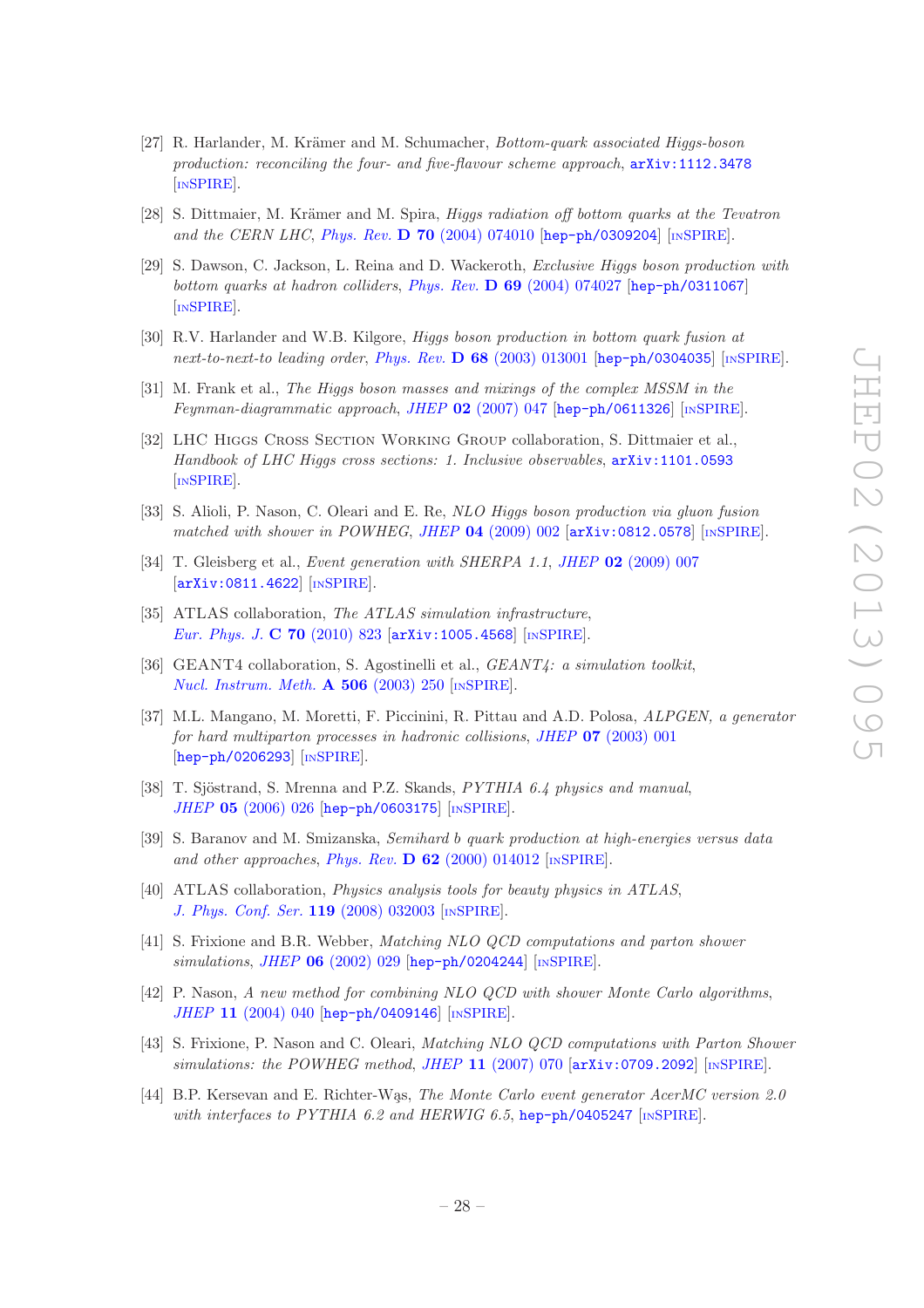- <span id="page-29-0"></span>[45] G. Corcella et al., HERWIG 6: an event generator for hadron emission reactions with interfering gluons (including supersymmetric processes), JHEP  $01$  [\(2001\) 010](http://dx.doi.org/10.1088/1126-6708/2001/01/010) [[hep-ph/0011363](http://arxiv.org/abs/hep-ph/0011363)] [IN[SPIRE](http://inspirehep.net/search?p=find+EPRINT+hep-ph/0011363)].
- <span id="page-29-1"></span>[46] J. Butterworth, J.R. Forshaw and M. Seymour, Multiparton interactions in photoproduction at HERA, Z. Phys. C 72 [\(1996\) 637](http://dx.doi.org/10.1007/s002880050286) [[hep-ph/9601371](http://arxiv.org/abs/hep-ph/9601371)] [IN[SPIRE](http://inspirehep.net/search?p=find+EPRINT+hep-ph/9601371)].
- <span id="page-29-2"></span>[47] T. Binoth, M. Ciccolini, N. Kauer and M. Krämer, *Gluon-induced W-boson pair production* at the LHC, JHEP 12 [\(2006\) 046](http://dx.doi.org/10.1088/1126-6708/2006/12/046) [[hep-ph/0611170](http://arxiv.org/abs/hep-ph/0611170)] [IN[SPIRE](http://inspirehep.net/search?p=find+EPRINT+hep-ph/0611170)].
- <span id="page-29-3"></span>[48] H.-L. Lai et al., *New parton distributions for collider physics*, Phys. Rev. D 82 [\(2010\) 074024](http://dx.doi.org/10.1103/PhysRevD.82.074024) [[arXiv:1007.2241](http://arxiv.org/abs/1007.2241)] [IN[SPIRE](http://inspirehep.net/search?p=find+EPRINT+arXiv:1007.2241)].
- <span id="page-29-4"></span>[49] J. Pumplin et al., New generation of parton distributions with uncertainties from global QCD analysis, JHEP 07 [\(2002\) 012](http://dx.doi.org/10.1088/1126-6708/2002/07/012) [[hep-ph/0201195](http://arxiv.org/abs/hep-ph/0201195)] [IN[SPIRE](http://inspirehep.net/search?p=find+EPRINT+hep-ph/0201195)].
- <span id="page-29-5"></span>[50] A. Sherstnev and R. Thorne, Parton distributions for LO generators, [Eur. Phys. J.](http://dx.doi.org/10.1140/epjc/s10052-008-0610-x) C 55 (2008) 553 [[arXiv:0711.2473](http://arxiv.org/abs/0711.2473)] [IN[SPIRE](http://inspirehep.net/search?p=find+EPRINT+arXiv:0711.2473)].
- <span id="page-29-6"></span>[51] S. Jadach, J.H. Kuhn and Z. Was, TAUOLA: a library of Monte Carlo programs to simulate decays of polarized  $\tau$  leptons, [Comput. Phys. Commun.](http://dx.doi.org/10.1016/0010-4655(91)90038-M) 64 (1990) 275 [IN[SPIRE](http://inspirehep.net/search?p=find+J+Comput.Phys.Commun.,64,275)].
- <span id="page-29-7"></span>[52] E. Barberio, B. van Eijk and Z. Was, *PHOTOS: a universal Monte Carlo for QED* radiative corrections in decays, [Comput. Phys. Commun.](http://dx.doi.org/10.1016/0010-4655(91)90012-A)  $66$  (1991) 115 [IN[SPIRE](http://inspirehep.net/search?p=find+J+Comput.Phys.Commun.,66,115)].
- <span id="page-29-8"></span>[53] ATLAS collaboration, *Electron performance measurements with the ATLAS detector using* the 2010 LHC proton-proton collision data, [Eur. Phys. J.](http://dx.doi.org/10.1140/epjc/s10052-012-1909-1) C 72 (2012) 1909 [[arXiv:1110.3174](http://arxiv.org/abs/1110.3174)] [IN[SPIRE](http://inspirehep.net/search?p=find+EPRINT+arXiv:1110.3174)].
- <span id="page-29-9"></span>[54] ATLAS collaboration, Muon reconstruction efficiency in reprocessed 2010 LHC proton-proton collision data recorded with the ATLAS detector, [ATLAS-CONF-2011-063](http://cds.cern.ch/record/1345743) (2011).
- <span id="page-29-10"></span>[55] M. Cacciari, G.P. Salam and G. Soyez, The anti- $k_t$  jet clustering algorithm, JHEP 04 [\(2008\) 063](http://dx.doi.org/10.1088/1126-6708/2008/04/063) [[arXiv:0802.1189](http://arxiv.org/abs/0802.1189)] [IN[SPIRE](http://inspirehep.net/search?p=find+EPRINT+arXiv:0802.1189)].
- <span id="page-29-11"></span>[56] W. Lampl et al., *Calorimeter clustering algorithms: description and performance*, [ATL-LARG-PUB-2008-002](http://cds.cern.ch/record/1099735) (2008).
- <span id="page-29-12"></span>[57] ATLAS collaboration, Jet energy measurement with the ATLAS detector in proton-proton collisions at  $\sqrt{s} = 7$  TeV, [arXiv:1112.6426](http://arxiv.org/abs/1112.6426) [IN[SPIRE](http://inspirehep.net/search?p=find+EPRINT+arXiv:1112.6426)].
- <span id="page-29-13"></span>[58] ATLAS collaboration, Measurement of the b-tag efficiency in a sample of jets containing muons with  $5 f b^{-1}$  of data from the ATLAS detector, [ATLAS-CONF-2012-043](http://cds.cern.ch/record/1435197) (2012).
- <span id="page-29-14"></span>[59] ATLAS collaboration, Performance of the reconstruction and identification of hadronic  $\tau$ decays in ATLAS with 2011 data, [ATLAS-CONF-2012-142](http://cds.cern.ch/record/1485531) (2012).
- <span id="page-29-15"></span>[60] ATLAS collaboration, Performance of missing transverse momentum reconstruction in proton-proton collisions at 7 TeV with ATLAS, [Eur. Phys. J.](http://dx.doi.org/10.1140/epjc/s10052-011-1844-6)  $C$  72 (2012) 1844 [[arXiv:1108.5602](http://arxiv.org/abs/1108.5602)] [IN[SPIRE](http://inspirehep.net/search?p=find+EPRINT+arXiv:1108.5602)].
- <span id="page-29-16"></span>[61] ATLAS collaboration, Search for the standard model Higgs boson in the H to  $\tau^+\tau^-$  decay mode in  $\sqrt{s} = 7$  TeV pp collisions with ATLAS, JHEP 09 [\(2012\) 070](http://dx.doi.org/10.1007/JHEP09(2012)070) [[arXiv:1206.5971](http://arxiv.org/abs/1206.5971)] [IN[SPIRE](http://inspirehep.net/search?p=find+EPRINT+arXiv:1206.5971)].
- <span id="page-29-17"></span>[62] ATLAS collaboration, Measurement of the  $Z \rightarrow \tau\tau$  cross section with the ATLAS detector, Phys. Rev. **D 84** [\(2011\) 112006](http://dx.doi.org/10.1103/PhysRevD.84.112006) [[arXiv:1108.2016](http://arxiv.org/abs/1108.2016)] [IN[SPIRE](http://inspirehep.net/search?p=find+EPRINT+arXiv:1108.2016)].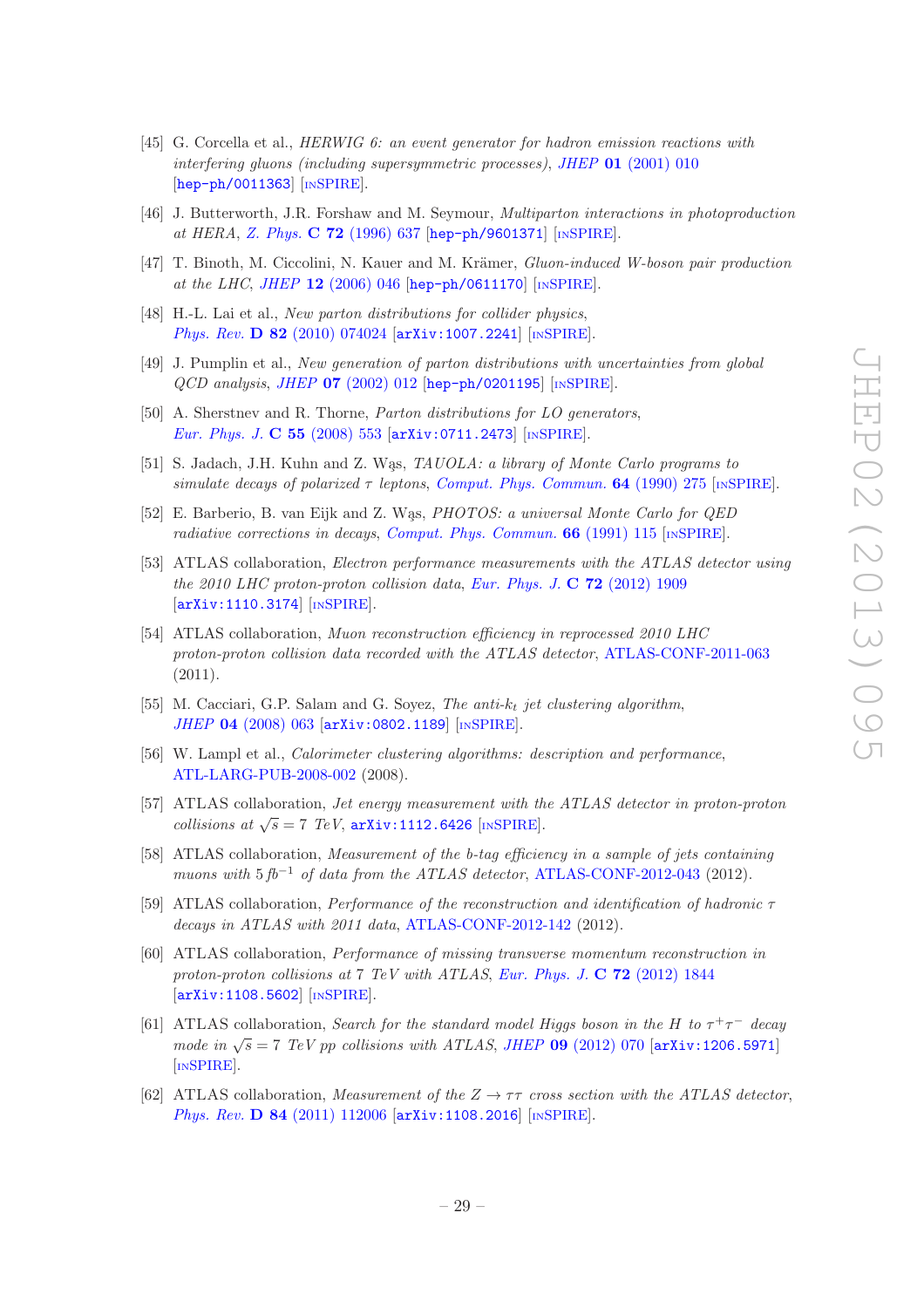- <span id="page-30-0"></span>[63] A. Elagin, P. Murat, A. Pranko and A. Safonov, A new mass reconstruction technique for resonances decaying to di- $\tau$ , [Nucl. Instrum. Meth.](http://dx.doi.org/10.1016/j.nima.2011.07.009) A 654 (2011) 481 [[arXiv:1012.4686](http://arxiv.org/abs/1012.4686)] [IN[SPIRE](http://inspirehep.net/search?p=find+EPRINT+arXiv:1012.4686)].
- <span id="page-30-1"></span>[64] R. Hamberg, W. van Neerven and T. Matsuura, A complete calculation of the order  $\alpha_s^2$ correction to the Drell-Yan K factor, [Nucl. Phys.](http://dx.doi.org/10.1016/0550-3213(91)90064-5) B 359 (1991) 343 [Erratum ibid. B 644 (2002) 403-404] [IN[SPIRE](http://inspirehep.net/search?p=find+J+Nucl.Phys.,B359,343)].
- <span id="page-30-2"></span>[65] C. Anastasiou, L.J. Dixon, K. Melnikov and F. Petriello, High precision QCD at hadron colliders: electroweak gauge boson rapidity distributions at NNLO, Phys. Rev. **D 69** [\(2004\) 094008](http://dx.doi.org/10.1103/PhysRevD.69.094008) [[hep-ph/0312266](http://arxiv.org/abs/hep-ph/0312266)] [IN[SPIRE](http://inspirehep.net/search?p=find+EPRINT+hep-ph/0312266)].
- <span id="page-30-3"></span>[66] ATLAS collaboration, Measurement of the mistag rate with 5  $fb^{-1}$  of data collected by the ATLAS detector, [ATLAS-CONF-2012-040](http://cds.cern.ch/record/1435194) (2012).
- <span id="page-30-4"></span>[67] ATLAS collaboration, Luminosity determination in pp collisions at  $\sqrt{s} = 7$  TeV using the ATLAS detector in 2011, [ATLAS-CONF-2011-116](http://cds.cern.ch/record/1376384) (2011).
- <span id="page-30-5"></span>[68] ATLAS collaboration, Luminosity determination in pp collisions at  $\sqrt{s} = 7$  TeV using the ATLAS detector at the LHC, [Eur. Phys. J.](http://dx.doi.org/10.1140/epjc/s10052-011-1630-5)  $C$  71 (2011) 1630 [[arXiv:1101.2185](http://arxiv.org/abs/1101.2185)] [IN[SPIRE](http://inspirehep.net/search?p=find+EPRINT+arXiv:1101.2185)].
- <span id="page-30-6"></span>[69] A.L. Read, Presentation of search results: the CL<sub>s</sub> technique, J. Phys. **G 28** [\(2002\) 2693](http://dx.doi.org/10.1088/0954-3899/28/10/313) [IN[SPIRE](http://inspirehep.net/search?p=find+J+J.Phys.,G28,2693)].
- <span id="page-30-7"></span>[70] G. Cowan, K. Cranmer, E. Gross and O. Vitells, Asymptotic formulae for likelihood-based tests of new physics, [Eur. Phys. J.](http://dx.doi.org/10.1140/epjc/s10052-011-1554-0) C  $71$  (2011) 1554  $\left[$ [arXiv:1007.1727](http://arxiv.org/abs/1007.1727) $\right]$   $\left[$ IN[SPIRE](http://inspirehep.net/search?p=find+EPRINT+arXiv:1007.1727) $\right]$ .
- <span id="page-30-8"></span>[71] O. Vitells and E. Gross, Estimating the significance of a signal in a multi-dimensional search, [Astropart. Phys.](http://dx.doi.org/10.1016/j.astropartphys.2011.08.005) 35 (2011) 230 [[arXiv:1105.4355](http://arxiv.org/abs/1105.4355)] [IN[SPIRE](http://inspirehep.net/search?p=find+EPRINT+arXiv:1105.4355)].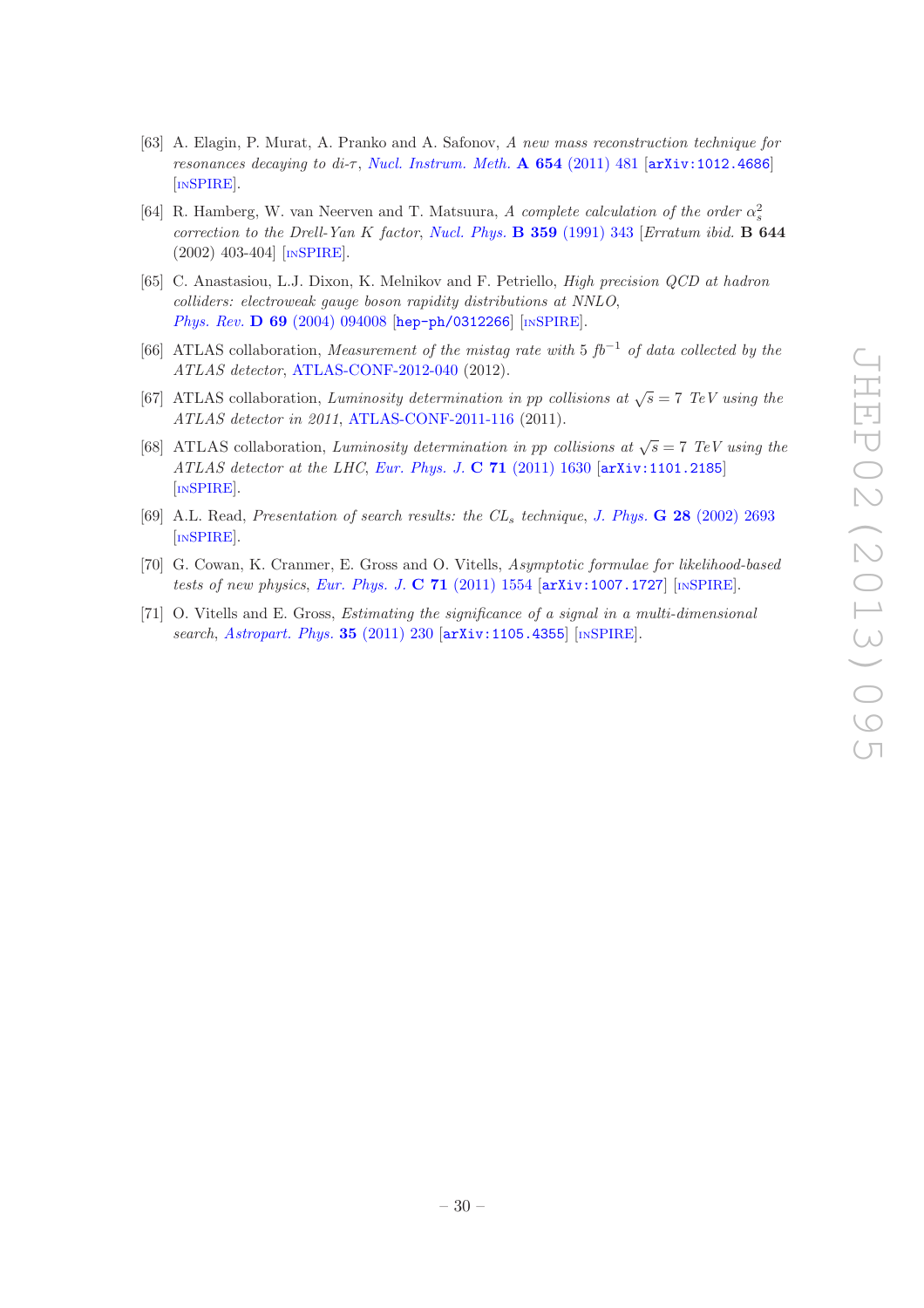# <span id="page-31-0"></span>The ATLAS collaboration

G. Aad<sup>48</sup>, T. Abajyan<sup>21</sup>, B. Abbott<sup>111</sup>, J. Abdallah<sup>12</sup>, S. Abdel Khalek<sup>115</sup>, A.A. Abdelalim<sup>49</sup>, O. Abdinov<sup>11</sup>, R. Aben<sup>105</sup>, B. Abi<sup>112</sup>, M. Abolins<sup>88</sup>, O.S. AbouZeid<sup>158</sup>, H. Abramowicz<sup>153</sup>, H. Abreu<sup>136</sup>, B.S. Acharya<sup>164a,164b,a</sup>, L. Adamczyk<sup>38</sup>, D.L. Adams<sup>25</sup>, T.N. Addy<sup>56</sup>, J. Adelman<sup>176</sup>, S. Adomeit<sup>98</sup>, P. Adragna<sup>75</sup>, T. Adye<sup>129</sup>, S. Aefsky<sup>23</sup>, J.A. Aguilar-Saavedra<sup>124b,b</sup>, M. Agustoni<sup>17</sup>, S.P. Ahlen<sup>22</sup>, F. Ahles<sup>48</sup>, A. Ahmad<sup>148</sup>, M. Ahsan<sup>41</sup>, G. Aielli<sup>133a,133b</sup>, T.P.A. Åkesson<sup>79</sup>, G. Akimoto<sup>155</sup>, A.V. Akimov<sup>94</sup>, M.A. Alam<sup>76</sup>, J. Albert<sup>169</sup>, S. Albrand<sup>55</sup>, M. Aleksa<sup>30</sup>, I.N. Aleksandrov<sup>64</sup>, F. Alessandria<sup>89a</sup>, C. Alexa<sup>26a</sup>, G. Alexander<sup>153</sup>, G. Alexandre<sup>49</sup>, T. Alexopoulos<sup>10</sup>, M. Alhroob<sup>164a,164c</sup>, M. Aliev<sup>16</sup>, G. Alimonti<sup>89a</sup>, J. Alison<sup>120</sup>, B.M.M. Allbrooke<sup>18</sup>, L.J. Allison<sup>71</sup>, P.P. Allport<sup>73</sup>, S.E. Allwood-Spiers<sup>53</sup>, J. Almond<sup>82</sup>, A. Aloisio<sup>102a,102b</sup>, R. Alon<sup>172</sup>, A. Alonso<sup>79</sup>, F. Alonso<sup>70</sup>, A. Altheimer<sup>35</sup>, B. Alvarez Gonzalez<sup>88</sup>, M.G. Alviggi<sup>102a,102b</sup>, K. Amako<sup>65</sup>, C. Amelung<sup>23</sup>, V.V. Ammosov<sup>128,\*</sup>, S.P. Amor Dos Santos<sup>124a</sup>, A. Amorim<sup>124a,c</sup>, S. Amoroso<sup>48</sup>, N. Amram<sup>153</sup>, C. Anastopoulos<sup>30</sup>, L.S. Ancu<sup>17</sup>, N. Andari<sup>115</sup>, T. Andeen<sup>35</sup>, C.F. Anders<sup>58b</sup>, G. Anders<sup>58a</sup>, K.J. Anderson<sup>31</sup>, A. Andreazza<sup>89a,89b</sup>, V. Andrei<sup>58a</sup>, M-L. Andrieux<sup>55</sup>, X.S. Anduaga<sup>70</sup>, S. Angelidakis<sup>9</sup>, P. Anger<sup>44</sup>, A. Angerami<sup>35</sup>, F. Anghinolfi<sup>30</sup>, A. Anisenkov<sup>107</sup>, N. Anjos<sup>124a</sup>, A. Annovi<sup>47</sup>, A. Antonaki<sup>9</sup>, M. Antonelli<sup>47</sup>, A. Antonov<sup>96</sup>, J. Antos<sup>144b</sup>, F. Anulli<sup>132a</sup>, M. Aoki<sup>101</sup>, S. Aoun<sup>83</sup>, L. Aperio Bella<sup>5</sup>, R. Apolle<sup>118,d</sup>, G. Arabidze<sup>88</sup>, I. Aracena<sup>143</sup>, Y. Arai<sup>65</sup>, A.T.H. Arce<sup>45</sup>, S. Arfaoui<sup>148</sup>, J-F. Arguin<sup>93</sup>, S. Argyropoulos<sup>42</sup>, E. Arik<sup>19a,\*</sup>, M. Arik<sup>19a</sup>, A.J. Armbruster<sup>87</sup>, O. Arnaez<sup>81</sup>, V. Arnal<sup>80</sup>, A. Artamonov<sup>95</sup>, G. Artoni<sup>132a,132b</sup>, D. Arutinov<sup>21</sup>, S. Asai<sup>155</sup>, S. Ask<sup>28</sup>, B. Åsman<sup>146a,146b</sup>, L. Asquith<sup>6</sup>, K. Assamagan<sup>25,e</sup>, A. Astbury<sup>169</sup>, M. Atkinson<sup>165</sup>, B. Aubert<sup>5</sup>, E. Auge<sup>115</sup>, K. Augsten<sup>126</sup>, M. Aurousseau<sup>145a</sup>, G. Avolio<sup>30</sup>, D. Axen<sup>168</sup>, G. Azuelos<sup>93,f</sup>, Y. Azuma<sup>155</sup>, M.A. Baak<sup>30</sup>, G. Baccaglioni<sup>89a</sup>, C. Bacci<sup>134a,134b</sup>, A.M. Bach<sup>15</sup>, H. Bachacou<sup>136</sup>, K. Bachas<sup>154</sup>, M. Backes<sup>49</sup>, M. Backhaus<sup>21</sup>, J. Backus Mayes<sup>143</sup>, E. Badescu<sup>26a</sup>, P. Bagnaia<sup>132a,132b</sup>, Y. Bai<sup>33a</sup>, D.C. Bailey<sup>158</sup>, T. Bain<sup>35</sup>, J.T. Baines<sup>129</sup>, O.K. Baker<sup>176</sup>, S. Baker<sup>77</sup>, P. Balek<sup>127</sup>, E. Banas<sup>39</sup>, P. Banerjee<sup>93</sup>, Sw. Banerjee<sup>173</sup>, D. Banfi<sup>30</sup>, A. Bangert<sup>150</sup>, V. Bansal<sup>169</sup>, H.S. Bansil<sup>18</sup>, L. Barak<sup>172</sup>, S.P. Baranov<sup>94</sup>, T. Barber<sup>48</sup>, E.L. Barberio<sup>86</sup>, D. Barberis<sup>50a,50b</sup>, M. Barbero<sup>21</sup>, D.Y. Bardin<sup>64</sup>, T. Barillari<sup>99</sup>, M. Barisonzi<sup>175</sup>, T. Barklow<sup>143</sup>, N. Barlow<sup>28</sup>, B.M. Barnett<sup>129</sup>, R.M. Barnett<sup>15</sup>, A. Baroncelli<sup>134a</sup>, G. Barone<sup>49</sup>, A.J. Barr<sup>118</sup>, F. Barreiro<sup>80</sup>, J. Barreiro Guimarães da Costa<sup>57</sup>, R. Bartoldus<sup>143</sup>, A.E. Barton<sup>71</sup>, V. Bartsch<sup>149</sup>, A. Basye<sup>165</sup>, R.L. Bates<sup>53</sup>, L. Batkova<sup>144a</sup>, J.R. Batley<sup>28</sup>, A. Battaglia<sup>17</sup>, M. Battistin<sup>30</sup>, F. Bauer<sup>136</sup>, H.S. Bawa<sup>143,g</sup>, S. Beale<sup>98</sup>, T. Beau<sup>78</sup>, P.H. Beauchemin<sup>161</sup>, R. Beccherle<sup>50a</sup>, P. Bechtle<sup>21</sup>, H.P. Beck<sup>17</sup>, K. Becker<sup>175</sup>, S. Becker<sup>98</sup>, M. Beckingham<sup>138</sup>, K.H. Becks<sup>175</sup>, A.J. Beddall<sup>19c</sup>, A. Beddall<sup>19c</sup>, S. Bedikian<sup>176</sup>, V.A. Bednyakov<sup>64</sup>, C.P. Bee<sup>83</sup>, L.J. Beemster<sup>105</sup>, M. Begel<sup>25</sup>, S. Behar Harpaz<sup>152</sup>, P.K. Behera<sup>62</sup>, M. Beimforde<sup>99</sup>, C. Belanger-Champagne<sup>85</sup>, P.J. Bell<sup>49</sup>, W.H. Bell<sup>49</sup>, G. Bella<sup>153</sup>, L. Bellagamba<sup>20a</sup>, M. Bellomo<sup>30</sup>, A. Belloni<sup>57</sup>, O. Beloborodova<sup>107,h</sup>, K. Belotskiy<sup>96</sup>, O. Beltramello<sup>30</sup>, O. Benary<sup>153</sup>, D. Benchekroun<sup>135a</sup>, K. Bendtz<sup>146a,146b</sup>, N. Benekos<sup>165</sup>, Y. Benhammou<sup>153</sup>, E. Benhar Noccioli<sup>49</sup>, J.A. Benitez Garcia<sup>159b</sup>, D.P. Benjamin<sup>45</sup>, M. Benoit<sup>115</sup>, J.R. Bensinger<sup>23</sup>, K. Benslama<sup>130</sup>, S. Bentvelsen<sup>105</sup>, D. Berge<sup>30</sup>, E. Bergeaas Kuutmann<sup>42</sup>, N. Berger<sup>5</sup>, F. Berghaus<sup>169</sup>, E. Berglund<sup>105</sup>, J. Beringer<sup>15</sup>, P. Bernat<sup>77</sup>, R. Bernhard<sup>48</sup>, C. Bernius<sup>25</sup>, T. Berry<sup>76</sup>, C. Bertella<sup>83</sup>, A. Bertin<sup>20a,20b</sup>, F. Bertolucci<sup>122a,122b</sup>, M.I. Besana<sup>89a,89b</sup>, G.J. Besjes<sup>104</sup>, N. Besson<sup>136</sup>, S. Bethke<sup>99</sup>, W. Bhimji<sup>46</sup>, R.M. Bianchi<sup>30</sup>, L. Bianchini<sup>23</sup>, M. Bianco<sup>72a,72b</sup>, O. Biebel<sup>98</sup>, S.P. Bieniek<sup>77</sup>, K. Bierwagen<sup>54</sup>, J. Biesiada<sup>15</sup>, M. Biglietti<sup>134a</sup>, H. Bilokon<sup>47</sup>, M. Bindi<sup>20a,20b</sup>, S. Binet<sup>115</sup>, A. Bingul<sup>19c</sup>, C. Bini<sup>132a,132b</sup>, C. Biscarat<sup>178</sup>, B. Bittner<sup>99</sup>, C.W. Black<sup>150</sup>, K.M. Black<sup>22</sup>, R.E. Blair<sup>6</sup>, J.-B. Blanchard<sup>136</sup>, T. Blazek<sup>144a</sup>, I. Bloch<sup>42</sup>, C. Blocker<sup>23</sup>, J. Blocki<sup>39</sup>, W. Blum<sup>81</sup>, U. Blumenschein<sup>54</sup>, G.J. Bobbink<sup>105</sup>, V.S. Bobrovnikov<sup>107</sup>, S.S. Bocchetta<sup>79</sup>, A. Bocci<sup>45</sup>, C.R. Boddy<sup>118</sup>, M. Boehler<sup>48</sup>,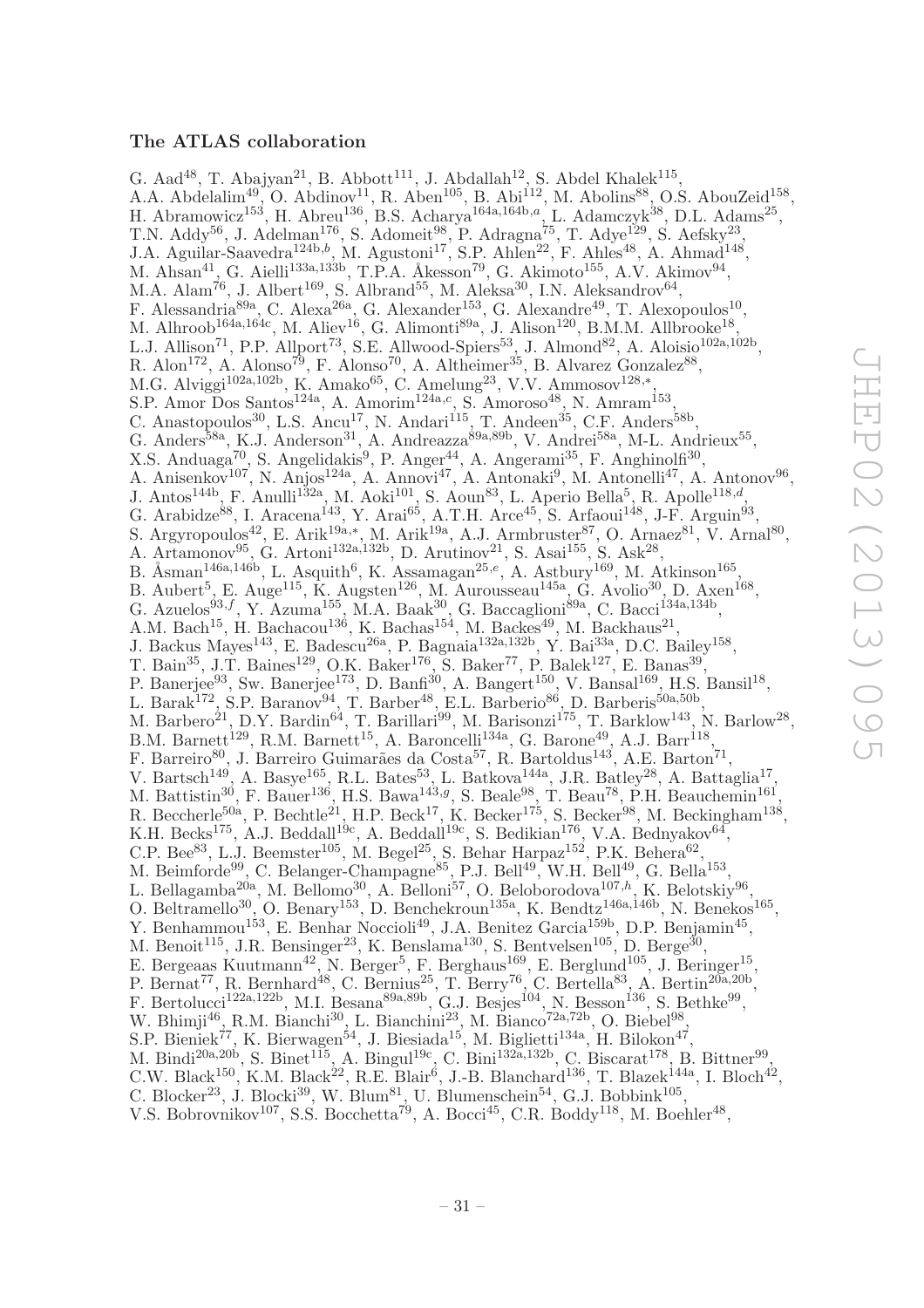J. Boek<sup>175</sup>, T.T. Boek<sup>175</sup>, N. Boelaert<sup>36</sup>, J.A. Bogaerts<sup>30</sup>, A. Bogdanchikov<sup>107</sup>, A. Bogouch<sup>90,\*</sup>, C. Bohm<sup>146a</sup>, J. Bohm<sup>125</sup>, V. Boisvert<sup>76</sup>, T. Bold<sup>38</sup>, V. Boldea<sup>26a</sup>, N.M. Bolnet<sup>136</sup>, M. Bomben<sup>78</sup>, M. Bona<sup>75</sup>, M. Boonekamp<sup>136</sup>, S. Bordoni<sup>78</sup>, C. Borer<sup>17</sup>, A. Borisov<sup>128</sup>, G. Borissov<sup>71</sup>, I. Borjanovic<sup>13a</sup>, M. Borri<sup>82</sup>, S. Borroni<sup>42</sup>, J. Bortfeldt<sup>98</sup>, V. Bortolotto<sup>134a,134b</sup>, K. Bos<sup>105</sup>, D. Boscherini<sup>20a</sup>, M. Bosman<sup>12</sup>, H. Boterenbrood<sup>105</sup>, , J. Bouchami<sup>93</sup>, J. Boudreau<sup>123</sup>, E.V. Bouhova-Thacker<sup>71</sup>, D. Boumediene<sup>34</sup>, C. Bourdarios<sup>115</sup>, N. Bousson<sup>83</sup>, A. Boveia<sup>31</sup>, J. Boyd<sup>30</sup>, I.R. Boyko<sup>64</sup>, I. Bozovic-Jelisavcic<sup>13b</sup>, J. Bracinik<sup>18</sup>, P. Branchini<sup>134a</sup>, A. Brandt<sup>8</sup>, G. Brandt<sup>118</sup>, O. Brandt<sup>54</sup>, U. Bratzler<sup>156</sup>, B. Brau<sup>84</sup>, J.E. Brau<sup>114</sup>, H.M. Braun<sup>175,\*</sup>, S.F. Brazzale<sup>164a,164c</sup>, B. Brelier<sup>158</sup>, J. Bremer<sup>30</sup>, K. Brendlinger<sup>120</sup>, R. Brenner<sup>166</sup>, S. Bressler<sup>172</sup>, T.M. Bristow<sup>145b</sup>, D. Britton<sup>53</sup>, F.M. Brochu<sup>28</sup>, I. Brock<sup>21</sup>, R. Brock<sup>88</sup>, F. Broggi<sup>89a</sup>, C. Bromberg<sup>88</sup>, J. Bronner<sup>99</sup>, G. Brooijmans<sup>35</sup>, T. Brooks<sup>76</sup>, W.K. Brooks<sup>32b</sup>, G. Brown<sup>82</sup>, P.A. Bruckman de Renstrom<sup>39</sup>, D. Bruncko<sup>144b</sup>, R. Bruneliere<sup>48</sup>, S. Brunet<sup>60</sup>, A. Bruni<sup>20a</sup>, G. Bruni<sup>20a</sup>, M. Bruschi<sup>20a</sup>, L. Bryngemark<sup>79</sup>, T. Buanes<sup>14</sup>, Q. Buat<sup>55</sup>, F. Bucci<sup>49</sup>, J. Buchanan<sup>118</sup>, P. Buchholz<sup>141</sup>, R.M. Buckingham<sup>118</sup>, A.G. Buckley<sup>46</sup>, S.I. Buda<sup>26a</sup>, I.A. Budagov<sup>64</sup>, B. Budick<sup>108</sup>, V. Büscher<sup>81</sup>, L. Bugge<sup>117</sup>, O. Bulekov<sup>96</sup>, A.C. Bundock<sup>73</sup>, M. Bunse<sup>43</sup>, T. Buran<sup>117</sup>, , V. Büscher<sup>81</sup>, L. Bugge<sup>117</sup>, O. Bulekov<sup>96</sup>, A.C. Bundock<sup>73</sup>, M. Bunse<sup>43</sup>, T. Buran<sup>117</sup>, H. Burckhart<sup>30</sup>, S. Burdin<sup>73</sup>, T. Burgess<sup>14</sup>, S. Burke<sup>129</sup>, E. Busato<sup>34</sup>, P. Bussey<sup>53</sup>, C.P. Buszello<sup>166</sup>, B. Butler<sup>143</sup>, J.M. Butler<sup>22</sup>, C.M. Buttar<sup>53</sup>, J.M. Butterworth<sup>77</sup>, W. Buttinger<sup>28</sup>, M. Byszewski<sup>30</sup>, S. Cabrera Urbán<sup>167</sup>, D. Caforio<sup>20a,20b</sup>, O. Cakir<sup>4a</sup>, P. Calafiura<sup>15</sup>, G. Calderini<sup>78</sup>, P. Calfayan<sup>98</sup>, R. Calkins<sup>106</sup>, L.P. Caloba<sup>24a</sup>, R. Caloi<sup>132a,132b</sup>, D. Calvet<sup>34</sup>, S. Calvet<sup>34</sup>, R. Camacho Toro<sup>34</sup>, P. Camarri<sup>133a,133b</sup>, D. Cameron<sup>117</sup>, L.M. Caminada<sup>15</sup>, R. Caminal Armadans<sup>12</sup>, S. Campana<sup>30</sup>, M. Campanelli<sup>77</sup>, V. Canale<sup>102a,102b</sup>, F. Canelli<sup>31</sup>, A. Canepa<sup>159a</sup>, J. Cantero<sup>80</sup>, R. Cantrill<sup>76</sup>, M.D.M. Capeans Garrido<sup>30</sup>, I. Caprini<sup>26a</sup>, M. Caprini<sup>26a</sup>, D. Capriotti<sup>99</sup>, M. Capua<sup>37a,37b</sup>, R. Caputo<sup>81</sup>, R. Cardarelli<sup>133a</sup>, T. Carli<sup>30</sup>, G. Carlino<sup>102a</sup>, L. Carminati<sup>89a,89b</sup>, S. Caron<sup>104</sup>, E. Carquin<sup>32b</sup>, G.D. Carrillo-Montoya<sup>145b</sup>, A.A. Carter<sup>75</sup>, J.R. Carter<sup>28</sup>, J. Carvalho<sup>124a,i</sup>, D. Casadei<sup>108</sup>, M.P. Casado<sup>12</sup>, M. Cascella<sup>122a,122b</sup>, C. Caso<sup>50a,50b,\*</sup>, A.M. Castaneda Hernandez<sup>173,j</sup>, E. Castaneda-Miranda<sup>173</sup>, V. Castillo Gimenez<sup>167</sup>, N.F. Castro<sup>124a</sup>, G. Cataldi<sup>72a</sup>, P. Catastini<sup>57</sup>, A. Catinaccio<sup>30</sup>, J.R. Catmore<sup>30</sup>, A. Cattai<sup>30</sup>, G. Cattani<sup>133a,133b</sup>, S. Caughron<sup>88</sup>, V. Cavaliere<sup>165</sup>, P. Cavalleri<sup>78</sup>, D. Cavalli<sup>89a</sup>, M. Cavalli-Sforza<sup>12</sup>, V. Cavasinni<sup>122a,122b</sup>, F. Ceradini<sup>134a,134b</sup>, A.S. Cerqueira<sup>24b</sup>, A. Cerri<sup>15</sup>, L. Cerrito<sup>75</sup>, F. Cerutti<sup>15</sup>, S.A. Cetin<sup>19b</sup>, A. Chafaq<sup>135a</sup>, D. Chakraborty<sup>106</sup>, I. Chalupkova<sup>127</sup>, K. Chan<sup>3</sup>, P. Chang<sup>165</sup>, B. Chapleau<sup>85</sup>, J.D. Chapman<sup>28</sup>, J.W. Chapman<sup>87</sup>, D.G. Charlton<sup>18</sup>, V. Chavda<sup>82</sup>, C.A. Chavez Barajas<sup>30</sup>, S. Cheatham<sup>85</sup>, S. Chekanov<sup>6</sup>, S.V. Chekulaev<sup>159a</sup>, G.A. Chelkov<sup>64</sup>, M.A. Chelstowska<sup>104</sup>, C. Chen<sup>63</sup>, H. Chen<sup>25</sup>, S. Chen<sup>33c</sup>, X. Chen<sup>173</sup>, Y. Chen<sup>35</sup>, Y. Cheng<sup>31</sup>, A. Cheplakov<sup>64</sup>, R. Cherkaoui El Moursli<sup>135e</sup>, V. Chernyatin<sup>25</sup>, E. Cheu<sup>7</sup>, S.L. Cheung<sup>158</sup>, L. Chevalier<sup>136</sup>, G. Chiefari<sup>102a,102b</sup>, L. Chikovani<sup>51a,\*</sup>, J.T. Childers<sup>30</sup>, A. Chilingarov<sup>71</sup>, G. Chiodini<sup>72a</sup>, A.S. Chisholm<sup>18</sup>, R.T. Chislett<sup>77</sup>, A. Chitan<sup>26a</sup>, M.V. Chizhov<sup>64</sup>, G. Choudalakis<sup>31</sup>, S. Chouridou<sup>137</sup>, I.A. Christidi<sup>77</sup>, A. Christov<sup>48</sup>, D. Chromek-Burckhart<sup>30</sup>, M.L. Chu<sup>151</sup>, J. Chudoba<sup>125</sup>, G. Ciapetti<sup>132a,132b</sup>, A.K. Ciftci<sup>4a</sup>, R. Ciftci<sup>4a</sup>, D. Cinca<sup>34</sup>, V. Cindro<sup>74</sup>, A. Ciocio<sup>15</sup>, M. Cirilli<sup>87</sup>, P. Cirkovic<sup>13b</sup>, Z.H. Citron<sup>172</sup>, M. Citterio<sup>89a</sup>, M. Ciubancan<sup>26a</sup>, A. Clark<sup>49</sup>, P.J. Clark<sup>46</sup>, R.N. Clarke<sup>15</sup>, W. Cleland<sup>123</sup>, J.C. Clemens<sup>83</sup>, B. Clement<sup>55</sup>, C. Clement<sup>146a,146b</sup>, Y. Coadou<sup>83</sup>, M. Cobal<sup>164a,164c</sup>, A. Coccaro<sup>138</sup>, J. Cochran<sup>63</sup>, L. Coffey<sup>23</sup>, J.G. Cogan<sup>143</sup>, J. Coggeshall<sup>165</sup>, J. Colas<sup>5</sup>, S. Cole<sup>106</sup>, A.P. Colijn<sup>105</sup>, N.J. Collins<sup>18</sup>, C. Collins-Tooth<sup>53</sup>, J. Collot<sup>55</sup>, T. Colombo<sup>119a,119b</sup>, G. Colon<sup>84</sup>, G. Compostella<sup>99</sup>, P. Conde Muiño<sup>124a</sup>, E. Coniavitis<sup>166</sup>, M.C. Conidi<sup>12</sup>,

- S.M. Consonni<sup>89a,89b</sup>, V. Consorti<sup>48</sup>, S. Constantinescu<sup>26a</sup>, C. Conta<sup>119a,119b</sup>, G. Conti<sup>57</sup>,
- F. Conventi<sup>102a,k</sup>, M. Cooke<sup>15</sup>, B.D. Cooper<sup>77</sup>, A.M. Cooper-Sarkar<sup>118</sup>, K. Copic<sup>15</sup>,
- T. Cornelissen<sup>175</sup>, M. Corradi<sup>20a</sup>, F. Corriveau<sup>85,*l*</sup>, A. Cortes-Gonzalez<sup>165</sup>, G. Cortiana<sup>99</sup>,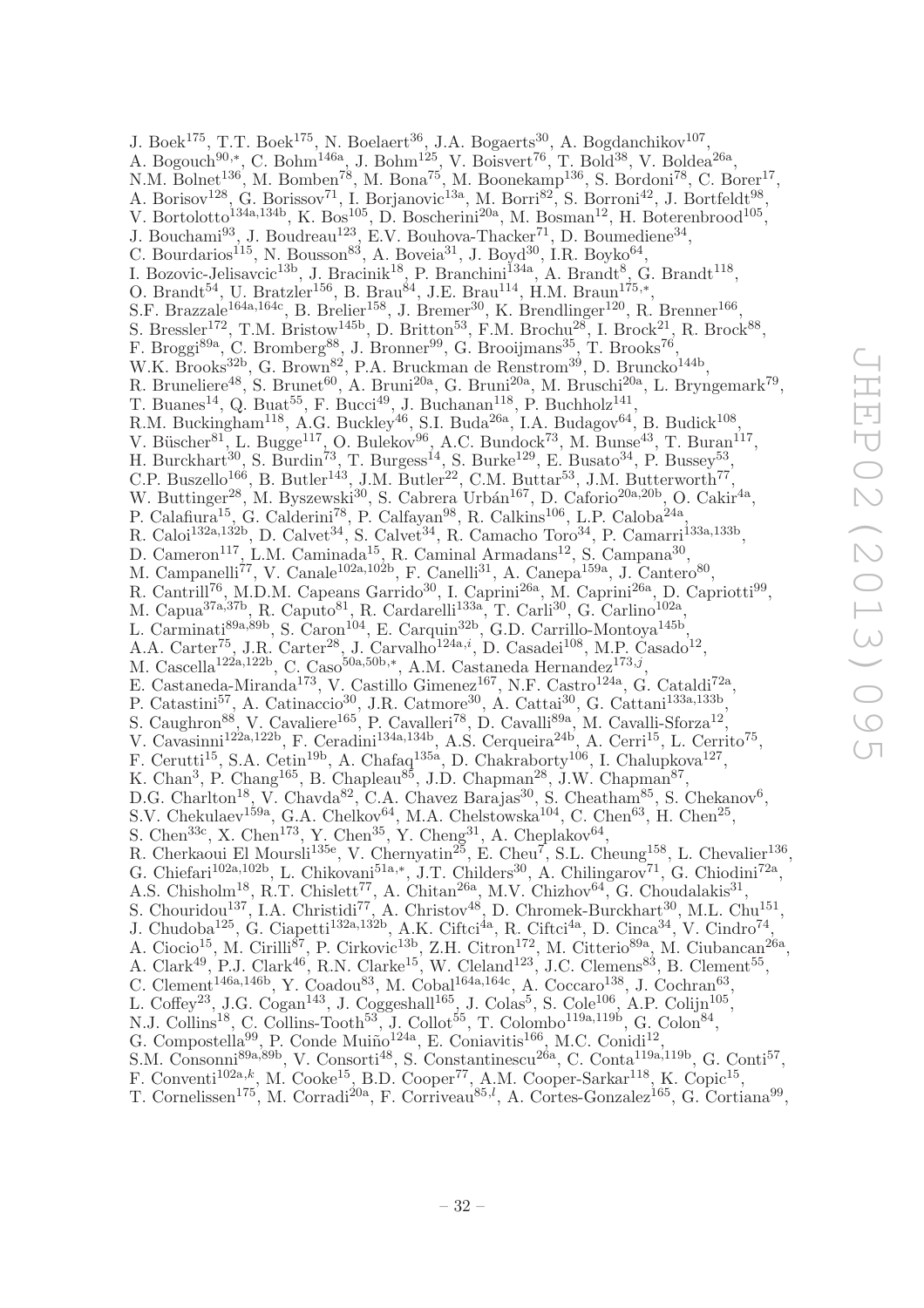G. Costa<sup>89a</sup>, M.J. Costa<sup>167</sup>, D. Costanzo<sup>139</sup>, D. Côté<sup>30</sup>, L. Courneyea<sup>169</sup>, G. Cowan<sup>76</sup>, B.E. Cox<sup>82</sup>, K. Cranmer<sup>108</sup>, F. Crescioli<sup>78</sup>, M. Cristinziani<sup>21</sup>, G. Crosetti<sup>37a,37b</sup>, S. Crépé-Renaudin<sup>55</sup>, C.-M. Cuciuc<sup>26a</sup>, C. Cuenca Almenar<sup>176</sup>, T. Cuhadar Donszelmann<sup>139</sup>, J. Cummings<sup>176</sup>, M. Curatolo<sup>47</sup>, C.J. Curtis<sup>18</sup>, C. Cuthbert<sup>150</sup>, P. Cwetanski<sup>60</sup>, H. Czirr<sup>141</sup>, P. Czodrowski<sup>44</sup>, Z. Czyczula<sup>176</sup>, S. D'Auria<sup>53</sup>, M. D'Onofrio<sup>73</sup>, A. D'Orazio<sup>132a,132b</sup>, M.J. Da Cunha Sargedas De Sousa<sup>124a</sup>, C. Da Via<sup>82</sup>, W. Dabrowski<sup>38</sup>, A. Dafinca<sup>118</sup>, T. Dai<sup>87</sup>, F. Dallaire<sup>93</sup>, C. Dallapiccola<sup>84</sup>, M. Dam<sup>36</sup>, M. Dameri<sup>50a,50b</sup>, D.S. Damiani<sup>137</sup>, H.O. Danielsson<sup>30</sup>, V. Dao<sup>104</sup>, G. Darbo<sup>50a</sup>, G.L. Darlea<sup>26b</sup>, J.A. Dassoulas<sup>42</sup>, W. Davey<sup>21</sup>, T. Davidek<sup>127</sup>, N. Davidson<sup>86</sup>, R. Davidson<sup>71</sup>, E. Davies<sup>118,d</sup>, M. Davies<sup>93</sup>, O. Davignon<sup>78</sup>, A.R. Davison<sup>77</sup>, Y. Davygora<sup>58a</sup>, E. Dawe<sup>142</sup>, I. Dawson<sup>139</sup>, R.K. Daya-Ishmukhametova<sup>23</sup>, K. De<sup>8</sup>, R. de Asmundis<sup>102a</sup>, S. De Castro<sup>20a,20b</sup>, S. De Cecco<sup>78</sup>, J. de Graat<sup>98</sup>, N. De Groot<sup>104</sup>, P. de Jong<sup>105</sup>, C. De La Taille<sup>115</sup>, H. De la Torre<sup>80</sup>, F. De Lorenzi<sup>63</sup>, L. De Nooij<sup>105</sup>, D. De Pedis<sup>132a</sup>, A. De Salvo<sup>132a</sup>, U. De Sanctis<sup>164a,164c</sup>, A. De Santo<sup>149</sup>, J.B. De Vivie De Regie<sup>115</sup>, G. De Zorzi<sup>132a,132b</sup>, W.J. Dearnaley<sup>71</sup>, R. Debbe<sup>25</sup>, C. Debenedetti<sup>46</sup>, B. Dechenaux<sup>55</sup>, D.V. Dedovich<sup>64</sup>, J. Degenhardt<sup>120</sup>, J. Del Peso<sup>80</sup>, T. Del Prete<sup>122a,122b</sup>, T. Delemontex<sup>55</sup>, M. Deliyergiyev<sup>74</sup>, A. Dell'Acqua<sup>30</sup>, L. Dell'Asta<sup>22</sup>, M. Della Pietra<sup>102a, $k$ </sup>. , D. della Volpe<sup>102a,102b</sup>, M. Delmastro<sup>5</sup>, P.A. Delsart<sup>55</sup>, C. Deluca<sup>105</sup>, S. Demers<sup>176</sup>, M. Demichev<sup>64</sup>, B. Demirkoz<sup>12,*m*</sup>, S.P. Denisov<sup>128</sup>, D. Derendarz<sup>39</sup>, J.E. Derkaoui<sup>135d</sup>, F. Derue<sup>78</sup>, P. Dervan<sup>73</sup>, K. Desch<sup>21</sup>, E. Devetak<sup>148</sup>, P.O. Deviveiros<sup>105</sup>, A. Dewhurst<sup>129</sup>, B. DeWilde<sup>148</sup>, S. Dhaliwal<sup>158</sup>, R. Dhullipudi<sup>25,n</sup>, A. Di Ciaccio<sup>133a,133b</sup>, L. Di Ciaccio<sup>5</sup>, C. Di Donato<sup>102a,102b</sup>, A. Di Girolamo<sup>30</sup>, B. Di Girolamo<sup>30</sup>, S. Di Luise<sup>134a,134b</sup>, A. Di Mattia<sup>152</sup>, B. Di Micco<sup>30</sup>, R. Di Nardo<sup>47</sup>, A. Di Simone<sup>133a,133b</sup>, R. Di Sipio<sup>20a,20b</sup>, M.A. Diaz<sup>32a</sup>, E.B. Diehl<sup>87</sup>, J. Dietrich<sup>42</sup>, T.A. Dietzsch<sup>58a</sup>, S. Diglio<sup>86</sup>, K. Dindar Yagci<sup>40</sup>, J. Dingfelder<sup>21</sup>, F. Dinut<sup>26a</sup>, C. Dionisi<sup>132a,132b</sup>, P. Dita<sup>26a</sup>, S. Dita<sup>26a</sup>, F. Dittus<sup>30</sup>, F. Djama<sup>83</sup>, T. Djobava<sup>51b</sup>, M.A.B. do Vale<sup>24c</sup>, A. Do Valle Wemans<sup>124a,o</sup>, T.K.O. Doan<sup>5</sup>, M. Dobbs<sup>85</sup>, D. Dobos<sup>30</sup>, E. Dobson<sup>30,p</sup>, J. Dodd<sup>35</sup>, C. Doglioni<sup>49</sup>, T. Doherty<sup>53</sup>, Y. Doi<sup>65,\*</sup>, J. Dolejsi<sup>127</sup>, Z. Dolezal<sup>127</sup>, B.A. Dolgoshein<sup>96,\*</sup>, T. Dohmae<sup>155</sup>, M. Donadelli<sup>24d</sup>, J. Donini<sup>34</sup>, J. Dopke<sup>30</sup>, A. Doria<sup>102a</sup>, A. Dos Anjos<sup>173</sup>, A. Dotti<sup>122a,122b</sup>, M.T. Dova<sup>70</sup>, A.D. Doxiadis<sup>105</sup>, A.T. Doyle<sup>53</sup>, N. Dressnandt<sup>120</sup>, M. Dris<sup>10</sup>, J. Dubbert<sup>99</sup>, S. Dube<sup>15</sup>, E. Dubreuil<sup>34</sup>, E. Duchovni<sup>172</sup>, G. Duckeck<sup>98</sup>, D. Duda<sup>175</sup>, A. Dudarev<sup>30</sup>, F. Dudziak<sup>63</sup>, M. Dührssen<sup>30</sup>, I.P. Duerdoth<sup>82</sup>, L. Duflot<sup>115</sup>, M-A. Dufour<sup>85</sup>, L. Duguid<sup>76</sup>, M. Dunford<sup>58a</sup>, H. Duran Yildiz<sup>4a</sup>, R. Duxfield<sup>139</sup>, M. Dwuznik<sup>38</sup>, M. Düren<sup>52</sup>, W.L. Ebenstein<sup>45</sup>, J. Ebke<sup>98</sup>, S. Eckweiler<sup>81</sup>, W. Edson<sup>2</sup>, C.A. Edwards<sup>76</sup>, N.C. Edwards<sup>53</sup>, W. Ehrenfeld<sup>21</sup>, T. Eifert<sup>143</sup>, G. Eigen<sup>14</sup>, K. Einsweiler<sup>15</sup>, E. Eisenhandler<sup>75</sup>, T. Ekelof<sup>166</sup>, M. El Kacimi<sup>135c</sup>, M. Ellert<sup>166</sup>, S. Elles<sup>5</sup>, F. Ellinghaus<sup>81</sup>, K. Ellis<sup>75</sup>, N. Ellis<sup>30</sup>, J. Elmsheuser<sup>98</sup>, M. Elsing<sup>30</sup>, D. Emeliyanov<sup>129</sup>, R. Engelmann<sup>148</sup>, A. Engl<sup>98</sup>, B. Epp<sup>61</sup>, J. Erdmann<sup>176</sup>, A. Ereditato<sup>17</sup>, D. Eriksson<sup>146a</sup>, J. Ernst<sup>2</sup>, M. Ernst<sup>25</sup>, J. Ernwein<sup>136</sup>, D. Errede<sup>165</sup>, S. Errede<sup>165</sup>, E. Ertel<sup>81</sup>, M. Escalier<sup>115</sup>, H. Esch<sup>43</sup>, C. Escobar<sup>123</sup>, X. Espinal Curull<sup>12</sup>, B. Esposito<sup>47</sup>, F. Etienne<sup>83</sup>, A.I. Etienvre<sup>136</sup>, E. Etzion<sup>153</sup>, D. Evangelakou<sup>54</sup>, H. Evans<sup>60</sup>, L. Fabbri<sup>20a,20b</sup>, C. Fabre<sup>30</sup>, R.M. Fakhrutdinov<sup>128</sup>, S. Falciano<sup>132a</sup>, Y. Fang<sup>33a</sup>, M. Fanti<sup>89a,89b</sup>, A. Farbin<sup>8</sup>, A. Farilla<sup>134a</sup>, J. Farley<sup>148</sup>, T. Farooque<sup>158</sup>, S. Farrell<sup>163</sup>, S.M. Farrington<sup>170</sup>, P. Farthouat<sup>30</sup>, F. Fassi<sup>167</sup>, P. Fassnacht<sup>30</sup>, D. Fassouliotis<sup>9</sup>, B. Fatholahzadeh<sup>158</sup>, A. Favareto<sup>89a, 89b</sup>, L. Fayard<sup>115</sup>, P. Federic<sup>144a</sup>, O.L. Fedin<sup>121</sup>, W. Fedorko<sup>168</sup>, M. Fehling-Kaschek<sup>48</sup>, L. Feligioni<sup>83</sup>, C. Feng<sup>33d</sup>, E.J. Feng<sup>6</sup>, A.B. Fenyuk<sup>128</sup>, J. Ferencei<sup>144b</sup>, W. Fernando<sup>6</sup>, S. Ferrag<sup>53</sup>, J. Ferrando<sup>53</sup>, V. Ferrara<sup>42</sup>, A. Ferrari<sup>166</sup>, P. Ferrari<sup>105</sup>, R. Ferrari<sup>119a</sup>, D.E. Ferreira de Lima<sup>53</sup>, A. Ferrer<sup>167</sup>, D. Ferrere<sup>49</sup>, C. Ferretti<sup>87</sup>, A. Ferretto Parodi<sup>50a,50b</sup>, M. Fiascaris<sup>31</sup>, F. Fiedler<sup>81</sup>, A. Filipčič<sup>74</sup>. ,

- F. Filthaut<sup>104</sup>, M. Fincke-Keeler<sup>169</sup>, M.C.N. Fiolhais<sup>124a,i</sup>, L. Fiorini<sup>167</sup>, A. Firan<sup>40</sup>,
- G. Fischer<sup>42</sup>, M.J. Fisher<sup>109</sup>, E.A. Fitzgerald<sup>23</sup>, M. Flechl<sup>48</sup>, I. Fleck<sup>141</sup>, J. Fleckner<sup>81</sup>,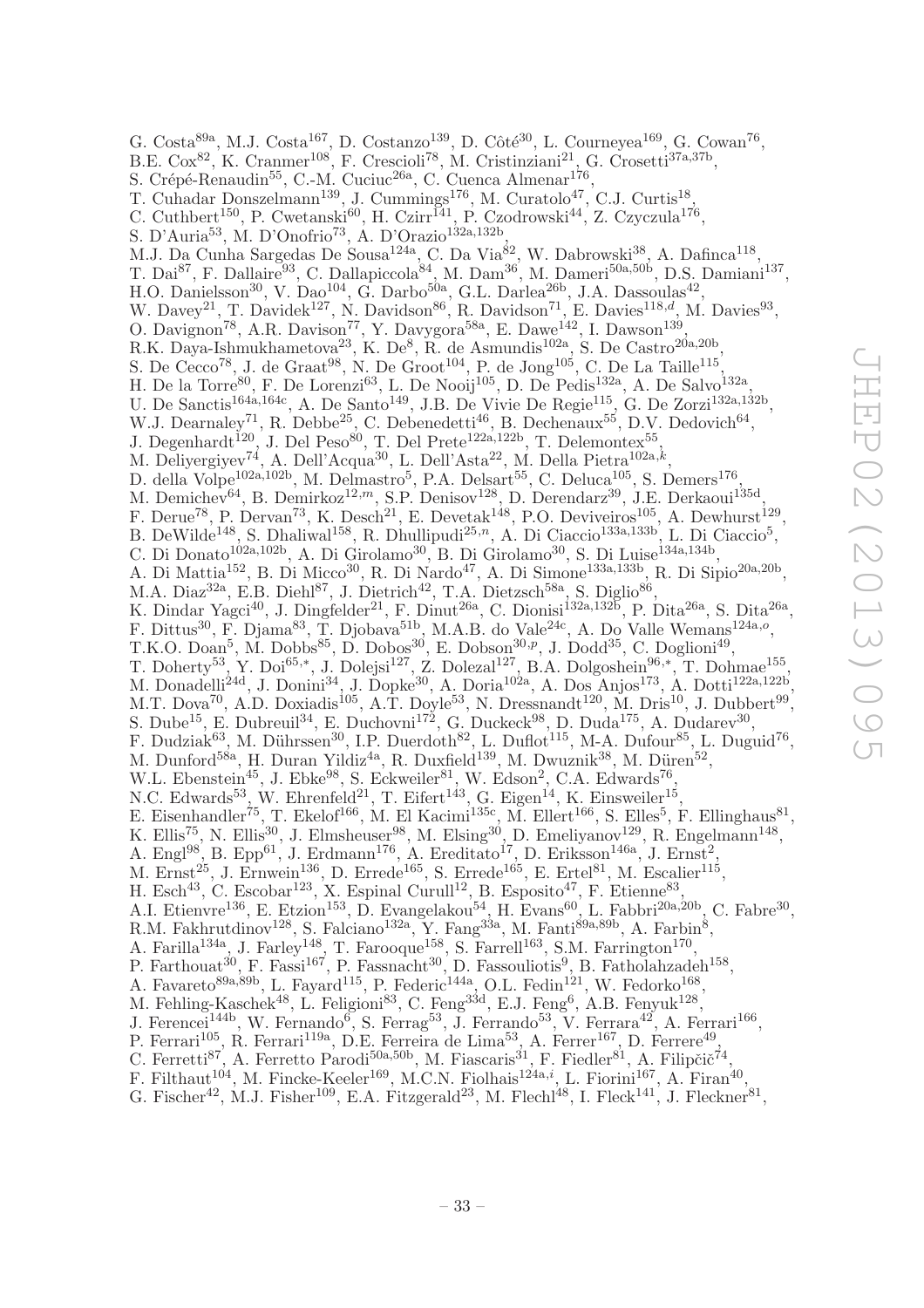P. Fleischmann<sup>174</sup>, S. Fleischmann<sup>175</sup>, G. Fletcher<sup>75</sup>, T. Flick<sup>175</sup>, A. Floderus<sup>79</sup>, L.R. Flores Castillo<sup>173</sup>, A.C. Florez Bustos<sup>159b</sup>, M.J. Flowerdew<sup>99</sup>, T. Fonseca Martin<sup>17</sup>, A. Formica<sup>136</sup>, A. Forti<sup>82</sup>, D. Fortin<sup>159a</sup>, D. Fournier<sup>115</sup>, A.J. Fowler<sup>45</sup>, H. Fox<sup>71</sup>, P. Francavilla<sup>12</sup>, M. Franchini<sup>20a, 20b</sup>, S. Franchino<sup>119a, 119b</sup>, D. Francis<sup>30</sup>, T. Frank<sup>172</sup>, M. Franklin<sup>57</sup>, S. Franz<sup>30</sup>, M. Fraternali<sup>119a, 119b</sup>, S. Fratina<sup>120</sup>, S.T. French<sup>28</sup>, C. Friedrich<sup>42</sup>, F. Friedrich<sup>44</sup>, D. Froidevaux<sup>30</sup>, J.A. Frost<sup>28</sup>, C. Fukunaga<sup>156</sup>, E. Fullana Torregrosa<sup>127</sup>, B.G. Fulsom<sup>143</sup>, J. Fuster<sup>167</sup>, C. Gabaldon<sup>30</sup>, O. Gabizon<sup>172</sup>, T. Gadfort<sup>25</sup>, S. Gadomski<sup>49</sup>, G. Gagliardi<sup>50a,50b</sup>, P. Gagnon<sup>60</sup>, C. Galea<sup>98</sup>, B. Galhardo<sup>124a</sup>, E.J. Gallas<sup>118</sup>, V. Gallo<sup>17</sup>, B.J. Gallop<sup>129</sup>, P. Gallus<sup>126</sup>, K.K. Gan<sup>109</sup>, Y.S. Gao<sup>143,9</sup>, A. Gaponenko<sup>15</sup>, F. Garberson<sup>176</sup>, M. Garcia-Sciveres<sup>15</sup>, C. García<sup>167</sup>, J.E. García Navarro<sup>167</sup>, R.W. Gardner<sup>31</sup>, N. Garelli<sup>143</sup>, V. Garonne<sup>30</sup>, C. Gatti<sup>47</sup>, G. Gaudio<sup>119a</sup>, B. Gaur<sup>141</sup>, L. Gauthier<sup>136</sup>, P. Gauzzi<sup>132a,132b</sup>, I.L. Gavrilenko<sup>94</sup>, C. Gay<sup>168</sup>, G. Gaycken<sup>21</sup>, E.N. Gazis<sup>10</sup>, P. Ge<sup>33d</sup>, Z. Gecse<sup>168</sup>, C.N.P. Gee<sup>129</sup>, D.A.A. Geerts<sup>105</sup>, Ch. Geich-Gimbel<sup>21</sup>, K. Gellerstedt<sup>146a,146b</sup>, C. Gemme<sup>50a</sup>, A. Gemmell<sup>53</sup>, M.H. Genest<sup>55</sup>, S. Gentile<sup>132a,132b</sup>, M. George<sup>54</sup>, S. George<sup>76</sup>, D. Gerbaudo<sup>12</sup>, P. Gerlach<sup>175</sup>, A. Gershon<sup>153</sup>, C. Geweniger<sup>58a</sup>, H. Ghazlane<sup>135b</sup>, N. Ghodbane<sup>34</sup>, B. Giacobbe<sup>20a</sup>, S. Giagu<sup>132a,132b</sup>, V. Giangiobbe<sup>12</sup>, F. Gianotti<sup>30</sup>, B. Gibbard<sup>25</sup>, A. Gibson<sup>158</sup>, S.M. Gibson<sup>30</sup>, M. Gilchriese<sup>15</sup>, D. Gillberg<sup>30</sup>, A.R. Gillman<sup>129</sup>, D.M. Gingrich<sup>3,f</sup>, J. Ginzburg<sup>153</sup>, N. Giokaris<sup>9</sup>, M.P. Giordani<sup>164c</sup>, R. Giordano<sup>102a,102b</sup>, F.M. Giorgi<sup>16</sup>, P. Giovannini<sup>99</sup>, P.F. Giraud<sup>136</sup>, D. Giugni<sup>89a</sup>, M. Giunta<sup>93</sup>, B.K. Gjelsten<sup>117</sup>, L.K. Gladilin<sup>97</sup>, C. Glasman<sup>80</sup>, J. Glatzer<sup>21</sup>, A. Glazov<sup>42</sup>, G.L. Glonti<sup>64</sup>, J.R. Goddard<sup>75</sup>, J. Godfrey<sup>142</sup>, J. Godlewski<sup>30</sup>, M. Goebel<sup>42</sup>, T. Göpfert<sup>44</sup>, C. Goeringer<sup>81</sup>, C. Gössling<sup>43</sup>, S. Goldfarb<sup>87</sup>, T. Golling<sup>176</sup>, D. Golubkov<sup>128</sup>, A. Gomes<sup>124a,c</sup>, L.S. Gomez Fajardo<sup>42</sup>, R. Gonçalo<sup>76</sup>, J. Goncalves Pinto Firmino Da  $\text{Costa}^{42}$ , L. Gonella<sup>21</sup>, S. González de la Hoz<sup>167</sup>, G. Gonzalez Parra<sup>12</sup>, M.L. Gonzalez Silva<sup>27</sup>, S. Gonzalez-Sevilla<sup>49</sup>, J.J. Goodson<sup>148</sup>, L. Goossens<sup>30</sup>, P.A. Gorbounov<sup>95</sup>, H.A. Gordon<sup>25</sup>, I. Gorelov<sup>103</sup>, G. Gorfine<sup>175</sup>, B. Gorini<sup>30</sup>, E. Gorini<sup>72a,72b</sup>, A. Gorišek<sup>74</sup>, E. Gornicki<sup>39</sup>, A.T. Goshaw<sup>6</sup>, M. Gosselink<sup>105</sup>, M.I. Gostkin<sup>64</sup>, I. Gough Eschrich<sup>163</sup>, M. Gouighri<sup>135a</sup>, D. Goujdami<sup>135c</sup>, M.P. Goulette<sup>49</sup>, A.G. Goussiou<sup>138</sup>, C. Goy<sup>5</sup>, S. Gozpinar<sup>23</sup>, I. Grabowska-Bold<sup>38</sup>, P. Grafström<sup>20a,20b</sup>, K-J. Grahn<sup>42</sup>, E. Gramstad<sup>117</sup>, F. Grancagnolo<sup>72a</sup>, S. Grancagnolo<sup>16</sup>, V. Grassi<sup>148</sup>, V. Gratchev<sup>121</sup>, H.M. Gray<sup>30</sup>, J.A. Gray<sup>148</sup>, E. Graziani<sup>134a</sup>, O.G. Grebenyuk<sup>121</sup>, T. Greenshaw<sup>73</sup>, Z.D. Greenwood<sup>25,n</sup>, K. Gregersen<sup>36</sup>, I.M. Gregor<sup>42</sup>, P. Grenier<sup>143</sup>, J. Griffiths<sup>8</sup>, N. Grigalashvili<sup>64</sup>, A.A. Grillo<sup>137</sup>, K. Grimm<sup>71</sup>, S. Grinstein<sup>12</sup>, Ph. Gris<sup>34</sup>, Y.V. Grishkevich<sup>97</sup>, J.-F. Grivaz<sup>115</sup>, A. Grohsjean<sup>42</sup>, E. Gross<sup>172</sup>, J. Grosse-Knetter<sup>54</sup>, J. Groth-Jensen<sup>172</sup>, K. Grybel<sup>141</sup>, D. Guest<sup>176</sup>, C. Guicheney<sup>34</sup>, E. Guido<sup>50a,50b</sup>, T. Guillemin<sup>115</sup>, S. Guindon<sup>54</sup>, U. Gul<sup>53</sup>, J. Gunther<sup>125</sup>, B. Guo<sup>158</sup>, J. Guo<sup>35</sup>, P. Gutierrez<sup>111</sup>, N. Guttman<sup>153</sup>, O. Gutzwiller<sup>173</sup>, C. Guyot<sup>136</sup>, C. Gwenlan<sup>118</sup>, C.B. Gwilliam<sup>73</sup>, A. Haas<sup>108</sup>, S. Haas<sup>30</sup>, C. Haber<sup>15</sup>, H.K. Hadavand<sup>8</sup>, D.R. Hadley<sup>18</sup>, P. Haefner<sup>21</sup>, F. Hahn<sup>30</sup>, Z. Hajduk<sup>39</sup>, H. Hakobyan<sup>177</sup>, D. Hall<sup>118</sup>, G. Halladjian<sup>62</sup>, K. Hamacher<sup>175</sup>, P. Hamal<sup>113</sup>, K. Hamano<sup>86</sup>, M. Hamer<sup>54</sup>, A. Hamilton<sup>145b,q</sup>, S. Hamilton<sup>161</sup>, L. Han<sup>33b</sup>, K. Hanagaki<sup>116</sup>, K. Hanawa<sup>160</sup>, M. Hance<sup>15</sup>, C. Handel<sup>81</sup>, P. Hanke<sup>58a</sup>, J.R. Hansen<sup>36</sup>, J.B. Hansen<sup>36</sup>, J.D. Hansen<sup>36</sup>, P.H. Hansen<sup>36</sup>, P. Hansson<sup>143</sup>, K. Hara<sup>160</sup>, T. Harenberg<sup>175</sup>, S. Harkusha<sup>90</sup>, D. Harper<sup>87</sup>, R.D. Harrington<sup>46</sup>, O.M. Harris<sup>138</sup>, J. Hartert<sup>48</sup>, F. Hartjes<sup>105</sup>, T. Haruyama<sup>65</sup>, A. Harvey<sup>56</sup>, S. Hasegawa<sup>101</sup>, Y. Hasegawa<sup>140</sup>, S. Hassani<sup>136</sup>, S. Haug<sup>17</sup>, M. Hauschild<sup>30</sup>, R. Hauser<sup>88</sup>, M. Havranek<sup>21</sup>, C.M. Hawkes<sup>18</sup>, R.J. Hawkings<sup>30</sup>, A.D. Hawkins<sup>79</sup>, T. Hayakawa<sup>66</sup>, T. Hayashi<sup>160</sup>, D. Hayden<sup>76</sup>, C.P. Hays<sup>118</sup>, H.S. Hayward<sup>73</sup>, S.J. Haywood<sup>129</sup>, S.J. Head<sup>18</sup>, V. Hedberg<sup>79</sup>, L. Heelan<sup>8</sup>, S. Heim<sup>120</sup>, B. Heinemann<sup>15</sup>, S. Heisterkamp<sup>36</sup>, L. Helary<sup>22</sup>, C. Heller<sup>98</sup>, M. Heller<sup>30</sup>, S. Hellman<sup>146a,146b</sup>, D. Hellmich<sup>21</sup>, C. Helsens<sup>12</sup>, R.C.W. Henderson<sup>71</sup>,

- M. Henke<sup>58a</sup>, A. Henrichs<sup>176</sup>, A.M. Henriques Correia<sup>30</sup>, S. Henrot-Versille<sup>115</sup>,
- C. Hensel<sup>54</sup>, C.M. Hernandez<sup>8</sup>, Y. Hernández Jiménez<sup>167</sup>, R. Herrberg<sup>16</sup>, G. Herten<sup>48</sup>,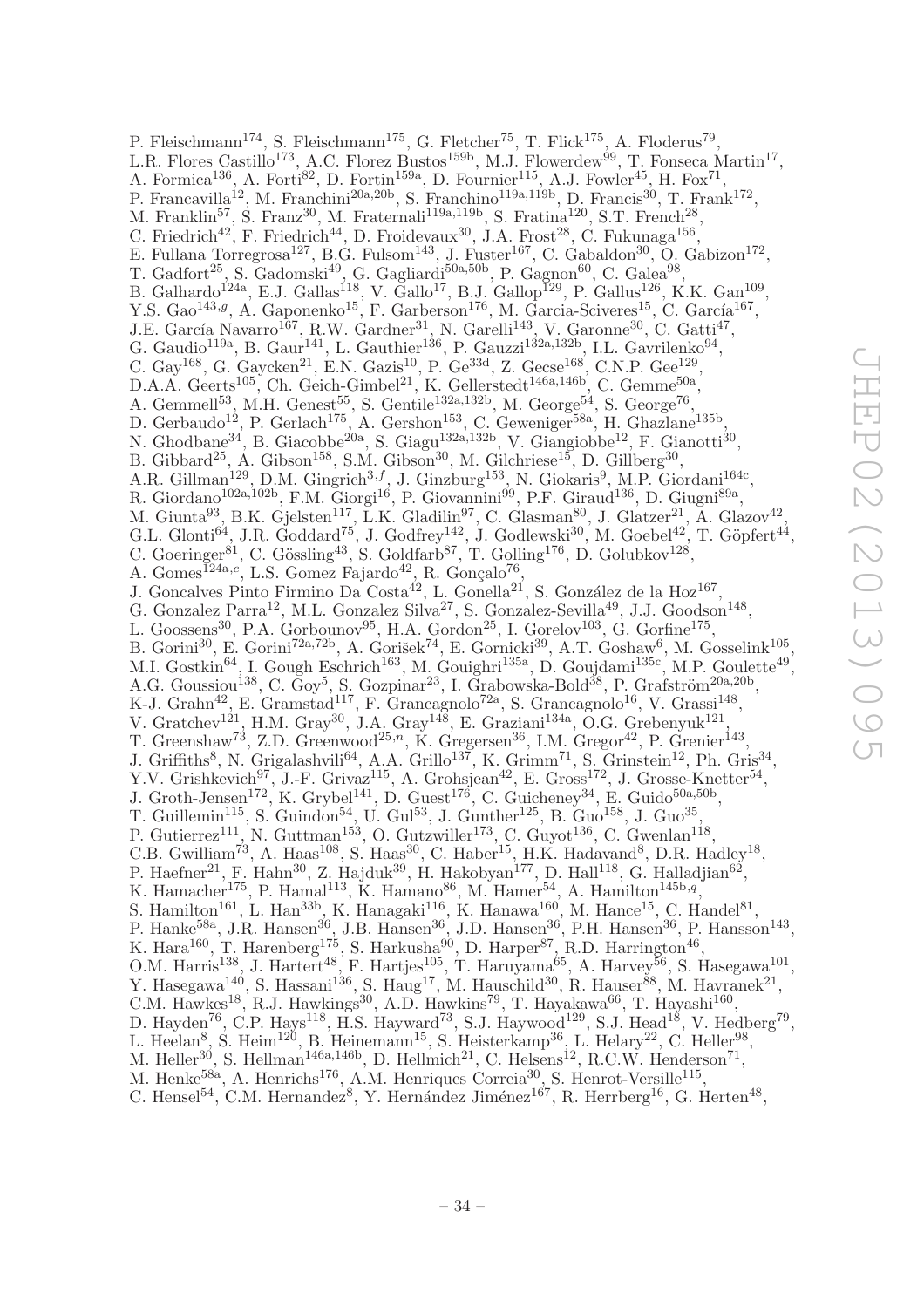R. Hertenberger<sup>98</sup>, L. Hervas<sup>30</sup>, G.G. Hesketh<sup>77</sup>, N.P. Hessey<sup>105</sup>, R. Hickling<sup>75</sup>, E. Higón-Rodriguez<sup>167</sup>, J.C. Hill<sup>28</sup>, K.H. Hiller<sup>42</sup>, S. Hillert<sup>21</sup>, S.J. Hillier<sup>18</sup>, I. Hinchliffe<sup>15</sup>, E. Hines<sup>120</sup>, M. Hirose<sup>116</sup>, F. Hirsch<sup>43</sup>, D. Hirschbuehl<sup>175</sup>, J. Hobbs<sup>148</sup>, N. Hod<sup>153</sup>, M.C. Hodgkinson<sup>139</sup>, P. Hodgson<sup>139</sup>, A. Hoecker<sup>30</sup>, M.R. Hoeferkamp<sup>103</sup>, , J. Hoffman<sup>40</sup>, D. Hoffmann<sup>83</sup>, M. Hohlfeld<sup>81</sup>, M. Holder<sup>141</sup>, S.O. Holmgren<sup>146a</sup>, T. Holy<sup>126</sup>, J.L. Holzbauer<sup>88</sup>, T.M. Hong<sup>120</sup>, L. Hooft van Huysduynen<sup>108</sup>, S. Horner<sup>48</sup>, J-Y. Hostachy<sup>55</sup>, S. Hou<sup>151</sup>, A. Hoummada<sup>135a</sup>, J. Howard<sup>118</sup>, J. Howarth<sup>82</sup>, I. Hristova<sup>16</sup>, J. Hrivnac<sup>115</sup>, T. Hryn'ova<sup>5</sup>, P.J. Hsu<sup>81</sup>, S.-C. Hsu<sup>138</sup>, D. Hu<sup>35</sup>, Z. Hubacek<sup>30</sup>, F. Hubaut<sup>83</sup>, F. Huegging<sup>21</sup>, A. Huettmann<sup>42</sup>, T.B. Huffman<sup>118</sup>, E.W. Hughes<sup>35</sup>, G. Hughes<sup>71</sup>, M. Huhtinen<sup>30</sup>, M. Hurwitz<sup>15</sup>, N. Huseynov<sup>64,r</sup>, J. Huston<sup>88</sup>, J. Huth<sup>57</sup>, G. Iacobucci<sup>49</sup>, G. Iakovidis<sup>10</sup>, M. Ibbotson<sup>82</sup>, I. Ibragimov<sup>141</sup>, L. Iconomidou-Fayard<sup>115</sup>, J. Idarraga<sup>115</sup>, P. Iengo<sup>102a</sup>, O. Igonkina<sup>105</sup>, Y. Ikegami<sup>65</sup>, M. Ikeno<sup>65</sup>, D. Iliadis<sup>154</sup>, N. Ilic<sup>158</sup>, T. Ince<sup>99</sup>, P. Ioannou<sup>9</sup>, M. Iodice<sup>134a</sup>, K. Iordanidou<sup>9</sup>, V. Ippolito<sup>132a,132b</sup>, A. Irles Quiles<sup>167</sup>, C. Isaksson<sup>166</sup>, M. Ishino<sup>67</sup>, M. Ishitsuka<sup>157</sup>, R. Ishmukhametov<sup>109</sup>, C. Issever<sup>118</sup>, S. Istin<sup>19a</sup>, A.V. Ivashin<sup>128</sup>, W. Iwanski<sup>39</sup>, H. Iwasaki<sup>65</sup>, J.M. Izen<sup>41</sup>, V. Izzo<sup>102a</sup>, B. Jackson<sup>120</sup>, J.N. Jackson<sup>73</sup>, P. Jackson<sup>1</sup>, M.R. Jaekel<sup>30</sup>, V. Jain<sup>2</sup>, K. Jakobs<sup>48</sup>, S. Jakobsen<sup>36</sup>, T. Jakoubek<sup>125</sup>, J. Jakubek<sup>126</sup>, D.O. Jamin<sup>151</sup>, D.K. Jana<sup>111</sup>, E. Jansen<sup>77</sup>, H. Jansen<sup>30</sup>, J. Janssen<sup>21</sup>, A. Jantsch<sup>99</sup>, M. Janus<sup>48</sup>, R.C. Jared<sup>173</sup>, G. Jarlskog<sup>79</sup>, L. Jeanty<sup>57</sup>, I. Jen-La Plante<sup>31</sup>, G.-Y. Jeng<sup>150</sup>, D. Jennens<sup>86</sup>, P. Jenni<sup>30</sup>, A.E. Loevschall-Jensen<sup>36</sup>, P. Jež<sup>36</sup>, S. Jézéquel<sup>5</sup>, M.K. Jha<sup>20a</sup>, H. Ji<sup>173</sup>, W. Ji<sup>81</sup>, J. Jia<sup>148</sup>, Y. Jiang<sup>33b</sup>, M. Jimenez Belenguer<sup>42</sup>, S. Jin<sup>33a</sup>, O. Jinnouchi<sup>157</sup>, M.D. Joergensen<sup>36</sup>, D. Joffe<sup>40</sup>, M. Johansen<sup>146a,146b</sup>, K.E. Johansson<sup>146a</sup>, P. Johansson<sup>139</sup>, S. Johnert<sup>42</sup>, K.A. Johns<sup>7</sup>, K. Jon-And<sup>146a,146b</sup>, G. Jones<sup>170</sup>, R.W.L. Jones<sup>71</sup>, T.J. Jones<sup>73</sup>, C. Joram<sup>30</sup>, P.M. Jorge<sup>124a</sup>, K.D. Joshi<sup>82</sup>, J. Jovicevic<sup>147</sup>, T. Jovin<sup>13b</sup>, X. Ju<sup>173</sup>, C.A. Jung<sup>43</sup>, R.M. Jungst<sup>30</sup>, V. Juranek<sup>125</sup>, P. Jussel<sup>61</sup>, A. Juste Rozas<sup>12</sup>, S. Kabana<sup>17</sup>, M. Kaci<sup>167</sup>, A. Kaczmarska<sup>39</sup>, P. Kadlecik<sup>36</sup>, M. Kado<sup>115</sup>, H. Kagan<sup>109</sup>, M. Kagan<sup>57</sup>, E. Kajomovitz<sup>152</sup>, S. Kalinin<sup>175</sup>, L.V. Kalinovskaya<sup>64</sup>, S. Kama<sup>40</sup>, N. Kanaya<sup>155</sup>, M. Kaneda<sup>30</sup>, S. Kaneti<sup>28</sup>, T. Kanno<sup>157</sup>, V.A. Kantserov<sup>96</sup>, J. Kanzaki<sup>65</sup>, B. Kaplan<sup>108</sup>, A. Kapliy<sup>31</sup>, D. Kar<sup>53</sup>, M. Karagounis<sup>21</sup>, K. Karakostas<sup>10</sup>, M. Karnevskiy<sup>58b</sup>, V. Kartvelishvili<sup>71</sup>, A.N. Karyukhin<sup>128</sup>, L. Kashif<sup>173</sup>, G. Kasieczka<sup>58b</sup>, R.D. Kass<sup>109</sup>, A. Kastanas<sup>14</sup>, M. Kataoka<sup>5</sup>, Y. Kataoka<sup>155</sup>, J. Katzy<sup>42</sup>, V. Kaushik<sup>7</sup>, K. Kawagoe<sup>69</sup>, T. Kawamoto<sup>155</sup>, G. Kawamura<sup>81</sup>, S. Kazama<sup>155</sup>, V.F. Kazanin<sup>107</sup>, M.Y. Kazarinov<sup>64</sup>, R. Keeler<sup>169</sup>, P.T. Keener<sup>120</sup>, R. Kehoe<sup>40</sup>, M. Keil<sup>54</sup>, G.D. Kekelidze<sup>64</sup>, J.S. Keller<sup>138</sup>, M. Kenyon<sup>53</sup>, H. Keoshkerian<sup>5</sup>, O. Kepka<sup>125</sup>, N. Kerschen<sup>30</sup>, B.P. Kerševan<sup>74</sup>, S. Kersten<sup>175</sup>, K. Kessoku<sup>155</sup>, J. Keung<sup>158</sup>, F. Khalil-zada<sup>11</sup>, H. Khandanyan<sup>146a,146b</sup>, A. Khanov<sup>112</sup>, D. Kharchenko<sup>64</sup>, A. Khodinov<sup>96</sup>, A. Khomich<sup>58a</sup>, T.J. Khoo<sup>28</sup>, G. Khoriauli<sup>21</sup>, A. Khoroshilov<sup>175</sup>, V. Khovanskiy<sup>95</sup>, E. Khramov<sup>64</sup>, J. Khubua<sup>51b</sup>, H. Kim<sup>146a,146b</sup>, S.H. Kim<sup>160</sup>, N. Kimura<sup>171</sup>, O. Kind<sup>16</sup>, B.T. King<sup>73</sup>, M. King<sup>66</sup>, R.S.B. King<sup>118</sup>, J. Kirk<sup>129</sup>, A.E. Kiryunin<sup>99</sup>, T. Kishimoto<sup>66</sup>, D. Kisielewska<sup>38</sup>, T. Kitamura<sup>66</sup>, T. Kittelmann<sup>123</sup>, K. Kiuchi<sup>160</sup>, E. Kladiva<sup>144b</sup>, M. Klein<sup>73</sup>, U. Klein<sup>73</sup>, K. Kleinknecht $^{81}$ , M. Klemetti $^{85}$ , A. Klier<sup>172</sup>, P. Klimek<sup>146a,146b</sup>, A. Klimentov<sup>25</sup>, R. Klingenberg<sup>43</sup>, J.A. Klinger<sup>82</sup>, E.B. Klinkby<sup>36</sup>, T. Klioutchnikova<sup>30</sup>, P.F. Klok<sup>104</sup>, S. Klous<sup>105</sup>, E.-E. Kluge<sup>58a</sup>, T. Kluge<sup>73</sup>, P. Kluit<sup>105</sup>, S. Kluth<sup>99</sup>, E. Kneringer<sup>61</sup>, E.B.F.G. Knoops<sup>83</sup>, A. Knue<sup>54</sup>, B.R. Ko<sup>45</sup>, T. Kobayashi<sup>155</sup>, M. Kobel<sup>44</sup>, M. Kocian<sup>143</sup>, P. Kodys<sup>127</sup>, K. Köneke<sup>30</sup>, A.C. König<sup>104</sup>, S. Koenig<sup>81</sup>, L. Köpke<sup>81</sup>, F. Koetsveld<sup>104</sup>, P. Koevesarki<sup>21</sup>, T. Koffas<sup>29</sup>, E. Koffeman<sup>105</sup>, L.A. Kogan<sup>118</sup>, S. Kohlmann<sup>175</sup>, F. Kohn<sup>54</sup>, Z. Kohout<sup>126</sup>, T. Kohriki<sup>65</sup>, T. Koi<sup>143</sup>, G.M. Kolachev<sup>107,\*</sup>, H. Kolanoski<sup>16</sup>, V. Kolesnikov<sup>64</sup>, I. Koletsou<sup>89a</sup>, J. Koll<sup>88</sup>, A.A. Komar<sup>94</sup>, Y. Komori<sup>155</sup>, T. Kondo<sup>65</sup>, T. Kono<sup>42,s</sup>, A.I. Kononov<sup>48</sup>, R. Konoplich<sup>108,t</sup>, N. Konstantinidis<sup>77</sup>, R. Kopeliansky<sup>152</sup>, S. Koperny<sup>38</sup>, K. Korcyl<sup>39</sup>, K. Kordas<sup>154</sup>, A. Korn<sup>118</sup>, A. Korol<sup>107</sup>, I. Korolkov<sup>12</sup>, E.V. Korolkova<sup>139</sup>, V.A. Korotkov<sup>128</sup>, O. Kortner<sup>99</sup>, S. Kortner<sup>99</sup>, V.V. Kostyukhin<sup>21</sup>,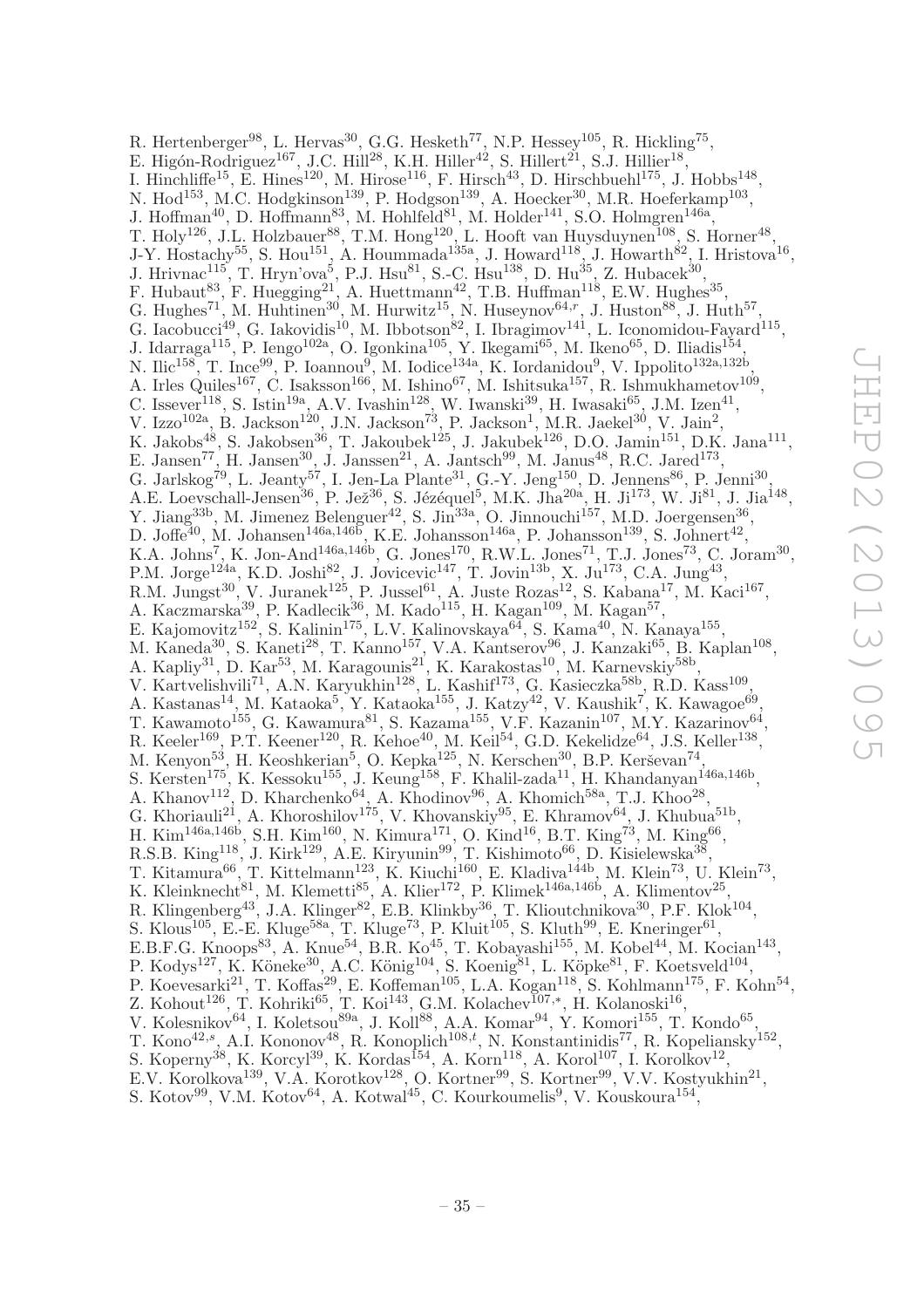A. Koutsman<sup>159a</sup>, R. Kowalewski<sup>169</sup>, T.Z. Kowalski<sup>38</sup>, W. Kozanecki<sup>136</sup>, A.S. Kozhin<sup>128</sup>, V. Kral<sup>126</sup>, V.A. Kramarenko<sup>97</sup>, G. Kramberger<sup>74</sup>, M.W. Krasny<sup>78</sup>, A. Krasznahorkay<sup>108</sup>, J.K. Kraus<sup>21</sup>, A. Kravchenko<sup>25</sup>, S. Kreiss<sup>108</sup>, F. Krejci<sup>126</sup>, J. Kretzschmar<sup>73</sup>, K. Kreutzfeldt<sup>52</sup>, N. Krieger<sup>54</sup>, P. Krieger<sup>158</sup>, K. Kroeninger<sup>54</sup>, H. Kroha<sup>99</sup>, J. Kroll<sup>120</sup>, J. Kroseberg<sup>21</sup>, J. Krstic<sup>13</sup>a, U. Kruchonak<sup>64</sup>, H. Krüger<sup>21</sup>, T. Kruker<sup>17</sup>, N. Krumnack<sup>63</sup>, Z.V. Krumshteyn<sup>64</sup>, M.K. Kruse<sup>45</sup>, T. Kubota<sup>86</sup>, S. Kuday<sup>4a</sup>, S. Kuehn<sup>48</sup>, A. Kugel<sup>58c</sup>, T. Kuhl<sup>42</sup>, V. Kukhtin<sup>64</sup>, Y. Kulchitsky<sup>90</sup>, S. Kuleshov<sup>32b</sup>, M. Kuna<sup>78</sup>, J. Kunkle<sup>120</sup>, A. Kupco<sup>125</sup>, H. Kurashige<sup>66</sup>, M. Kurata<sup>160</sup>, Y.A. Kurochkin<sup>90</sup>, V. Kus<sup>125</sup>, E.S. Kuwertz<sup>147</sup>, M. Kuze<sup>157</sup>, J. Kvita<sup>142</sup>, R. Kwee<sup>16</sup>, A. La Rosa<sup>49</sup>, L. La Rotonda<sup>37a,37b</sup>, L. Labarga<sup>80</sup>, S. Lablak<sup>135a</sup>, C. Lacasta<sup>167</sup>, F. Lacava<sup>132a,132b</sup>, J. Lacey<sup>29</sup>, H. Lacker<sup>16</sup>, D. Lacour<sup>78</sup>, V.R. Lacuesta<sup>167</sup>, E. Ladygin<sup>64</sup>, R. Lafaye<sup>5</sup>, B. Laforge<sup>78</sup>, T. Lagouri<sup>176</sup>, S. Lai<sup>48</sup>, E. Laisne<sup>55</sup>, L. Lambourne<sup>77</sup>, C.L. Lampen<sup>7</sup>, W. Lampl<sup>7</sup>, E. Lancon<sup>136</sup>, U. Landgraf<sup>48</sup>, M.P.J. Landon<sup>75</sup>, V.S. Lang<sup>58a</sup>, C. Lange<sup>42</sup>, A.J. Lankford<sup>163</sup>, F. Lanni<sup>25</sup>, K. Lantzsch<sup>30</sup>, A. Lanza<sup>119a</sup>, S. Laplace<sup>78</sup>, C. Lapoire<sup>21</sup>, J.F. Laporte<sup>136</sup>, T. Lari<sup>89a</sup>, A. Larner<sup>118</sup>, M. Lassnig<sup>30</sup>, P. Laurelli<sup>47</sup>, V. Lavorini<sup>37a,37b</sup>, W. Lavrijsen<sup>15</sup>, P. Laycock<sup>73</sup>, O. Le Dortz<sup>78</sup>, E. Le Guirriec<sup>83</sup>, E. Le Menedeu<sup>12</sup>, T. LeCompte<sup>6</sup>, F. Ledroit-Guillon<sup>55</sup> , H. Lee<sup>105</sup>, J.S.H. Lee<sup>116</sup>, S.C. Lee<sup>151</sup>, L. Lee<sup>176</sup>, M. Lefebvre<sup>169</sup>, M. Legendre<sup>136</sup>, F. Legger<sup>98</sup>, C. Leggett<sup>15</sup>, M. Lehmacher<sup>21</sup>, G. Lehmann Miotto<sup>30</sup>, A.G. Leister<sup>176</sup>, M.A.L. Leite<sup>24d</sup>, R. Leitner<sup>127</sup>, D. Lellouch<sup>172</sup>, B. Lemmer<sup>54</sup>, V. Lendermann<sup>58a</sup>, K.J.C. Leney<sup>145b</sup>, T. Lenz<sup>105</sup>, G. Lenzen<sup>175</sup>, B. Lenzi<sup>30</sup>, K. Leonhardt<sup>44</sup>, S. Leontsinis<sup>10</sup>, F. Lepold<sup>58a</sup>, C. Leroy<sup>93</sup>, J-R. Lessard<sup>169</sup>, C.G. Lester<sup>28</sup>, C.M. Lester<sup>120</sup>, J. Levêque<sup>5</sup>, D. Levin<sup>87</sup>, L.J. Levinson<sup>172</sup>, A. Lewis<sup>118</sup>, G.H. Lewis<sup>108</sup>, A.M. Leyko<sup>21</sup>, M. Leyton<sup>16</sup>, B. Li<sup>33b</sup>, B. Li<sup>83</sup>, H. Li<sup>148</sup>, H.L. Li<sup>31</sup>, S. Li<sup>33b,u</sup>, X. Li<sup>87</sup>, Z. Liang<sup>118,v</sup>, H. Liao<sup>34</sup>, B. Liberti<sup>133a</sup>, P. Lichard<sup>30</sup>, K. Lie<sup>165</sup>, W. Liebig<sup>14</sup>, C. Limbach<sup>21</sup>, A. Limosani<sup>86</sup>, M. Limper<sup>62</sup>, S.C. Lin<sup>151,*w*</sup>, F. Linde<sup>105</sup>, J.T. Linnemann<sup>88</sup>, E. Lipeles<sup>120</sup>, A. Lipniacka<sup>14</sup>, T.M. Liss<sup>165</sup>, D. Lissauer<sup>25</sup>, A. Lister<sup>49</sup>, A.M. Litke<sup>137</sup>, D. Liu<sup>151</sup>, J.B. Liu<sup>33b</sup>, L. Liu<sup>87</sup>, M. Liu<sup>33b</sup>, Y. Liu<sup>33b</sup>, M. Livan<sup>119a,119b</sup>, S.S.A. Livermore<sup>118</sup>, A. Lleres<sup>55</sup>, J. Llorente Merino<sup>80</sup>, S.L. Lloyd<sup>75</sup>, E. Lobodzinska<sup>42</sup>, P. Loch<sup>7</sup>, W.S. Lockman<sup>137</sup>, T. Loddenkoetter<sup>21</sup>, F.K. Loebinger<sup>82</sup>, A. Loginov<sup>176</sup>, C.W. Loh<sup>168</sup>, T. Lohse<sup>16</sup>, K. Lohwasser<sup>48</sup>, M. Lokajicek<sup>125</sup>, V.P. Lombardo<sup>5</sup>, R.E. Long<sup>71</sup>, L. Lopes<sup>124a</sup>, D. Lopez Mateos<sup>57</sup>, J. Lorenz<sup>98</sup>, N. Lorenzo Martinez<sup>115</sup>, M. Losada<sup>162</sup>, P. Loscutoff<sup>15</sup>, F. Lo Sterzo<sup>132a,132b</sup>, M.J. Losty<sup>159a,\*</sup>, X. Lou<sup>41</sup>, A. Lounis<sup>115</sup>, K.F. Loureiro<sup>162</sup>, J. Love<sup>6</sup>, P.A. Love<sup>71</sup>, A.J. Lowe<sup>143,g</sup>, F. Lu<sup>33a</sup>, H.J. Lubatti<sup>138</sup>, C. Luci<sup>132a,132b</sup>, A. Lucotte<sup>55</sup>, D. Ludwig<sup>42</sup>, I. Ludwig<sup>48</sup>, J. Ludwig<sup>48</sup>, F. Luehring<sup>60</sup>, G. Luijckx<sup>105</sup>, W. Lukas<sup>61</sup>, L. Luminari<sup>132a</sup>, E. Lund<sup>117</sup>, B. Lund-Jensen<sup>147</sup>, B. Lundberg<sup>79</sup>, J. Lundberg<sup>146a,146b</sup>, O. Lundberg<sup>146a,146b</sup>, J. Lundquist<sup>36</sup>, M. Lungwitz<sup>81</sup>, D. Lynn<sup>25</sup>, E. Lytken<sup>79</sup>, H. Ma<sup>25</sup>, L.L. Ma<sup>173</sup>, G. Maccarrone<sup>47</sup>, A. Macchiolo<sup>99</sup>, B. Maček<sup>74</sup>, J. Machado Miguens<sup>124a</sup>, D. Macina<sup>30</sup>, R. Mackeprang<sup>36</sup>, R.J. Madaras<sup>15</sup>, H.J. Maddocks<sup>71</sup>, W.F. Mader<sup>44</sup>, T. Maeno<sup>25</sup>, P. Mättig<sup>175</sup>, S. Mättig<sup>42</sup>, L. Magnoni<sup>163</sup>, E. Magradze<sup>54</sup>, K. Mahboubi<sup>48</sup>, J. Mahlstedt<sup>105</sup>, S. Mahmoud<sup>73</sup>, G. Mahout<sup>18</sup>, C. Maiani<sup>136</sup>, C. Maidantchik<sup>24a</sup>, A. Maio<sup>124a,c</sup>, S. Majewski<sup>25</sup>, Y. Makida<sup>65</sup>, N. Makovec<sup>115</sup>, P. Mal<sup>136</sup>, B. Malaescu<sup>78</sup>, Pa. Malecki<sup>39</sup>, P. Malecki<sup>39</sup>, V.P. Maleev<sup>121</sup>, F. Malek<sup>55</sup>, U. Mallik<sup>62</sup>, D. Malon<sup>6</sup>, C. Malone<sup>143</sup>, S. Maltezos<sup>10</sup>, V. Malyshev<sup>107</sup>, S. Malyukov<sup>30</sup>, J. Mamuzic<sup>13b</sup>, A. Manabe<sup>65</sup>, L. Mandelli<sup>89a</sup>, I. Mandić<sup>74</sup>, R. Mandrysch<sup>62</sup>, J. Maneira<sup>124a</sup>, A. Manfredini<sup>99</sup>, L. Manhaes de Andrade Filho<sup>24b</sup>, J.A. Manjarres Ramos<sup>136</sup>, A. Mann<sup>98</sup>, P.M. Manning<sup>137</sup>, A. Manousakis-Katsikakis<sup>9</sup>, B. Mansoulie<sup>136</sup>, R. Mantifel<sup>85</sup>, A. Mapelli<sup>30</sup>, L. Mapelli<sup>30</sup>, L. March<sup>167</sup>, J.F. Marchand<sup>29</sup>, F. Marchese<sup>133a,133b</sup>, G. Marchiori<sup>78</sup>, M. Marcisovsky<sup>125</sup>, C.P. Marino<sup>169</sup>, F. Marroquim<sup>24a</sup>, Z. Marshall<sup>30</sup>, L.F. Marti<sup>17</sup>, S. Marti-Garcia<sup>167</sup>, B. Martin<sup>30</sup>, B. Martin<sup>88</sup>, J.P. Martin<sup>93</sup>, T.A. Martin<sup>18</sup>, V.J. Martin<sup>46</sup>, B. Martin dit Latour<sup>49</sup>, S. Martin-Haugh<sup>149</sup>, H. Martinez<sup>136</sup>, M. Martinez<sup>12</sup>, V. Martinez Outschoorn<sup>57</sup>, A.C. Martyniuk<sup>169</sup>, M. Marx<sup>82</sup>,

F. Marzano<sup>132a</sup>, A. Marzin<sup>111</sup>, L. Masetti<sup>81</sup>, T. Mashimo<sup>155</sup>, R. Mashinistov<sup>94</sup>,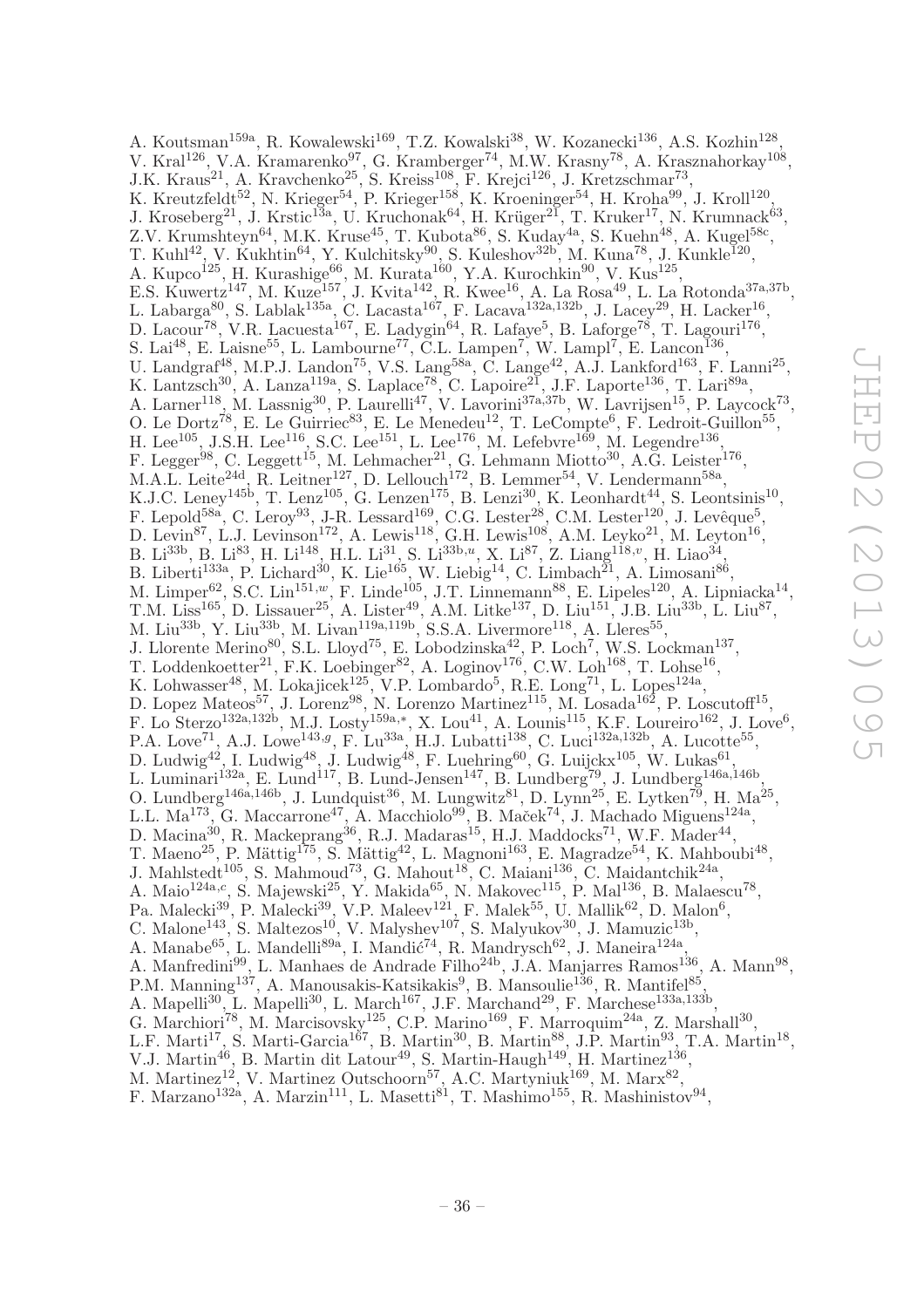J. Masik $^{82}$ , A.L. Maslennikov<sup>107</sup>, I. Massa<sup>20a, 20b</sup>, G. Massaro<sup>105</sup>, N. Massol<sup>5</sup>, P. Mastrandrea<sup>148</sup>, A. Mastroberardino<sup>37a,37b</sup>, T. Masubuchi<sup>155</sup>, H. Matsunaga<sup>155</sup>, T. Matsushita<sup>66</sup>, C. Mattravers<sup>118,d</sup>, J. Maurer<sup>83</sup>, S.J. Maxfield<sup>73</sup>, D.A. Maximov<sup>107,h</sup>, R. Mazini<sup>151</sup>, M. Mazur<sup>21</sup>, L. Mazzaferro<sup>133a,133b</sup>, M. Mazzanti<sup>89a</sup>, J. Mc Donald<sup>85</sup>, S.P. Mc Kee<sup>87</sup>, A. McCarn<sup>165</sup>, R.L. McCarthy<sup>148</sup>, T.G. McCarthy<sup>29</sup>, N.A. McCubbin<sup>129</sup>, K.W. McFarlane<sup>56,\*</sup>, J.A. Mcfayden<sup>139</sup>, G. Mchedlidze<sup>51b</sup>, T. Mclaughlan<sup>18</sup>, S.J. McMahon<sup>129</sup>, R.A. McPherson<sup>169, $l$ </sup>, A. Meade<sup>84</sup>, J. Mechnich<sup>105</sup>, M. Mechtel<sup>175</sup>, M. Medinnis<sup>42</sup>, S. Meehan<sup>31</sup>, R. Meera-Lebbai<sup>111</sup>, T. Meguro<sup>116</sup>, S. Mehlhase<sup>36</sup>, A. Mehta<sup>73</sup>, K. Meier<sup>58a</sup>, B. Meirose<sup>79</sup>, C. Melachrinos<sup>31</sup>, B.R. Mellado Garcia<sup>173</sup>, F. Meloni<sup>89a,89b</sup>, L. Mendoza Navas<sup>162</sup>, Z. Meng<sup>151,x</sup>, A. Mengarelli<sup>20a,20b</sup>, S. Menke<sup>99</sup>, E. Meoni<sup>161</sup>, K.M. Mercurio<sup>57</sup>, P. Mermod<sup>49</sup>, L. Merola<sup>102a,102b</sup>, C. Meroni<sup>89a</sup>, F.S. Merritt<sup>31</sup>, H. Merritt<sup>109</sup>, A. Messina<sup>30,y</sup>, J. Metcalfe<sup>25</sup>, A.S. Mete<sup>163</sup>, C. Meyer<sup>81</sup>, C. Meyer<sup>31</sup>, J-P. Meyer<sup>136</sup>, J. Meyer<sup>174</sup>, J. Meyer<sup>54</sup>, S. Michal<sup>30</sup>, L. Micu<sup>26a</sup>, R.P. Middleton<sup>129</sup>, S. Migas<sup>73</sup>, L. Mijović<sup>136</sup>, G. Mikenberg<sup>172</sup>, M. Mikestikova<sup>125</sup>, M. Mikuž<sup>74</sup>, D.W. Miller<sup>31</sup>, R.J. Miller<sup>88</sup>, W.J. Mills<sup>168</sup>, C. Mills<sup>57</sup>, A. Milov<sup>172</sup>, D.A. Milstead<sup>146a,146b</sup>, D. Milstein<sup>172</sup>, A.A. Minaenko<sup>128</sup>, M. Miñano Moya<sup>167</sup>, I.A. Minashvili<sup>64</sup>, A.I. Mincer<sup>108</sup>, B. Mindur<sup>38</sup>, M. Mineev<sup>64</sup>, Y. Ming<sup>173</sup>, L.M. Mir<sup>12</sup>, G. Mirabelli<sup>132a</sup>, J. Mitrevski<sup>137</sup>, V.A. Mitsou<sup>167</sup>, S. Mitsui<sup>65</sup>, P.S. Miyagawa<sup>139</sup>, J.U. Mjörnmark<sup>79</sup>, T. Moa<sup>146a,146b</sup>, V. Moeller<sup>28</sup>, K. Mönig<sup>42</sup>, N. Möser<sup>21</sup>, S. Mohapatra<sup>148</sup>, W. Mohr<sup>48</sup>, R. Moles-Valls<sup>167</sup>, A. Molfetas<sup>30</sup>, J. Monk<sup>77</sup>, E. Monnier<sup>83</sup>, J. Montejo Berlingen<sup>12</sup>, F. Monticelli<sup>70</sup>, S. Monzani<sup>20a, 20b</sup>, R.W. Moore<sup>3</sup>, G.F. Moorhead<sup>86</sup>, C. Mora Herrera<sup>49</sup>, A. Moraes<sup>53</sup>, N. Morange<sup>136</sup>, J. Morel<sup>54</sup>, G. Morello<sup>37a,37b</sup>, D. Moreno<sup>81</sup>, M. Moreno Llácer<sup>167</sup>, P. Morettini<sup>50a</sup>, M. Morgenstern<sup>44</sup>, M. Morii<sup>57</sup>, A.K. Morley<sup>30</sup>, G. Mornacchi<sup>30</sup>, J.D. Morris<sup>75</sup>, L. Morvaj<sup>101</sup>, H.G. Moser<sup>99</sup>, M. Mosidze<sup>51b</sup>, J. Moss<sup>109</sup>, R. Mount<sup>143</sup>, E. Mountricha<sup>10, z</sup>, S.V. Mouraviev<sup>94,\*</sup>, E.J.W. Moyse<sup>84</sup>, F. Mueller<sup>58a</sup>, J. Mueller<sup>123</sup>, K. Mueller<sup>21</sup>, T.A. Müller<sup>98</sup>, T. Mueller<sup>81</sup>, D. Muenstermann<sup>30</sup>, Y. Munwes<sup>153</sup>, W.J. Murray<sup>129</sup>, I. Mussche<sup>105</sup>, E. Musto<sup>152</sup>, A.G. Myagkov<sup>128</sup>, M. Myska<sup>125</sup>, O. Nackenhorst<sup>54</sup>, J. Nadal<sup>12</sup>, K. Nagai<sup>160</sup>, R. Nagai<sup>157</sup>, K. Nagano $^{65}$ , A. Nagarkar $^{109}$ , Y. Nagasaka $^{59}$ , M. Nagel $^{99}$ , A.M. Nairz $^{30}$ , Y. Nakahama $^{30}$ , K. Nakamura<sup>65</sup>, T. Nakamura<sup>155</sup>, I. Nakano<sup>110</sup>, G. Nanava<sup>21</sup>, A. Napier<sup>161</sup>, R. Narayan<sup>58b</sup>, M. Nash<sup>77,d</sup>, T. Nattermann<sup>21</sup>, T. Naumann<sup>42</sup>, G. Navarro<sup>162</sup>, H.A. Neal<sup>87</sup>, P.Yu. Nechaeva<sup>94</sup>, T.J. Neep<sup>82</sup>, A. Negri<sup>119a,119b</sup>, G. Negri<sup>30</sup>, M. Negrini<sup>20a</sup>, S. Nektarijevic<sup>49</sup>, A. Nelson<sup>163</sup>, T.K. Nelson<sup>143</sup>, S. Nemecek<sup>125</sup>, P. Nemethy<sup>108</sup>, A.A. Nepomuceno<sup>24a</sup>, M. Nessi<sup>30,aa</sup>, M.S. Neubauer<sup>165</sup>, M. Neumann<sup>175</sup>, A. Neusiedl<sup>81</sup>, R.M. Neves<sup>108</sup>, P. Nevski<sup>25</sup>, F.M. Newcomer<sup>120</sup>, P.R. Newman<sup>18</sup>, V. Nguyen Thi Hong<sup>136</sup>, R.B. Nickerson<sup>118</sup>, R. Nicolaidou<sup>136</sup>, B. Nicquevert<sup>30</sup>, F. Niedercorn<sup>115</sup>, J. Nielsen<sup>137</sup>, N. Nikiforou<sup>35</sup>, A. Nikiforov<sup>16</sup>, V. Nikolaenko<sup>128</sup>, I. Nikolic-Audit<sup>78</sup>, K. Nikolics<sup>49</sup>, K. Nikolopoulos<sup>18</sup>, H. Nilsen<sup>48</sup>, P. Nilsson<sup>8</sup>, Y. Ninomiya<sup>155</sup>, A. Nisati<sup>132a</sup>, R. Nisius<sup>99</sup>, T. Nobe<sup>157</sup>, L. Nodulman<sup>6</sup>, M. Nomachi<sup>116</sup>, I. Nomidis<sup>154</sup>, S. Norberg<sup>111</sup>, M. Nordberg<sup>30</sup>, J. Novakova<sup>127</sup>, M. Nozaki<sup>65</sup>, L. Nozka<sup>113</sup>, A.-E. Nuncio-Quiroz<sup>21</sup>, G. Nunes Hanninger<sup>86</sup>, T. Nunnemann<sup>98</sup>, E. Nurse<sup>77</sup>, B.J. O'Brien<sup>46</sup>, D.C. O'Neil<sup>142</sup>, V. O'Shea<sup>53</sup>, L.B. Oakes<sup>98</sup>, F.G. Oakham<sup>29,f</sup>, H. Oberlack<sup>99</sup>, J. Ocariz<sup>78</sup>, A. Ochi<sup>66</sup>, S. Oda<sup>69</sup>, S. Odaka<sup>65</sup>, J. Odier<sup>83</sup>, H. Ogren<sup>60</sup>, A. Oh<sup>82</sup>, S.H. Oh<sup>45</sup>, C.C. Ohm<sup>30</sup>, T. Ohshima<sup>101</sup>, W. Okamura<sup>116</sup>, H. Okawa<sup>25</sup>, Y. Okumura<sup>31</sup>, T. Okuyama<sup>155</sup>, A. Olariu<sup>26a</sup>, A.G. Olchevski<sup>64</sup>, S.A. Olivares Pino<sup>32a</sup>, M. Oliveira<sup>124a,*i*</sup>, D. Oliveira Damazio<sup>25</sup>, E. Oliver Garcia<sup>167</sup>, D. Olivito<sup>120</sup>, A. Olszewski<sup>39</sup>, J. Olszowska<sup>39</sup>, A. Onofre<sup>124a,ab</sup>, P.U.E. Onyisi<sup>31,ac</sup>, C.J. Oram<sup>159a</sup>, M.J. Oreglia<sup>31</sup>, Y. Oren<sup>153</sup>, D. Orestano<sup>134a,134b</sup>, N. Orlando<sup>72a,72b</sup>, C. Oropeza Barrera<sup>53</sup>, R.S. Orr<sup>158</sup>, B. Osculati<sup>50a,50b</sup>, R. Ospanov<sup>120</sup>, C. Osuna<sup>12</sup>, G. Otero y Garzon<sup>27</sup>, J.P. Ottersbach<sup>105</sup>, M. Ouchrif<sup>135d</sup>, E.A. Ouellette<sup>169</sup>, F. Ould-Saada<sup>117</sup>, A. Ouraou<sup>136</sup>, Q. Ouyang<sup>33a</sup>, A. Ovcharova<sup>15</sup>, M. Owen<sup>82</sup>, S. Owen<sup>139</sup>,

V.E. Ozcan<sup>19a</sup>, N. Ozturk<sup>8</sup>, A. Pacheco Pages<sup>12</sup>, C. Padilla Aranda<sup>12</sup>, S. Pagan Griso<sup>15</sup>, E. Paganis<sup>139</sup>, C. Pahl<sup>99</sup>, F. Paige<sup>25</sup>, P. Pais<sup>84</sup>, K. Pajchel<sup>117</sup>, G. Palacino<sup>159b</sup>,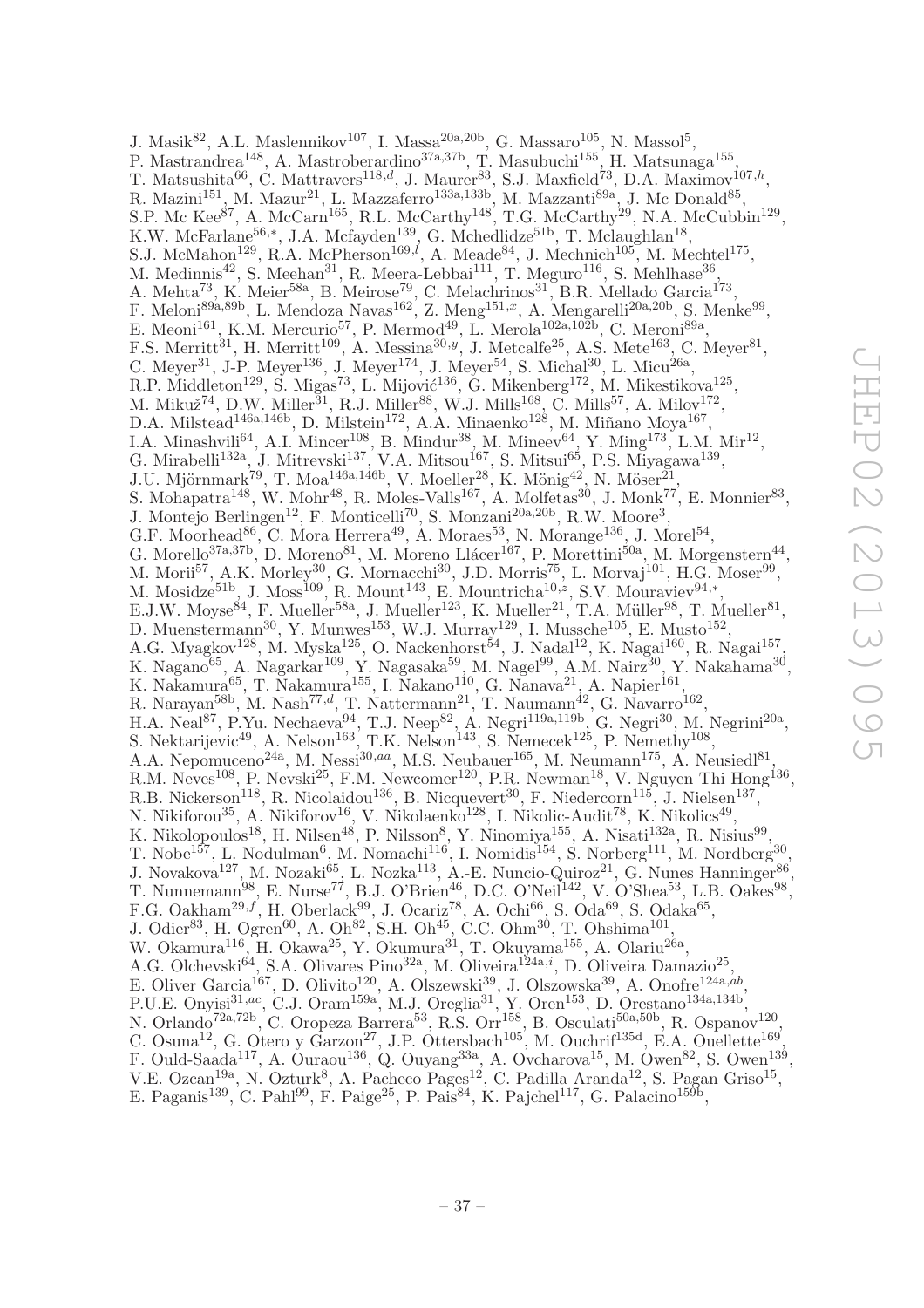C.P. Paleari<sup>7</sup>, S. Palestini<sup>30</sup>, D. Pallin<sup>34</sup>, A. Palma<sup>124a</sup>, J.D. Palmer<sup>18</sup>, Y.B. Pan<sup>173</sup>, E. Panagiotopoulou<sup>10</sup>, J.G. Panduro Vazquez<sup>76</sup>, P. Pani<sup>105</sup>, N. Panikashvili<sup>87</sup>, S. Panitkin<sup>25</sup>, D. Pantea<sup>26a</sup>, A. Papadelis<sup>146a</sup>, Th.D. Papadopoulou<sup>10</sup>, A. Paramonov<sup>6</sup>, D. Paredes Hernandez<sup>34</sup>, W. Park<sup>25,ad</sup>, M.A. Parker<sup>28</sup>, F. Parodi<sup>50a,50b</sup>, J.A. Parsons<sup>35</sup>, U. Parzefall<sup>48</sup>, S. Pashapour<sup>54</sup>, E. Pasqualucci<sup>132a</sup>, S. Passaggio<sup>50a</sup>, A. Passeri<sup>134a</sup>, F. Pastore<sup>134a,134b,\*</sup>, Fr. Pastore<sup>76</sup>, G. Pásztor<sup>49,ae</sup>, S. Pataraia<sup>175</sup>, N. Patel<sup>150</sup>, J.R. Pater<sup>82</sup>, S. Patricelli<sup>102a,102b</sup>, T. Pauly<sup>30</sup>, S. Pedraza Lopez<sup>167</sup>, M.I. Pedraza Morales<sup>173</sup>, S.V. Peleganchuk<sup>107</sup>, D. Pelikan<sup>166</sup>, H. Peng<sup>33b</sup>, B. Penning<sup>31</sup>, A. Penson<sup>35</sup>, J. Penwell<sup>60</sup>, M. Perantoni<sup>24a</sup>, K. Perez<sup>35,af</sup>, T. Perez Cavalcanti<sup>42</sup>, E. Perez Codina<sup>159a</sup>, M.T. Pérez García-Estañ<sup>167</sup>, V. Perez Reale<sup>35</sup>, L. Perini<sup>89a,89b</sup>, H. Pernegger<sup>30</sup>, R. Perrino<sup>72a</sup>, P. Perrodo<sup>5</sup>, V.D. Peshekhonov<sup>64</sup>, K. Peters<sup>30</sup>, B.A. Petersen<sup>30</sup>, J. Petersen<sup>30</sup>, T.C. Petersen<sup>36</sup>, E. Petit<sup>5</sup>, A. Petridis<sup>154</sup>, C. Petridou<sup>154</sup>, E. Petrolo<sup>132a</sup>, F. Petrucci<sup>134a,134b</sup>, D. Petschull<sup>42</sup>, M. Petteni<sup>142</sup>, R. Pezoa<sup>32b</sup>, A. Phan<sup>86</sup>, P.W. Phillips<sup>129</sup>, G. Piacquadio<sup>30</sup>, A. Picazio<sup>49</sup>, E. Piccaro<sup>75</sup>, M. Piccinini<sup>20a,20b</sup>, S.M. Piec<sup>42</sup>, R. Piegaia<sup>27</sup>, D.T. Pignotti<sup>109</sup>, J.E. Pilcher<sup>31</sup>, A.D. Pilkington<sup>82</sup>, J. Pina<sup>124a,c</sup>, M. Pinamonti<sup>164a,164c</sup>, A. Pinder<sup>118</sup>, J.L. Pinfold<sup>3</sup>, A. Pingel<sup>36</sup>, B. Pinto<sup>124a</sup>, C. Pizio<sup>89a, 89b</sup>, M.-A. Pleier<sup>25</sup>, E. Plotnikova<sup>64</sup>, A. Poblaguev<sup>25</sup>, S. Poddar<sup>58a</sup>, F. Podlyski<sup>34</sup>, L. Poggioli<sup>115</sup>, D. Pohl<sup>21</sup>, M. Pohl<sup>49</sup>, G. Polesello<sup>119a</sup>, A. Policicchio<sup>37a,37b</sup>, R. Polifka<sup>158</sup>, A. Polini<sup>20a</sup>, J. Poll<sup>75</sup>, V. Polychronakos<sup>25</sup>, D. Pomeroy<sup>23</sup>, K. Pommès<sup>30</sup>, L. Pontecorvo<sup>132a</sup>, B.G. Pope<sup>88</sup>, G.A. Popeneciu<sup>26a</sup>, D.S. Popovic<sup>13a</sup>, A. Poppleton<sup>30</sup>, X. Portell Bueso<sup>30</sup>, G.E. Pospelov<sup>99</sup>, S. Pospisil<sup>126</sup>, I.N. Potrap<sup>99</sup>, C.J. Potter<sup>149</sup>, C.T. Potter<sup>114</sup>, G. Poulard<sup>30</sup>, J. Poveda<sup>60</sup>, V. Pozdnyakov<sup>64</sup>, R. Prabhu<sup>77</sup>, P. Pralavorio<sup>83</sup>, A. Pranko<sup>15</sup>, S. Prasad<sup>30</sup>, R. Pravahan<sup>25</sup>, S. Prell<sup>63</sup>, K. Pretzl<sup>17</sup>, D. Price<sup>60</sup>, J. Price<sup>73</sup>, L.E. Price<sup>6</sup>, D. Prieur<sup>123</sup>, M. Primavera<sup>72a</sup>, K. Prokofiev<sup>108</sup>, F. Prokoshin<sup>32b</sup>, S. Protopopescu<sup>25</sup>, J. Proudfoot<sup>6</sup>, X. Prudent<sup>44</sup>, M. Przybycien<sup>38</sup>, H. Przysiezniak<sup>5</sup>, S. Psoroulas<sup>21</sup>, E. Ptacek<sup>114</sup>, E. Pueschel<sup>84</sup>, D. Puldon<sup>148</sup>, J. Purdham<sup>87</sup>, M. Purohit<sup>25,ad</sup>, P. Puzo<sup>115</sup>, Y. Pylypchenko<sup>62</sup>, J. Qian<sup>87</sup>, A. Quadt<sup>54</sup>, D.R. Quarrie<sup>15</sup>, W.B. Quayle<sup>173</sup>, M. Raas<sup>104</sup>, V. Radeka<sup>25</sup>, V. Radescu<sup>42</sup>, P. Radloff<sup>114</sup>, F. Ragusa<sup>89a,89b</sup>, G. Rahal<sup>178</sup>, A.M. Rahimi<sup>109</sup>, D. Rahm<sup>25</sup>, S. Rajagopalan<sup>25</sup>, M. Rammensee<sup>48</sup>, M. Rammes<sup>141</sup>, A.S. Randle-Conde<sup>40</sup>, K. Randrianarivony<sup>29</sup>, K. Rao<sup>163</sup>, F. Rauscher<sup>98</sup>, T.C. Rave<sup>48</sup>, M. Raymond<sup>30</sup>, A.L. Read<sup>117</sup>, D.M. Rebuzzi<sup>119a,119b</sup>, A. Redelbach<sup>174</sup>, G. Redlinger<sup>25</sup>, R. Reece<sup>120</sup>, K. Reeves<sup>41</sup>, A. Reinsch<sup>114</sup>, I. Reisinger<sup>43</sup>, C. Rembser<sup>30</sup>, Z.L. Ren<sup>151</sup>, A. Renaud<sup>115</sup>, M. Rescigno<sup>132a</sup>, S. Resconi<sup>89a</sup>, B. Resende<sup>136</sup>, P. Reznicek<sup>98</sup>, R. Rezvani<sup>158</sup>, R. Richter<sup>99</sup>, E. Richter-Was<sup>5,ag</sup>, M. Ridel<sup>78</sup>, M. Rijssenbeek<sup>148</sup>, A. Rimoldi<sup>119a,119b</sup>, L. Rinaldi<sup>20a</sup>, R.R. Rios<sup>40</sup>, E. Ritsch<sup>61</sup>, I. Riu<sup>12</sup>, G. Rivoltella<sup>89a,89b</sup>, F. Rizatdinova<sup>112</sup>, E. Rizvi<sup>75</sup>, S.H. Robertson<sup>85,*l*</sup>, A. Robichaud-Veronneau<sup>118</sup>, D. Robinson<sup>28</sup>, J.E.M. Robinson<sup>82</sup>, A. Robson<sup>53</sup>, J.G. Rocha de Lima<sup>106</sup>, C. Roda<sup>122a,122b</sup>, D. Roda Dos Santos<sup>30</sup>, A. Roe<sup>54</sup>, S. Roe<sup>30</sup>, O. Røhne<sup>117</sup>, S. Rolli<sup>161</sup>, A. Romaniouk<sup>96</sup>, M. Romano<sup>20a,20b</sup>, G. Romeo<sup>27</sup>, E. Romero Adam<sup>167</sup>, N. Rompotis<sup>138</sup>, L. Roos<sup>78</sup>, E. Ros<sup>167</sup>, S. Rosati<sup>132a</sup>, K. Rosbach<sup>49</sup>, A. Rose<sup>149</sup>, M. Rose<sup>76</sup>, G.A. Rosenbaum<sup>158</sup>, P.L. Rosendahl<sup>14</sup>, O. Rosenthal<sup>141</sup>, L. Rosselet<sup>49</sup>, V. Rossetti<sup>12</sup>, E. Rossi<sup>132a,132b</sup>, L.P. Rossi<sup>50a</sup>, M. Rotaru<sup>26a</sup>, I. Roth<sup>172</sup>, J. Rothberg<sup>138</sup>, D. Rousseau<sup>115</sup>, C.R. Royon<sup>136</sup>, A. Rozanov<sup>83</sup>, Y. Rozen<sup>152</sup>, X. Ruan<sup>33a,ah</sup>, F. Rubbo<sup>12</sup>, I. Rubinskiy<sup>42</sup>, N. Ruckstuhl<sup>105</sup>, V.I. Rud<sup>97</sup>, C. Rudolph<sup>44</sup>, F. Rühr<sup>7</sup>, A. Ruiz-Martinez<sup>63</sup>, L. Rumyantsev<sup>64</sup>, Z. Rurikova<sup>48</sup>, N.A. Rusakovich<sup>64</sup>, A. Ruschke<sup>98</sup>, J.P. Rutherfoord<sup>7</sup>, N. Ruthmann<sup>48</sup>, P. Ruzicka<sup>125</sup>, Y.F. Ryabov<sup>121</sup>, M. Rybar<sup>127</sup>, G. Rybkin<sup>115</sup>, N.C. Ryder<sup>118</sup>, A.F. Saavedra<sup>150</sup>, I. Sadeh<sup>153</sup>, H.F-W. Sadrozinski $^{137}$ , R. Sadykov $^{64}$ , F. Safai Tehrani $^{132a}$ , H. Sakamoto<sup>155</sup>, G. Salamanna<sup>75</sup>, A. Salamon<sup>133a</sup>, M. Saleem<sup>111</sup>, D. Salek<sup>30</sup>, D. Salihagic<sup>99</sup>, A. Salnikov<sup>143</sup>, J. Salt<sup>167</sup>, B.M. Salvachua Ferrando<sup>6</sup>, D. Salvatore<sup>37a, 37b</sup>, F. Salvatore<sup>149</sup>,

A. Salvucci<sup>104</sup>, A. Salzburger<sup>30</sup>, D. Sampsonidis<sup>154</sup>, B.H. Samset<sup>117</sup>, A. Sanchez<sup>102a,102b</sup>,

V. Sanchez Martinez<sup>167</sup>, H. Sandaker<sup>14</sup>, H.G. Sander<sup>81</sup>, M.P. Sanders<sup>98</sup>, M. Sandhoff<sup>175</sup>,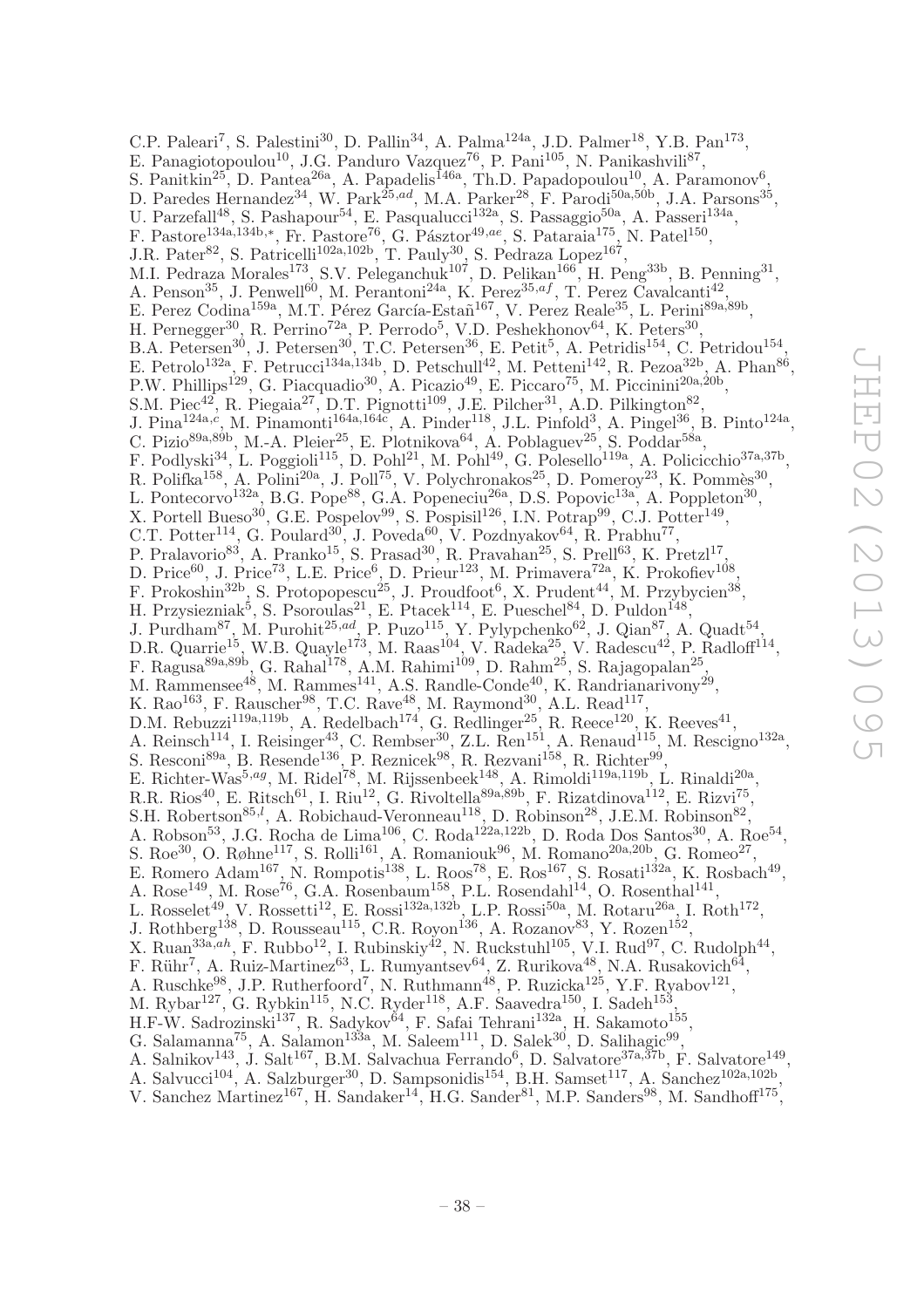T. Sandoval<sup>28</sup>, C. Sandoval<sup>162</sup>, R. Sandstroem<sup>99</sup>, D.P.C. Sankey<sup>129</sup>, A. Sansoni<sup>47</sup>, C. Santamarina Rios<sup>85</sup>, C. Santoni<sup>34</sup>, R. Santonico<sup>133a,133b</sup>, H. Santos<sup>124a</sup>, I. Santoyo Castillo<sup>149</sup>, J.G. Saraiva<sup>124a</sup>, T. Sarangi<sup>173</sup>, E. Sarkisyan-Grinbaum<sup>8</sup>, B. Sarrazin<sup>21</sup>, F. Sarri<sup>122a,122b</sup>, G. Sartisohn<sup>175</sup>, O. Sasaki<sup>65</sup>, Y. Sasaki<sup>155</sup>, N. Sasao<sup>67</sup>, I. Satsounkevitch<sup>90</sup>, G. Sauvage<sup>5,\*</sup>, E. Sauvan<sup>5</sup>, J.B. Sauvan<sup>115</sup>, P. Savard<sup>158,f</sup>, V. Savinov<sup>123</sup>, D.O. Savu<sup>30</sup>, L. Sawyer<sup>25,n</sup>, D.H. Saxon<sup>53</sup>, J. Saxon<sup>120</sup>, C. Sbarra<sup>20a</sup>, A. Sbrizzi<sup>20a,20b</sup>, D.A. Scannicchio<sup>163</sup>, M. Scarcella<sup>150</sup>, J. Schaarschmidt<sup>115</sup>, P. Schacht<sup>99</sup>, D. Schaefer<sup>120</sup>, U. Schäfer<sup>81</sup>, A. Schaelicke<sup>46</sup>, S. Schaepe<sup>21</sup>, S. Schaetzel<sup>58b</sup>, A.C. Schaffer<sup>115</sup>, D. Schaile<sup>98</sup>, R.D. Schamberger<sup>148</sup>, V. Scharf<sup>58a</sup>, V.A. Schegelsky<sup>121</sup>, D. Scheirich<sup>87</sup>, M. Schernau<sup>163</sup>, M.I. Scherzer<sup>35</sup>, C. Schiavi<sup>50a,50b</sup>, J. Schieck<sup>98</sup>, M. Schioppa<sup>37a,37b</sup>, S. Schlenker<sup>30</sup>, E. Schmidt<sup>48</sup>, K. Schmieden<sup>21</sup>, C. Schmitt<sup>81</sup>, S. Schmitt<sup>58b</sup>, B. Schneider<sup>17</sup>, U. Schnoor<sup>44</sup>, L. Schoeffel<sup>136</sup>, A. Schoening<sup>58b</sup>, A.L.S. Schorlemmer<sup>54</sup>, M. Schott<sup>30</sup>, D. Schouten<sup>159a</sup>, J. Schovancova<sup>125</sup>, M. Schram<sup>85</sup>, C. Schroeder<sup>81</sup>, N. Schroer<sup>58c</sup>, M.J. Schultens<sup>21</sup>, J. Schultes<sup>175</sup>, H.-C. Schultz-Coulon<sup>58a</sup>, H. Schulz<sup>16</sup>, M. Schumacher<sup>48</sup>, B.A. Schumm<sup>137</sup>, Ph. Schune<sup>136</sup>, A. Schwartzman<sup>143</sup>, Ph. Schwegler<sup>99</sup>, Ph. Schwemling<sup>78</sup>, R. Schwienhorst<sup>88</sup>, J. Schwindling<sup>136</sup>, T. Schwindt<sup>21</sup>, M. Schwoerer<sup>5</sup>, F.G. Sciacca<sup>17</sup>, E. Scifo<sup>115</sup>, G. Sciolla<sup>23</sup>, W.G. Scott<sup>129</sup>, J. Searcy<sup>114</sup>, G. Sedov<sup>42</sup>, E. Sedykh<sup>121</sup>, S.C. Seidel<sup>103</sup>, A. Seiden<sup>137</sup>, F. Seifert<sup>44</sup>, J.M. Seixas<sup>24a</sup>, G. Sekhniaidze<sup>102a</sup>, S.J. Sekula<sup>40</sup>, K.E. Selbach<sup>46</sup>, D.M. Seliverstov<sup>121</sup>, B. Sellden<sup>146a</sup>, G. Sellers<sup>73</sup>, M. Seman<sup>144b</sup>, N. Semprini-Cesari<sup>20a,20b</sup>, C. Serfon<sup>30</sup>, L. Serin<sup>115</sup>, L. Serkin<sup>54</sup>, R. Seuster<sup>159a</sup>, H. Severini<sup>111</sup>, A. Sfyrla<sup>30</sup>, E. Shabalina<sup>54</sup>, M. Shamim<sup>114</sup>, L.Y. Shan<sup>33a</sup>, J.T. Shank<sup>22</sup>, Q.T. Shao<sup>86</sup>, M. Shapiro<sup>15</sup>, P.B. Shatalov<sup>95</sup>, K. Shaw<sup>164a,164c</sup>, D. Sherman<sup>176</sup>, P. Sherwood<sup>77</sup>, S. Shimizu<sup>101</sup>, M. Shimojima<sup>100</sup>, T. Shin<sup>56</sup>, M. Shiyakova<sup>64</sup>, A. Shmeleva<sup>94</sup>, M.J. Shochet<sup>31</sup>, D. Short<sup>118</sup>, S. Shrestha<sup>63</sup>, E. Shulga<sup>96</sup>, M.A. Shupe<sup>7</sup>, P. Sicho<sup>125</sup>, A. Sidoti<sup>132a</sup>, F. Siegert<sup>48</sup>, Dj. Sijacki<sup>13a</sup>, O. Silbert<sup>172</sup>, J. Silva<sup>124a</sup>, Y. Silver<sup>153</sup>, D. Silverstein<sup>143</sup>, S.B. Silverstein<sup>146a</sup>, V. Simak<sup>126</sup>, O. Simard<sup>136</sup>, Lj. Simic<sup>13a</sup>, S. Simion<sup>115</sup>, E. Simioni<sup>81</sup>, B. Simmons<sup>77</sup>, R. Simoniello<sup>89a,89b</sup>, M. Simonyan<sup>36</sup>, P. Sinervo<sup>158</sup>, N.B. Sinev<sup>114</sup>, V. Sipica<sup>141</sup>, G. Siragusa<sup>174</sup>, A. Sircar<sup>25</sup>, A.N. Sisakyan<sup>64,\*</sup>, S.Yu. Sivoklokov<sup>97</sup>, J. Sjölin<sup>146a,146b</sup>, T.B. Sjursen<sup>14</sup>, L.A. Skinnari<sup>15</sup>, H.P. Skottowe<sup>57</sup>, K. Skovpen<sup>107</sup>, P. Skubic<sup>111</sup>, M. Slater<sup>18</sup>, T. Slavicek<sup>126</sup>, K. Sliwa<sup>161</sup>, V. Smakhtin<sup>172</sup>, B.H. Smart<sup>46</sup>, L. Smestad<sup>117</sup>, S.Yu. Smirnov<sup>96</sup>, Y. Smirnov<sup>96</sup>, L.N. Smirnova<sup>97,ai</sup>, O. Smirnova<sup>79</sup>, B.C. Smith<sup>57</sup>, K.M. Smith<sup>53</sup>, M. Smizanska<sup>71</sup>, K. Smolek<sup>126</sup>, A.A. Snesarev<sup>94</sup>, S.W. Snow<sup>82</sup>, J. Snow<sup>111</sup>, S. Snyder<sup>25</sup>, R. Sobie<sup>169,*l*</sup>, J. Sodomka<sup>126</sup>, A. Soffer<sup>153</sup>, C.A. Solans<sup>30</sup>, M. Solar<sup>126</sup>, J. Solc<sup>126</sup>, E.Yu. Soldatov<sup>96</sup>, U. Soldevila<sup>167</sup>, E. Solfaroli Camillocci<sup>132a,132b</sup>, A.A. Solodkov<sup>128</sup>, O.V. Solovyanov<sup>128</sup>, V. Solovyev<sup>121</sup>, N. Soni<sup>1</sup>, A. Sood<sup>15</sup>, V. Sopko<sup>126</sup>, B. Sopko<sup>126</sup>, M. Sosebee<sup>8</sup>, R. Soualah<sup>164a,164c</sup>, P. Soueid<sup>93</sup>, A. Soukharev<sup>107</sup>, D. South<sup>42</sup>, S. Spagnolo<sup>72a,72b</sup>, F. Spanò<sup>76</sup>, R. Spighi<sup>20a</sup>, G. Spigo<sup>30</sup>, R. Spiwoks<sup>30</sup>, M. Spousta<sup>127,aj</sup>, T. Spreitzer<sup>158</sup>, B. Spurlock<sup>8</sup>, R.D. St. Denis<sup>53</sup>, J. Stahlman<sup>120</sup>, R. Stamen<sup>58a</sup>, E. Stanecka<sup>39</sup>, R.W. Stanek<sup>6</sup>, C. Stanescu<sup>134a</sup>, M. Stanescu-Bellu<sup>42</sup>, M.M. Stanitzki<sup>42</sup>, S. Stapnes<sup>117</sup>, E.A. Starchenko<sup>128</sup>, J. Stark<sup>55</sup>, P. Staroba<sup>125</sup>, P. Starovoitov<sup>42</sup>, R. Staszewski<sup>39</sup>, A. Staude<sup>98</sup>, P. Stavina<sup>144a,\*</sup>, G. Steele<sup>53</sup>, P. Steinbach<sup>44</sup>, P. Steinberg<sup>25</sup>, I. Stekl<sup>126</sup>, B. Stelzer<sup>142</sup>, H.J. Stelzer<sup>88</sup>, O. Stelzer-Chilton<sup>159a</sup>, H. Stenzel<sup>52</sup>, S. Stern<sup>99</sup>, G.A. Stewart<sup>30</sup>, J.A. Stillings<sup>21</sup>, M.C. Stockton<sup>85</sup>, M. Stoebe<sup>85</sup>, K. Stoerig<sup>48</sup>, G. Stoicea<sup>26a</sup>, S. Stonjek<sup>99</sup>, P. Strachota<sup>127</sup>, A.R. Stradling<sup>8</sup>, A. Straessner<sup>44</sup>, J. Strandberg<sup>147</sup>, S. Strandberg<sup>146a,146b</sup>, A. Strandlie<sup>117</sup>, M. Strang<sup>109</sup>, E. Strauss<sup>143</sup>, M. Strauss<sup>111</sup>, P. Strizenec<sup>144b</sup>, R. Ströhmer<sup>174</sup>, D.M. Strom<sup>114</sup>, J.A. Strong<sup>76,\*</sup>, R. Stroynowski<sup>40</sup>, B. Stugu<sup>14</sup>, I. Stumer<sup>25,\*</sup>, J. Stupak<sup>148</sup>, P. Sturm<sup>175</sup>, N.A. Styles<sup>42</sup>, D.A. Soh<sup>151,</sup><sup>v</sup>, D. Su<sup>143</sup>, HS. Subramania<sup>3</sup>, R. Subramaniam<sup>25</sup>, A. Succurro<sup>12</sup>, Y. Sugaya<sup>116</sup>, C. Suhr<sup>106</sup>, M. Suk<sup>127</sup>, V.V. Sulin<sup>94</sup>, S. Sultansoy<sup>4d</sup>, T. Sumida<sup>67</sup>, X. Sun<sup>55</sup>, J.E. Sundermann<sup>48</sup>, K. Suruliz<sup>139</sup>, G. Susinno<sup>37a,37b</sup>, M.R. Sutton<sup>149</sup>,

Y. Suzuki<sup>65</sup>, Y. Suzuki<sup>66</sup>, M. Svatos<sup>125</sup>, S. Swedish<sup>168</sup>, I. Sykora<sup>144a</sup>, T. Sykora<sup>127</sup>,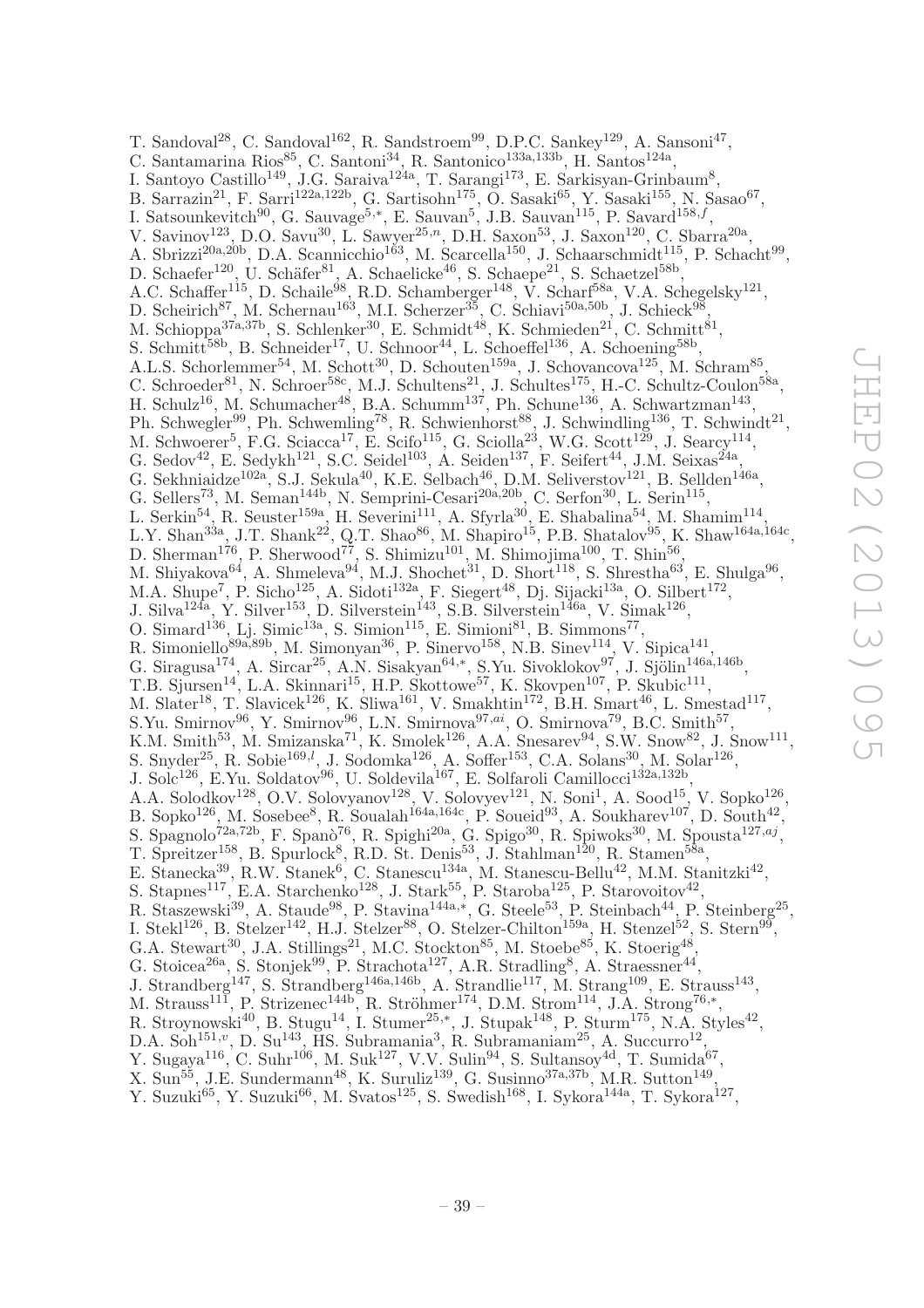J. Sánchez<sup>167</sup>, D. Ta<sup>105</sup>, K. Tackmann<sup>42</sup>, A. Taffard<sup>163</sup>, R. Tafirout<sup>159a</sup>, N. Taiblum<sup>153</sup>, Y. Takahashi<sup>101</sup>, H. Takai<sup>25</sup>, R. Takashima<sup>68</sup>, H. Takeda<sup>66</sup>, T. Takeshita<sup>140</sup>, Y. Takubo<sup>65</sup>, M. Talby<sup>83</sup>, A. Talyshev<sup>107,h</sup>, M.C. Tamsett<sup>25</sup>, K.G. Tan<sup>86</sup>, J. Tanaka<sup>155</sup>, R. Tanaka<sup>115</sup>, S. Tanaka<sup>131</sup>, S. Tanaka<sup>65</sup>, A.J. Tanasijczuk<sup>142</sup>, K. Tani<sup>66</sup>, N. Tannoury<sup>83</sup>, S. Tapprogge<sup>81</sup>, D. Tardif<sup>158</sup>, S. Tarem<sup>152</sup>, F. Tarrade<sup>29</sup>, G.F. Tartarelli<sup>89a</sup>, P. Tas<sup>127</sup>, , M. Tasevsky<sup>125</sup>, E. Tassi<sup>37a,37b</sup>, Y. Tayalati<sup>135d</sup>, C. Taylor<sup>77</sup>, F.E. Taylor<sup>92</sup>, G.N. Taylor<sup>86</sup>, W. Taylor<sup>159b</sup>, M. Teinturier<sup>115</sup>, F.A. Teischinger<sup>30</sup>, M. Teixeira Dias Castanheira<sup>75</sup>, P. Teixeira-Dias<sup>76</sup>, K.K. Temming<sup>48</sup>, H. Ten Kate<sup>30</sup>, P.K. Teng<sup>151</sup>, S. Terada<sup>65</sup>, K. Terashi<sup>155</sup>, J. Terron<sup>80</sup>, M. Testa<sup>47</sup>, R.J. Teuscher<sup>158,*l*</sup>, J. Therhaag<sup>21</sup>, T. Theveneaux-Pelzer<sup>78</sup>, S. Thoma<sup>48</sup>, J.P. Thomas<sup>18</sup>, E.N. Thompson<sup>35</sup>, P.D. Thompson<sup>18</sup>, P.D. Thompson<sup>158</sup>, A.S. Thompson<sup>53</sup>, L.A. Thomsen<sup>36</sup>, E. Thomson<sup>120</sup>, M. Thomson<sup>28</sup>, W.M. Thong<sup>86</sup>, R.P. Thun<sup>87</sup>, F. Tian<sup>35</sup>, M.J. Tibbetts<sup>15</sup>, T. Tic<sup>125</sup>, V.O. Tikhomirov<sup>94</sup>, Y.A. Tikhonov<sup>107,h</sup>, S. Timoshenko<sup>96</sup>, E. Tiouchichine<sup>83</sup>, P. Tipton<sup>176</sup>, S. Tisserant<sup>83</sup>, T. Todorov<sup>5</sup>, S. Todorova-Nova<sup>161</sup>, B. Toggerson<sup>163</sup>, J. Tojo<sup>69</sup>, S. Tokár<sup>144a</sup>, K. Tokushuku<sup>65</sup>, K. Tollefson<sup>88</sup>, M. Tomoto<sup>101</sup>, L. Tompkins<sup>31</sup>, K. Toms<sup>103</sup>, A. Tonoyan<sup>14</sup>, C. Topfel<sup>17</sup>, N.D. Topilin<sup>64</sup>, E. Torrence<sup>114</sup>, H. Torres<sup>78</sup>, E. Torró Pastor<sup>167</sup>, J. Toth<sup>83,ae</sup>, F. Touchard<sup>83</sup>, D.R. Tovey<sup>139</sup>, T. Trefzger<sup>174</sup>, L. Tremblet<sup>30</sup>, A. Tricoli<sup>30</sup>, I.M. Trigger<sup>159a</sup>, S. Trincaz-Duvoid<sup>78</sup>, M.F. Tripiana<sup>70</sup> , N. Triplett<sup>25</sup>, W. Trischuk<sup>158</sup>, B. Trocmé<sup>55</sup>, C. Troncon<sup>89a</sup>, M. Trottier-McDonald<sup>142</sup>, P. True<sup>88</sup>, M. Trzebinski<sup>39</sup>, A. Trzupek<sup>39</sup>, C. Tsarouchas<sup>30</sup>, J.C-L. Tseng<sup>118</sup>, M. Tsiakiris<sup>105</sup>, P.V. Tsiareshka<sup>90</sup>, D. Tsionou<sup>5,ak</sup>, G. Tsipolitis<sup>10</sup>, S. Tsiskaridze<sup>12</sup>, V. Tsiskaridze<sup>48</sup>, E.G. Tskhadadze<sup>51a</sup>, I.I. Tsukerman<sup>95</sup>, V. Tsulaia<sup>15</sup>, J.-W. Tsung<sup>21</sup>, S. Tsuno<sup>65</sup>, D. Tsybychev<sup>148</sup>, A. Tua<sup>139</sup>, A. Tudorache<sup>26a</sup>, V. Tudorache<sup>26a</sup>, J.M. Tuggle<sup>31</sup>, M. Turala<sup>39</sup>, D. Turecek<sup>126</sup>, I. Turk Cakir<sup>4e</sup>, R. Turra<sup>89a,89b</sup>, P.M. Tuts<sup>35</sup>, A. Tykhonov<sup>74</sup>, M. Tylmad<sup>146a,146b</sup>, M. Tyndel<sup>129</sup>, G. Tzanakos<sup>9</sup>, K. Uchida<sup>21</sup>, I. Ueda<sup>155</sup>, R. Ueno<sup>29</sup>, M. Ughetto<sup>83</sup>, M. Ugland<sup>14</sup>, M. Uhlenbrock<sup>21</sup>, F. Ukegawa<sup>160</sup>, G. Unal<sup>30</sup>, A. Undrus<sup>25</sup>, G. Unel<sup>163</sup>, Y. Unno<sup>65</sup>, D. Urbaniec<sup>35</sup>, P. Urquijo<sup>21</sup>, G. Usai<sup>8</sup>, L. Vacavant<sup>83</sup>, V. Vacek<sup>126</sup>, B. Vachon<sup>85</sup>, S. Vahsen<sup>15</sup>, S. Valentinetti<sup>20a,20b</sup>, A. Valero<sup>167</sup>, L. Valery<sup>34</sup>, S. Valkar<sup>127</sup>, E. Valladolid Gallego<sup>167</sup>, S. Vallecorsa<sup>152</sup>, J.A. Valls Ferrer<sup>167</sup>, R. Van Berg<sup>120</sup>, P.C. Van Der Deijl<sup>105</sup>, R. van der Geer<sup>105</sup>, H. van der Graaf<sup>105</sup>, R. Van Der Leeuw<sup>105</sup>, E. van der Poel<sup>105</sup>, D. van der Ster<sup>30</sup>, N. van Eldik<sup>30</sup>, P. van Gemmeren<sup>6</sup>, J. Van Nieuwkoop<sup>142</sup>, I. van Vulpen<sup>105</sup>, M. Vanadia<sup>99</sup>, W. Vandelli<sup>30</sup>, A. Vaniachine<sup>6</sup>, P. Vankov<sup>42</sup>, F. Vannucci<sup>78</sup>, R. Vari<sup>132a</sup>, E.W. Varnes<sup>7</sup>, T. Varol<sup>84</sup>, D. Varouchas<sup>15</sup>, A. Vartapetian<sup>8</sup>, K.E. Varvell<sup>150</sup>, V.I. Vassilakopoulos<sup>56</sup>, F. Vazeille<sup>34</sup>, T. Vazquez Schroeder<sup>54</sup>, G. Vegni<sup>89a,89b</sup>, J.J. Veillet<sup>115</sup>, F. Veloso<sup>124a</sup>, R. Veness<sup>30</sup>, S. Veneziano<sup>132a</sup>, A. Ventura<sup>72a,72b</sup>, D. Ventura<sup>84</sup>, M. Venturi<sup>48</sup>, N. Venturi<sup>158</sup>, V. Vercesi<sup>119a</sup>, M. Verducci<sup>138</sup>, W. Verkerke<sup>105</sup>, J.C. Vermeulen<sup>105</sup>, A. Vest<sup>44</sup>, M.C. Vetterli<sup>142,f</sup>, I. Vichou<sup>165</sup>, T. Vickey<sup>145b,al</sup>, O.E. Vickey Boeriu<sup>145b</sup>, G.H.A. Viehhauser<sup>118</sup>, S. Viel<sup>168</sup>, M. Villa<sup>20a,20b</sup>, M. Villaplana Perez<sup>167</sup>, E. Vilucchi<sup>47</sup>, M.G. Vincter<sup>29</sup>, E. Vinek<sup>30</sup>, V.B. Vinogradov<sup>64</sup>, M. Virchaux<sup>136,\*</sup>, J. Virzi<sup>15</sup>, O. Vitells<sup>172</sup>, M. Viti<sup>42</sup>, I. Vivarelli<sup>48</sup>, F. Vives Vaque<sup>3</sup>, S. Vlachos<sup>10</sup>, D. Vladoiu<sup>98</sup>, M. Vlasak $^{126}$ , A. Vogel $^{21}$ , P. Vokac $^{126}$ , G. Volpi $^{47}$ , M. Volpi $^{86}$ , G. Volpini $^{89a}$ , H. von der Schmitt<sup>99</sup>, H. von Radziewski<sup>48</sup>, E. von Toerne<sup>21</sup>, V. Vorobel<sup>127</sup>, V. Vorwerk<sup>12</sup>, M. Vos<sup>167</sup>, R. Voss<sup>30</sup>, J.H. Vossebeld<sup>73</sup>, N. Vranjes<sup>136</sup>, M. Vranjes Milosavljevic<sup>105</sup>, V. Vrba<sup>125</sup>, M. Vreeswijk<sup>105</sup>, T. Vu Anh<sup>48</sup>, R. Vuillermet<sup>30</sup>, I. Vukotic<sup>31</sup>, W. Wagner<sup>175</sup>, P. Wagner<sup>21</sup>, H. Wahlen<sup>175</sup>, S. Wahrmund<sup>44</sup>, J. Wakabayashi<sup>101</sup>, S. Walch<sup>87</sup>, J. Walder<sup>71</sup>, R. Walker<sup>98</sup>, W. Walkowiak<sup>141</sup>, R. Wall<sup>176</sup>, P. Waller<sup>73</sup>, B. Walsh<sup>176</sup>, C. Wang<sup>45</sup>, H. Wang<sup>173</sup>, H. Wang<sup>40</sup>, J. Wang<sup>151</sup>, J. Wang<sup>33a</sup>, R. Wang<sup>103</sup>, S.M. Wang<sup>151</sup>, T. Wang<sup>21</sup>, A. Warburton<sup>85</sup>, C.P. Ward<sup>28</sup>, D.R. Wardrope<sup>77</sup>, M. Warsinsky<sup>48</sup>, A. Washbrook<sup>46</sup>, C. Wasicki<sup>42</sup>, I. Watanabe<sup>66</sup>, P.M. Watkins<sup>18</sup>, A.T. Watson<sup>18</sup>, I.J. Watson<sup>150</sup>, M.F. Watson<sup>18</sup>, G. Watts<sup>138</sup>, S. Watts<sup>82</sup>, A.T. Waugh<sup>150</sup>,

B.M. Waugh<sup>77</sup>, M.S. Weber<sup>17</sup>, J.S. Webster<sup>31</sup>, A.R. Weidberg<sup>118</sup>, P. Weigell<sup>99</sup>,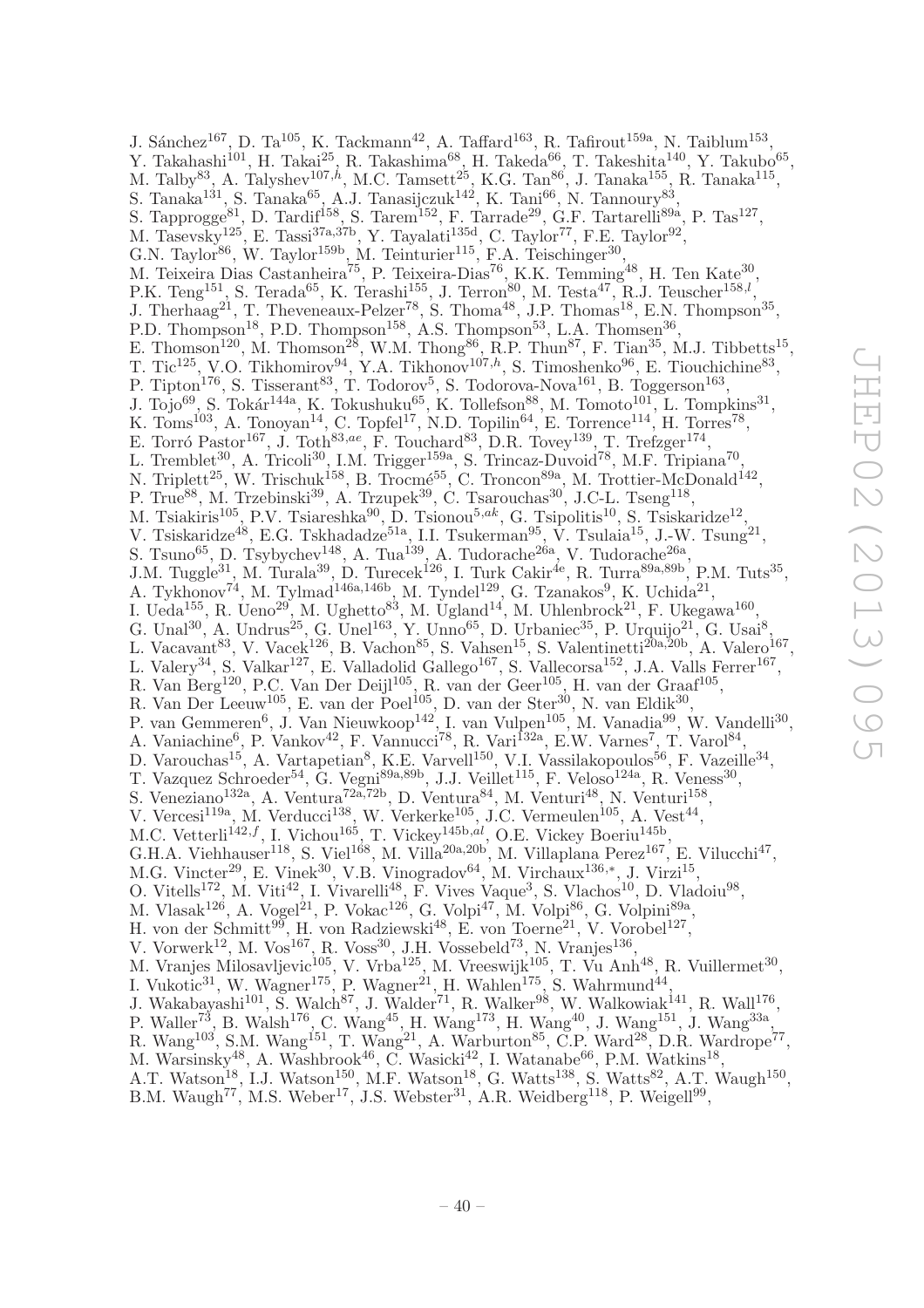J. Weingarten<sup>54</sup>, C. Weiser<sup>48</sup>, P.S. Wells<sup>30</sup>, T. Wenaus<sup>25</sup>, D. Wendland<sup>16</sup>, Z. Weng<sup>151,*v*</sup>, T. Wengler<sup>30</sup>, S. Wenig<sup>30</sup>, N. Wermes<sup>21</sup>, M. Werner<sup>48</sup>, P. Werner<sup>30</sup>, M. Werth<sup>163</sup>, M. Wessels<sup>58a</sup>, J. Wetter<sup>161</sup>, C. Weydert<sup>55</sup>, K. Whalen<sup>29</sup>, A. White<sup>8</sup>, M.J. White<sup>86</sup> , S. White<sup>122a,122b</sup>, S.R. Whitehead<sup>118</sup>, D. Whiteson<sup>163</sup>, D. Whittington<sup>60</sup>, D. Wicke<sup>175</sup>, F.J. Wickens<sup>129</sup>, W. Wiedenmann<sup>173</sup>, M. Wielers<sup>129</sup>, P. Wienemann<sup>21</sup>, C. Wiglesworth<sup>75</sup>, L.A.M. Wiik-Fuchs<sup>21</sup>, P.A. Wijeratne<sup>77</sup>, A. Wildauer<sup>99</sup>, M.A. Wildt<sup>42,s</sup>, I. Wilhelm<sup>127</sup>, H.G. Wilkens<sup>30</sup>, J.Z. Will<sup>98</sup>, E. Williams<sup>35</sup>, H.H. Williams<sup>120</sup>, S. Williams<sup>28</sup>, W. Willis<sup>35</sup>, S. Willocq<sup>84</sup>, J.A. Wilson<sup>18</sup>, M.G. Wilson<sup>143</sup>, A. Wilson<sup>87</sup>, I. Wingerter-Seez<sup>5</sup>, S. Winkelmann<sup>48</sup>, F. Winklmeier<sup>30</sup>, M. Wittgen<sup>143</sup>, S.J. Wollstadt<sup>81</sup>, M.W. Wolter<sup>39</sup>, H. Wolters<sup>124a,*i*</sup>, W.C. Wong<sup>41</sup>, G. Wooden<sup>87</sup>, B.K. Wosiek<sup>39</sup>, J. Wotschack<sup>30</sup>, M.J. Woudstra $^{82}$ , K.W. Wozniak $^{39}$ , K. Wraight $^{53}$ , M. Wright $^{53}$ , B. Wrona $^{73}$ , S.L. Wu<sup>173</sup>, X. Wu<sup>49</sup>, Y. Wu<sup>33b,am</sup>, E. Wulf<sup>35</sup>, B.M. Wynne<sup>46</sup>, S. Xella<sup>36</sup>, M. Xiao<sup>136</sup>, S. Xie<sup>48</sup>, C.  $Xu^{33b,z}$ , D.  $Xu^{33a}$ , L.  $Xu^{33b}$ , B. Yabsley<sup>150</sup>, S. Yacoob<sup>145a,an</sup>, M. Yamada<sup>65</sup>, H. Yamaguchi<sup>155</sup>, A. Yamamoto<sup>65</sup>, K. Yamamoto<sup>63</sup>, S. Yamamoto<sup>155</sup>, T. Yamamura<sup>155</sup>, T. Yamanaka<sup>155</sup>, K. Yamauchi<sup>101</sup>, T. Yamazaki<sup>155</sup>, Y. Yamazaki<sup>66</sup>, Z. Yan<sup>22</sup>, H. Yang<sup>33e</sup>, H. Yang<sup>173</sup>, U.K. Yang<sup>82</sup>, Y. Yang<sup>109</sup>, Z. Yang<sup>146a,146b</sup>, S. Yanush<sup>91</sup>, L. Yao<sup>33a</sup>, Y. Yasu<sup>65</sup>, E. Yatsenko<sup>42</sup>, J. Ye<sup>40</sup>, S. Ye<sup>25</sup>, A.L. Yen<sup>57</sup>, M. Yilmaz<sup>4c</sup>, R. Yoosoofmiya<sup>123</sup>, K. Yorita<sup>171</sup>, R. Yoshida<sup>6</sup>, K. Yoshihara<sup>155</sup>, C. Young<sup>143</sup>, C.J. Young<sup>118</sup>, S. Youssef<sup>22</sup>, D. Yu<sup>25</sup>, D.R. Yu<sup>15</sup>, J. Yu<sup>8</sup>, J. Yu<sup>112</sup>, L. Yuan<sup>66</sup>, A. Yurkewicz<sup>106</sup>, B. Zabinski<sup>39</sup>, R. Zaidan<sup>62</sup>, A.M. Zaitsev<sup>128</sup>, L. Zanello<sup>132a,132b</sup>, D. Zanzi<sup>99</sup>, A. Zaytsev<sup>25</sup>, C. Zeitnitz<sup>175</sup>, M. Zeman<sup>126</sup>, A. Zemla<sup>39</sup>, O. Zenin<sup>128</sup>, T. Ženiš<sup>144a</sup>, Z. Zinonos<sup>122a,122b</sup>, D. Zerwas<sup>115</sup>, G. Zevi della Porta<sup>57</sup>, D. Zhang<sup>87</sup>, H. Zhang<sup>88</sup>, J. Zhang<sup>6</sup>, X. Zhang<sup>33d</sup>, Z. Zhang<sup>115</sup>, L. Zhao<sup>108</sup>, Z. Zhao<sup>33b</sup>, A. Zhemchugov<sup>64</sup>, J. Zhong<sup>118</sup>, B. Zhou<sup>87</sup>, N. Zhou<sup>163</sup>, Y. Zhou<sup>151</sup>, C.G. Zhu<sup>33d</sup>, H. Zhu<sup>42</sup>, J. Zhu<sup>87</sup>, Y. Zhu<sup>33b</sup>, X. Zhuang<sup>98</sup>, V. Zhuravlov<sup>99</sup>, A. Zibell<sup>98</sup>, D. Zieminska<sup>60</sup>, N.I. Zimin<sup>64</sup>, R. Zimmermann<sup>21</sup>, S. Zimmermann<sup>21</sup>,

- S. Zimmermann<sup>48</sup>, M. Ziolkowski<sup>141</sup>, R. Zitoun<sup>5</sup>, L. Živković<sup>35</sup>, V.V. Zmouchko<sup>128,\*</sup>,
- G. Zobernig<sup>173</sup>, A. Zoccoli<sup>20a, 20b</sup>, M. zur Nedden<sup>16</sup>, V. Zutshi<sup>106</sup>, L. Zwalinski<sup>30</sup>
	- <sup>1</sup> School of Chemistry and Physics, University of Adelaide, Adelaide, Australia
	- <sup>2</sup> Physics Department, SUNY Albany, Albany NY, United States of America
	- <sup>3</sup> Department of Physics, University of Alberta, Edmonton AB, Canada
	- $4\quad$ (a) Department of Physics, Ankara University, Ankara; (b) Department of Physics, Dumlupinar University, Kutahya; <sup>(c)</sup> Department of Physics, Gazi University, Ankara; <sup>(d)</sup> Division of Physics, TOBB University of Economics and Technology, Ankara; (e) Turkish Atomic Energy Authority, Ankara, Turkey
	- $5$  LAPP, CNRS/IN2P3 and Université de Savoie, Annecy-le-Vieux, France
	- <sup>6</sup> High Energy Physics Division, Argonne National Laboratory, Argonne IL, United States of America
	- <sup>7</sup> Department of Physics, University of Arizona, Tucson AZ, United States of America
	- <sup>8</sup> Department of Physics, The University of Texas at Arlington, Arlington TX, United States of America
	- <sup>9</sup> Physics Department, University of Athens, Athens, Greece
	- <sup>10</sup> Physics Department, National Technical University of Athens, Zografou, Greece
	- <sup>11</sup> Institute of Physics, Azerbaijan Academy of Sciences, Baku, Azerbaijan
	- $12$  Institut de Física d'Altes Energies and Departament de Física de la Universitat Autònoma de Barcelona and ICREA, Barcelona, Spain
	- $13$  (a) Institute of Physics, University of Belgrade, Belgrade; (b) Vinca Institute of Nuclear Sciences, University of Belgrade, Belgrade, Serbia
	- <sup>14</sup> Department for Physics and Technology, University of Bergen, Bergen, Norway
	- <sup>15</sup> Physics Division, Lawrence Berkeley National Laboratory and University of California, Berkeley CA, United States of America
	- <sup>16</sup> Department of Physics, Humboldt University, Berlin, Germany
	- <sup>17</sup> Albert Einstein Center for Fundamental Physics and Laboratory for High Energy Physics, University of Bern, Bern, Switzerland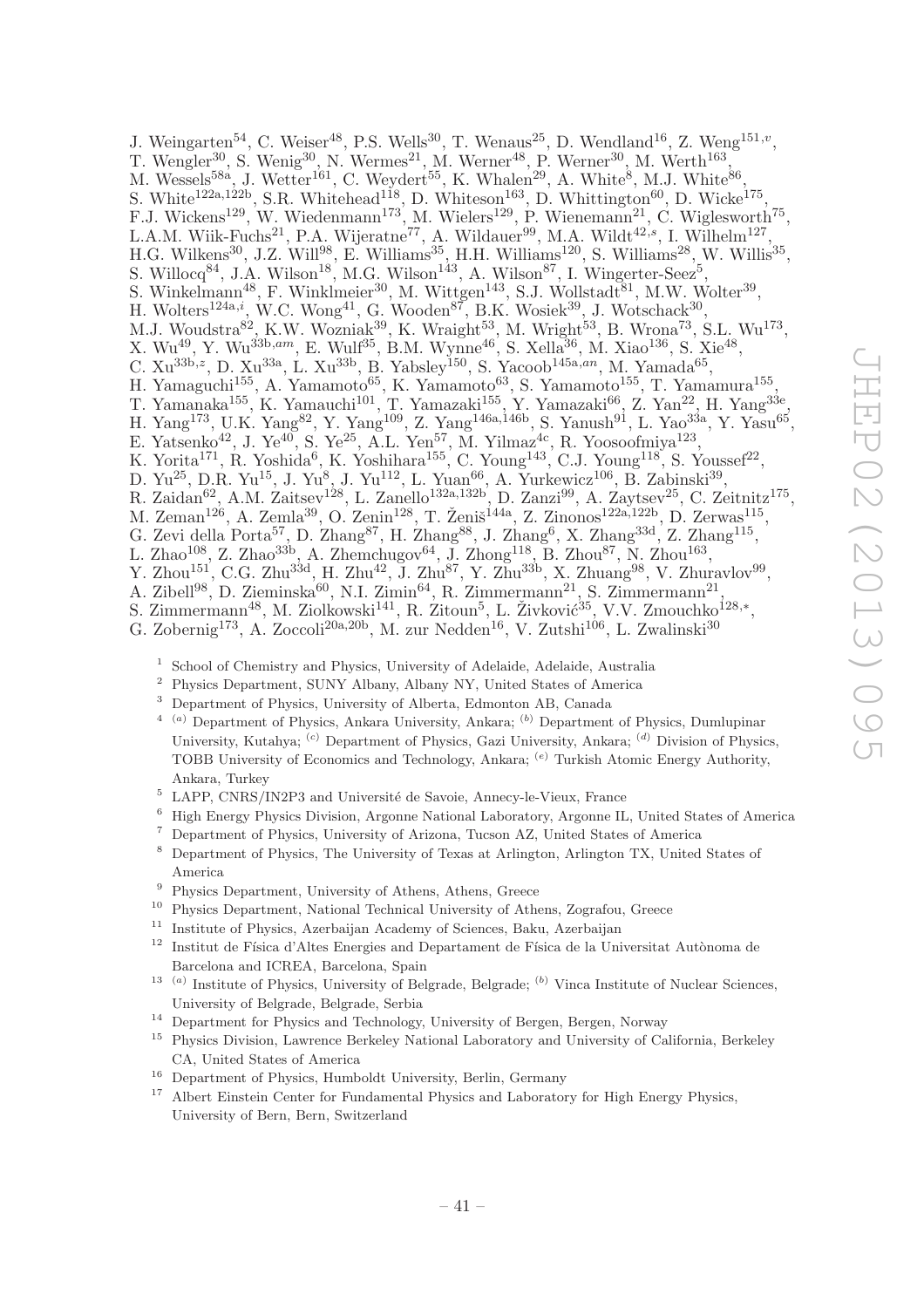- <sup>18</sup> School of Physics and Astronomy, University of Birmingham, Birmingham, United Kingdom
- <sup>19 (a)</sup> Department of Physics, Bogazici University, Istanbul; <sup>(b)</sup> Division of Physics, Dogus University, Istanbul; <sup>(c)</sup> Department of Physics Engineering, Gaziantep University, Gaziantep; <sup>(d)</sup> Department of Physics, Istanbul Technical University, Istanbul, Turkey
- <sup>20 (a)</sup> INFN Sezione di Bologna; <sup>(b)</sup> Dipartimento di Fisica, Università di Bologna, Bologna, Italy
- <sup>21</sup> Physikalisches Institut, University of Bonn, Bonn, Germany<br><sup>22</sup> Penertment of Physics, Boston University, Boston MA, Uni
- <sup>22</sup> Department of Physics, Boston University, Boston MA, United States of America
- <sup>23</sup> Department of Physics, Brandeis University, Waltham MA, United States of America
- <sup>24 (a)</sup> Universidade Federal do Rio De Janeiro COPPE/EE/IF, Rio de Janeiro; <sup>(b)</sup> Federal University of Juiz de Fora (UFJF), Juiz de Fora; (c) Federal University of Sao Joao del Rei (UFSJ), Sao Joao del Rei; <sup>(d)</sup> Instituto de Fisica, Universidade de Sao Paulo, Sao Paulo, Brazil
- <sup>25</sup> Physics Department, Brookhaven National Laboratory, Upton NY, United States of America
- $26$ <sup>(a)</sup> National Institute of Physics and Nuclear Engineering, Bucharest; <sup>(b)</sup> University Politehnica Bucharest, Bucharest; <sup>(c)</sup> West University in Timisoara, Timisoara, Romania
- <sup>27</sup> Departamento de Física, Universidad de Buenos Aires, Buenos Aires, Argentina<br><sup>28</sup> Carendiak Labantam: University of Cambridge, Cambridge, United Kingdom
- <sup>28</sup> Cavendish Laboratory, University of Cambridge, Cambridge, United Kingdom
- Department of Physics, Carleton University, Ottawa ON, Canada
- $30$  CERN, Geneva, Switzerland<br> $31$  Eurise Euris Institute Hain
- <sup>31</sup> Enrico Fermi Institute, University of Chicago, Chicago IL, United States of America
- $32$ <sup>(a)</sup> Departamento de Física, Pontificia Universidad Católica de Chile, Santiago; <sup>(b)</sup> Departamento de Física, Universidad Técnica Federico Santa María, Valparaíso, Chile
- <sup>33</sup><sup>(a)</sup> Institute of High Energy Physics, Chinese Academy of Sciences, Beijing; <sup>(b)</sup> Department of Modern Physics, University of Science and Technology of China, Anhui; <sup>(c)</sup> Department of Physics, Nanjing University, Jiangsu; <sup>(d)</sup> School of Physics, Shandong University, Shandong; <sup>(e)</sup> Physics Department, Shanghai Jiao Tong University, Shanghai, China
- <sup>34</sup> Laboratoire de Physique Corpusculaire, Clermont Université and Université Blaise Pascal and CNRS/IN2P3, Clermont-Ferrand, France
- <sup>35</sup> Nevis Laboratory, Columbia University, Irvington NY, United States of America
- <sup>36</sup> Niels Bohr Institute, University of Copenhagen, Kobenhavn, Denmark
- <sup>37 (a)</sup> INFN Gruppo Collegato di Cosenza; <sup>(b)</sup> Dipartimento di Fisica, Università della Calabria, Arcavata di Rende, Italy
- <sup>38</sup> AGH University of Science and Technology, Faculty of Physics and Applied Computer Science, Krakow, Poland
- <sup>39</sup> The Henryk Niewodniczanski Institute of Nuclear Physics, Polish Academy of Sciences, Krakow, Poland
- <sup>40</sup> Physics Department, Southern Methodist University, Dallas TX, United States of America
- <sup>41</sup> Physics Department, University of Texas at Dallas, Richardson TX, United States of America
- <sup>42</sup> DESY, Hamburg and Zeuthen, Germany
- <sup>43</sup> Institut für Experimentelle Physik IV, Technische Universität Dortmund, Dortmund, Germany
- <sup>44</sup> Institut für Kern- und Teilchenphysik, Technical University Dresden, Dresden, Germany<br><sup>45</sup> Department of Physics, Duke University, Durham NC, United States of America
- <sup>45</sup> Department of Physics, Duke University, Durham NC, United States of America<br><sup>46</sup> SUDA, School of Physics and Astronomy University of Edinburgh Edinburgh 1
- <sup>46</sup> SUPA School of Physics and Astronomy, University of Edinburgh, Edinburgh, United Kingdom<br><sup>47</sup> INEN Laboratori Nazionali di Encepti, Especiali Italy
- <sup>47</sup> INFN Laboratori Nazionali di Frascati, Frascati, Italy
- <sup>48</sup> Fakultät für Mathematik und Physik, Albert-Ludwigs-Universität, Freiburg, Germany<br><sup>49</sup> Section de Physicus, Université de Cenève, Geneve, Switzerland
- Section de Physique, Université de Genève, Geneva, Switzerland
- <sup>50 (a)</sup> INFN Sezione di Genova; <sup>(b)</sup> Dipartimento di Fisica, Università di Genova, Genova, Italy
- $51$ <sup>(a)</sup> E. Andronikashvili Institute of Physics, Iv. Javakhishvili Tbilisi State University, Tbilisi; <sup>(b)</sup> High Energy Physics Institute, Tbilisi State University, Tbilisi, Georgia
- $52$  II Physikalisches Institut, Justus-Liebig-Universität Giessen, Giessen, Germany
- <sup>53</sup> SUPA School of Physics and Astronomy, University of Glasgow, Glasgow, United Kingdom
- $54$  II Physikalisches Institut, Georg-August-Universität, Göttingen, Germany
- $55$  Laboratoire de Physique Subatomique et de Cosmologie, Université Joseph Fourier and CNRS/IN2P3 and Institut National Polytechnique de Grenoble, Grenoble, France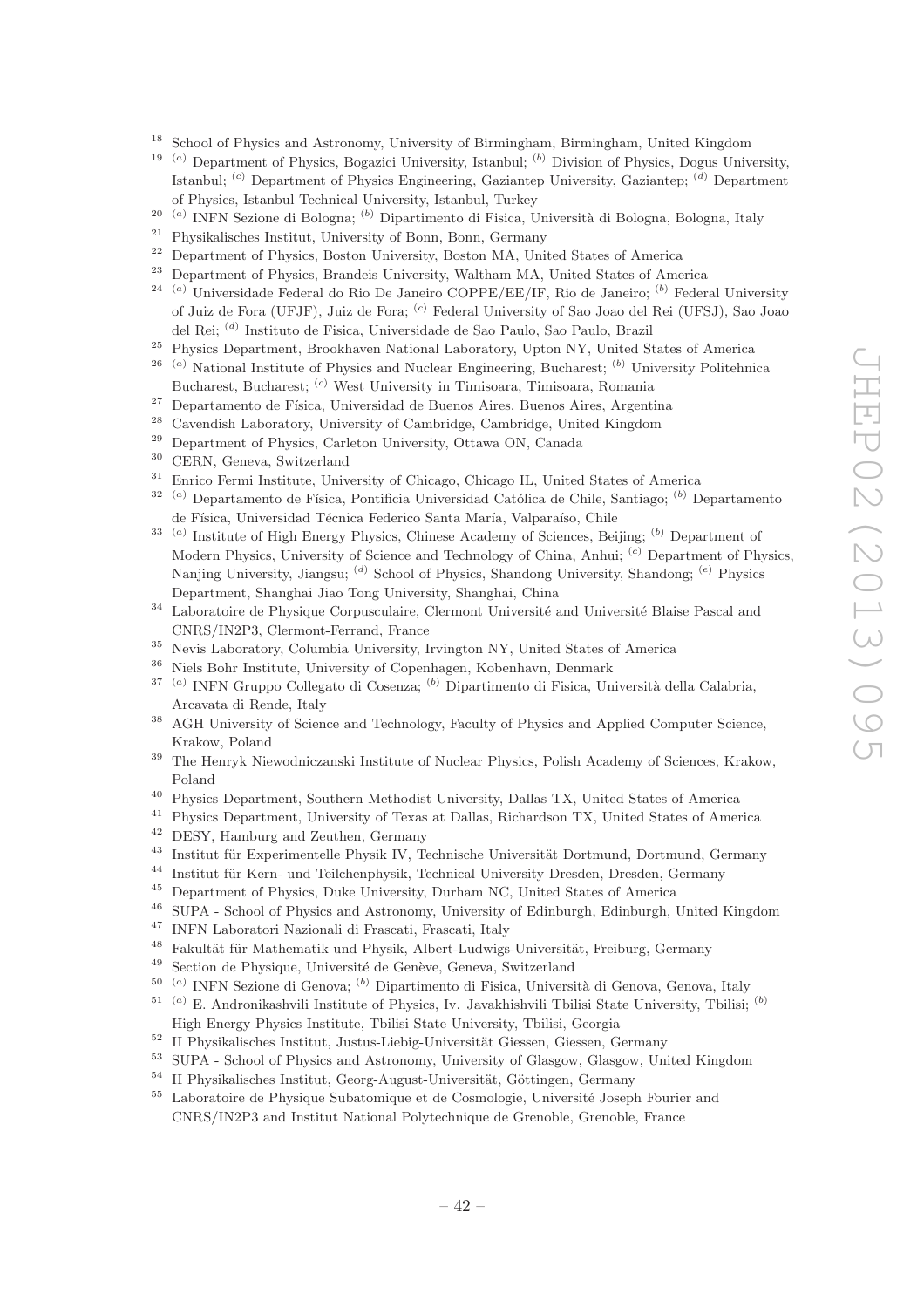- <sup>56</sup> Department of Physics, Hampton University, Hampton VA, United States of America<br><sup>57</sup> Lehenstern for Particle Physics and Cognology Hampton University, Cambridge MA
- <sup>57</sup> Laboratory for Particle Physics and Cosmology, Harvard University, Cambridge MA, United States of America
- <sup>58 (a)</sup> Kirchhoff-Institut für Physik, Ruprecht-Karls-Universität Heidelberg, Heidelberg; <sup>(b)</sup> Physikalisches Institut, Ruprecht-Karls-Universität Heidelberg, Heidelberg; <sup>(c)</sup> ZITI Institut für technische Informatik, Ruprecht-Karls-Universität Heidelberg, Mannheim, Germany
- <sup>59</sup> Faculty of Applied Information Science, Hiroshima Institute of Technology, Hiroshima, Japan
- <sup>60</sup> Department of Physics, Indiana University, Bloomington IN, United States of America
- $61$  Institut für Astro- und Teilchenphysik, Leopold-Franzens-Universität, Innsbruck, Austria
- <sup>62</sup> University of Iowa, Iowa City IA, United States of America
- $^{63}$  Department of Physics and Astronomy, Iowa State University, Ames IA, United States of America
- Joint Institute for Nuclear Research, JINR Dubna, Dubna, Russia
- <sup>65</sup> KEK, High Energy Accelerator Research Organization, Tsukuba, Japan
- <sup>66</sup> Graduate School of Science, Kobe University, Kobe, Japan<sup>67</sup> Foculty of Science, Kyota University, Kyota Japan
- $^{67}$  Faculty of Science, Kyoto University, Kyoto, Japan  $^{68}$  Kyoto University of Education, Kyoto, Japan
- <sup>68</sup> Kyoto University of Education, Kyoto, Japan<br><sup>69</sup> Department of Plassics, Kyotaka University, E
- <sup>69</sup> Department of Physics, Kyushu University, Fukuoka, Japan
- <sup>70</sup> Instituto de Física La Plata, Universidad Nacional de La Plata and CONICET, La Plata, Argentina
- <sup>71</sup> Physics Department, Lancaster University, Lancaster, United Kingdom
- <sup>72 (a)</sup> INFN Sezione di Lecce; <sup>(b)</sup> Dipartimento di Matematica e Fisica, Università del Salento, Lecce, Italy
- <sup>73</sup> Oliver Lodge Laboratory, University of Liverpool, Liverpool, United Kingdom
- <sup>74</sup> Department of Physics, Jožef Stefan Institute and University of Ljubliana, Ljubliana, Slovenia
- <sup>75</sup> School of Physics and Astronomy, Queen Mary University of London, London, United Kingdom
- <sup>76</sup> Department of Physics, Royal Holloway University of London, Surrey, United Kingdom<br><sup>77</sup> Department of Physics and Astronomy University College London, London, United Kin
- <sup>77</sup> Department of Physics and Astronomy, University College London, London, United Kingdom
- <sup>78</sup> Laboratoire de Physique Nucléaire et de Hautes Energies, UPMC and Université Paris-Diderot and CNRS/IN2P3, Paris, France
- <sup>79</sup> Fysiska institutionen, Lunds universitet, Lund, Sweden
- <sup>80</sup> Departamento de Fisica Teorica C-15, Universidad Autonoma de Madrid, Madrid, Spain
- <sup>81</sup> Institut für Physik, Universität Mainz, Mainz, Germany<br><sup>82</sup> School of Physics and Astronomy University of Manches
- <sup>82</sup> School of Physics and Astronomy, University of Manchester, Manchester, United Kingdom<br><sup>83</sup> CRPM Aiv Mancilla University and CNPS (IN2R2, Marcellla Epanes
- CPPM, Aix-Marseille Université and CNRS/IN2P3, Marseille, France
- <sup>84</sup> Department of Physics, University of Massachusetts, Amherst MA, United States of America
- <sup>85</sup> Department of Physics, McGill University, Montreal QC, Canada
- <sup>86</sup> School of Physics, University of Melbourne, Victoria, Australia
- <sup>87</sup> Department of Physics, The University of Michigan, Ann Arbor MI, United States of America
- <sup>88</sup> Department of Physics and Astronomy, Michigan State University, East Lansing MI, United States of America
- <sup>89 (a)</sup> INFN Sezione di Milano; <sup>(b)</sup> Dipartimento di Fisica, Università di Milano, Milano, Italy
- <sup>90</sup> B.I. Stepanov Institute of Physics, National Academy of Sciences of Belarus, Minsk, Republic of Belarus
- <sup>91</sup> National Scientific and Educational Centre for Particle and High Energy Physics, Minsk, Republic of Belarus
- <sup>92</sup> Department of Physics, Massachusetts Institute of Technology, Cambridge MA, United States of America
- <sup>93</sup> Group of Particle Physics, University of Montreal, Montreal QC, Canada
- <sup>94</sup> P.N. Lebedev Institute of Physics, Academy of Sciences, Moscow, Russia
- <sup>95</sup> Institute for Theoretical and Experimental Physics (ITEP), Moscow, Russia
- <sup>96</sup> Moscow Engineering and Physics Institute (MEPhI), Moscow, Russia
- <sup>97</sup> D.V.Skobeltsyn Institute of Nuclear Physics, M.V.Lomonosov Moscow State University, Moscow, Russia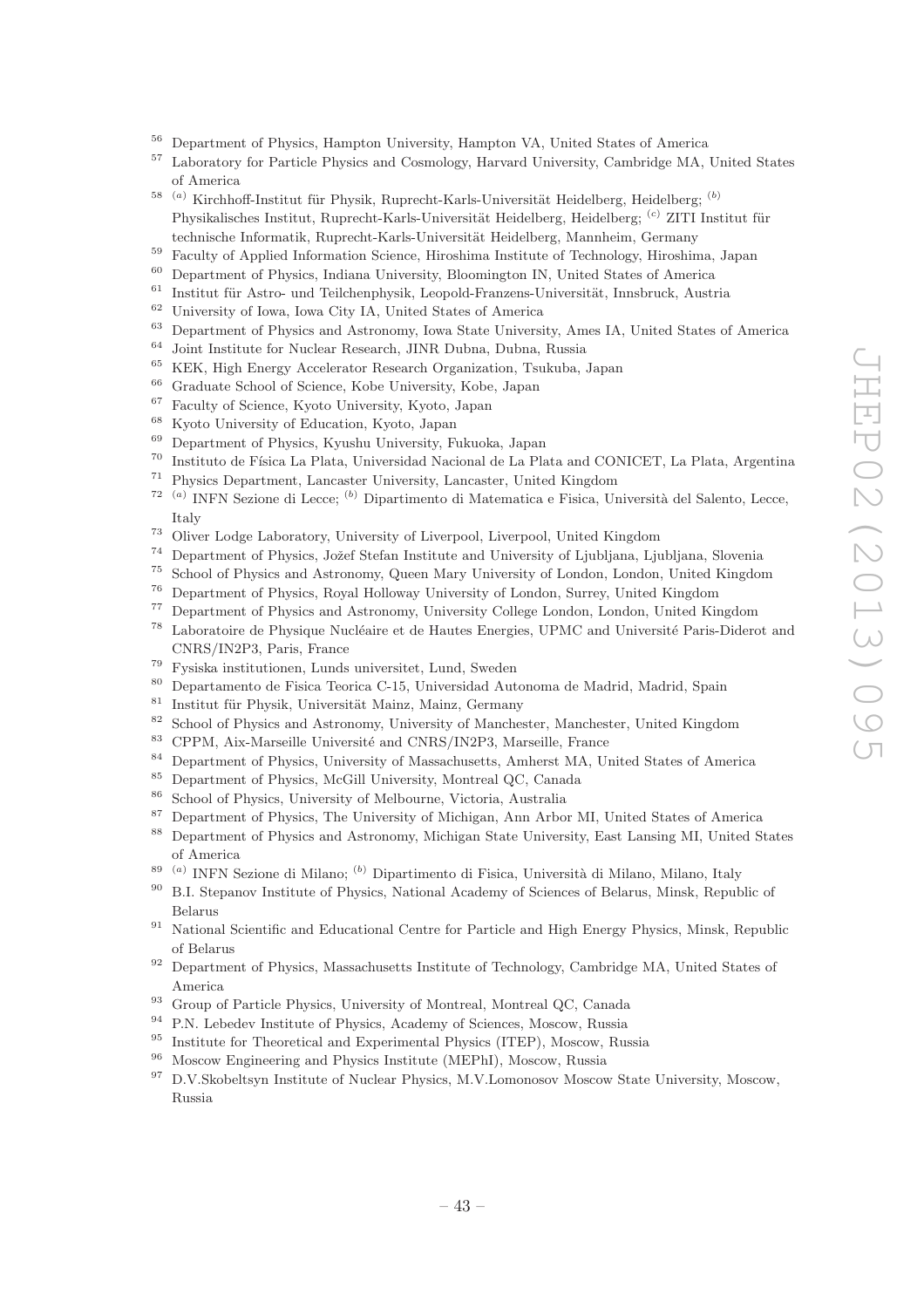- <sup>98</sup> Fakultät für Physik, Ludwig-Maximilians-Universität München, München, Germany
- <sup>99</sup> Max-Planck-Institut für Physik (Werner-Heisenberg-Institut), München, Germany<br><sup>100</sup> Nagasaki Institute of Applied Science, Nagasaki, Japan
- <sup>100</sup> Nagasaki Institute of Applied Science, Nagasaki, Japan<br><sup>101</sup> Craduate School of Science and Kebaysaki Maskawa In
- <sup>101</sup> Graduate School of Science and Kobayashi-Maskawa Institute, Nagoya University, Nagoya, Japan
- <sup>102 (a)</sup> INFN Sezione di Napoli; <sup>(b)</sup> Dipartimento di Scienze Fisiche, Università di Napoli, Napoli, Italy
- <sup>103</sup> Department of Physics and Astronomy, University of New Mexico, Albuquerque NM, United States of America
- <sup>104</sup> Institute for Mathematics, Astrophysics and Particle Physics, Radboud University Nijmegen/Nikhef, Nijmegen, Netherlands
- <sup>105</sup> Nikhef National Institute for Subatomic Physics and University of Amsterdam, Amsterdam, Netherlands
- <sup>106</sup> Department of Physics, Northern Illinois University, DeKalb IL, United States of America
- <sup>107</sup> Budker Institute of Nuclear Physics, SB RAS, Novosibirsk, Russia
- <sup>108</sup> Department of Physics, New York University, New York NY, United States of America<br><sup>109</sup> Obje State University, Columbus OH, United States of America
- <sup>109</sup> Ohio State University, Columbus OH, United States of America
- <sup>110</sup> Faculty of Science, Okayama University, Okayama, Japan
- <sup>111</sup> Homer L. Dodge Department of Physics and Astronomy, University of Oklahoma, Norman OK, United States of America
- <sup>112</sup> Department of Physics, Oklahoma State University, Stillwater OK, United States of America<br><sup>113</sup> Palacký University, BCPTM, Olomouc, Czech Bopublic
- Palacký University, RCPTM, Olomouc, Czech Republic
- <sup>114</sup> Center for High Energy Physics, University of Oregon, Eugene OR, United States of America
- $115$  LAL, Université Paris-Sud and CNRS/IN2P3, Orsay, France
- <sup>116</sup> Graduate School of Science, Osaka University, Osaka, Japan
- <sup>117</sup> Department of Physics, University of Oslo, Oslo, Norway
- <sup>118</sup> Department of Physics, Oxford University, Oxford, United Kingdom
- <sup>119 (a)</sup> INFN Sezione di Pavia; <sup>(b)</sup> Dipartimento di Fisica, Università di Pavia, Pavia, Italy
- <sup>120</sup> Department of Physics, University of Pennsylvania, Philadelphia PA, United States of America<br><sup>121</sup> Petersburg Nuelean Physics Institute Catabine, Puscie
- Petersburg Nuclear Physics Institute, Gatchina, Russia
- <sup>122 (a)</sup> INFN Sezione di Pisa; <sup>(b)</sup> Dipartimento di Fisica E. Fermi, Università di Pisa, Pisa, Italy
- <sup>123</sup> Department of Physics and Astronomy, University of Pittsburgh, Pittsburgh PA, United States of America
- 124 (a) Laboratorio de Instrumentacao e Fisica Experimental de Particulas LIP, Lisboa, Portugal; (b) Departamento de Fisica Teorica y del Cosmos and CAFPE, Universidad de Granada, Granada, Spain
- <sup>125</sup> Institute of Physics, Academy of Sciences of the Czech Republic, Praha, Czech Republic
- <sup>126</sup> Czech Technical University in Prague, Praha, Czech Republic
- <sup>127</sup> Faculty of Mathematics and Physics, Charles University in Prague, Praha, Czech Republic
- <sup>128</sup> State Research Center Institute for High Energy Physics, Protvino, Russia
- <sup>129</sup> Particle Physics Department, Rutherford Appleton Laboratory, Didcot, United Kingdom
- <sup>130</sup> Physics Department, University of Regina, Regina SK, Canada<br><sup>131</sup> Bitsumoikan University Kusatsu, Shiga, Japan
- <sup>131</sup> Ritsumeikan University, Kusatsu, Shiga, Japan
- <sup>132 (a)</sup> INFN Sezione di Roma I; <sup>(b)</sup> Dipartimento di Fisica, Università La Sapienza, Roma, Italy
- <sup>133 (a)</sup> INFN Sezione di Roma Tor Vergata; <sup>(b)</sup> Dipartimento di Fisica, Università di Roma Tor Vergata, Roma, Italy
- <sup>134 (a)</sup> INFN Sezione di Roma Tre; <sup>(b)</sup> Dipartimento di Fisica, Università Roma Tre, Roma, Italy
- <sup>135 (a)</sup> Faculté des Sciences Ain Chock, Réseau Universitaire de Physique des Hautes Energies -Université Hassan II, Casablanca; <sup>(b)</sup> Centre National de l'Energie des Sciences Techniques Nucleaires, Rabat; <sup>(c)</sup> Faculté des Sciences Semlalia, Université Cadi Ayyad, LPHEA-Marrakech;  $^{(d)}$  Faculté des Sciences, Université Mohamed Premier and LPTPM, Oujda;  $^{(e)}$  Faculté des sciences, Université Mohammed V-Agdal, Rabat, Morocco
- <sup>136</sup> DSM/IRFU (Institut de Recherches sur les Lois Fondamentales de l'Univers), CEA Saclay (Commissariat `a l'Energie Atomique et aux Energies Alternatives), Gif-sur-Yvette, France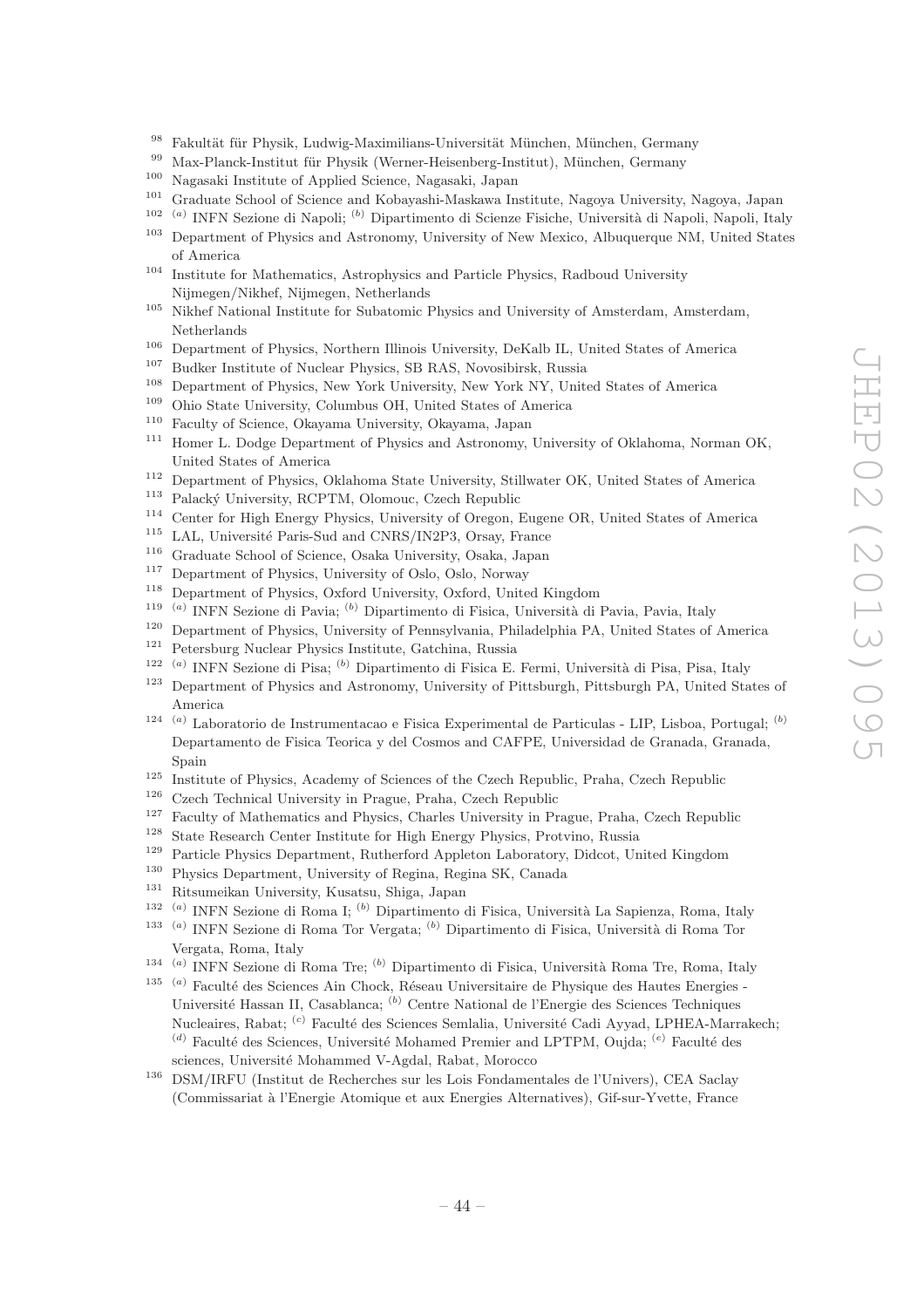- <sup>137</sup> Santa Cruz Institute for Particle Physics, University of California Santa Cruz, Santa Cruz CA, United States of America
- <sup>138</sup> Department of Physics, University of Washington, Seattle WA, United States of America<br><sup>139</sup> Department of Physics and Astronomy University of Sheffield, Sheffield, United Kingdom
- <sup>139</sup> Department of Physics and Astronomy, University of Sheffield, Sheffield, United Kingdom<br><sup>140</sup> Department of Physics Shipshy University Nagano, Japan
- <sup>140</sup> Department of Physics, Shinshu University, Nagano, Japan<br><sup>141</sup> Eachbaraich Physik, Universität Siegen, Siegen, Campany
- <sup>141</sup> Fachbereich Physik, Universität Siegen, Siegen, Germany<br><sup>142</sup> Department of Physics, Simon Fraser University, Burnab
- <sup>142</sup> Department of Physics, Simon Fraser University, Burnaby BC, Canada
- <sup>143</sup> SLAC National Accelerator Laboratory, Stanford CA, United States of America
- <sup>144</sup> (a) Faculty of Mathematics, Physics & Informatics, Comenius University, Bratislava; (b) Department of Subnuclear Physics, Institute of Experimental Physics of the Slovak Academy of Sciences, Kosice, Slovak Republic
- <sup>145</sup> (a) Department of Physics, University of Johannesburg, Johannesburg; (b) School of Physics, University of the Witwatersrand, Johannesburg, South Africa
- <sup>146</sup> (a) Department of Physics, Stockholm University; <sup>(b)</sup> The Oskar Klein Centre, Stockholm, Sweden
- <sup>147</sup> Physics Department, Royal Institute of Technology, Stockholm, Sweden
- <sup>148</sup> Departments of Physics & Astronomy and Chemistry, Stony Brook University, Stony Brook NY, United States of America
- <sup>149</sup> Department of Physics and Astronomy, University of Sussex, Brighton, United Kingdom
- School of Physics, University of Sydney, Sydney, Australia
- <sup>151</sup> Institute of Physics, Academia Sinica, Taipei, Taiwan<sup>152</sup> Department of Physics, Technion: Israel Institute of T
- <sup>152</sup> Department of Physics, Technion: Israel Institute of Technology, Haifa, Israel
- <sup>153</sup> Raymond and Beverly Sackler School of Physics and Astronomy, Tel Aviv University, Tel Aviv, Israel
- <sup>154</sup> Department of Physics, Aristotle University of Thessaloniki, Thessaloniki, Greece
- <sup>155</sup> International Center for Elementary Particle Physics and Department of Physics, The University of Tokyo, Tokyo, Japan
- <sup>156</sup> Graduate School of Science and Technology, Tokyo Metropolitan University, Tokyo, Japan<br><sup>157</sup> Department of Physics, Tokyo Institute of Technology, Tokyo, Japan
- <sup>157</sup> Department of Physics, Tokyo Institute of Technology, Tokyo, Japan
- <sup>158</sup> Department of Physics, University of Toronto, Toronto ON, Canada
- <sup>159</sup> (a) TRIUMF, Vancouver BC; <sup>(b)</sup> Department of Physics and Astronomy, York University, Toronto ON, Canada
- <sup>160</sup> Faculty of Pure and Applied Sciences, University of Tsukuba, Tsukuba, Japan<br><sup>161</sup> Department of Plantias and Action and Tafe University Madford MA, United
- <sup>161</sup> Department of Physics and Astronomy, Tufts University, Medford MA, United States of America
- <sup>162</sup> Centro de Investigaciones, Universidad Antonio Narino, Bogota, Colombia
- <sup>163</sup> Department of Physics and Astronomy, University of California Irvine, Irvine CA, United States of America
- <sup>164 (a)</sup> INFN Gruppo Collegato di Udine; <sup>(b)</sup> ICTP, Trieste; <sup>(c)</sup> Dipartimento di Chimica, Fisica e Ambiente, Università di Udine, Udine, Italy
- <sup>165</sup> Department of Physics, University of Illinois, Urbana IL, United States of America
- <sup>166</sup> Department of Physics and Astronomy, University of Uppsala, Uppsala, Sweden<br><sup>167</sup> Institute de Eísics Corpuscular (IEIC) and Departmente de Eísics Atómics, M
- Instituto de Física Corpuscular (IFIC) and Departamento de Física Atómica, Molecular y Nuclear and Departamento de Ingeniería Electrónica and Instituto de Microelectrónica de Barcelona (IMB-CNM), University of Valencia and CSIC, Valencia, Spain
- <sup>168</sup> Department of Physics, University of British Columbia, Vancouver BC, Canada
- <sup>169</sup> Department of Physics and Astronomy, University of Victoria, Victoria BC, Canada<br><sup>170</sup> Department of Physics Huisepite of Warrick Creature Haited Kingdom
- <sup>170</sup> Department of Physics, University of Warwick, Coventry, United Kingdom
- $171$  Waseda University, Tokyo, Japan  $172$  Department of Particle Physics.
- <sup>172</sup> Department of Particle Physics, The Weizmann Institute of Science, Rehovot, Israel
- <sup>173</sup> Department of Physics, University of Wisconsin, Madison WI, United States of America
- <sup>174</sup> Fakultät für Physik und Astronomie, Julius-Maximilians-Universität, Würzburg, Germany
- $175$  Fachbereich C Physik, Bergische Universität Wuppertal, Wuppertal, Germany
- <sup>176</sup> Department of Physics, Yale University, New Haven CT, United States of America